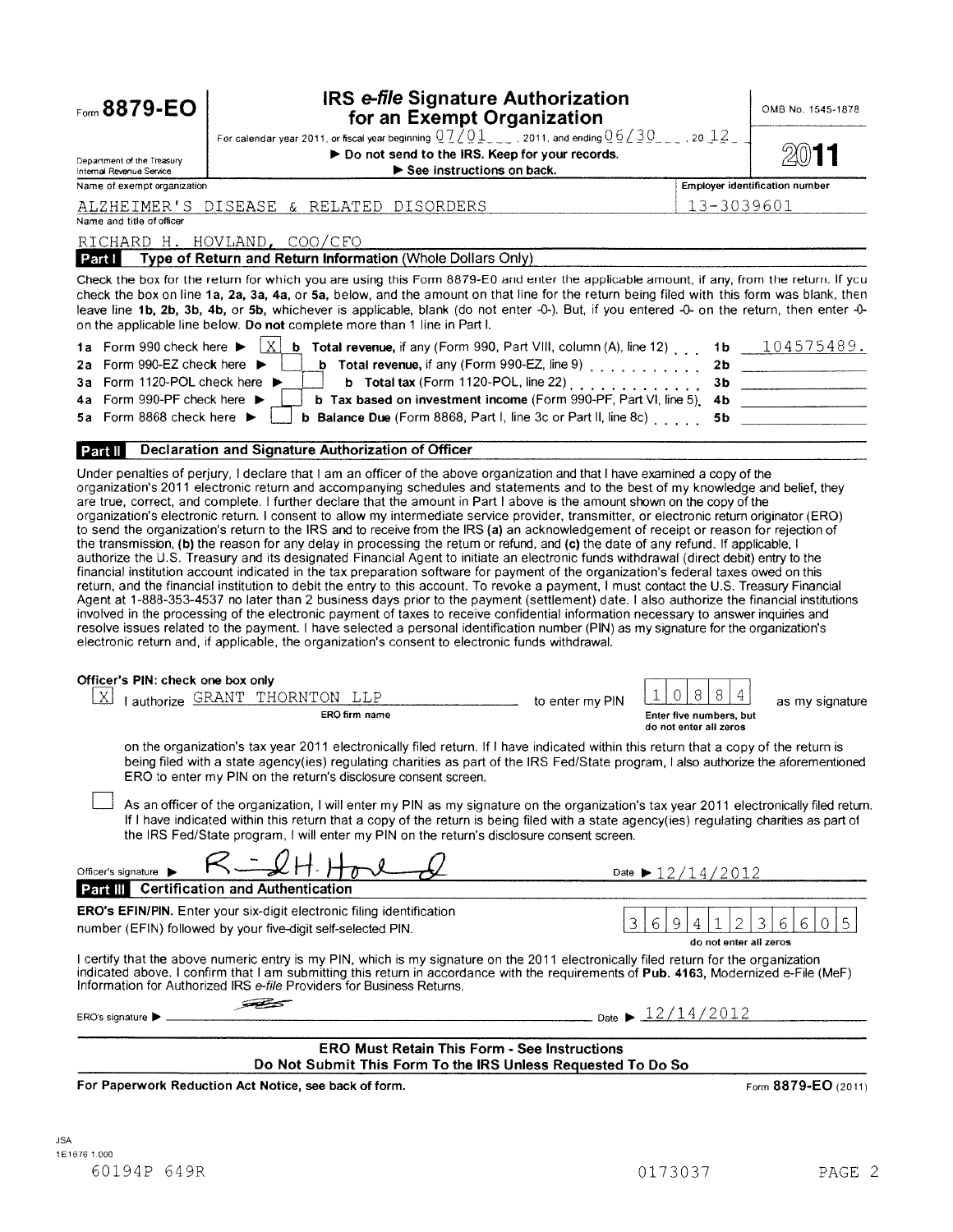| Department of the Treasury    |                                                                                                                                                                                    |            |                                | benefit trust or private foundation) |            |            | Under section 501(c), 527, or 4947(a)(1) of the Internal Revenue Code (except black lung        | Open to Public                             |
|-------------------------------|------------------------------------------------------------------------------------------------------------------------------------------------------------------------------------|------------|--------------------------------|--------------------------------------|------------|------------|-------------------------------------------------------------------------------------------------|--------------------------------------------|
| Internal Revenue Service      | A For the 2011 calendar year, or tax year beginning                                                                                                                                |            |                                | 07/01, 2011, and ending              |            |            | The organization may have to use a copy of this return to satisfy state reporting requirements. | Inspection<br>06/30, 2012                  |
|                               | C Name of organization ALZHEIMER'S DISEASE & RELATED DISORDERS                                                                                                                     |            |                                |                                      |            |            | D Employer identification number                                                                |                                            |
| <b>B</b> Check if applicable: | ASSOCIATION, INC.                                                                                                                                                                  |            |                                |                                      |            |            | 13-3039601                                                                                      |                                            |
| Address<br>change             | Doing Business As ALZHEIMER'S ASSOCIATION                                                                                                                                          |            |                                |                                      |            |            |                                                                                                 |                                            |
| Name change                   | Number and street (or P.O. box if mail is not delivered to street address)                                                                                                         |            |                                |                                      | Room/suite |            | E Telephone number                                                                              |                                            |
| Initial return                | 225 N. MICHIGAN AVE.                                                                                                                                                               |            |                                |                                      |            | 17TH FLR   | $(312)$ 335-8700                                                                                |                                            |
| Terminated                    | City or town, state or country, and $ZIP + 4$                                                                                                                                      |            |                                |                                      |            |            |                                                                                                 |                                            |
| Amended<br>return             | CHICAGO, IL 60601-7633                                                                                                                                                             |            |                                |                                      |            |            | <b>G</b> Gross receipts \$                                                                      | 159,787,494.                               |
| Application<br>pending        | F Name and address of principal officer:                                                                                                                                           |            |                                | RICHARD HOVLAND                      |            |            | H(a) Is this a group return for<br>affiliates?                                                  | $\mathbf{X}$<br>Yes<br>No                  |
|                               | 225 N. MICHIGAN AVE. 60601-7633 CHICAGO IL                                                                                                                                         |            |                                |                                      |            |            | H(b) Are all affiliates included?                                                               | Yes<br>No                                  |
| Tax-exempt status:            | X   501(c)(3)                                                                                                                                                                      | $501(c)$ ( | $) \triangleleft$ (insert no.) | $4947(a)(1)$ or                      |            | 527        | If "No," attach a list. (see instructions)                                                      |                                            |
|                               | Website: WWW.ALZ.ORG<br><b>K</b> Form of organization: $X \mid$ Corporation                                                                                                        | Trust      |                                | Other $\blacktriangleright$          |            |            | $H(c)$ Group exemption number<br>L Year of formation: $1980$ M State of legal domicile:         | 9334<br>ΙL                                 |
| Part I                        | <b>Summary</b>                                                                                                                                                                     |            | Association                    |                                      |            |            |                                                                                                 |                                            |
| $\mathbf{1}$                  | Briefly describe the organization's mission or most significant activities:                                                                                                        |            |                                |                                      |            |            |                                                                                                 |                                            |
|                               | TO ELIMINATE ALZHEIMER'S DISEASE THROUGH THE ADVANCEMENT OF                                                                                                                        |            |                                |                                      |            |            |                                                                                                 | ------------------------------             |
|                               | RESEARCH; TO PROVIDE AND ENHANCE CARE AND SUPPORT FOR ALL AFFECTED; &                                                                                                              |            |                                |                                      |            |            |                                                                                                 | _____________________<br>_________________ |
|                               | TO REDUCE THE RISK OF DEMENTIA THROUGH THE PROMOTION OF BRAIN HEALTH.                                                                                                              |            |                                |                                      |            |            |                                                                                                 |                                            |
| 2                             | Check this box $\blacktriangleright$   if the organization discontinued its operations or disposed of more than 25% of its net assets.                                             |            |                                |                                      |            |            |                                                                                                 |                                            |
| 3                             | Number of voting members of the governing body (Part VI, line 1a)                                                                                                                  |            |                                |                                      |            |            | $\mathbf{3}$                                                                                    | 43.                                        |
| 4                             |                                                                                                                                                                                    |            |                                |                                      |            |            | $\overline{\mathbf{4}}$                                                                         | 43.                                        |
| 5                             |                                                                                                                                                                                    |            |                                |                                      |            |            | $5\phantom{.0}$                                                                                 | 388.                                       |
|                               |                                                                                                                                                                                    |            |                                |                                      |            |            | $\bf 6$                                                                                         | 1,950.                                     |
|                               |                                                                                                                                                                                    |            |                                |                                      |            |            | 7a                                                                                              | 0                                          |
|                               |                                                                                                                                                                                    |            |                                |                                      |            |            |                                                                                                 | $\Omega$                                   |
|                               |                                                                                                                                                                                    |            |                                |                                      |            |            | <b>Prior Year</b>                                                                               | <b>Current Year</b>                        |
| 8                             | Contributions and grants (Part VIII, line 1h)                                                                                                                                      |            |                                |                                      |            |            | 86,072,453.<br>3, 178, 335.                                                                     | 92,496,080.<br>5,109,038.                  |
| 9<br>10                       | Program service revenue (Part VIII, line 2g)<br><br>Investment income (Part VIII, column (A), lines 3, 4, and 7d)<br>[2008]                                                        |            |                                |                                      |            |            | 1,542,653.                                                                                      | 2, 227, 187.                               |
| 11                            | Other revenue (Part VIII, column (A), lines 5, 6d, 8c, 9c, 10c, and 11e) contact the revenue (Part VIII, column (A), lines 5, 6d, 8c, 9c, 10c, and 11e)                            |            |                                |                                      |            |            | 3,659,971.                                                                                      | 4,743,184.                                 |
| 12                            | Total revenue - add lines 8 through 11 (must equal Part VIII, column (A), line 12)                                                                                                 |            |                                |                                      |            |            | 94, 453, 412.                                                                                   | 104, 575, 489.                             |
| 13                            |                                                                                                                                                                                    |            |                                |                                      |            |            | 17,532,133.                                                                                     | 13, 494, 403.                              |
|                               | 14 Benefits paid to or for members (Part IX, column (A), line 4)<br>19. marcher 20. marcher 20. marcher 20. marcher 314 Marcher 314 Marcher 314 Marcher 314 Marcher 314 Marcher 31 |            |                                |                                      |            |            | $\overline{0}$                                                                                  |                                            |
| 15                            | Salaries, other compensation, employee benefits (Part IX, column (A), lines 5-10)                                                                                                  |            |                                |                                      |            |            | 25,820,480.                                                                                     | 31,688,578.                                |
|                               | 16a Professional fundraising fees (Part IX, column (A), line 11e)<br>16a Professional fundraising fees (Part IX, column (A), line 11e)                                             |            |                                |                                      |            |            | 456,776.                                                                                        | 433,534.                                   |
|                               | <b>b</b> Total fundraising expenses (Part IX, column (D), line 25) $\triangleright$ 18, 392, 627.                                                                                  |            |                                |                                      |            |            |                                                                                                 |                                            |
| 17                            | Other expenses (Part IX, column (A), lines 11a-11d, 11f-24e)                                                                                                                       |            |                                |                                      |            |            | 49, 489, 574.                                                                                   | 54, 211, 857.                              |
| 18                            | Total expenses. Add lines 13-17 (must equal Part IX, column (A), line 25)                                                                                                          |            |                                |                                      |            |            | 93,298,963.                                                                                     | 99,828,372.                                |
| 19                            |                                                                                                                                                                                    |            |                                |                                      |            |            | 1,154,449.                                                                                      | 4,747,117.                                 |
| 20                            |                                                                                                                                                                                    |            |                                |                                      |            |            | <b>Beginning of Current Year</b><br>126, 296, 070.                                              | <b>End of Year</b><br>122,758,605.         |
| 21                            |                                                                                                                                                                                    |            |                                |                                      |            |            | 57,675,570.                                                                                     | 52, 119, 030.                              |
| 22                            |                                                                                                                                                                                    |            |                                |                                      |            |            | 68,620,500.                                                                                     | 70,639,575.                                |
| Part II                       | <b>Signature Block</b>                                                                                                                                                             |            |                                |                                      |            |            |                                                                                                 |                                            |
|                               | Under penalties of perjury, I declare that I have examined this return, including accompanying schedules and statements, and to the best of my knowledge and belief, it is true,   |            |                                |                                      |            |            |                                                                                                 |                                            |
|                               | correct, and complete. Declaration of preparer (other than officer) is based on all information of which preparer has any knowledge.                                               |            |                                |                                      |            |            |                                                                                                 |                                            |
|                               |                                                                                                                                                                                    |            |                                |                                      |            |            |                                                                                                 |                                            |
| Sign<br>Here                  | Signature of officer                                                                                                                                                               |            |                                |                                      |            |            | Date                                                                                            |                                            |
|                               | RICHARD H. HOVLAND                                                                                                                                                                 |            |                                |                                      | COO/CFO    |            |                                                                                                 |                                            |
|                               | Type or print name and title                                                                                                                                                       |            |                                |                                      |            |            |                                                                                                 |                                            |
| Paid                          | Print/Type preparer's name                                                                                                                                                         |            | Preparer's signature           |                                      | Date       | 12/14/2012 | Check<br>if                                                                                     | PTIN                                       |
| Preparer                      | DANIEL ROMANO                                                                                                                                                                      |            |                                |                                      |            |            | self-employed                                                                                   | P00504182                                  |
|                               | GRANT THORNTON LLP<br>Firm's name                                                                                                                                                  |            |                                |                                      |            |            | Firm's EIN > 36-6055558                                                                         |                                            |
| <b>Use Only</b>               |                                                                                                                                                                                    |            |                                |                                      |            |            | Phone no.                                                                                       | $312 - 856 - 0200$                         |
|                               | Firm's address > 175 W. JACKSON BLVD. STE. 2000 CHICAGO, IL 60604                                                                                                                  |            |                                |                                      |            |            |                                                                                                 | $\mathbf{X}$<br>Yes<br>No                  |

OMB No. 1545-0047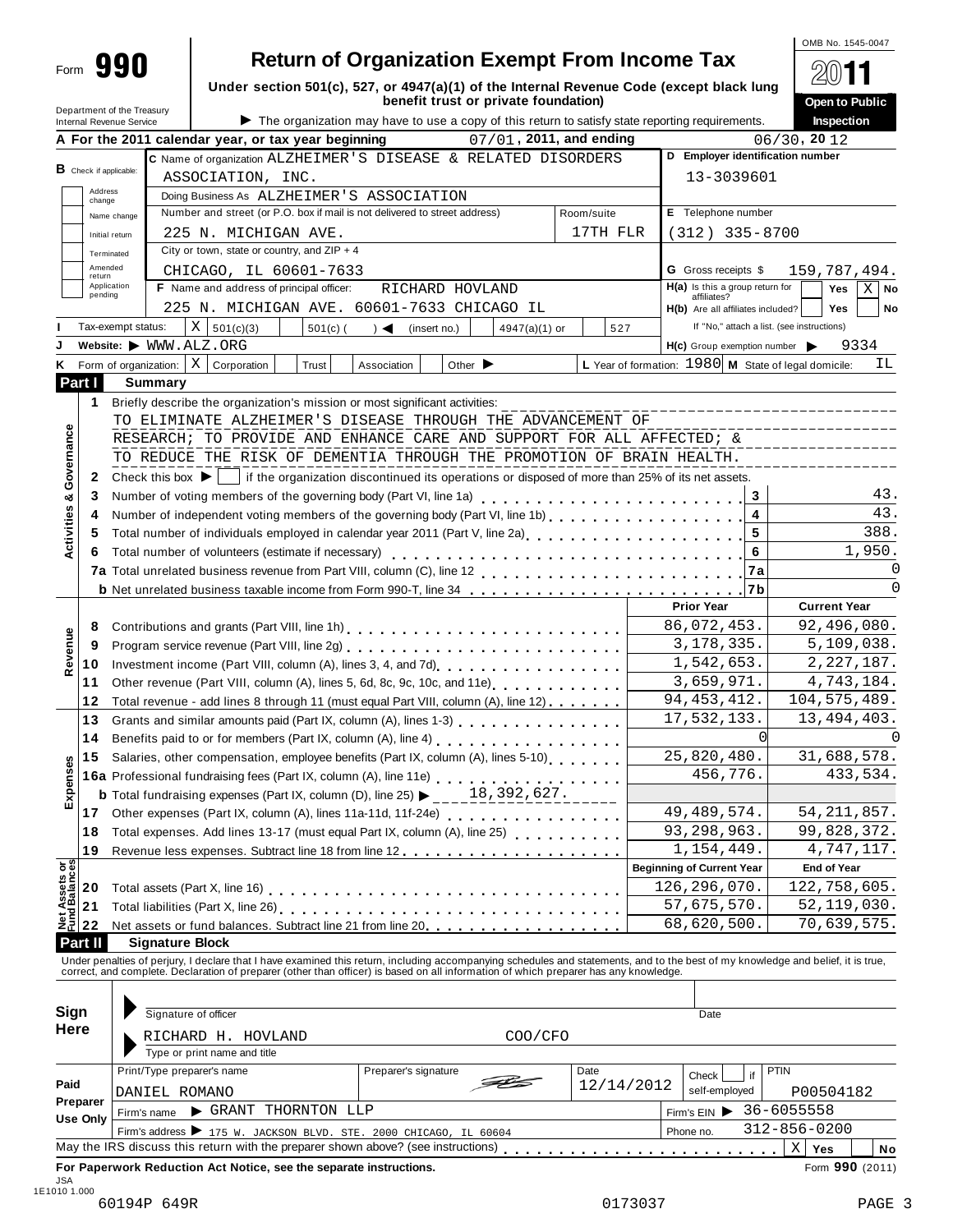Department of the Treasury<br>Internal Revenue Service

### **Application for Extension of Time To File an** (Rev. January 2012) **Exempt Organization Return**  $\begin{array}{|c|c|c|c|c|c|}\n\hline\n\text{R} & \text{OMB No. 1545-1709}\n\hline\n\end{array}$

X

|  |  |  |  | File a separate application for each return. |  |  |  |  |
|--|--|--|--|----------------------------------------------|--|--|--|--|
|--|--|--|--|----------------------------------------------|--|--|--|--|

**Internal Revenue Service**<br>
■ If you are filing for an Automatic 3-Month Extension, complete only Part I and check this<br>
■ If you are filing for an Additional (Not Automatic) 3-Month Extension, complete only Part<br> **Part o** If you are filing for an **Automatic 3-Month Extension, complete only Part I** and check this box <sub>.</sub> If you are filing for an Automatic 3-Month Extension, complete only Part I and check this box<br>If you are filing for an Automatic 3-Month Extension, complete only Part I and check this box<br>If you are filing for an Addition

*Do not complete Part II unless* you have already been granted an automatic 3-month extension on a previously filed Form 8868.

**Electronic filing** *(e-file)***.** You can electronically file Form 8868 if you need a 3-month automatic extension of time to file (6 months for a corporation required to file Form 990-T), or an additional (not automatic) 3-month extension of time. You can electronically file Form 8868 to request an extension of time to file any of the forms listed in Part I or Part II with the exception of Form 8870, Information Return for Transfers Associated With Certain Personal Benefit Contracts, which must be sent to the IRS in paper format (see instructions). For more details on the electronic filing of this form, visit *www.irs.gov/efile* and click on *e-file for Charities & Nonprofits*.

**Part I Automatic 3-Month Extension of Time.** Only submit original (no copies needed).

A corporation required to file Form 990-T and requesting an automatic 6-month extension -check this box and complete Part I only

A corporation required to me Form 990-1 and requesting an automatic o-month extension - crieck this box and complete<br>Part I only<br>All other corporations (including 1120-C filers), partnerships, REMICs, and trusts must use  $\blacktriangleright$   $\Box$ *to file income tax returns.* **Enter filer's identifying number, see instructions**

|                             | Name of exempt organization or other filer, see instructions.                            | Employer identification number (EIN) or |
|-----------------------------|------------------------------------------------------------------------------------------|-----------------------------------------|
| Type or                     | ALZHEIMER'S DISEASE & RELATED DISORDERS                                                  |                                         |
| print                       | ASSOCIATION                                                                              | 13-3039601<br>X                         |
| File by the<br>due date for | Number, street, and room or suite no. If a P.O. box, see instructions.                   | Social security number (SSN)            |
| filing your                 | 225 N. MICHIGAN AVENUE, 17TH FLOOR                                                       |                                         |
| return. See                 | City, town or post office, state, and ZIP code. For a foreign address, see instructions. |                                         |
| instructions.               | CHICAGO, IL 60601-7633                                                                   |                                         |
|                             |                                                                                          |                                         |
|                             |                                                                                          |                                         |

| Application                                  | Return         | Application              | Return |
|----------------------------------------------|----------------|--------------------------|--------|
| Is For                                       | Code           | <b>Is For</b>            | Code   |
| Form 990                                     | 0 <sub>1</sub> | Form 990-T (corporation) | 07     |
| Form 990-BL                                  | 02             | Form 1041-A              | 08     |
| Form 990-EZ                                  | 0 <sub>1</sub> | Form 4720                | 09     |
| Form 990-PF                                  | 04             | Form 5227                | 10     |
| Form 990-T (sec. $401(a)$ or $408(a)$ trust) | 05             | Form 6069                |        |
| Form 990-T (trust other than above)          | 06             | Form 8870                | 12     |

 $\bullet$  The books are in the care of  $\triangleright$  RICHARD HOVLAND, COO

| Telephone No. $\triangleright$ 312 335-5771<br>FAX No.                                                                                                           |                            |                         |
|------------------------------------------------------------------------------------------------------------------------------------------------------------------|----------------------------|-------------------------|
| • If the organization does not have an office or place of business in the United States, check this box entitled by $\blacksquare$                               |                            |                         |
| • If this is for a Group Return, enter the organization's four digit Group Exemption Number (GEN) ____________                                                   |                            | . If this is            |
| for the whole group, check this box $\Box$ If it is for part of the group, check this box $\Box$                                                                 |                            | and attach              |
| a list with the names and EINs of all members the extension is for.                                                                                              |                            |                         |
| I request an automatic 3-month (6 months for a corporation required to file Form 990-T) extension of time                                                        |                            |                         |
| 02/15, 20 13, to file the exempt organization return for the organization named above. The extension is<br>until                                                 |                            |                         |
| for the organization's return for:                                                                                                                               |                            |                         |
|                                                                                                                                                                  |                            |                         |
| calendar year 20 ______ or $\frac{07/01}{1}$ , 20 $\frac{11}{1}$ , and ending ________________06/30, 20 $\frac{12}{1}$ .<br>▶                                    |                            |                         |
| If the tax year entered in line 1 is for less than 12 months, check reason: $\Box$ Initial return<br>Final return<br>$\mathbf{2}$<br>Change in accounting period |                            |                         |
| 3a If this application is for Form 990-BL, 990-PF, 990-T, 4720, or 6069, enter the tentative tax, less any                                                       |                            |                         |
| nonrefundable credits. See instructions.                                                                                                                         | 3a∣\$                      |                         |
| If this application is for Form 990-PF, 990-T, 4720, or 6069, enter any refundable credits and<br>b                                                              |                            |                         |
| estimated tax payments made. Include any prior year overpayment allowed as a credit.                                                                             | $3b$ $\vert$ $\frac{2}{3}$ |                         |
| Balance due. Subtract line 3b from line 3a. Include your payment with this form, if required, by using EFTPS<br>c                                                |                            |                         |
| (Electronic Federal Tax Payment System). See instructions.                                                                                                       | 3c S                       |                         |
| Caution. If you are going to make an electronic fund withdrawal with this Form 8868, see Form 8453-EO and Form 8879-EO for                                       |                            |                         |
| payment instructions.                                                                                                                                            |                            |                         |
| For Privacy Act and Paperwork Reduction Act Notice, see Instructions.                                                                                            |                            | Form 8868 (Rev. 1-2012) |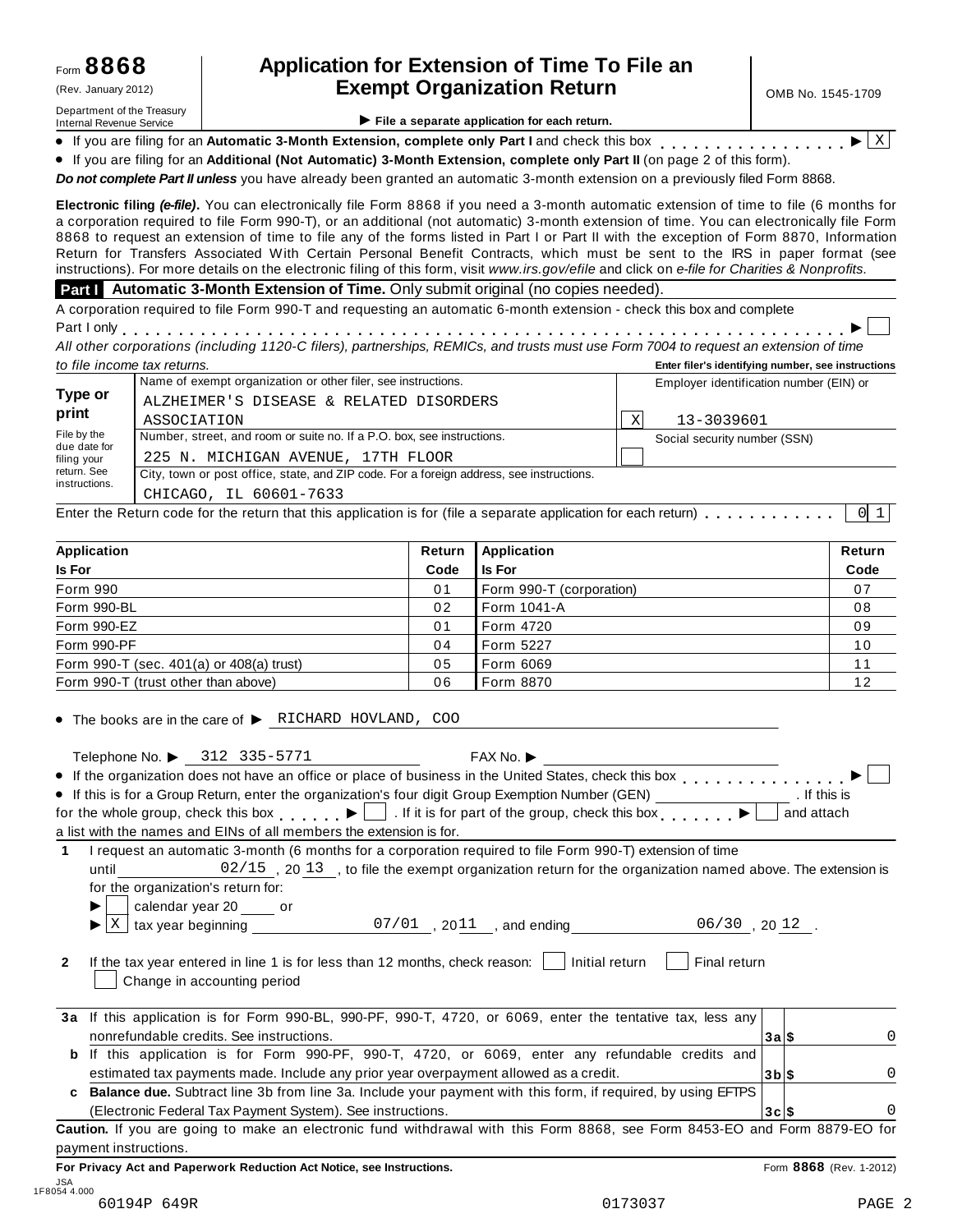| Form 990 (2011)<br><b>Statement of Program Service Accomplishments</b><br>Part III | Page 2                                                                                                                                                                                                                                                                                                                                                                          |
|------------------------------------------------------------------------------------|---------------------------------------------------------------------------------------------------------------------------------------------------------------------------------------------------------------------------------------------------------------------------------------------------------------------------------------------------------------------------------|
|                                                                                    |                                                                                                                                                                                                                                                                                                                                                                                 |
| Briefly describe the organization's mission:<br>1                                  |                                                                                                                                                                                                                                                                                                                                                                                 |
| ATTACHMENT 1                                                                       |                                                                                                                                                                                                                                                                                                                                                                                 |
|                                                                                    |                                                                                                                                                                                                                                                                                                                                                                                 |
|                                                                                    |                                                                                                                                                                                                                                                                                                                                                                                 |
|                                                                                    |                                                                                                                                                                                                                                                                                                                                                                                 |
| prior Form 990 or 990-EZ?                                                          | 2 Did the organization undertake any significant program services during the year which were not listed on the<br>$\vert$ X $\vert$ No<br>Yes                                                                                                                                                                                                                                   |
| If "Yes," describe these new services on Schedule O.                               |                                                                                                                                                                                                                                                                                                                                                                                 |
|                                                                                    | 3 Did the organization cease conducting, or make significant changes in how it conducts, any program                                                                                                                                                                                                                                                                            |
| services?                                                                          | $\vert$ X $\vert$ No<br>Yes                                                                                                                                                                                                                                                                                                                                                     |
| If "Yes," describe these changes on Schedule O.                                    |                                                                                                                                                                                                                                                                                                                                                                                 |
| 4                                                                                  | Describe the organization's program service accomplishments for each of its three largest program services, as measured by<br>expenses. Section $501(c)(3)$ and $501(c)(4)$ organizations and section $4947(a)(1)$ trusts are required to report the amount of<br>grants and allocations to others, the total expenses, and revenue, if any, for each program service reported. |
|                                                                                    | 4a (Code: $($ ) (Expenses \$ $_{24,129,299}$ including grants of \$ $_{12,000}$ . ) (Revenue \$<br>$_{0}$ )                                                                                                                                                                                                                                                                     |
| ATTACHMENT 2                                                                       |                                                                                                                                                                                                                                                                                                                                                                                 |
|                                                                                    |                                                                                                                                                                                                                                                                                                                                                                                 |
|                                                                                    |                                                                                                                                                                                                                                                                                                                                                                                 |
|                                                                                    |                                                                                                                                                                                                                                                                                                                                                                                 |
|                                                                                    |                                                                                                                                                                                                                                                                                                                                                                                 |
|                                                                                    |                                                                                                                                                                                                                                                                                                                                                                                 |
|                                                                                    |                                                                                                                                                                                                                                                                                                                                                                                 |
|                                                                                    |                                                                                                                                                                                                                                                                                                                                                                                 |
|                                                                                    |                                                                                                                                                                                                                                                                                                                                                                                 |
|                                                                                    |                                                                                                                                                                                                                                                                                                                                                                                 |
| 4b (Code: ) (Expenses \$                                                           | $_{23,770,407}$ including grants of \$ $_{12,055,538}$ ) (Revenue \$<br>$4.885.187.$ )                                                                                                                                                                                                                                                                                          |
| ATTACHMENT 3                                                                       |                                                                                                                                                                                                                                                                                                                                                                                 |
|                                                                                    |                                                                                                                                                                                                                                                                                                                                                                                 |
|                                                                                    |                                                                                                                                                                                                                                                                                                                                                                                 |
| ) (Expenses \$                                                                     | 0 <sup>1</sup>                                                                                                                                                                                                                                                                                                                                                                  |
|                                                                                    | $_{10,832,839}$ , including grants of \$<br>386, 841. ) (Revenue \$<br>CHAPTER SERVICES - FROM COAST TO COAST, MORE THAN 80 AFFILIATED                                                                                                                                                                                                                                          |
|                                                                                    | CHAPTERS ARE IN COMMUNITIES NATIONWIDE, PROVIDING SERVICES TO                                                                                                                                                                                                                                                                                                                   |
| 4c (Code:                                                                          | FAMILIES AND PROFESSIONALS, INCLUDING INFORMATION AND REFERRAL,                                                                                                                                                                                                                                                                                                                 |
|                                                                                    | SUPPORT GROUPS, CARE CONSULTATION, EDUCATION AND SAFETY SERVICES.                                                                                                                                                                                                                                                                                                               |
|                                                                                    | THE NATIONAL ORGANIZATION PROVIDES STRATEGIC AND TACTICAL SUPPORT                                                                                                                                                                                                                                                                                                               |
| IN THESE ACTIVITIES.                                                               |                                                                                                                                                                                                                                                                                                                                                                                 |
|                                                                                    |                                                                                                                                                                                                                                                                                                                                                                                 |
|                                                                                    |                                                                                                                                                                                                                                                                                                                                                                                 |
|                                                                                    |                                                                                                                                                                                                                                                                                                                                                                                 |
|                                                                                    |                                                                                                                                                                                                                                                                                                                                                                                 |
|                                                                                    |                                                                                                                                                                                                                                                                                                                                                                                 |
|                                                                                    |                                                                                                                                                                                                                                                                                                                                                                                 |
| 4d Other program services (Describe in Schedule O.)                                |                                                                                                                                                                                                                                                                                                                                                                                 |
| (Expenses \$<br>$_{16,367,015}$ including grants of \$                             | ) (Revenue \$<br>1,040,024.<br>377,779.<br>75,099,560.                                                                                                                                                                                                                                                                                                                          |
| 4e Total program service expenses ><br><b>JSA</b><br>1E1020 1.000                  | Form 990 (2011)                                                                                                                                                                                                                                                                                                                                                                 |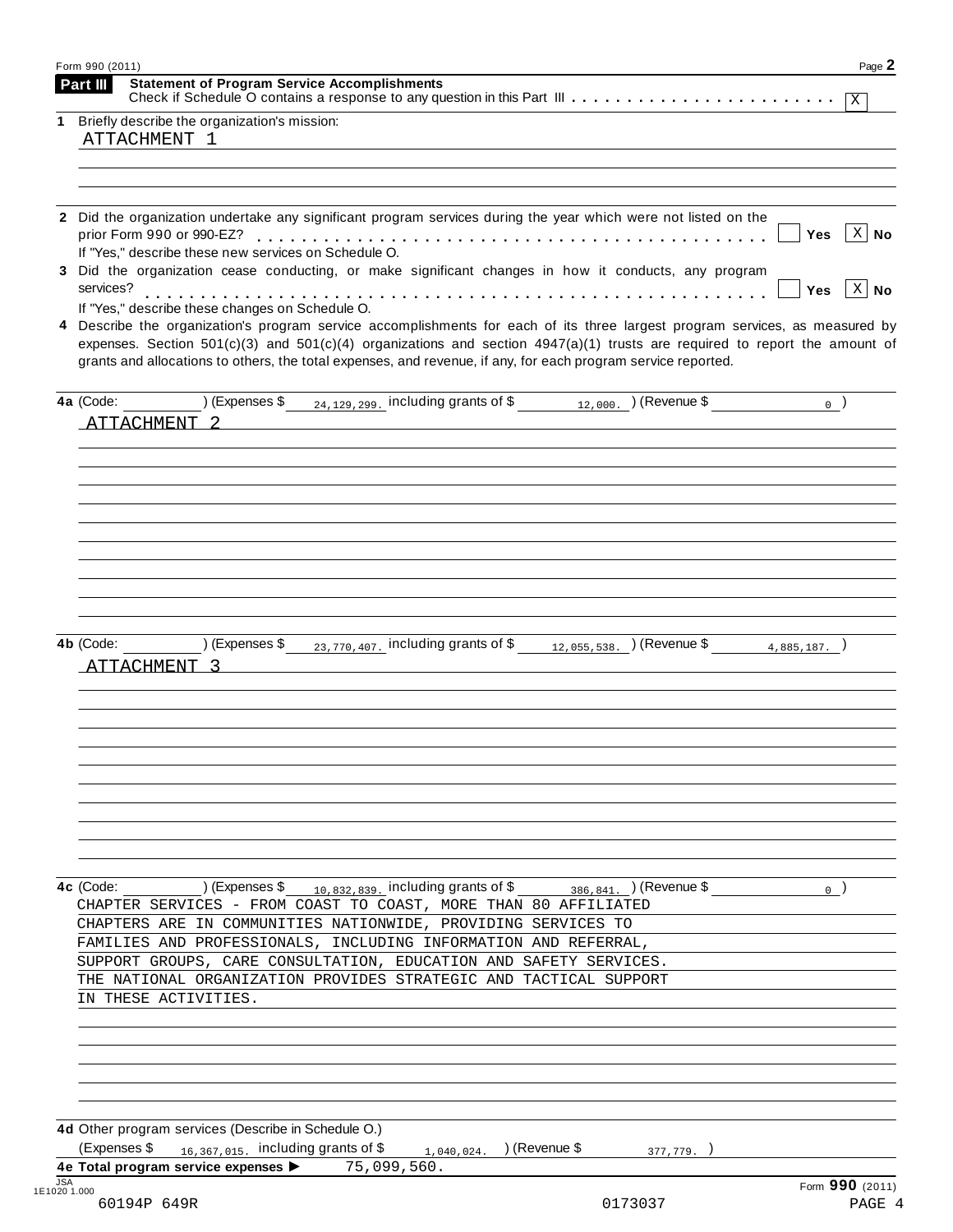|              | Form 990 (2011)                                                                                                                                   |     | Page 3 |
|--------------|---------------------------------------------------------------------------------------------------------------------------------------------------|-----|--------|
| Part IV      | <b>Checklist of Required Schedules</b>                                                                                                            |     |        |
|              |                                                                                                                                                   | Yes | No     |
| 1            | Is the organization described in section $501(c)(3)$ or $4947(a)(1)$ (other than a private foundation)? If "Yes,"                                 |     |        |
|              | $\mathbf{1}$                                                                                                                                      | Χ   |        |
| $\mathbf{2}$ | Is the organization required to complete Schedule B, Schedule of Contributors (see instructions)?<br>$\mathbf{2}$                                 |     | X      |
| 3            | Did the organization engage in direct or indirect political campaign activities on behalf of or in opposition to                                  |     |        |
|              | candidates for public office? If "Yes," complete Schedule C, Part I.<br>3                                                                         |     | Χ      |
| 4            | Section 501(c)(3) organizations. Did the organization engage in lobbying activities, or have a section 501(h)                                     |     |        |
|              | 4                                                                                                                                                 | Χ   |        |
| 5            | Is the organization a section $501(c)(4)$ , $501(c)(5)$ , or $501(c)(6)$ organization that receives membership dues,                              |     |        |
|              | assessments, or similar amounts as defined in Revenue Procedure 98-19? If "Yes," complete Schedule C,                                             |     |        |
|              | 5                                                                                                                                                 |     | X      |
| 6            | Did the organization maintain any donor advised funds or any similar funds or accounts for which donors                                           |     |        |
|              | have the right to provide advice on the distribution or investment of amounts in such funds or accounts? If                                       |     |        |
|              | 6                                                                                                                                                 |     | Χ      |
| 7            | Did the organization receive or hold a conservation easement, including easements to preserve open space,                                         |     |        |
|              | the environment, historic land areas, or historic structures? If "Yes," complete Schedule D, Part II.<br>$\overline{7}$                           |     | Χ      |
| 8            | Did the organization maintain collections of works of art, historical treasures, or other similar assets? If "Yes,"                               |     |        |
|              | 8                                                                                                                                                 |     | X      |
| 9            | Did the organization report an amount in Part X, line 21; serve as a custodian for amounts not listed in Part                                     |     |        |
|              | X; or provide credit counseling, debt management, credit repair, or debt negotiation services? If "Yes,"                                          |     |        |
|              | 9                                                                                                                                                 |     | Χ      |
| 10           | Did the organization, directly or through a related organization, hold assets in temporarily restricted                                           |     |        |
|              | endowments, permanent endowments, or quasi-endowments? If "Yes," complete Schedule D, Part V<br>10                                                | Χ   |        |
| 11           | If the organization's answer to any of the following questions is "Yes," then complete Schedule D, Parts VI,                                      |     |        |
|              | VII, VIII, IX, or X as applicable.                                                                                                                |     |        |
|              | a Did the organization report an amount for land, buildings, and equipment in Part X, line 10? If "Yes," complete                                 |     |        |
|              | 11a                                                                                                                                               | Χ   |        |
|              | <b>b</b> Did the organization report an amount for investments—other securities in Part X, line 12 that is 5% or more                             |     |        |
|              | 11 <sub>b</sub>                                                                                                                                   | Χ   |        |
|              | c Did the organization report an amount for investments-program related in Part X, line 13 that is 5% or more                                     |     |        |
|              | 11c                                                                                                                                               |     | Χ      |
|              | d Did the organization report an amount for other assets in Part X, line 15 that is 5% or more of its total assets                                |     |        |
|              | reported in Part X, line 16? If "Yes," complete Schedule D, Part IX<br>11d                                                                        |     | Χ      |
|              | e Did the organization report an amount for other liabilities in Part X, line 25? If "Yes," complete Schedule D, Part X<br>11e                    | Χ   |        |
|              | f Did the organization's separate or consolidated financial statements for the tax year include a footnote that addresses                         |     |        |
|              | 11f<br>the organization's liability for uncertain tax positions under FIN 48 (ASC 740)? If "Yes," complete Schedule D, Part X                     | Χ   |        |
|              | 12a Did the organization obtain separate, independent audited financial statements for the tax year? If "Yes,"                                    |     |        |
|              | 12a                                                                                                                                               | Χ   |        |
|              | <b>b</b> Was the organization included in consolidated, independent audited financial statements for the tax year? If "Yes," and if               |     |        |
|              | 12b<br>the organization answered "No" to line 12a, then completing Schedule D, Parts XI, XII, and XIII is optional                                | Χ   |        |
| 13           | 13<br>Is the organization a school described in section 170(b)(1)(A)(ii)? If "Yes," complete Schedule $E : \ldots : \ldots : \ldots$              |     | Χ      |
|              | 14a<br>14a Did the organization maintain an office, employees, or agents outside of the United States?.                                           |     | Χ      |
|              | <b>b</b> Did the organization have aggregate revenues or expenses of more than \$10,000 from grantmaking,                                         |     |        |
|              | fundraising, business, investment, and program service activities outside the United States, or aggregate                                         |     |        |
|              | foreign investments valued at \$100,000 or more? If "Yes," complete Schedule F, Parts I and IV<br>14b                                             | Χ   |        |
| 15           | Did the organization report on Part IX, column (A), line 3, more than \$5,000 of grants or assistance to any                                      |     |        |
|              | organization or entity located outside the United States? If "Yes," complete Schedule F, Parts II and IV<br>15                                    | Χ   |        |
| 16           | Did the organization report on Part IX, column (A), line 3, more than \$5,000 of aggregate grants or assistance                                   |     |        |
|              | to individuals located outside the United States? If "Yes," complete Schedule F, Parts III and IV<br>16                                           |     | Χ      |
| 17           | Did the organization report a total of more than \$15,000 of expenses for professional fundraising services                                       |     |        |
|              | on Part IX, column (A), lines 6 and 11e? If "Yes," complete Schedule G, Part I (see instructions)<br>17                                           | Χ   |        |
| 18           | Did the organization report more than \$15,000 total of fundraising event gross income and contributions on                                       |     |        |
|              | 18                                                                                                                                                | Χ   |        |
| 19           | Did the organization report more than \$15,000 of gross income from gaming activities on Part VIII, line 9a?                                      |     |        |
|              | 19                                                                                                                                                | Χ   |        |
|              | 20a Did the organization operate one or more hospital facilities? If "Yes," complete Schedule H<br>20a                                            |     | Χ      |
|              | 20 <sub>b</sub><br><b>b</b> If "Yes" to line 20a, did the organization attach a copy of its audited financial statements to this return? $\ldots$ |     |        |

Form **990** (2011) JSA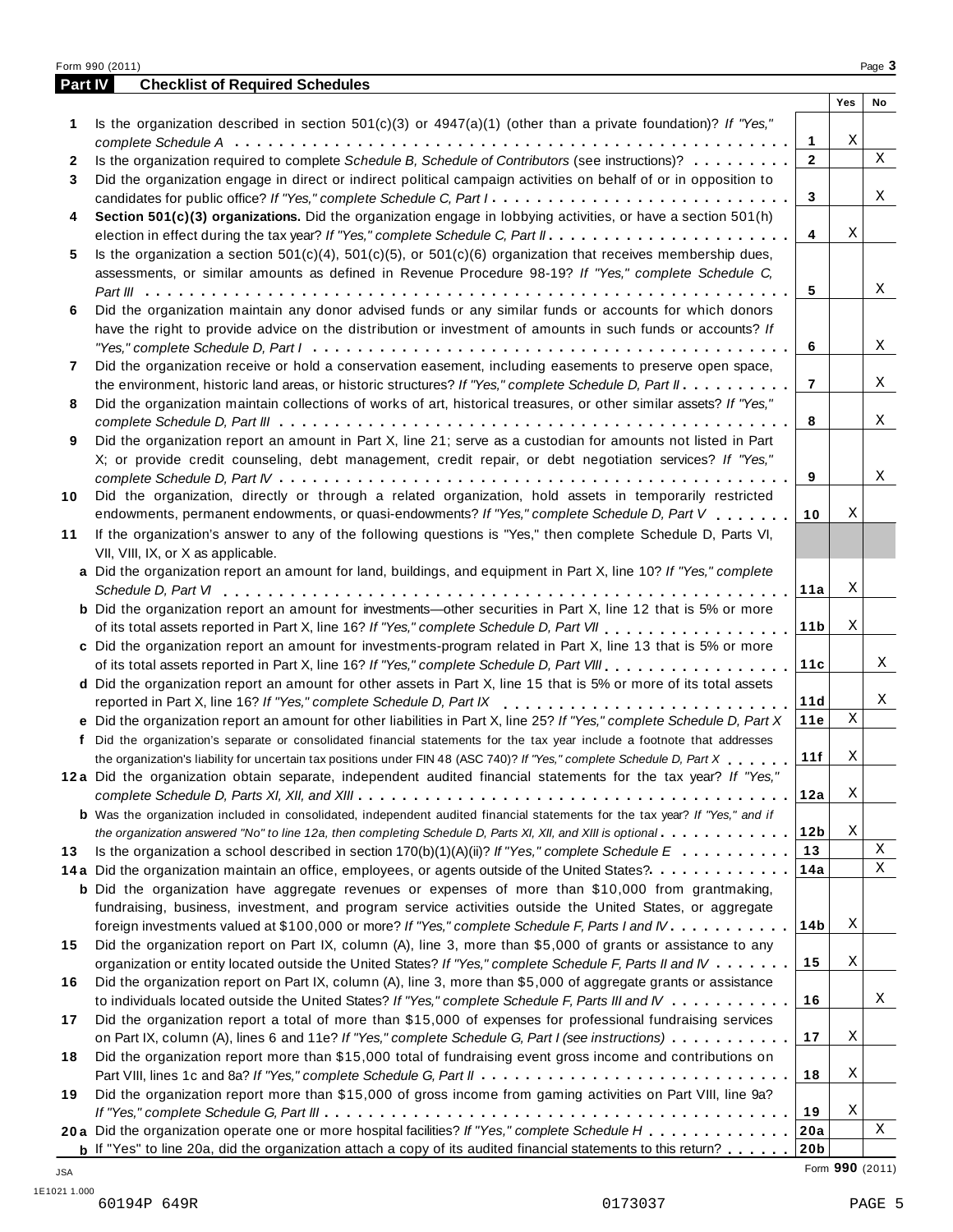|      | <b>Part IV</b><br><b>Checklist of Required Schedules (continued)</b>                                                              |                 |             |    |
|------|-----------------------------------------------------------------------------------------------------------------------------------|-----------------|-------------|----|
|      |                                                                                                                                   |                 | Yes         | No |
| 21   | Did the organization report more than \$5,000 of grants and other assistance to any government or organization                    |                 |             |    |
|      | in the United States on Part IX, column (A), line 1? If "Yes," complete Schedule I, Parts I and II.                               | 21              | Χ           |    |
| 22   | Did the organization report more than \$5,000 of grants and other assistance to individuals in the United States                  |                 |             |    |
|      | on Part IX, column (A), line 2? If "Yes," complete Schedule I, Parts I and III $\ldots \ldots \ldots \ldots \ldots \ldots \ldots$ | 22              |             | X  |
| 23   | Did the organization answer "Yes" to Part VII, Section A, line 3, 4, or 5 about compensation of the                               |                 |             |    |
|      | organization's current and former officers, directors, trustees, key employees, and highest compensated                           |                 |             |    |
|      |                                                                                                                                   | 23              | Χ           |    |
|      | 24a Did the organization have a tax-exempt bond issue with an outstanding principal amount of more than                           |                 |             |    |
|      | \$100,000 as of the last day of the year, that was issued after December 31, 2002? If "Yes," answer lines 24b                     |                 |             |    |
|      |                                                                                                                                   | 24a             |             | Χ  |
| b    | Did the organization invest any proceeds of tax-exempt bonds beyond a temporary period exception?                                 | 24b             |             |    |
|      | Did the organization maintain an escrow account other than a refunding escrow at any time during the year                         |                 |             |    |
| c    |                                                                                                                                   |                 |             |    |
|      |                                                                                                                                   | 24c             |             |    |
|      | d Did the organization act as an "on behalf of" issuer for bonds outstanding at any time during the year?                         | 24d             |             |    |
|      | 25a Section 501(c)(3) and 501(c)(4) organizations. Did the organization engage in an excess benefit transaction                   |                 |             |    |
|      | with a disqualified person during the year? If "Yes," complete Schedule L, Part I                                                 | 25a             |             | Χ  |
| b    | Is the organization aware that it engaged in an excess benefit transaction with a disqualified person in a prior                  |                 |             |    |
|      | year, and that the transaction has not been reported on any of the organization's prior Forms 990 or 990-EZ?                      |                 |             |    |
|      |                                                                                                                                   | 25 <sub>b</sub> |             | Χ  |
| 26   | Was a loan to or by a current or former officer, director, trustee, key employee, highly compensated employee, or                 |                 |             |    |
|      | disqualified person outstanding as of the end of the organization's tax year? If "Yes," complete Schedule L, Part II              | 26              |             | Χ  |
|      | Did the organization provide a grant or other assistance to an officer, director, trustee, key employee,                          |                 |             |    |
|      | substantial contributor or employee thereof, a grant selection committee member, or to a 35% controlled                           |                 |             |    |
|      | entity or family member of any of these persons? If "Yes," complete Schedule L, Part III                                          | 27              |             | Χ  |
|      | Was the organization a party to a business transaction with one of the following parties (see Schedule L,                         |                 |             |    |
|      | Part IV instructions for applicable filing thresholds, conditions, and exceptions):                                               |                 |             |    |
| a    | A current or former officer, director, trustee, or key employee? If "Yes," complete Schedule L, Part IV.                          | 28a             |             | Χ  |
| b    | A family member of a current or former officer, director, trustee, or key employee? If "Yes," complete                            |                 |             |    |
|      |                                                                                                                                   | 28b             |             | Χ  |
| C    | An entity of which a current or former officer, director, trustee, or key employee (or a family member thereof)                   |                 |             |    |
|      | was an officer, director, trustee, or direct or indirect owner? If "Yes," complete Schedule L, Part IV                            | 28c             |             | X  |
| 29   | Did the organization receive more than \$25,000 in non-cash contributions? If "Yes," complete Schedule M                          | 29              | X           |    |
|      | Did the organization receive contributions of art, historical treasures, or other similar assets, or qualified                    |                 |             |    |
| 30   |                                                                                                                                   | 30              |             | X  |
|      | Did the organization liquidate, terminate, or dissolve and cease operations? If "Yes," complete Schedule N.                       |                 |             |    |
| 31   |                                                                                                                                   |                 |             | Χ  |
|      |                                                                                                                                   | 31              |             |    |
| 32   | Did the organization sell, exchange, dispose of, or transfer more than 25% of its net assets? If "Yes,"                           |                 |             |    |
|      |                                                                                                                                   | 32              |             | X  |
| 33   | Did the organization own 100% of an entity disregarded as separate from the organization under Regulations                        |                 |             |    |
|      | sections 301.7701-2 and 301.7701-3? If "Yes," complete Schedule R, Part $l_1, \ldots, \ldots, \ldots, \ldots, \ldots, \ldots$     | 33              |             | X  |
| 34   | Was the organization related to any tax-exempt or taxable entity? If "Yes," complete Schedule R, Parts II, III,                   |                 |             |    |
|      |                                                                                                                                   | 34              | Χ           |    |
| 35 a | Did the organization have a controlled entity within the meaning of section $512(b)(13)? \ldots \ldots \ldots \ldots$             | 35a             | $\mathbf X$ |    |
| b    | Did the organization receive any payment from or engage in any transaction with a controlled entity within the                    |                 |             |    |
|      |                                                                                                                                   | 35 <sub>b</sub> | Χ           |    |
| 36   | Section 501(c)(3) organizations. Did the organization make any transfers to an exempt non-charitable                              |                 |             |    |
|      | related organization? If "Yes," complete Schedule R, Part V, line 2                                                               | 36              | X           |    |
| 37   | Did the organization conduct more than 5% of its activities through an entity that is not a related organization                  |                 |             |    |
|      | and that is treated as a partnership for federal income tax purposes? If "Yes," complete Schedule R,                              |                 |             |    |
|      |                                                                                                                                   | 37              |             | Χ  |
| 38   | Did the organization complete Schedule O and provide explanations in Schedule O for Part VI, lines 11 and                         |                 |             |    |
|      |                                                                                                                                   |                 |             |    |

Form **990** (2011)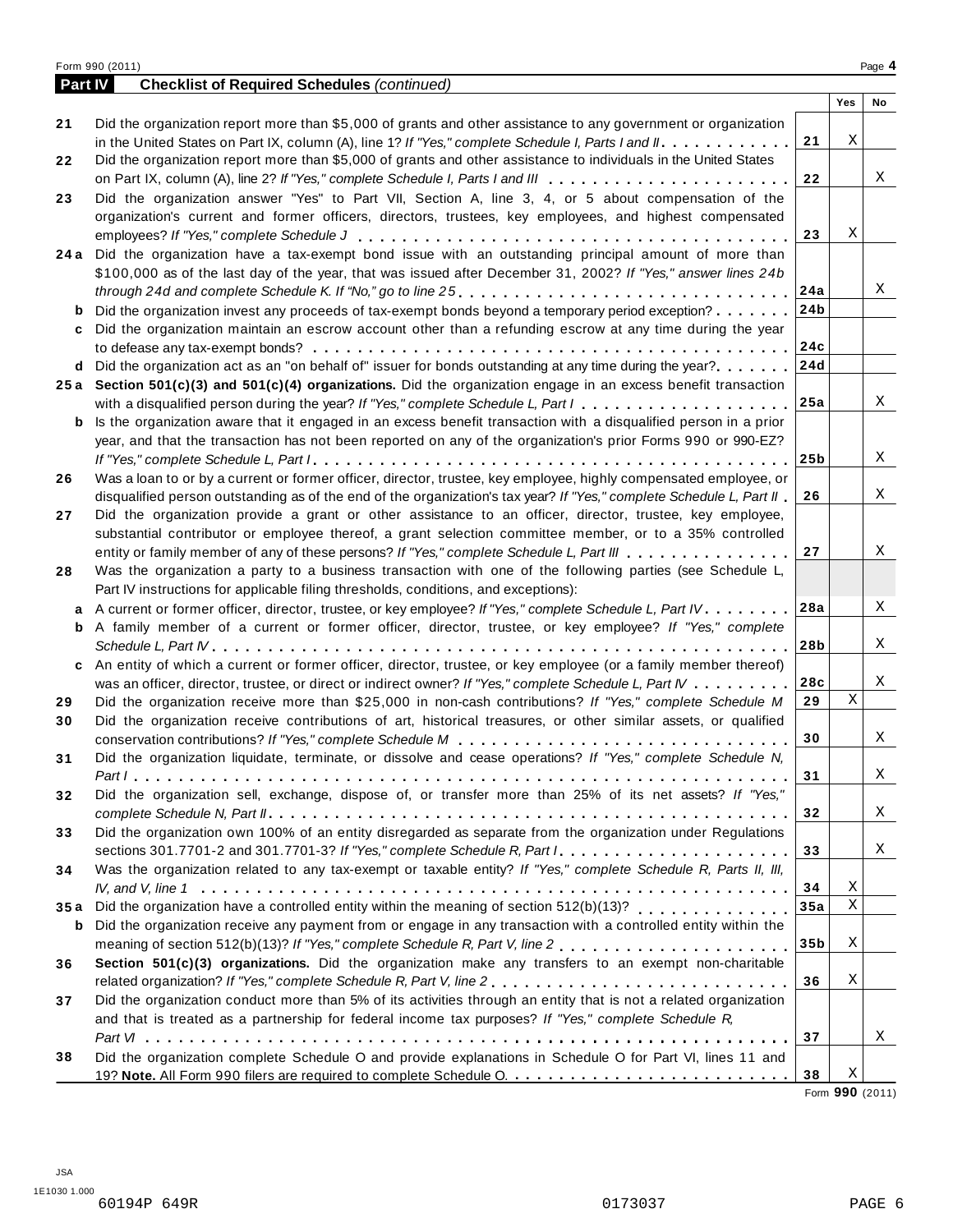|    | <b>Statements Regarding Other IRS Filings and Tax Compliance</b><br>Part V                                                           |                |     |    |
|----|--------------------------------------------------------------------------------------------------------------------------------------|----------------|-----|----|
|    |                                                                                                                                      |                | Yes | No |
|    | 126<br>1a Enter the number reported in Box 3 of Form 1096. Enter -0- if not applicable<br>1 a                                        |                |     |    |
|    | $\Omega$<br>1 <sub>b</sub><br><b>b</b> Enter the number of Forms W-2G included in line 1a. Enter -0- if not applicable.              |                |     |    |
|    | c Did the organization comply with backup withholding rules for reportable payments to vendors and                                   |                |     |    |
|    |                                                                                                                                      | 1 <sub>c</sub> | Χ   |    |
|    | 2a Enter the number of employees reported on Form W-3, Transmittal of Wage and Tax                                                   |                |     |    |
|    | 388<br>Statements, filed for the calendar year ending with or within the year covered by this return<br>2a                           |                |     |    |
|    | <b>b</b> If at least one is reported on line 2a, did the organization file all required federal employment tax returns?              | 2b             | Χ   |    |
|    | Note. If the sum of lines 1a and 2a is greater than 250, you may be required to e-file (see instructions)                            |                |     |    |
|    | 3a Did the organization have unrelated business gross income of \$1,000 or more during the year?                                     | 3a             |     | Χ  |
|    | <b>b</b> If "Yes," has it filed a Form 990-T for this year? If "No," provide an explanation in Schedule O                            | 3 <sub>b</sub> |     |    |
|    | 4a At any time during the calendar year, did the organization have an interest in, or a signature or other authority                 |                |     |    |
|    | over, a financial account in a foreign country (such as a bank account, securities account, or other financial                       |                |     |    |
|    |                                                                                                                                      | 4a             |     | Χ  |
|    | <b>b</b> If "Yes," enter the name of the foreign country:                                                                            |                |     |    |
|    | See instructions for filing requirements for Form TD F 90-22.1, Report of Foreign Bank and Financial Accounts.                       |                |     |    |
|    | 5a Was the organization a party to a prohibited tax shelter transaction at any time during the tax year?                             | 5a             |     | Χ  |
|    | <b>b</b> Did any taxable party notify the organization that it was or is a party to a prohibited tax shelter transaction?            | 5 b            |     | X  |
|    |                                                                                                                                      | 5c             |     |    |
|    | 6a Does the organization have annual gross receipts that are normally greater than \$100,000, and did the                            |                |     |    |
|    |                                                                                                                                      | 6a             |     | Χ  |
|    | b If "Yes," did the organization include with every solicitation an express statement that such contributions or                     |                |     |    |
|    |                                                                                                                                      | 6b             |     |    |
| 7  | Organizations that may receive deductible contributions under section 170(c).                                                        |                |     |    |
|    | a Did the organization receive a payment in excess of \$75 made partly as a contribution and partly for goods                        |                |     |    |
|    |                                                                                                                                      | 7а             | Χ   |    |
|    | <b>b</b> If "Yes," did the organization notify the donor of the value of the goods or services provided?                             | 7b             | X   |    |
|    | c Did the organization sell, exchange, or otherwise dispose of tangible personal property for which it was                           |                |     |    |
|    |                                                                                                                                      | 7с             |     | Χ  |
|    | 7d<br>d If "Yes," indicate the number of Forms 8282 filed during the year                                                            |                |     |    |
|    | e Did the organization receive any funds, directly or indirectly, to pay premiums on a personal benefit contract?                    | 7е             |     | Χ  |
| f  | Did the organization, during the year, pay premiums, directly or indirectly, on a personal benefit contract?                         | 7f             |     | Χ  |
|    | g If the organization received a contribution of qualified intellectual property, did the organization file Form 8899 as required?   | 7g             |     |    |
|    | h If the organization received a contribution of cars, boats, airplanes, or other vehicles, did the organization file a Form 1098-C? | 7h             |     |    |
|    | Sponsoring organizations maintaining donor advised funds and section 509(a)(3) supporting                                            |                |     |    |
|    | organizations. Did the supporting organization, or a donor advised fund maintained by a sponsoring                                   |                |     |    |
|    |                                                                                                                                      | 8              |     |    |
| 9  | Sponsoring organizations maintaining donor advised funds.                                                                            |                |     |    |
|    |                                                                                                                                      | 9a             |     |    |
|    | <b>b</b> Did the organization make a distribution to a donor, donor advisor, or related person?                                      | 9b             |     |    |
| 10 | Section 501(c)(7) organizations. Enter:                                                                                              |                |     |    |
|    | 10a<br>a Initiation fees and capital contributions included on Part VIII, line 12                                                    |                |     |    |
|    | 10b<br><b>b</b> Gross receipts, included on Form 990, Part VIII, line 12, for public use of club facilities                          |                |     |    |
| 11 | Section 501(c)(12) organizations. Enter:                                                                                             |                |     |    |
|    | 11a                                                                                                                                  |                |     |    |
|    | <b>b</b> Gross income from other sources (Do not net amounts due or paid to other sources                                            |                |     |    |
|    | against amounts due or received from them.)<br>11b                                                                                   |                |     |    |
|    | 12a Section 4947(a)(1) non-exempt charitable trusts. Is the organization filing Form 990 in lieu of Form 1041?                       | 12a            |     |    |
|    | <b>b</b> If "Yes," enter the amount of tax-exempt interest received or accrued during the year 12b                                   |                |     |    |
|    | Section 501(c)(29) qualified nonprofit health insurance issuers.                                                                     | 13a            |     |    |
|    |                                                                                                                                      |                |     |    |
|    |                                                                                                                                      |                |     |    |
| 13 | Note. See the instructions for additional information the organization must report on Schedule O.                                    |                |     |    |
|    | <b>b</b> Enter the amount of reserves the organization is required to maintain by the states in which                                |                |     |    |
|    | the organization is licensed to issue qualified health plans $\ldots, \ldots, \ldots, \ldots, \ldots, \ldots$<br>13 <sub>b</sub>     |                |     |    |
|    | 13c<br>14a Did the organization receive any payments for indoor tanning services during the tax year?                                | 14a            |     | X  |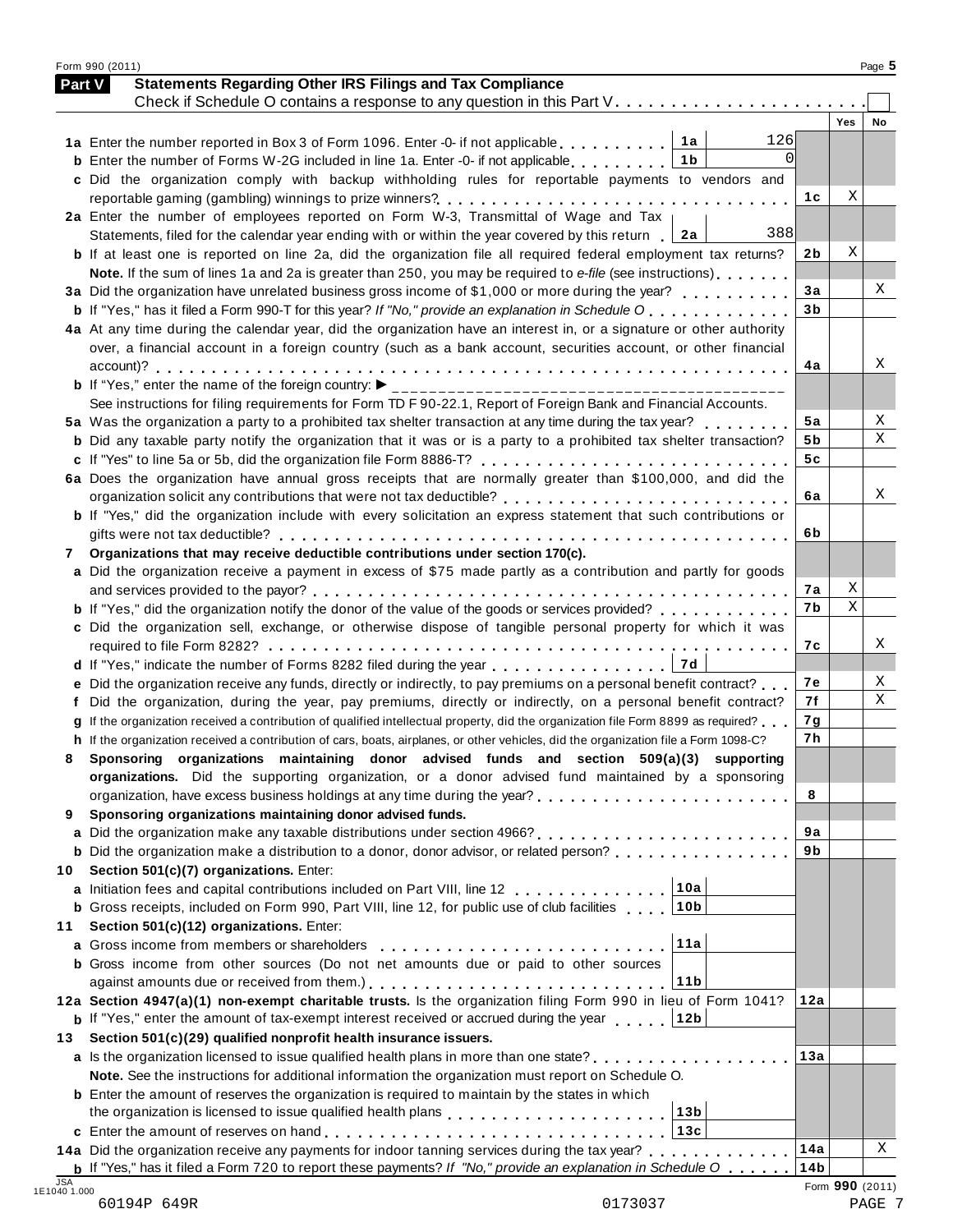|         | Form 990 (2011)                                                                                                                                                                                                                                                     |                 |        | Page 6      |
|---------|---------------------------------------------------------------------------------------------------------------------------------------------------------------------------------------------------------------------------------------------------------------------|-----------------|--------|-------------|
| Part VI | Governance, Management, and Disclosure For each "Yes" response to lines 2 through 7b below, and for a<br>"No" response to line 8a, 8b, or 10b below, describe the circumstances, processes, or changes in Schedule<br>O. See instructions.                          |                 |        |             |
|         |                                                                                                                                                                                                                                                                     |                 |        | $\mathbf X$ |
|         | <b>Section A. Governing Body and Management</b>                                                                                                                                                                                                                     |                 |        |             |
|         |                                                                                                                                                                                                                                                                     |                 | Yes    | No          |
|         | 43<br>1a<br>1a Enter the number of voting members of the governing body at the end of the tax year. If there are                                                                                                                                                    |                 |        |             |
|         | material differences in voting rights among members of the governing body, or if the governing body                                                                                                                                                                 |                 |        |             |
|         | delegated broad authority to an executive committee or similar committee, explain in Schedule O.                                                                                                                                                                    |                 |        |             |
| b       | 43<br>1b<br>Enter the number of voting members included in line 1a, above, who are independent                                                                                                                                                                      |                 |        |             |
| 2       | Did any officer, director, trustee, or key employee have a family relationship or a business relationship with                                                                                                                                                      |                 |        |             |
|         |                                                                                                                                                                                                                                                                     | 2               |        | Χ           |
| 3       | Did the organization delegate control over management duties customarily performed by or under the direct                                                                                                                                                           |                 |        |             |
|         | supervision of officers, directors, or trustees, or key employees to a management company or other person?                                                                                                                                                          | 3               |        | Χ           |
| 4       | Did the organization make any significant changes to its governing documents since the prior Form 990 was filed?                                                                                                                                                    | 4               |        | $\bar{X}$   |
| 5       | Did the organization become aware during the year of a significant diversion of the organization's assets?.                                                                                                                                                         | 5               |        | X           |
| 6       |                                                                                                                                                                                                                                                                     | 6               |        | $\mathbf X$ |
| 7a      | Did the organization have members, stockholders, or other persons who had the power to elect or appoint                                                                                                                                                             |                 |        |             |
|         |                                                                                                                                                                                                                                                                     | 7а              |        | Χ           |
| b       | Are any governance decisions of the organization reserved to (or subject to approval by) members,                                                                                                                                                                   |                 |        |             |
|         |                                                                                                                                                                                                                                                                     | 7b              |        | Χ           |
| 8       | Did the organization contemporaneously document the meetings held or written actions undertaken during                                                                                                                                                              |                 |        |             |
|         | the year by the following:                                                                                                                                                                                                                                          |                 |        |             |
|         |                                                                                                                                                                                                                                                                     | 8a              | Χ      |             |
| a<br>b  |                                                                                                                                                                                                                                                                     | 8b              | Χ      |             |
| 9       | Is there any officer, director, trustee, or key employee listed in Part VII, Section A, who cannot be reached at                                                                                                                                                    |                 |        |             |
|         | the organization's mailing address? If "Yes," provide the names and addresses in Schedule O                                                                                                                                                                         | 9               |        | Χ           |
|         | Section B. Policies (This Section B requests information about policies not required by the Internal Revenue Code.)                                                                                                                                                 |                 |        |             |
|         |                                                                                                                                                                                                                                                                     |                 | Yes    | No          |
|         |                                                                                                                                                                                                                                                                     | 10a             | Χ      |             |
|         | 10a Did the organization have local chapters, branches, or affiliates?                                                                                                                                                                                              |                 |        |             |
|         | <b>b</b> If "Yes," did the organization have written policies and procedures governing the activities of such chapters,                                                                                                                                             | 10 <sub>b</sub> | X      |             |
|         | affiliates, and branches to ensure their operations are consistent with the organization's exempt purposes?                                                                                                                                                         | 11a             | X      |             |
|         | 11a Has the organization provided a complete copy of this Form 990 to all members of its governing body before filing the form?                                                                                                                                     |                 |        |             |
|         | <b>b</b> Describe in Schedule O the process, if any, used by the organization to review this Form 990.                                                                                                                                                              | 12a             | X      |             |
|         | 12a Did the organization have a written conflict of interest policy? If "No," go to line 13                                                                                                                                                                         |                 |        |             |
|         | <b>b</b> Were officers, directors, or trustees, and key employees required to disclose annually interests that could give                                                                                                                                           | $12b$ $X$       |        |             |
|         |                                                                                                                                                                                                                                                                     |                 |        |             |
| c       | Did the organization regularly and consistently monitor and enforce compliance with the policy? If "Yes,"                                                                                                                                                           |                 |        |             |
|         |                                                                                                                                                                                                                                                                     | 12c             | X<br>Χ |             |
| 13      |                                                                                                                                                                                                                                                                     | 13              | X      |             |
| 14      | Did the organization have a written document retention and destruction policy?                                                                                                                                                                                      | 14              |        |             |
| 15      | Did the process for determining compensation of the following persons include a review and approval by                                                                                                                                                              |                 |        |             |
|         | independent persons, comparability data, and contemporaneous substantiation of the deliberation and decision?                                                                                                                                                       |                 |        |             |
| a       |                                                                                                                                                                                                                                                                     | 15a             | X      |             |
| b       |                                                                                                                                                                                                                                                                     | 15 <sub>b</sub> | Χ      |             |
|         | If "Yes" to line 15a or 15b, describe the process in Schedule O (see instructions.)                                                                                                                                                                                 |                 |        |             |
|         | 16a Did the organization invest in, contribute assets to, or participate in a joint venture or similar arrangement                                                                                                                                                  |                 |        |             |
|         |                                                                                                                                                                                                                                                                     | 16a             |        | Χ           |
|         | If "Yes," did the organization follow a written policy or procedure requiring the organization to evaluate its                                                                                                                                                      |                 |        |             |
| b       |                                                                                                                                                                                                                                                                     |                 |        |             |
|         | participation in joint venture arrangements under applicable federal tax law, and take steps to safeguard the                                                                                                                                                       |                 |        |             |
|         |                                                                                                                                                                                                                                                                     |                 |        |             |
|         | <b>Section C. Disclosure</b>                                                                                                                                                                                                                                        |                 |        |             |
| 17      |                                                                                                                                                                                                                                                                     |                 |        |             |
| 18      | List the states with which a copy of this Form 990 is required to be filed $\blacktriangleright$ ATTACHMENT 4 -------------------<br>Section 6104 requires an organization to make its Forms 1023 (or 1024 if applicable), 990, and 990-T (Section 501(c)(3)s only) |                 |        |             |

- $X$  Own website  $\Box$  Another's website  $X$  Upon request
- **19** Describe in Schedule O whether (and if so, how), the organization made its governing documents, conflict of interest policy, and financial statements available to the public during the tax year.
- **20** State the name, physical address, and telephone number of the person who possesses the books and records of the **20** State the name, physical address, and telephone number of the person who possesses the books and reconduction: ▶ RICHARD HOVLAND, COO/CFO 225 N. MICHIGAN AVENUE CHICAGO, IL 60601-7633 312-335-5771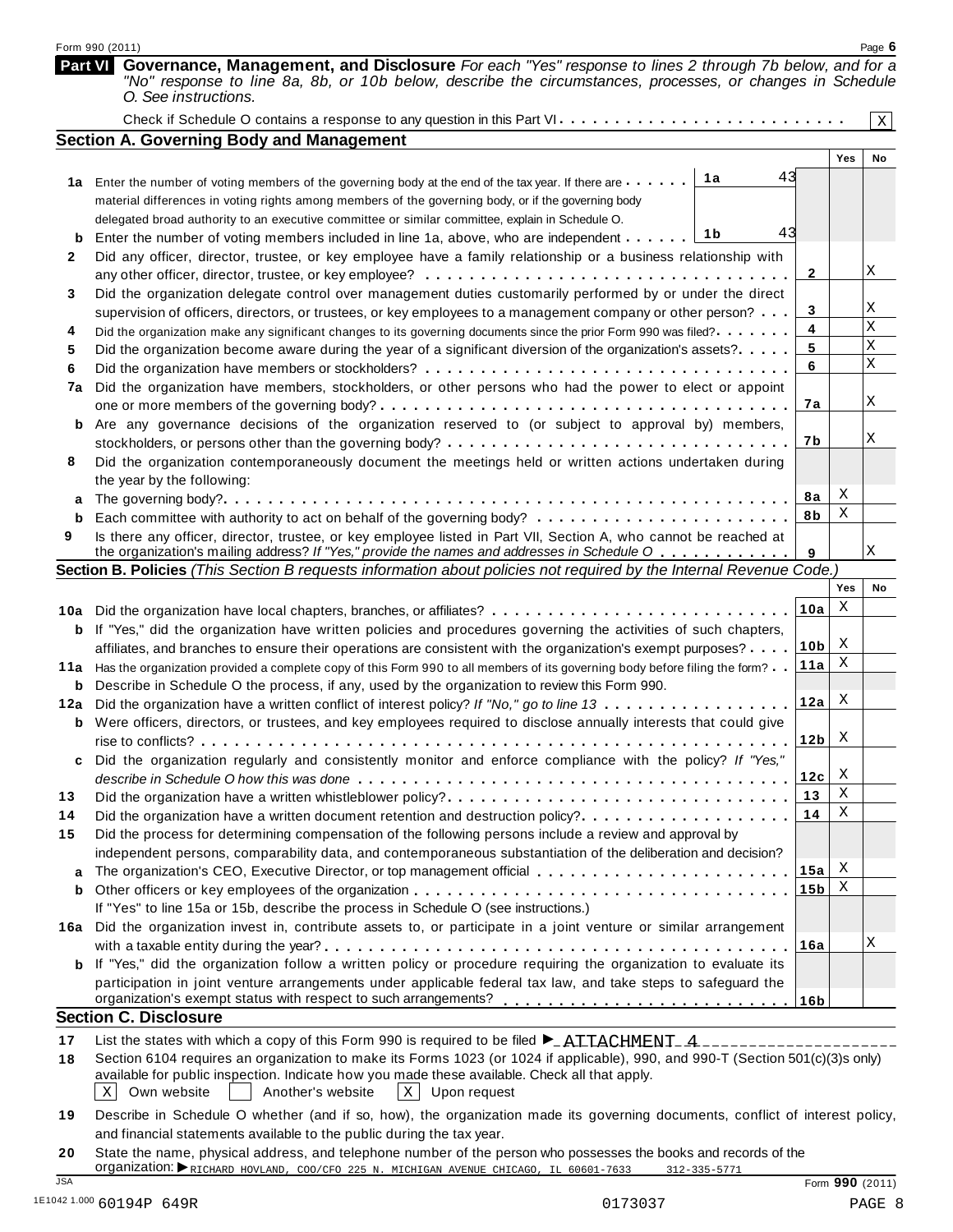| Page 7                                                                                           |
|--------------------------------------------------------------------------------------------------|
| Compensation of Officers, Directors, Trustees, Key Employees, Highest Compensated Employees, and |
|                                                                                                  |
|                                                                                                  |

**1a** Complete this table for all persons required to be listed. Report compensation for the calendar year ending with or within the

organization's tax year.<br>● List all of the organization's **current** officers, directors, trustees (whether individuals or organizations), regardless of amount<br>of compensation. Enter -0- in columns (D). (E), and (E) if no of compensation. Enter  $-0$ - in columns  $(D)$ ,  $(E)$ , and  $(F)$  if no compensation was paid.

List all of the organization's **current** key employees, if any. See instructions for definition of "key employee."

**Example is the organization's current** key employees, if any. See instructions for definition of "key employee."<br>• List the organization's five **current** highest compensated employees (other than an officer, director, tru who received reportable compensation (Box 5 of Form W-2 and/or Box 7 of Form 1099-MISC) of more than \$100,000 from the organization and any related organizations.

ship and the organization's **former** officers, key employees, and highest compensated employees who received more than<br>10,000 of reportable compensation from the organization and any related organizations \$100,000 of reportable compensation from the organization and any related organizations.

% List all of the organization's **former directors or trustees** that received, in the capacity as a former director or trustee of the organization, more than \$10,000 of reportable compensation from the organization and any related organizations.

List persons in the following order: individual trustees or directors; institutional trustees; officers; key employees; highest compensated employees; and former such persons.

 $\underline{x}$  Check this box if neither the organization nor any related organization compensated any current officer, director, or trustee.

| (A)                               | (B)                  |                                   |                      |         | (C)      |                                 |        | (D)                  | (E)                          | (F)                         |          |
|-----------------------------------|----------------------|-----------------------------------|----------------------|---------|----------|---------------------------------|--------|----------------------|------------------------------|-----------------------------|----------|
| Name and Title                    | Average              |                                   |                      |         | Position |                                 |        | Reportable           | Reportable                   | Estimated                   |          |
|                                   | hours per<br>week    |                                   |                      |         |          | (do not check more than one     |        | compensation<br>from | compensation from<br>related | amount of<br>other          |          |
|                                   | (describe            |                                   |                      |         |          | box, unless person is both an   |        | the                  | organizations                | compensation                |          |
|                                   | hours for<br>related |                                   |                      |         |          | officer and a director/trustee) |        | organization         | (W-2/1099-MISC)              | from the                    |          |
|                                   | organizations        | Individual trustee<br>or director |                      | Officer | Key      |                                 | Former | (W-2/1099-MISC)      |                              | organization<br>and related |          |
|                                   | in Schedule<br>O()   |                                   |                      |         |          |                                 |        |                      |                              | organizations               |          |
|                                   |                      |                                   |                      |         | employee |                                 |        |                      |                              |                             |          |
|                                   |                      |                                   | Institutional truste |         |          |                                 |        |                      |                              |                             |          |
| ATTACHMENT 5                      |                      |                                   |                      |         |          | Highest compensated<br>employee |        |                      |                              |                             |          |
|                                   |                      |                                   |                      |         |          |                                 |        |                      |                              |                             |          |
| (1) EDWARD BERUBE                 |                      |                                   |                      |         |          |                                 |        |                      |                              |                             |          |
| CHAIR, EXEC. COMM., DIRECTOR      | 10.00                | X                                 |                      | Χ       |          |                                 |        | $\Omega$             | 0                            |                             |          |
| (2) GERALD SAMPSON                |                      |                                   |                      |         |          |                                 |        |                      |                              |                             |          |
| VICE CHAIR, EXEC. COMM., DIR.     | 10.00                | Χ                                 |                      | Χ       |          |                                 |        | 0                    | 0                            |                             |          |
| (3) THOMAS J. WINKEL              |                      |                                   |                      |         |          |                                 |        |                      |                              |                             |          |
| TREASURER, EXEC. COMM., DIR.      | 10.00                | X                                 |                      | X       |          |                                 |        | $\Omega$             | 0                            |                             | $\Omega$ |
| (4) MARY GUERRIERO AUSTROM, PH.D. |                      |                                   |                      |         |          |                                 |        |                      |                              |                             |          |
| SECRETARY, EXEC. COMM., DIR.      | 10.00                | Χ                                 |                      | Χ       |          |                                 |        | $\Omega$             | 0                            |                             | 0        |
| (5) R. THOMAS BODKIN              |                      |                                   |                      |         |          |                                 |        |                      |                              |                             |          |
| DIRECTOR AND EXEC COMMITTEE       | 5.00                 | Χ                                 |                      |         |          |                                 |        | 0                    | 0                            |                             | 0        |
| (6) BILL BUECHELE                 |                      |                                   |                      |         |          |                                 |        |                      |                              |                             |          |
| DIRECTOR AND EXEC COMMITTEE       | 5.00                 | X                                 |                      |         |          |                                 |        | ſ                    | 0                            |                             | $\Omega$ |
| (7) CATHY EDGE                    |                      |                                   |                      |         |          |                                 |        |                      |                              |                             |          |
| DIRECTOR AND EXEC COMMITTEE       | 5.00                 | Χ                                 |                      |         |          |                                 |        | 0                    | 0                            |                             | $\Omega$ |
| (8) DEBORAH JONES                 |                      |                                   |                      |         |          |                                 |        |                      |                              |                             |          |
| DIRECTOR AND EXEC COMMITTEE       | 5.00                 | Χ                                 |                      |         |          |                                 |        | C                    | 0                            |                             | 0        |
| $(9)$ RALPH A. NIXON, M.D., PH.D  |                      |                                   |                      |         |          |                                 |        |                      |                              |                             |          |
| DIRECTOR AND EXEC COMMITTEE       | 5.00                 | Χ                                 |                      |         |          |                                 |        | 0                    | 0                            |                             | O        |
| (10) JOHN OSHER                   |                      |                                   |                      |         |          |                                 |        |                      |                              |                             |          |
| DIRECTOR AND EXEC COMMITTEE       | 5.00                 | X                                 |                      |         |          |                                 |        | $\Omega$             | $\Omega$                     |                             | $\Omega$ |
| (11) RONALD PETERSEN, M.D, PH.D.  |                      |                                   |                      |         |          |                                 |        |                      |                              |                             |          |
| DIRECTOR AND EXEC COMMITTEE       | 5.00                 | Χ                                 |                      |         |          |                                 |        | 0                    | 0                            |                             | $\cap$   |
| (12) STEWART PUTNAM               |                      |                                   |                      |         |          |                                 |        |                      |                              |                             |          |
| DIRECTOR AND EXEC COMMITTEE       | 5.00                 | Χ                                 |                      |         |          |                                 |        | $\Omega$             | 0                            |                             | $\Omega$ |
| $(13)$ JOHN SABL                  |                      |                                   |                      |         |          |                                 |        |                      |                              |                             |          |
| DIRECTOR AND EXEC COMMITTEE       | 5.00                 | Χ                                 |                      |         |          |                                 |        | 0                    | 0                            |                             | 0        |
| (14) ELECTA ANDERSON              |                      |                                   |                      |         |          |                                 |        |                      |                              |                             |          |
| <b>DIRECTOR</b>                   | 5.00                 | X                                 |                      |         |          |                                 |        | 0                    | $\overline{0}$               |                             | 0        |

Form **990** (2011) JSA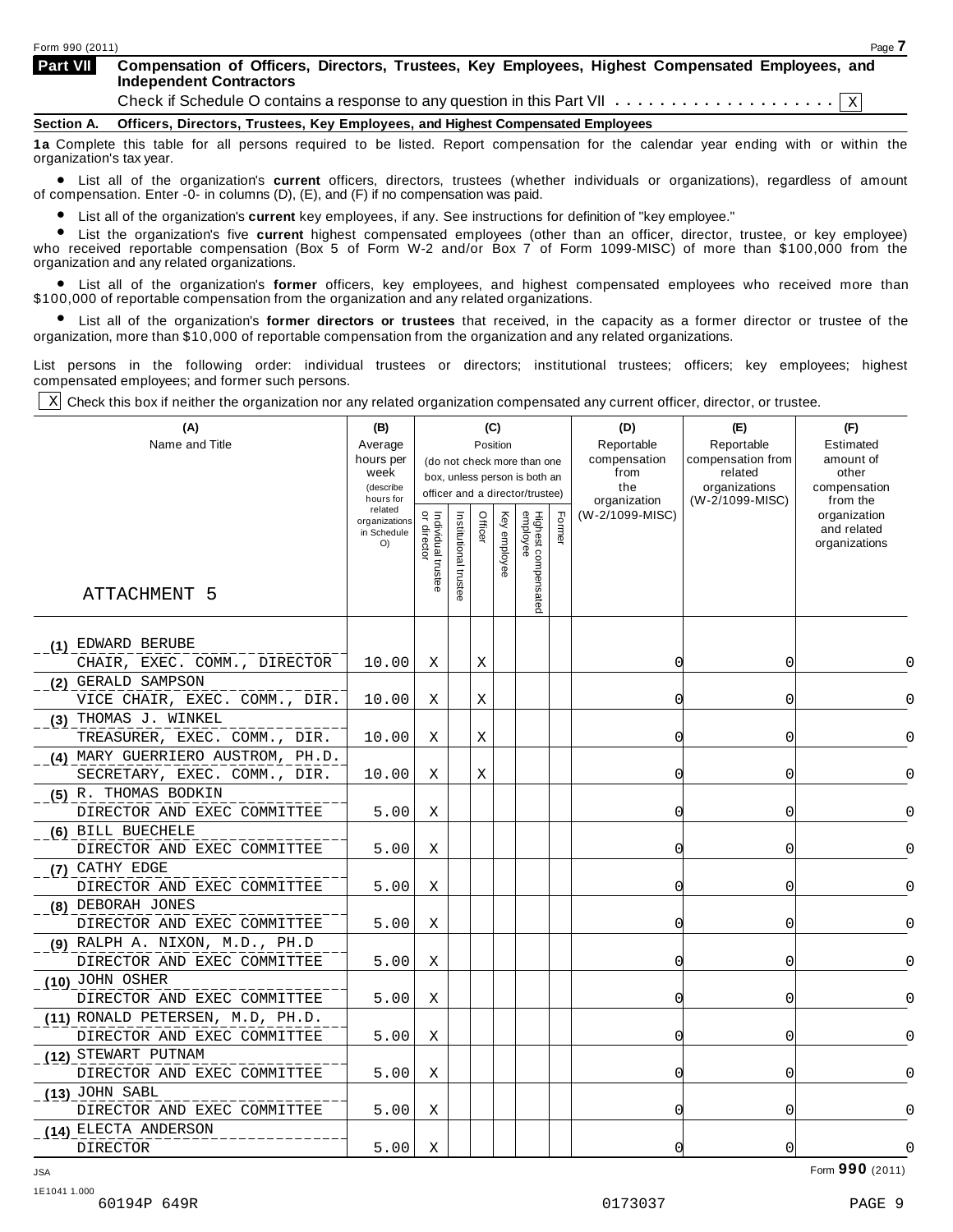| (A)                                                     | (B)                    |                                   |                       | (C)      |              |                                                                  |        | (D)                             | (E)                              | (F)                      |
|---------------------------------------------------------|------------------------|-----------------------------------|-----------------------|----------|--------------|------------------------------------------------------------------|--------|---------------------------------|----------------------------------|--------------------------|
| Name and title                                          | Average                |                                   |                       | Position |              |                                                                  |        | Reportable                      | Reportable                       | Estimated                |
|                                                         | hours per              |                                   |                       |          |              | (do not check more than one                                      |        | compensation                    | compensation from                | amount of                |
|                                                         | week                   |                                   |                       |          |              | box, unless person is both an<br>officer and a director/trustee) |        | from                            | related                          | other                    |
|                                                         | (describe<br>hours for |                                   |                       |          |              |                                                                  |        | the                             | organizations<br>(W-2/1099-MISC) | compensation<br>from the |
|                                                         | related                |                                   |                       | Officer  |              |                                                                  | Formel | organization<br>(W-2/1099-MISC) |                                  | organization             |
|                                                         | organizations          | Individual trustee<br>or director | Institutional trustee |          | Key employee | Highest compensate<br>employee                                   |        |                                 |                                  | and related              |
|                                                         | in Schedule<br>O()     |                                   |                       |          |              |                                                                  |        |                                 |                                  | organizations            |
|                                                         |                        |                                   |                       |          |              |                                                                  |        |                                 |                                  |                          |
|                                                         |                        |                                   |                       |          |              |                                                                  |        |                                 |                                  |                          |
| 15) CHRISTOPHER BINKLEY                                 |                        |                                   |                       |          |              |                                                                  |        |                                 |                                  |                          |
| <b>DIRECTOR</b>                                         | 5.00                   | Χ                                 |                       |          |              |                                                                  |        | 0                               |                                  | 0                        |
| (16) ROBERT K. BURKE                                    |                        |                                   |                       |          |              |                                                                  |        |                                 |                                  |                          |
| <b>DIRECTOR</b>                                         | 5.00                   | Χ                                 |                       |          |              |                                                                  |        | 0                               |                                  | 0                        |
| (17) RICHARD DELLA PENNA, M.D.                          |                        |                                   |                       |          |              |                                                                  |        |                                 |                                  |                          |
| <b>DIRECTOR</b>                                         | 5.00                   | Χ                                 |                       |          |              |                                                                  |        | 0                               |                                  | 0                        |
| $(18)$ JACK FAER                                        |                        |                                   |                       |          |              |                                                                  |        |                                 |                                  |                          |
| <b>DIRECTOR</b>                                         | 5.00                   | Χ                                 |                       |          |              |                                                                  |        | ი                               |                                  | $\Omega$                 |
| (19) MARLANA GEHA, PH.D.                                |                        |                                   |                       |          |              |                                                                  |        |                                 |                                  |                          |
| <b>DIRECTOR</b>                                         | 5.00                   | Χ                                 |                       |          |              |                                                                  |        | ი                               |                                  | 0                        |
| 20) ELIZABETH GELFAND STEARNS                           |                        |                                   |                       |          |              |                                                                  |        |                                 |                                  |                          |
| DIRECTOR                                                | 5.00                   | Χ                                 |                       |          |              |                                                                  |        | ∩                               |                                  | 0                        |
| 21) COLLEEN GOLDHAMMER BENZIN                           |                        |                                   |                       |          |              |                                                                  |        |                                 |                                  |                          |
| <b>DIRECTOR</b>                                         | 5.00                   | X                                 |                       |          |              |                                                                  |        | ∩                               |                                  | 0                        |
| 22) DAVID GOLTERMANN                                    |                        |                                   |                       |          |              |                                                                  |        |                                 |                                  |                          |
| <b>DIRECTOR</b>                                         | 5.00                   | X                                 |                       |          |              |                                                                  |        | 0                               |                                  | $\Omega$                 |
| 23) LOUIS HOLLAND, JR.                                  |                        |                                   |                       |          |              |                                                                  |        |                                 |                                  |                          |
| <b>DIRECTOR</b>                                         | 5.00                   | Χ                                 |                       |          |              |                                                                  |        | 0                               |                                  | 0                        |
| 24) STEPHEN HUME, PSY.D                                 |                        |                                   |                       |          |              |                                                                  |        |                                 |                                  |                          |
| <b>DIRECTOR</b>                                         | 5.00                   | Χ                                 |                       |          |              |                                                                  |        | 0                               |                                  | $\Omega$                 |
| 25) KAREN KAUFFMAN, PH.D., C.R.N.P, B.C.                |                        |                                   |                       |          |              |                                                                  |        |                                 |                                  |                          |
| <b>DIRECTOR</b>                                         | 5.00                   | Χ                                 |                       |          |              |                                                                  |        |                                 |                                  | 0                        |
| 1b Sub-total                                            |                        |                                   |                       |          |              |                                                                  |        |                                 |                                  | $\Omega$                 |
| c Total from continuation sheets to Part VII, Section A |                        |                                   |                       |          |              |                                                                  |        | 2,556,013.                      | 12,650.                          | 791,004.                 |
|                                                         |                        |                                   |                       |          |              |                                                                  |        | 2,556,013.                      | 12,650                           | 791,004.                 |

| 3 Did the organization list any former officer, director, or trustee, key employee, or highest compensated<br>employee on line 1a? If "Yes," complete Schedule J for such individual                                   |  |  |
|------------------------------------------------------------------------------------------------------------------------------------------------------------------------------------------------------------------------|--|--|
| 4 For any individual listed on line 1a, is the sum of reportable compensation and other compensation from the<br>organization and related organizations greater than \$150,000? If "Yes," complete Schedule J for such |  |  |
|                                                                                                                                                                                                                        |  |  |
| 5 Did any person listed on line 1a receive or accrue compensation from any unrelated organization or individual                                                                                                        |  |  |
| for services rendered to the organization? If "Yes," complete Schedule J for such person                                                                                                                               |  |  |
|                                                                                                                                                                                                                        |  |  |

#### **Section B. Independent Contractors**

**1** Complete this table for your five highest compensated independent contractors that received more than \$100,000 of compensation from the organization. Report compensation for the calendar year ending with or within the organization's tax year.

| (A)<br>Name and business address                                                                                                                                                                               | (B)<br>Description of services | (C)<br>Compensation |
|----------------------------------------------------------------------------------------------------------------------------------------------------------------------------------------------------------------|--------------------------------|---------------------|
| ATTACHMENT 6                                                                                                                                                                                                   |                                |                     |
|                                                                                                                                                                                                                |                                |                     |
|                                                                                                                                                                                                                |                                |                     |
|                                                                                                                                                                                                                |                                |                     |
| Total number of independent contractors (including but not limited to those listed above) who received<br>$2^{\circ}$<br>more than \$100,000 in compensation from the organization $\blacktriangleright$<br>78 |                                |                     |
| <b>JSA</b><br>1E1055 2.000                                                                                                                                                                                     |                                | Form 990 (2011)     |
| 60194P 649R                                                                                                                                                                                                    | 0173037                        | PAGE 10             |

X

X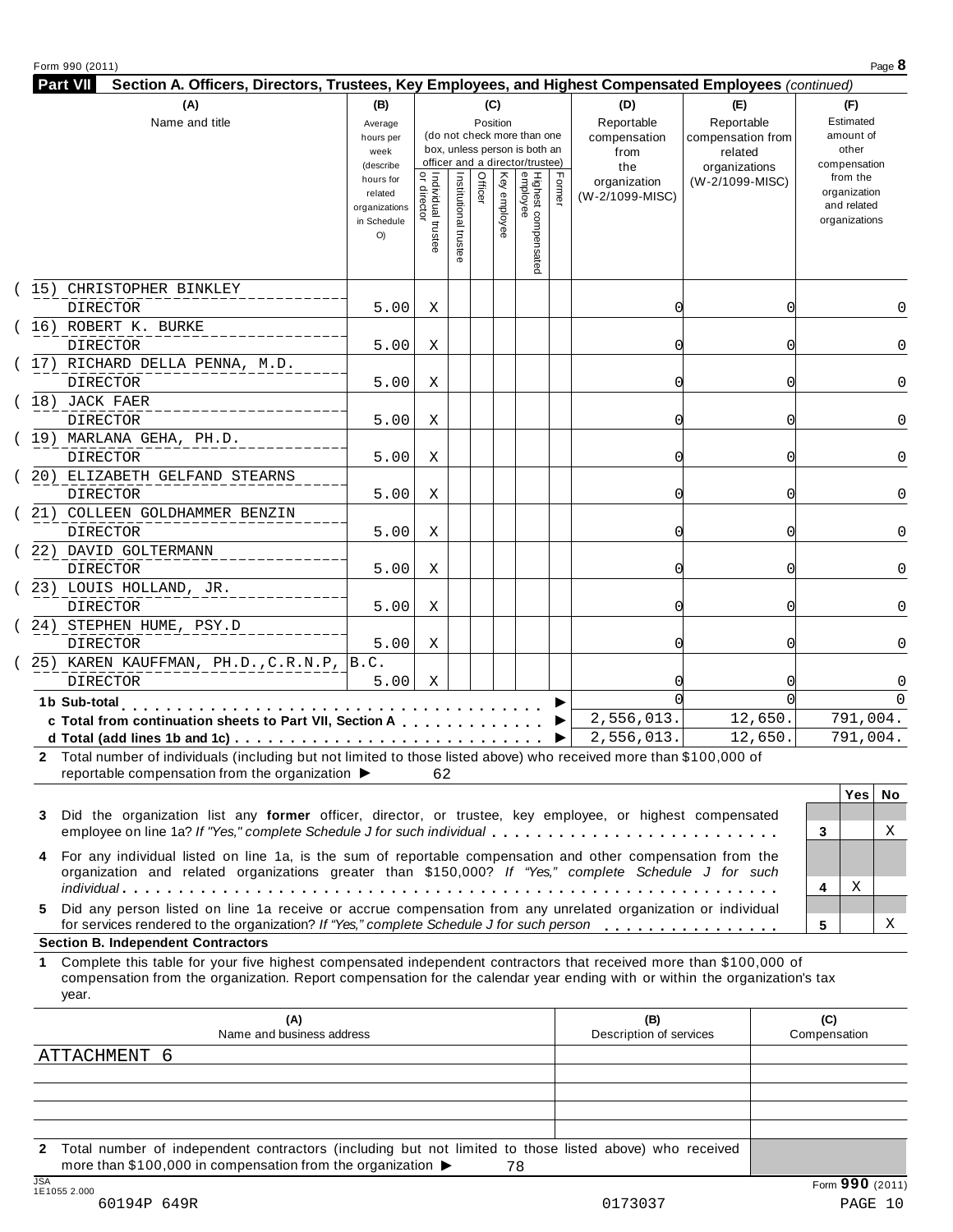| <b>Part VII</b><br>Section A. Officers, Directors, Trustees, Key Employees, and Highest Compensated Employees (continued)                                                                                                 |                                                                                                                |                                     |                        |                            |              |                                                                                                                             |       |                                                                                     |                                                                                       |                                                                                                                    |
|---------------------------------------------------------------------------------------------------------------------------------------------------------------------------------------------------------------------------|----------------------------------------------------------------------------------------------------------------|-------------------------------------|------------------------|----------------------------|--------------|-----------------------------------------------------------------------------------------------------------------------------|-------|-------------------------------------------------------------------------------------|---------------------------------------------------------------------------------------|--------------------------------------------------------------------------------------------------------------------|
| (A)<br>Name and title                                                                                                                                                                                                     | (B)<br>Average<br>hours per<br>week<br>(describe<br>hours for<br>related<br>organizations<br>in Schedule<br>O) | Individual trustee<br>  or director | Institutional<br>trust | (C)<br>Position<br>Officer | Key employee | (do not check more than one<br>box, unless person is both an<br>officer and a director/trustee)<br>Highest cor<br>mpensated | Fomer | (D)<br>Reportable<br>compensation<br>from<br>the<br>organization<br>(W-2/1099-MISC) | (E)<br>Reportable<br>compensation from<br>related<br>organizations<br>(W-2/1099-MISC) | (F)<br>Estimated<br>amount of<br>other<br>compensation<br>from the<br>organization<br>and related<br>organizations |
| 26) JACQUELINE KOURI<br><b>DIRECTOR</b>                                                                                                                                                                                   | 5.00                                                                                                           | Χ                                   |                        |                            |              |                                                                                                                             |       | 0                                                                                   |                                                                                       | 0                                                                                                                  |
| 27) JOHN E. MAGGIO, PH.D.<br><b>DIRECTOR</b>                                                                                                                                                                              | 5.00                                                                                                           | Χ                                   |                        |                            |              |                                                                                                                             |       | Ω                                                                                   |                                                                                       |                                                                                                                    |
| 28) JEFFREY MALONEY<br><b>DIRECTOR</b>                                                                                                                                                                                    | 5.00                                                                                                           | Χ                                   |                        |                            |              |                                                                                                                             |       | Ω                                                                                   |                                                                                       | 0                                                                                                                  |
| 29) BONNIE H. MARCUS<br><b>DIRECTOR</b>                                                                                                                                                                                   | 5.00                                                                                                           | Χ                                   |                        |                            |              |                                                                                                                             |       | Ω                                                                                   |                                                                                       |                                                                                                                    |
| 30) LINDA MENDELSON<br><b>DIRECTOR</b>                                                                                                                                                                                    | 5.00                                                                                                           | Χ                                   |                        |                            |              |                                                                                                                             |       | Ω                                                                                   |                                                                                       |                                                                                                                    |
| 31) DAVID MOSCOW<br><b>DIRECTOR</b>                                                                                                                                                                                       | 5.00                                                                                                           | Χ                                   |                        |                            |              |                                                                                                                             |       | Ω                                                                                   |                                                                                       |                                                                                                                    |
| 32) MANNY NAJERA<br><b>DIRECTOR</b>                                                                                                                                                                                       | 5.00                                                                                                           | Χ                                   |                        |                            |              |                                                                                                                             |       | Ω                                                                                   |                                                                                       |                                                                                                                    |
| 33) MARGARET NOEL, M.D.<br><b>DIRECTOR</b>                                                                                                                                                                                | 5.00                                                                                                           | Χ                                   |                        |                            |              |                                                                                                                             |       | Ω                                                                                   |                                                                                       |                                                                                                                    |
| 34) RON PROFILI<br><b>DIRECTOR</b>                                                                                                                                                                                        | 5.00                                                                                                           | Χ                                   |                        |                            |              |                                                                                                                             |       | Ω                                                                                   |                                                                                       |                                                                                                                    |
| 35) DEBORAH A. RANDALL, ESQ.<br><b>DIRECTOR</b>                                                                                                                                                                           | 5.00                                                                                                           | X                                   |                        |                            |              |                                                                                                                             |       | ∩                                                                                   | O                                                                                     |                                                                                                                    |
| 36) KIMBERLY REED<br><b>DIRECTOR</b>                                                                                                                                                                                      | 5.00                                                                                                           | X                                   |                        |                            |              |                                                                                                                             |       | ∩                                                                                   | O                                                                                     |                                                                                                                    |
| 1b Sub-total<br>and and a resource and a<br>c Total from continuation sheets to Part VII, Section A                                                                                                                       |                                                                                                                |                                     |                        |                            |              |                                                                                                                             |       |                                                                                     |                                                                                       |                                                                                                                    |
| 2 Total number of individuals (including but not limited to those listed above) who received more than \$100,000 of<br>reportable compensation from the organization $\blacktriangleright$ 62                             |                                                                                                                |                                     |                        |                            |              |                                                                                                                             |       |                                                                                     |                                                                                       | Yes No                                                                                                             |
| Did the organization list any former officer, director, or trustee, key employee, or highest compensated<br>3<br>employee on line 1a? If "Yes," complete Schedule J for such individual                                   |                                                                                                                |                                     |                        |                            |              |                                                                                                                             |       |                                                                                     |                                                                                       | Χ<br>3                                                                                                             |
| For any individual listed on line 1a, is the sum of reportable compensation and other compensation from the<br>4<br>organization and related organizations greater than \$150,000? If "Yes," complete Schedule J for such |                                                                                                                |                                     |                        |                            |              |                                                                                                                             |       |                                                                                     |                                                                                       | Χ<br>4                                                                                                             |

**5** Did any person listed on line 1a receive or accrue compensation from any unrelated organization or individual for services rendered to the organization? *If"Yes," complete Schedule <sup>J</sup> for such person* mmmmmmmmmmmmmmmm **<sup>5</sup>**

#### **Section B. Independent Contractors**

**1** Complete this table for your five highest compensated independent contractors that received more than \$100,000 of compensation from the organization. Report compensation for the calendar year ending with or within the organization's tax year.

|            | (A)<br>Name and business address                                                                                                                                                            | (B)<br>Description of services | (C)<br>Compensation         |
|------------|---------------------------------------------------------------------------------------------------------------------------------------------------------------------------------------------|--------------------------------|-----------------------------|
|            |                                                                                                                                                                                             |                                |                             |
|            |                                                                                                                                                                                             |                                |                             |
|            |                                                                                                                                                                                             |                                |                             |
|            |                                                                                                                                                                                             |                                |                             |
|            |                                                                                                                                                                                             |                                |                             |
|            | 2 Total number of independent contractors (including but not limited to those listed above) who received<br>more than \$100,000 in compensation from the organization $\blacktriangleright$ |                                |                             |
| <b>JSA</b> |                                                                                                                                                                                             |                                | $F_{\text{orm}}$ 990 (2011) |

X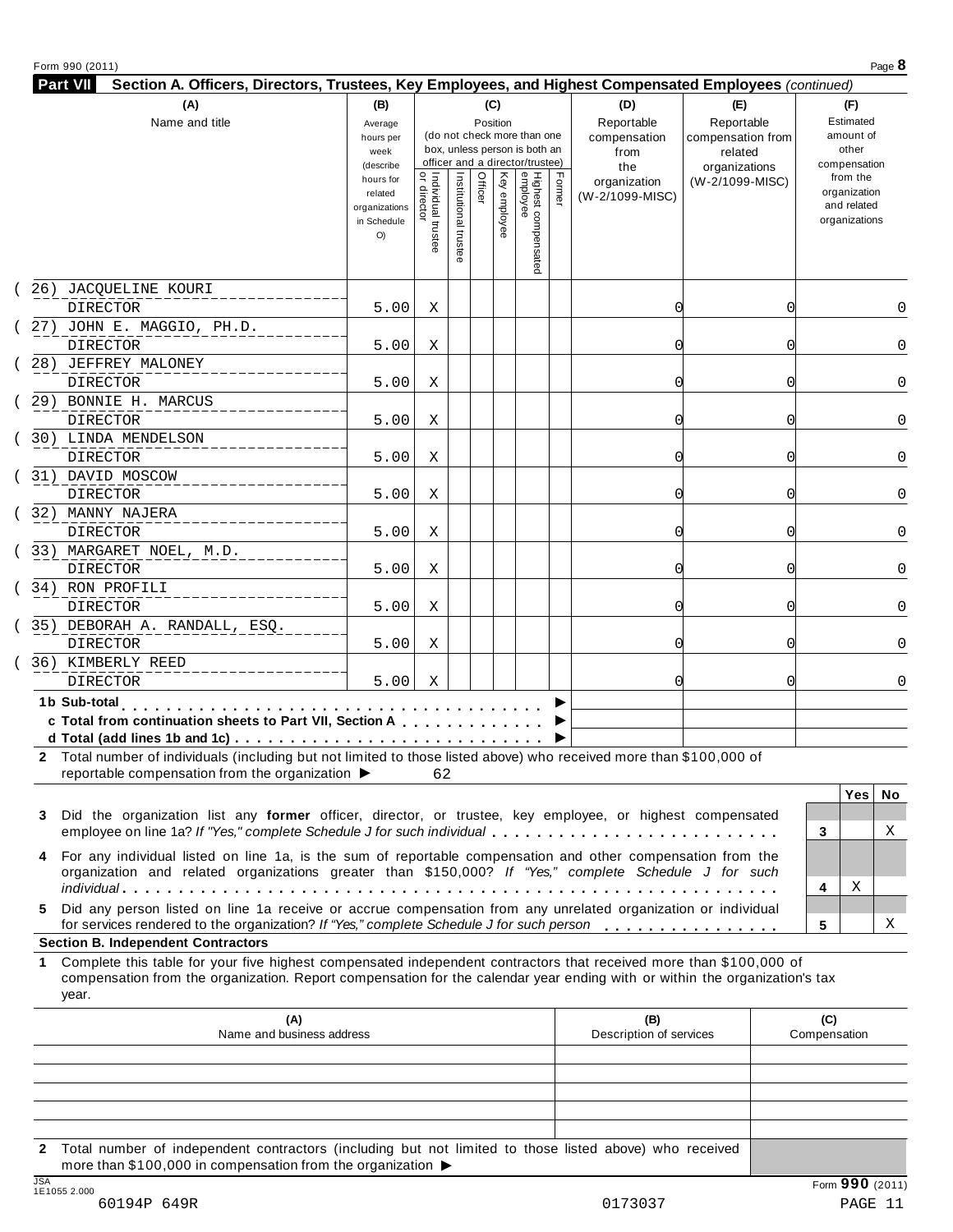| <b>Part VII</b><br>Section A. Officers, Directors, Trustees, Key Employees, and Highest Compensated Employees (continued)                                              |                                                            |                                   |                       |         |              |                                                                                                 |        |                                           |                                                             |                                                          |
|------------------------------------------------------------------------------------------------------------------------------------------------------------------------|------------------------------------------------------------|-----------------------------------|-----------------------|---------|--------------|-------------------------------------------------------------------------------------------------|--------|-------------------------------------------|-------------------------------------------------------------|----------------------------------------------------------|
| (A)                                                                                                                                                                    | (B)                                                        |                                   |                       |         | (C)          |                                                                                                 |        | (D)                                       | (E)                                                         | (F)                                                      |
| Name and title                                                                                                                                                         | Average<br>hours per<br>week<br>(describe                  |                                   |                       |         | Position     | (do not check more than one<br>box, unless person is both an<br>officer and a director/trustee) |        | Reportable<br>compensation<br>from<br>the | Reportable<br>compensation from<br>related<br>organizations | Estimated<br>amount of<br>other<br>compensation          |
|                                                                                                                                                                        | hours for<br>related<br>organizations<br>in Schedule<br>O) | Individual trustee<br>or director | Institutional trustee | Officer | Key employee | Highest compensated<br>employee                                                                 | Formel | organization<br>(W-2/1099-MISC)           | (W-2/1099-MISC)                                             | from the<br>organization<br>and related<br>organizations |
| 37) SCOTT RUSSELL, ED.D<br>$\left($                                                                                                                                    |                                                            |                                   |                       |         |              |                                                                                                 |        |                                           |                                                             |                                                          |
| <b>DIRECTOR</b>                                                                                                                                                        | 5.00                                                       | Χ                                 |                       |         |              |                                                                                                 |        | 0                                         |                                                             | 0                                                        |
| (38) ALAN SILVERGLAT                                                                                                                                                   |                                                            |                                   |                       |         |              |                                                                                                 |        |                                           |                                                             |                                                          |
| <b>DIRECTOR</b>                                                                                                                                                        | 5.00                                                       | Χ                                 |                       |         |              |                                                                                                 |        | ი                                         |                                                             | 0                                                        |
| (39) SUZANNE B. SWIFT<br>DIRECTOR                                                                                                                                      | 5.00                                                       | Χ                                 |                       |         |              |                                                                                                 |        | 0                                         |                                                             | 0                                                        |
| 40) CARL E. TUERK, JR.<br>$\left($                                                                                                                                     |                                                            |                                   |                       |         |              |                                                                                                 |        |                                           |                                                             |                                                          |
| <b>DIRECTOR</b>                                                                                                                                                        | 5.00                                                       | X                                 |                       |         |              |                                                                                                 |        | U                                         |                                                             | $\Omega$                                                 |
| 41) PAUL WEXLER<br>$\left($                                                                                                                                            |                                                            |                                   |                       |         |              |                                                                                                 |        |                                           |                                                             |                                                          |
| <b>DIRECTOR</b>                                                                                                                                                        | 5.00                                                       | Χ                                 |                       |         |              |                                                                                                 |        | 0                                         |                                                             | 0                                                        |
| 42) SHELLIE N. WILLIAMS, M.D.<br>$\left($<br><b>DIRECTOR</b>                                                                                                           | 5.00                                                       | Χ                                 |                       |         |              |                                                                                                 |        | 0                                         | U                                                           | 0                                                        |
| (43) JEROME H STONE<br>FOUNDING PRES, HONORARY CHAIR                                                                                                                   | 5.00                                                       | Χ                                 |                       |         |              |                                                                                                 |        | 0                                         |                                                             | 0                                                        |
| (44) HARRY JOHNS<br>PRESIDENT & CEO                                                                                                                                    | 60.00                                                      |                                   |                       | Χ       |              |                                                                                                 |        | 575,108.                                  | 6,750                                                       | 414,966.                                                 |
| 45) RICHARD HOVLAND<br>$\left($                                                                                                                                        |                                                            |                                   |                       |         |              |                                                                                                 |        |                                           |                                                             |                                                          |
| COO/CFO                                                                                                                                                                | 60.00                                                      |                                   |                       | Χ       |              |                                                                                                 |        | 328,506.                                  | 658.                                                        | 90,233.                                                  |
| 46) ANGELA GEIGER<br>$\left($<br>CHIEF STRATEGY OFFICER                                                                                                                | 60.00                                                      |                                   |                       |         | X            |                                                                                                 |        | 392,202.                                  |                                                             | 101,066.                                                 |
| 47) WILLIAM THIES<br>$\left($<br>CHIEF MEDICAL SCIENCE OFFICER                                                                                                         | 60.00                                                      |                                   |                       |         |              | X                                                                                               |        | 331,291.                                  | ΩI                                                          | 49,614.                                                  |
| 1b Sub-total<br>.<br>c Total from continuation sheets to Part VII, Section A                                                                                           |                                                            |                                   |                       |         |              |                                                                                                 |        |                                           |                                                             |                                                          |
| 2 Total number of individuals (including but not limited to those listed above) who received more than \$100,000 of<br>reportable compensation from the organization ▶ |                                                            | 62                                |                       |         |              |                                                                                                 |        |                                           |                                                             |                                                          |
|                                                                                                                                                                        |                                                            |                                   |                       |         |              |                                                                                                 |        |                                           |                                                             | Yes   No                                                 |
|                                                                                                                                                                        |                                                            |                                   |                       |         |              |                                                                                                 |        |                                           |                                                             |                                                          |

| 3 Did the organization list any former officer, director, or trustee, key employee, or highest compensated                                                                                                             |  |  |
|------------------------------------------------------------------------------------------------------------------------------------------------------------------------------------------------------------------------|--|--|
| employee on line 1a? If "Yes," complete Schedule J for such individual                                                                                                                                                 |  |  |
| 4 For any individual listed on line 1a, is the sum of reportable compensation and other compensation from the<br>organization and related organizations greater than \$150,000? If "Yes," complete Schedule J for such |  |  |
|                                                                                                                                                                                                                        |  |  |
| 5 Did any person listed on line 1a receive or accrue compensation from any unrelated organization or individual                                                                                                        |  |  |
| for services rendered to the organization? If "Yes," complete Schedule J for such person                                                                                                                               |  |  |

|   | Yes | No |  |
|---|-----|----|--|
|   |     |    |  |
| 3 |     | X  |  |
|   |     |    |  |
|   |     |    |  |
| 4 | X   |    |  |
|   |     |    |  |
| 5 |     | X  |  |
|   |     |    |  |

#### **Section B. Independent Contractors**

**1** Complete this table for your five highest compensated independent contractors that received more than \$100,000 of compensation from the organization. Report compensation for the calendar year ending with or within the organization's tax year.

|            | (A)<br>Name and business address                                                                                                                                                            | (B)<br>Description of services | (C)<br>Compensation         |
|------------|---------------------------------------------------------------------------------------------------------------------------------------------------------------------------------------------|--------------------------------|-----------------------------|
|            |                                                                                                                                                                                             |                                |                             |
|            |                                                                                                                                                                                             |                                |                             |
|            |                                                                                                                                                                                             |                                |                             |
|            |                                                                                                                                                                                             |                                |                             |
|            |                                                                                                                                                                                             |                                |                             |
|            | 2 Total number of independent contractors (including but not limited to those listed above) who received<br>more than \$100,000 in compensation from the organization $\blacktriangleright$ |                                |                             |
| <b>JSA</b> |                                                                                                                                                                                             |                                | $F_{\text{orm}}$ 990 (2011) |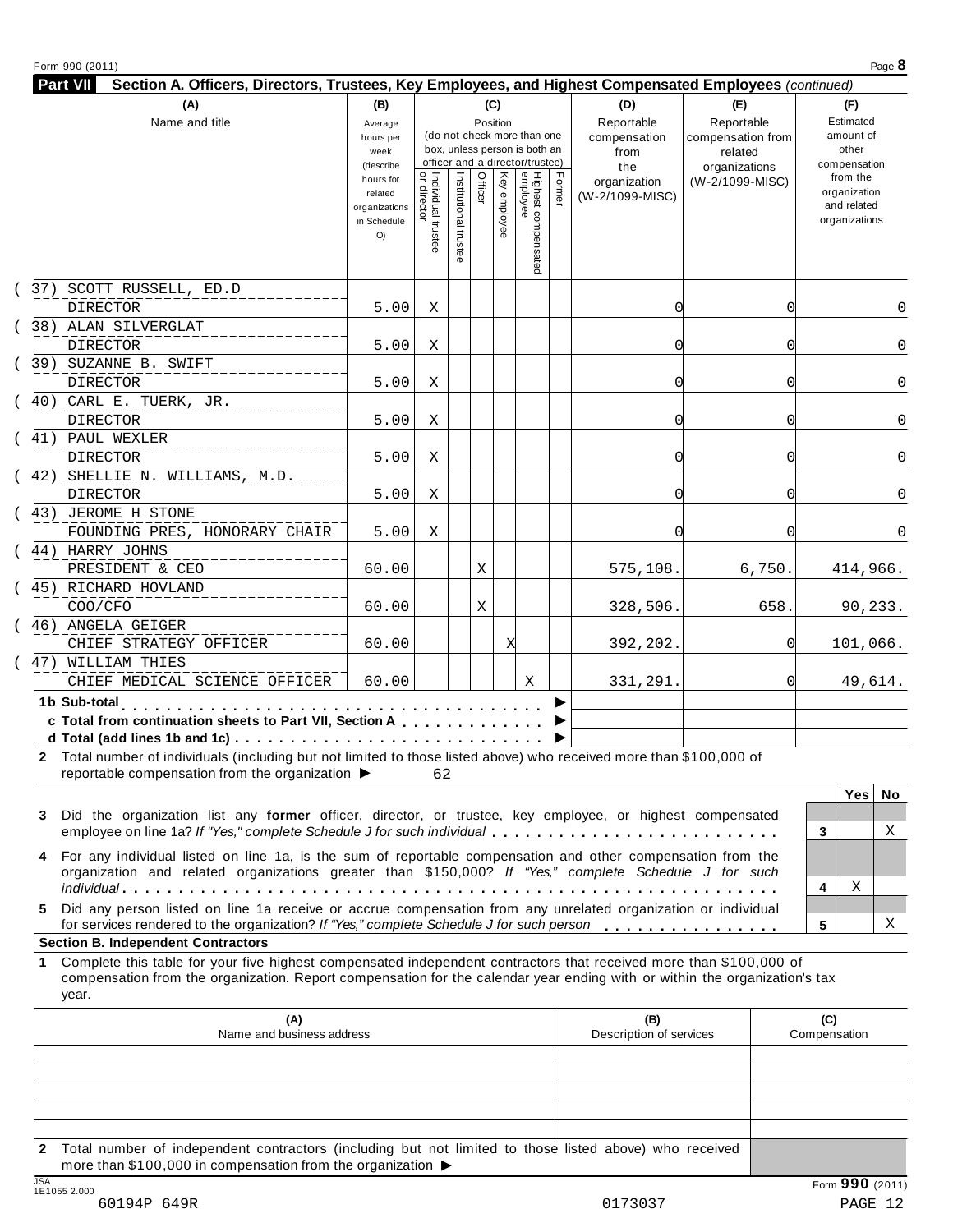| (A)                                                                                                                                                                                                                                              | (B)                                                                      |                                     |                       | (C)      |                 |                                                                                                 |        | (D)                                    | (E)                                        | (F)                                                                      |
|--------------------------------------------------------------------------------------------------------------------------------------------------------------------------------------------------------------------------------------------------|--------------------------------------------------------------------------|-------------------------------------|-----------------------|----------|-----------------|-------------------------------------------------------------------------------------------------|--------|----------------------------------------|--------------------------------------------|--------------------------------------------------------------------------|
| Name and title                                                                                                                                                                                                                                   | Average<br>hours per<br>week                                             |                                     |                       | Position |                 | (do not check more than one<br>box, unless person is both an<br>officer and a director/trustee) |        | Reportable<br>compensation<br>from     | Reportable<br>compensation from<br>related | Estimated<br>amount of<br>other                                          |
|                                                                                                                                                                                                                                                  | (describe<br>hours for<br>related<br>organizations<br>in Schedule<br>O() | ă<br>Individual trustee<br>director | Institutional trustee | Officer  | Key<br>employee | Highest compensate<br>employee                                                                  | Former | the<br>organization<br>(W-2/1099-MISC) | organizations<br>(W-2/1099-MISC)           | compensation<br>from the<br>organization<br>and related<br>organizations |
| (48) ROBERT EGGE                                                                                                                                                                                                                                 |                                                                          |                                     |                       |          |                 |                                                                                                 |        |                                        |                                            |                                                                          |
| VP - PUBLIC POLICY<br>(49) SCOTT GARDNER                                                                                                                                                                                                         | 60.00                                                                    |                                     |                       |          |                 | Χ                                                                                               |        | 305,467.                               | 5,242.                                     | 55,806.                                                                  |
| VP - CHAPTER RELATIONS                                                                                                                                                                                                                           | 60.00                                                                    |                                     |                       |          |                 | Χ                                                                                               |        | 254,103.                               | 01                                         | 32,639.                                                                  |
| (50) PAULA PELISSERO                                                                                                                                                                                                                             |                                                                          |                                     |                       |          |                 |                                                                                                 |        |                                        |                                            |                                                                          |
| SR. DIRECTOR, HUMAN RESOURCES                                                                                                                                                                                                                    | 55.00                                                                    |                                     |                       |          |                 | Χ                                                                                               |        | 184,668.                               | 01                                         | 23,340.                                                                  |
| ( 51) MATTHEW BAUMGART                                                                                                                                                                                                                           |                                                                          |                                     |                       |          |                 |                                                                                                 |        |                                        |                                            |                                                                          |
| SR. DIRECTOR, PUBLIC POLICY                                                                                                                                                                                                                      | 55.00                                                                    |                                     |                       |          |                 | Χ                                                                                               |        | 184,668.                               | 0l                                         | 23,340.                                                                  |
|                                                                                                                                                                                                                                                  |                                                                          |                                     |                       |          |                 |                                                                                                 |        |                                        |                                            |                                                                          |
|                                                                                                                                                                                                                                                  |                                                                          |                                     |                       |          |                 |                                                                                                 |        |                                        |                                            |                                                                          |
|                                                                                                                                                                                                                                                  |                                                                          |                                     |                       |          |                 |                                                                                                 |        |                                        |                                            |                                                                          |
|                                                                                                                                                                                                                                                  |                                                                          |                                     |                       |          |                 |                                                                                                 |        |                                        |                                            |                                                                          |
|                                                                                                                                                                                                                                                  |                                                                          |                                     |                       |          |                 |                                                                                                 |        |                                        |                                            |                                                                          |
|                                                                                                                                                                                                                                                  |                                                                          |                                     |                       |          |                 |                                                                                                 |        |                                        |                                            |                                                                          |
|                                                                                                                                                                                                                                                  |                                                                          |                                     |                       |          |                 |                                                                                                 |        |                                        |                                            |                                                                          |
| c Total from continuation sheets to Part VII, Section A                                                                                                                                                                                          |                                                                          |                                     |                       |          |                 |                                                                                                 |        |                                        |                                            |                                                                          |
| d Total (add lines 1b and 1c)                                                                                                                                                                                                                    |                                                                          |                                     |                       |          |                 |                                                                                                 |        |                                        |                                            |                                                                          |
| 2 Total number of individuals (including but not limited to those listed above) who received more than \$100,000 of<br>reportable compensation from the organization $\blacktriangleright$                                                       |                                                                          | 62                                  |                       |          |                 |                                                                                                 |        |                                        |                                            |                                                                          |
|                                                                                                                                                                                                                                                  |                                                                          |                                     |                       |          |                 |                                                                                                 |        |                                        |                                            | Yes<br>No                                                                |
| Did the organization list any former officer, director, or trustee, key employee, or highest compensated                                                                                                                                         |                                                                          |                                     |                       |          |                 |                                                                                                 |        |                                        |                                            |                                                                          |
| employee on line 1a? If "Yes," complete Schedule J for such individual                                                                                                                                                                           |                                                                          |                                     |                       |          |                 |                                                                                                 |        |                                        |                                            | X<br>3                                                                   |
| For any individual listed on line 1a, is the sum of reportable compensation and other compensation from the<br>organization and related organizations greater than \$150,000? If "Yes," complete Schedule J for such                             |                                                                          |                                     |                       |          |                 |                                                                                                 |        |                                        |                                            |                                                                          |
|                                                                                                                                                                                                                                                  |                                                                          |                                     |                       |          |                 |                                                                                                 |        |                                        |                                            | Χ<br>4                                                                   |
| Did any person listed on line 1a receive or accrue compensation from any unrelated organization or individual<br>for services rendered to the organization? If "Yes," complete Schedule J for such person                                        |                                                                          |                                     |                       |          |                 |                                                                                                 |        |                                        |                                            | 5<br>Χ                                                                   |
| <b>Section B. Independent Contractors</b>                                                                                                                                                                                                        |                                                                          |                                     |                       |          |                 |                                                                                                 |        |                                        |                                            |                                                                          |
| Complete this table for your five highest compensated independent contractors that received more than \$100,000 of<br>compensation from the organization. Report compensation for the calendar year ending with or within the organization's tax |                                                                          |                                     |                       |          |                 |                                                                                                 |        |                                        |                                            |                                                                          |
| year.                                                                                                                                                                                                                                            |                                                                          |                                     |                       |          |                 |                                                                                                 |        |                                        |                                            |                                                                          |
| (A)<br>Name and business address                                                                                                                                                                                                                 |                                                                          |                                     |                       |          |                 |                                                                                                 |        | (B)<br>Description of services         |                                            | (C)<br>Compensation                                                      |

**2** Total number of independent contractors (including but not limited to those listed above) who received more than \$100,000 in compensation from the organization  $\blacktriangleright$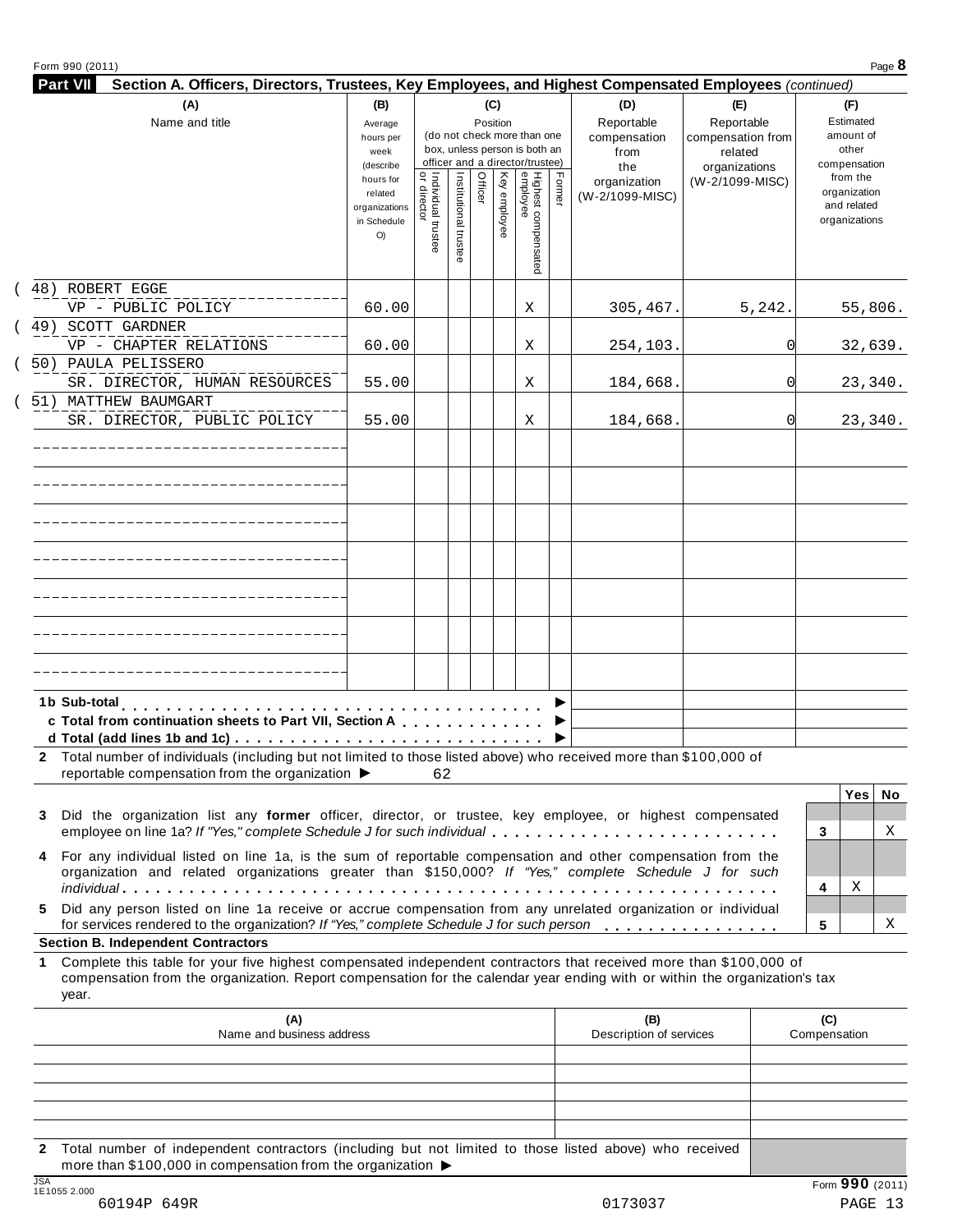|                                                           | <b>Part VIII</b> | <b>Statement of Revenue</b>                                                                                                                                                                                                              |                |                |                      |                           |                                                    |                                         |                                                                           |
|-----------------------------------------------------------|------------------|------------------------------------------------------------------------------------------------------------------------------------------------------------------------------------------------------------------------------------------|----------------|----------------|----------------------|---------------------------|----------------------------------------------------|-----------------------------------------|---------------------------------------------------------------------------|
|                                                           |                  |                                                                                                                                                                                                                                          |                |                |                      | (A)<br>Total revenue      | (B)<br>Related or<br>exempt<br>function<br>revenue | (C)<br>Unrelated<br>business<br>revenue | (D)<br>Revenue<br>excluded from tax<br>under sections<br>512, 513, or 514 |
|                                                           | 1a               | Federated campaigns                                                                                                                                                                                                                      |                | 1a             |                      |                           |                                                    |                                         |                                                                           |
|                                                           | b                | Membership dues <b>All According to the Second Second</b> Second Second Second Second Second Second Second Second Second Second Second Second Second Second Second Second Second Second Second Second Second Second Second Second S      |                | 1 b            | 261,740.             |                           |                                                    |                                         |                                                                           |
|                                                           | c                | Fundraising events <b>Example 2</b> is a set of the set of the set of the set of the set of the set of the set of the set of the set of the set of the set of the set of the set of the set of the set of the set of the set of the      |                | 1 c            | 557,425.             |                           |                                                    |                                         |                                                                           |
|                                                           | d                | Related organizations <b>and the set of the set of the set of the set of the set of the set of the set of the set of the set of the set of the set of the set of the set of the set of the set of the set of the set of the set </b>     |                | 1 <sub>d</sub> |                      |                           |                                                    |                                         |                                                                           |
|                                                           | е                | Government grants (contributions)                                                                                                                                                                                                        |                | 1е             | 1,907,130.           |                           |                                                    |                                         |                                                                           |
|                                                           | f                | All other contributions, gifts, grants,                                                                                                                                                                                                  |                |                |                      |                           |                                                    |                                         |                                                                           |
|                                                           |                  | and similar amounts not included above                                                                                                                                                                                                   |                | 1f             | 89,769,785.          |                           |                                                    |                                         |                                                                           |
| Contributions, Gifts, Grants<br>and Other Similar Amounts | g                | Noncash contributions included in lines 1a-1f: \$                                                                                                                                                                                        |                |                | 2,761,638.           |                           |                                                    |                                         |                                                                           |
|                                                           | h                |                                                                                                                                                                                                                                          |                |                |                      | 92,496,080                |                                                    |                                         |                                                                           |
|                                                           |                  |                                                                                                                                                                                                                                          |                |                | <b>Business Code</b> |                           |                                                    |                                         |                                                                           |
|                                                           | 2a               | PROGRAM CONFERENCES                                                                                                                                                                                                                      |                |                | 611710               | 4,821,434.                | 4,821,434.                                         |                                         |                                                                           |
|                                                           | b                | <b>JOURNAL</b>                                                                                                                                                                                                                           |                |                | 511120               | 63,753.                   | 63,753.                                            |                                         |                                                                           |
|                                                           | c                | SAFE RETURN REGISTRATION FEE                                                                                                                                                                                                             |                |                | 611710               | 155,099.                  | 155,099                                            |                                         |                                                                           |
| Service Revenue                                           | d                | CAREGIVER TRAINING                                                                                                                                                                                                                       |                |                | 611710               | 68,752.                   | 68,752.                                            |                                         |                                                                           |
|                                                           | е                |                                                                                                                                                                                                                                          |                |                |                      |                           |                                                    |                                         |                                                                           |
| Program                                                   | f                | All other program service revenue                                                                                                                                                                                                        |                |                |                      |                           |                                                    |                                         |                                                                           |
|                                                           | g                |                                                                                                                                                                                                                                          |                |                |                      | 5,109,038                 |                                                    |                                         |                                                                           |
|                                                           | 3<br>4           | Investment income (including dividends, interest, and<br>Income from investment of tax-exempt bond proceeds <b>P</b>                                                                                                                     |                |                |                      | 2,041,153.<br>$\mathbf 0$ |                                                    |                                         | 2,041,153.                                                                |
|                                                           | 5                | Royalties <b>Example 20</b> Royalties <b>Example 20</b> and 20 and 20 and 20 and 20 and 20 and 20 and 20 and 20 and 20 and 20 and 20 and 20 and 20 and 20 and 20 and 20 and 20 and 20 and 20 and 20 and 20 and 20 and 20 and 20 and 20 a |                |                |                      | 34,902.                   |                                                    |                                         | 34,902.                                                                   |
|                                                           |                  |                                                                                                                                                                                                                                          | (i) Real       |                | (ii) Personal        |                           |                                                    |                                         |                                                                           |
|                                                           | 6а               | Gross rents <b>Called Street Street Street Street Street</b>                                                                                                                                                                             |                |                |                      |                           |                                                    |                                         |                                                                           |
|                                                           | b                | Less: rental expenses                                                                                                                                                                                                                    |                |                |                      |                           |                                                    |                                         |                                                                           |
|                                                           | c                | Rental income or (loss)                                                                                                                                                                                                                  |                |                |                      |                           |                                                    |                                         |                                                                           |
|                                                           | d                | Net rental income or (loss) <u></u>                                                                                                                                                                                                      |                |                |                      | 0                         |                                                    |                                         |                                                                           |
|                                                           |                  |                                                                                                                                                                                                                                          | (i) Securities |                | (ii) Other           |                           |                                                    |                                         |                                                                           |
|                                                           | 7а               | Gross amount from sales of<br>assets other than inventory                                                                                                                                                                                |                | 53, 422, 792.  |                      |                           |                                                    |                                         |                                                                           |
|                                                           | b                | Less: cost or other basis                                                                                                                                                                                                                |                |                |                      |                           |                                                    |                                         |                                                                           |
|                                                           |                  | and sales expenses                                                                                                                                                                                                                       |                | 53, 235, 662.  | 1,096.               |                           |                                                    |                                         |                                                                           |
|                                                           | c                | Gain or (loss) $\cdots$ $\frac{187,130}{\cdots}$                                                                                                                                                                                         |                |                | $-1,096$             |                           |                                                    |                                         |                                                                           |
|                                                           | d                | Net gain or (loss) $\cdots$ $\cdots$ $\cdots$ $\cdots$ $\cdots$ $\cdots$ $\cdots$                                                                                                                                                        |                |                |                      | 186,034.                  |                                                    |                                         | 186,034.                                                                  |
|                                                           | 8а               | Gross income from fundraising                                                                                                                                                                                                            |                |                |                      |                           |                                                    |                                         |                                                                           |
| Other Revenue                                             |                  | events (not including \$ ______ 557,425.                                                                                                                                                                                                 |                |                |                      |                           |                                                    |                                         |                                                                           |
|                                                           |                  | of contributions reported on line 1c).                                                                                                                                                                                                   |                |                |                      |                           |                                                    |                                         |                                                                           |
|                                                           |                  | See Part IV, line 18 a                                                                                                                                                                                                                   |                |                | 2,988,825.           |                           |                                                    |                                         |                                                                           |
|                                                           | b                | Less: direct expenses bl                                                                                                                                                                                                                 |                |                | 1,431,694.           |                           |                                                    |                                         |                                                                           |
|                                                           | c                | Net income or (loss) from fundraising events <u></u> ▶                                                                                                                                                                                   |                |                |                      | 1,557,129.                |                                                    |                                         | 1,557,129.                                                                |
|                                                           |                  | 9a Gross income from gaming activities.                                                                                                                                                                                                  |                |                |                      |                           |                                                    |                                         |                                                                           |
|                                                           |                  | See Part IV, line 19 and the Lines of a                                                                                                                                                                                                  |                |                | 20,350.              |                           |                                                    |                                         |                                                                           |
|                                                           | b                | Less: direct expenses b                                                                                                                                                                                                                  |                |                | 7,500.               |                           |                                                    |                                         |                                                                           |
|                                                           | c                | Net income or (loss) from gaming activities <u></u>                                                                                                                                                                                      |                |                |                      | 12,850.                   |                                                    |                                         | 12,850.                                                                   |
|                                                           | 10a              | Gross<br>sales of inventory,                                                                                                                                                                                                             | less           |                |                      |                           |                                                    |                                         |                                                                           |
|                                                           |                  | returns and allowances and allowances                                                                                                                                                                                                    |                |                | 925,744.             |                           |                                                    |                                         |                                                                           |
|                                                           | b                | Less: cost of goods sold b                                                                                                                                                                                                               |                |                | 536,053.             |                           |                                                    |                                         |                                                                           |
|                                                           |                  | c Net income or (loss) from sales of inventory ATCH 7 ▶                                                                                                                                                                                  |                |                |                      | 389,691.                  | 153,928.                                           |                                         | 235,763.                                                                  |
|                                                           |                  | Miscellaneous Revenue                                                                                                                                                                                                                    |                |                | <b>Business Code</b> |                           |                                                    |                                         |                                                                           |

JSA 1E1051 1.000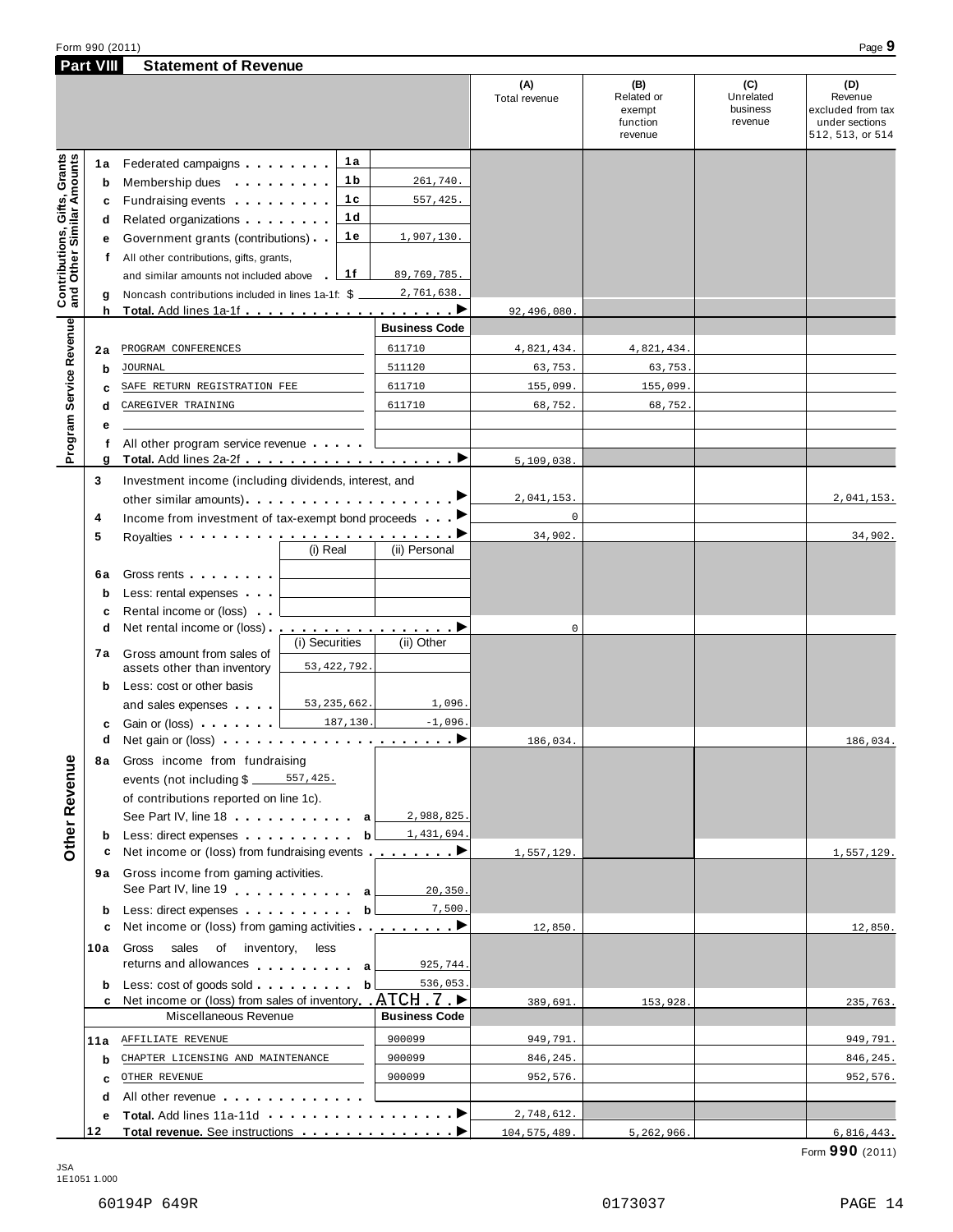#### **Part IX Statement of Functional Expenses**

Section 501(c)(3) and 501(c)(4) organizations must complete all columns. All other organizations must complete column (A) but are not

| required to complete columns $(B)$ , $(C)$ , and $(D)$ .                                                                                                                                                                                   |                       |                             |                                    |                         |
|--------------------------------------------------------------------------------------------------------------------------------------------------------------------------------------------------------------------------------------------|-----------------------|-----------------------------|------------------------------------|-------------------------|
| Do not include amounts reported on lines 6b,                                                                                                                                                                                               |                       | (B)                         | (C)                                | (D)                     |
| 7b, 8b, 9b, and 10b of Part VIII.                                                                                                                                                                                                          | (A)<br>Total expenses | Program service<br>expenses | Management and<br>general expenses | Fundraising<br>expenses |
| Grants and other assistance to governments and<br>1                                                                                                                                                                                        |                       |                             |                                    |                         |
| organizations in the United States. See Part IV, line 21.                                                                                                                                                                                  | 11,702,297.           | 11,702,297.                 |                                    |                         |
| Grants and other assistance to individuals in<br>$\mathbf{2}$<br>the United States. See Part IV, line 22                                                                                                                                   | $\Omega$              |                             |                                    |                         |
| Grants and other assistance to governments,<br>3                                                                                                                                                                                           |                       |                             |                                    |                         |
| organizations, and individuals outside the                                                                                                                                                                                                 |                       |                             |                                    |                         |
| United States. See Part IV, lines 15 and 16                                                                                                                                                                                                | 1,792,106.            | 1,792,106.                  |                                    |                         |
| Benefits paid to or for members<br>4                                                                                                                                                                                                       | $\Omega$              |                             |                                    |                         |
| Compensation of current officers, directors,<br>5                                                                                                                                                                                          |                       |                             |                                    |                         |
| trustees, and key employees                                                                                                                                                                                                                | 1,964,409.            | 1,186,371.                  | 453,299.                           | 324,739.                |
| Compensation not included above, to disqualified<br>6.                                                                                                                                                                                     |                       |                             |                                    |                         |
| persons (as defined under section 4958(f)(1)) and                                                                                                                                                                                          |                       |                             |                                    |                         |
| persons described in section 4958(c)(3)(B)                                                                                                                                                                                                 | $\Omega$              |                             |                                    |                         |
| Other salaries and wages<br>7                                                                                                                                                                                                              | 23, 318, 361.         | 17,687,531.                 | 880,520.                           | 4,750,310.              |
| Pension plan accruals and contributions (include section<br>8                                                                                                                                                                              |                       |                             |                                    |                         |
| 401(k) and 403(b) employer contributions)                                                                                                                                                                                                  | 2,451,203.            | 1,837,093.                  | 157,213.                           | 456,897.                |
| Other employee benefits experience in the control of the control of the control of the control of the control of the control of the control of the control of the control of the control of the control of the control of the<br>9         | 2,177,403.            | 1,610,006.                  | 126,413.                           | 440,984.                |
| Payroll taxes<br>10                                                                                                                                                                                                                        | 1,777,202.            | 1,316,070.                  | 94,059.                            | 367,073.                |
| Fees for services (non-employees):<br>11                                                                                                                                                                                                   |                       |                             |                                    |                         |
| a Management experience and a Management                                                                                                                                                                                                   | 0                     |                             |                                    |                         |
|                                                                                                                                                                                                                                            | 549,419.              | 183,140.                    | 183,140.                           | 183,139.                |
| c Accounting $\ldots$ ,                                                                                                                                                                                                                    | 123,435.              | 101,410.                    | 10,457.                            | 11,568.                 |
|                                                                                                                                                                                                                                            | 219,000.              | 219,000.                    |                                    |                         |
| e Professional fundraising services. See Part IV, line 17                                                                                                                                                                                  | 433,534.              |                             |                                    | 433,534.                |
| f Investment management fees                                                                                                                                                                                                               | 96,775.               | 96,775.                     |                                    |                         |
|                                                                                                                                                                                                                                            | 8,707,539.            | 4,324,332.                  | 465,183.                           | 3,918,024.              |
| Advertising and promotion<br>12                                                                                                                                                                                                            | 11,037,159.           | 10,827,143.                 | $2$ .                              | 210,014.                |
| Office expenses extensive and the set of the set of the set of the set of the set of the set of the set of the<br>13                                                                                                                       | 19,505,989.           | 10,619,111.                 | 3,760,951.                         | 5, 125, 927.            |
| Information technology exercise the contract of the state of the state of the state of the state of the state of the state of the state of the state of the state of the state of the state of the state of the state of the s<br>14       | 517,044.              | 456,140.                    | 23,488.                            | 37,416.                 |
| 15                                                                                                                                                                                                                                         | $\Omega$              |                             |                                    |                         |
| Occupancy<br>16                                                                                                                                                                                                                            | 5, 153, 627.          | 4,696,365.                  | 53,374.                            | 403,888.                |
| 17                                                                                                                                                                                                                                         | 5,473,630.            | 4,359,956.                  | 32,068.                            | 1,081,606.              |
| Payments of travel or entertainment expenses<br>18<br>for any federal, state, or local public officials                                                                                                                                    | 0                     |                             |                                    |                         |
| Conferences, conventions, and meetings<br>19                                                                                                                                                                                               | 1,420,709.            | 1,289,829.                  | 6,654.                             | 124,226.                |
| 20<br>Interest entering the set of the set of the set of the set of the set of the set of the set of the set of the                                                                                                                        | 0                     |                             |                                    |                         |
| Payments to affiliates <b>container and the set of the set of the set of the set of the set of the set of the set of the set of the set of the set of the set of the set of the set of the set of the set of the set of the set </b><br>21 | $\Omega$              |                             |                                    |                         |
| Depreciation, depletion, and amortization<br>22                                                                                                                                                                                            | 796,677.              | 538,101.                    | 83,884.                            | 174,692.                |
| 23                                                                                                                                                                                                                                         | 127,620.              | 113,120.                    | 1,643.                             | 12,857.                 |
| Other expenses. Itemize expenses not covered<br>24                                                                                                                                                                                         |                       |                             |                                    |                         |
| above (List miscellaneous expenses in line 24e. If                                                                                                                                                                                         |                       |                             |                                    |                         |
| line 24e amount exceeds 10% of line 25, column                                                                                                                                                                                             |                       |                             |                                    |                         |
| (A) amount, list line 24e expenses on Schedule O.)                                                                                                                                                                                         |                       |                             |                                    |                         |
| a RECOGNITION/RECRUITMENT                                                                                                                                                                                                                  | 127,564.              | 112,551.                    | 1,744.                             | 13,269.                 |
| <b>b</b> INVENTORY BUY-BACK EXPENSE                                                                                                                                                                                                        | 24,983.               | 2,397.                      |                                    | 22,586.                 |
| ____________________________                                                                                                                                                                                                               |                       |                             |                                    |                         |
| _____________________________<br>d                                                                                                                                                                                                         |                       |                             |                                    |                         |
| e All other expenses $\frac{1}{1}$                                                                                                                                                                                                         | 330,687.              | 28,716.                     | 2,093.                             | 299,878.                |
| 25 Total functional expenses. Add lines 1 through 24e                                                                                                                                                                                      | 99,828,372.           | 75,099,560.                 | 6, 336, 185.                       | 18,392,627.             |
| 26 Joint costs. Complete this line only if the<br>organization reported in column (B) joint costs<br>from a combined educational campaign and<br>fundraising solicitation. Check here<br>$X$ if                                            |                       |                             |                                    |                         |
| following SOP 98-2 (ASC 958-720) $\qquad \qquad$                                                                                                                                                                                           | 15, 413, 689.         | 8,180,841.                  | 2,705,397.                         | 4,527,450.              |
|                                                                                                                                                                                                                                            |                       |                             |                                    |                         |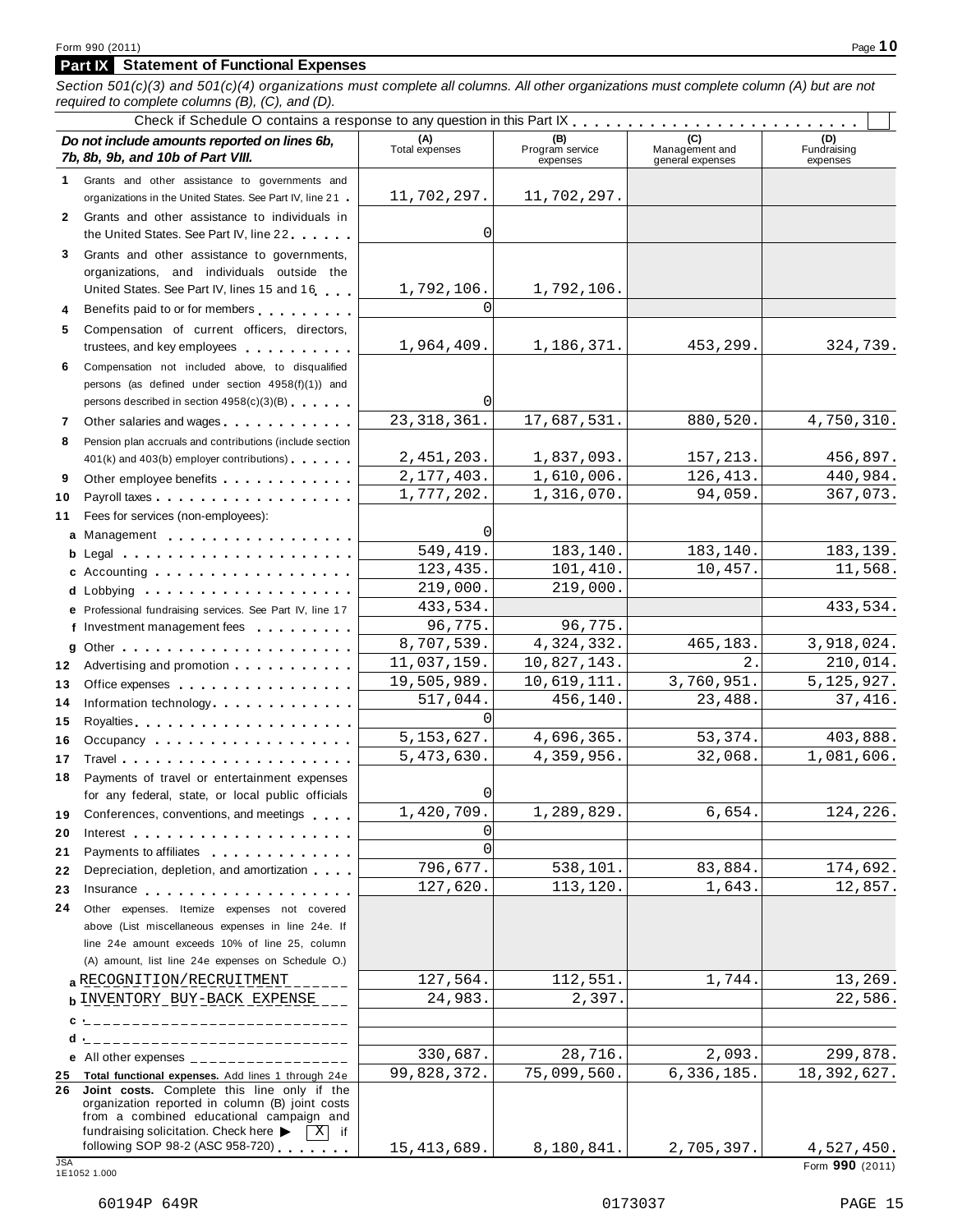|                      | Part X       | <b>Balance Sheet</b>                                                                                                                                                                                                                        |                             |                  |                                |
|----------------------|--------------|---------------------------------------------------------------------------------------------------------------------------------------------------------------------------------------------------------------------------------------------|-----------------------------|------------------|--------------------------------|
|                      |              |                                                                                                                                                                                                                                             | (A)<br>Beginning of year    |                  | (B)<br>End of year             |
|                      | 1            | Cash - non-interest-bearing                                                                                                                                                                                                                 |                             | $\overline{0}$ 1 |                                |
|                      | $\mathbf{2}$ | Savings and temporary cash investments                                                                                                                                                                                                      | 10,708,534.                 | $\overline{2}$   | 11,693,107.                    |
|                      | 3            |                                                                                                                                                                                                                                             | 17,099,520.                 | $\mathbf{3}$     | 17,180,305.                    |
|                      | 4            |                                                                                                                                                                                                                                             | 22,708,593.                 | 4                | 16,708,937.                    |
|                      | 5            | Receivables from current and former officers, directors, trustees, key                                                                                                                                                                      |                             |                  |                                |
|                      |              | employees, and highest compensated employees. Complete Part II of                                                                                                                                                                           |                             |                  |                                |
|                      | 6            | Schedule L<br>Receivables from other disqualified persons (as defined under section<br>4958(f)(1)), persons described in section 4958(c)(3)(B), and contributing<br>employers and sponsoring organizations of section $501(c)(9)$ voluntary | 0l<br>0l                    | 5<br>6           |                                |
|                      | 7            |                                                                                                                                                                                                                                             | <sub>0</sub>                | $\overline{7}$   | 493,120.                       |
| Assets               | 8            | Inventories for sale or use enterpreteration of the contract of the contract of the contract of the contract of                                                                                                                             | 135,491.                    | 8                | 328,464.                       |
|                      | 9            | Prepaid expenses and deferred charges entitled as a set of the set of the set of the set of the set of the set of the set of the set of the set of the set of the set of the set of the set of the set of the set of the set o              | 4, 137, 719.                | 9                | 6, 120, 978.                   |
|                      |              | 10a Land, buildings, and equipment: cost or                                                                                                                                                                                                 |                             |                  |                                |
|                      |              | 15,569,281.<br>other basis. Complete Part VI of Schedule D   10a                                                                                                                                                                            |                             |                  |                                |
|                      |              | 12,088,543.<br><b>b</b> Less: accumulated depreciation $\ldots$ , ,    10b                                                                                                                                                                  | $3,242,084.$ 10c            |                  | 3,480,738.                     |
|                      | 11           |                                                                                                                                                                                                                                             | 55,910,534.                 | 11               | 54,744,000.                    |
|                      | 12           | Investments - other securities. See Part IV, line 11                                                                                                                                                                                        | 12, 353, 595.               | 12               | 12,008,956.                    |
|                      | 13           | Investments - program-related. See Part IV, line 11                                                                                                                                                                                         |                             | $0 \vert 13$     | $\Omega$                       |
|                      | 14           | Intangible assets experience and and an experience of the contract of the contract of the contract of the contract of the contract of the contract of the contract of the contract of the contract of the contract of the cont              |                             | $0 \mid 14$      | $\Omega$                       |
|                      | 15           |                                                                                                                                                                                                                                             |                             | $0 \vert 15$     |                                |
|                      | 16           | Total assets. Add lines 1 through 15 (must equal line 34)                                                                                                                                                                                   | 126, 296, 070.              | 16               | 122,758,605.                   |
|                      | 17           | Accounts payable and accrued expenses                                                                                                                                                                                                       | $\overline{6}$ , 741, 706.  | 17               | 6,929,664.                     |
|                      | 18           |                                                                                                                                                                                                                                             | 27, 149, 833.               | 18               | 22,525,567.                    |
|                      | 19           |                                                                                                                                                                                                                                             | 3,996,445.                  | 19               | 2,479,892.                     |
|                      | 20           |                                                                                                                                                                                                                                             | 0                           | 20               | $\Omega$                       |
|                      | 21           | Escrow or custodial account liability. Complete Part IV of Schedule D                                                                                                                                                                       |                             | $0\vert 21$      | $\Omega$                       |
| Liabilities          | 22           | Payables to current and former officers, directors, trustees, key                                                                                                                                                                           |                             |                  |                                |
|                      |              | employees, highest compensated employees, and disqualified persons.                                                                                                                                                                         |                             |                  |                                |
|                      |              |                                                                                                                                                                                                                                             |                             | $0\overline{22}$ | 0                              |
|                      | 23           | Secured mortgages and notes payable to unrelated third parties                                                                                                                                                                              |                             | $0\overline{23}$ | $\Omega$                       |
|                      | 24           | Unsecured notes and loans payable to unrelated third parties                                                                                                                                                                                |                             | $0\overline{24}$ | 0                              |
|                      | 25           | Other liabilities (including federal income tax, payables to related third                                                                                                                                                                  |                             |                  |                                |
|                      |              | parties, and other liabilities not included on lines 17-24). Complete Part X                                                                                                                                                                |                             |                  |                                |
|                      | 26           |                                                                                                                                                                                                                                             | 19,787,586.<br>57,675,570.  | 25<br>26         | 20, 183, 907.<br>52, 119, 030. |
|                      |              | Organizations that follow SFAS 117, check here $\blacktriangleright$ $\boxed{\text{X}}$ and complete<br>lines 27 through 29, and lines 33 and 34.                                                                                           |                             |                  |                                |
|                      | 27           | Unrestricted net assets                                                                                                                                                                                                                     | 32,643,433.                 | 27               | 26,593,123.                    |
|                      | 28           |                                                                                                                                                                                                                                             | 13, 922, 372.               | 28               | 21,875,658.                    |
|                      | 29           |                                                                                                                                                                                                                                             | 22,054,695.                 | 29               | 22, 170, 794.                  |
| <b>Fund Balances</b> |              | Organizations that do not follow SFAS 117, check here $\blacktriangleright$<br>and<br>complete lines 30 through 34.                                                                                                                         |                             |                  |                                |
|                      | 30           |                                                                                                                                                                                                                                             |                             | 30               |                                |
|                      | 31           | Paid-in or capital surplus, or land, building, or equipment fund                                                                                                                                                                            |                             | 31               |                                |
|                      | 32           | Retained earnings, endowment, accumulated income, or other funds                                                                                                                                                                            |                             | 32               |                                |
| Net Assets or        | 33           |                                                                                                                                                                                                                                             | $\overline{68}$ , 620, 500. | 33               | 70,639,575.                    |
|                      | 34           | Total liabilities and net assets/fund balances                                                                                                                                                                                              | 126, 296, 070.              | 34               | 122,758,605.                   |

Form **990** (2011)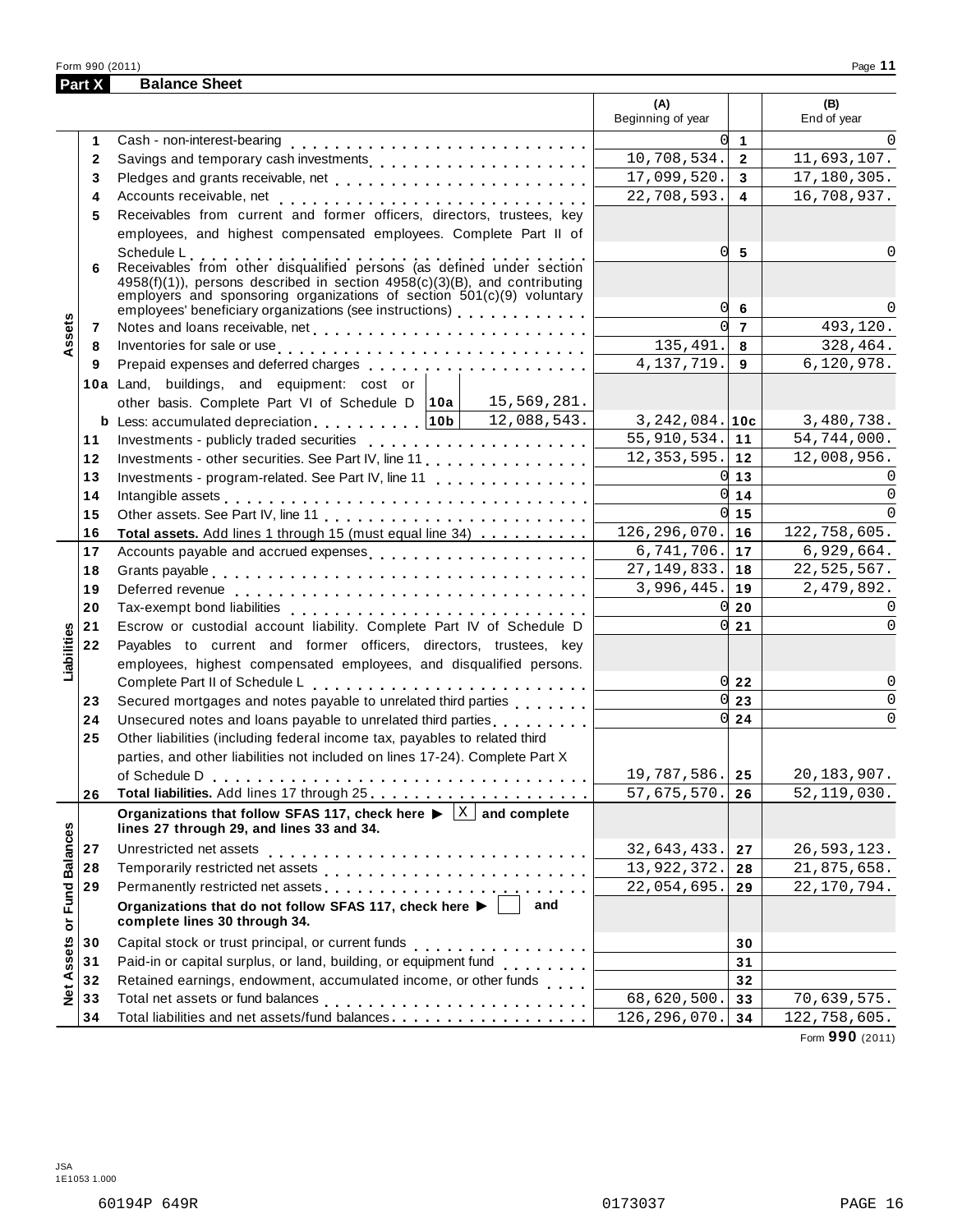| Form 990 (2011)                                                                                                                                                                                         |                                                                                                                                                                                                                                                                                                                                                                                                                                                                                                                                                                                                                                                                                                                                                                                                                                                                                                                                                                                                                                                                                                           |                                                                         | Page 12                                                                                                                                   |
|---------------------------------------------------------------------------------------------------------------------------------------------------------------------------------------------------------|-----------------------------------------------------------------------------------------------------------------------------------------------------------------------------------------------------------------------------------------------------------------------------------------------------------------------------------------------------------------------------------------------------------------------------------------------------------------------------------------------------------------------------------------------------------------------------------------------------------------------------------------------------------------------------------------------------------------------------------------------------------------------------------------------------------------------------------------------------------------------------------------------------------------------------------------------------------------------------------------------------------------------------------------------------------------------------------------------------------|-------------------------------------------------------------------------|-------------------------------------------------------------------------------------------------------------------------------------------|
| <b>Reconciliation of Net Assets</b>                                                                                                                                                                     |                                                                                                                                                                                                                                                                                                                                                                                                                                                                                                                                                                                                                                                                                                                                                                                                                                                                                                                                                                                                                                                                                                           | $\mathbf{x}$                                                            |                                                                                                                                           |
| $\mathbf{1}$                                                                                                                                                                                            |                                                                                                                                                                                                                                                                                                                                                                                                                                                                                                                                                                                                                                                                                                                                                                                                                                                                                                                                                                                                                                                                                                           |                                                                         |                                                                                                                                           |
| $\overline{2}$                                                                                                                                                                                          |                                                                                                                                                                                                                                                                                                                                                                                                                                                                                                                                                                                                                                                                                                                                                                                                                                                                                                                                                                                                                                                                                                           |                                                                         |                                                                                                                                           |
| $\mathbf{3}$                                                                                                                                                                                            |                                                                                                                                                                                                                                                                                                                                                                                                                                                                                                                                                                                                                                                                                                                                                                                                                                                                                                                                                                                                                                                                                                           |                                                                         |                                                                                                                                           |
| 4                                                                                                                                                                                                       |                                                                                                                                                                                                                                                                                                                                                                                                                                                                                                                                                                                                                                                                                                                                                                                                                                                                                                                                                                                                                                                                                                           |                                                                         |                                                                                                                                           |
| 5                                                                                                                                                                                                       |                                                                                                                                                                                                                                                                                                                                                                                                                                                                                                                                                                                                                                                                                                                                                                                                                                                                                                                                                                                                                                                                                                           |                                                                         |                                                                                                                                           |
|                                                                                                                                                                                                         |                                                                                                                                                                                                                                                                                                                                                                                                                                                                                                                                                                                                                                                                                                                                                                                                                                                                                                                                                                                                                                                                                                           |                                                                         |                                                                                                                                           |
| 6                                                                                                                                                                                                       |                                                                                                                                                                                                                                                                                                                                                                                                                                                                                                                                                                                                                                                                                                                                                                                                                                                                                                                                                                                                                                                                                                           |                                                                         |                                                                                                                                           |
| <b>Financial Statements and Reporting</b>                                                                                                                                                               |                                                                                                                                                                                                                                                                                                                                                                                                                                                                                                                                                                                                                                                                                                                                                                                                                                                                                                                                                                                                                                                                                                           |                                                                         |                                                                                                                                           |
|                                                                                                                                                                                                         |                                                                                                                                                                                                                                                                                                                                                                                                                                                                                                                                                                                                                                                                                                                                                                                                                                                                                                                                                                                                                                                                                                           |                                                                         |                                                                                                                                           |
|                                                                                                                                                                                                         |                                                                                                                                                                                                                                                                                                                                                                                                                                                                                                                                                                                                                                                                                                                                                                                                                                                                                                                                                                                                                                                                                                           |                                                                         | $\overline{N}$                                                                                                                            |
| $X$ Accrual<br>Accounting method used to prepare the Form 990:<br>Cash<br>Other<br>If the organization changed its method of accounting from a prior year or checked "Other," explain in<br>Schedule O. |                                                                                                                                                                                                                                                                                                                                                                                                                                                                                                                                                                                                                                                                                                                                                                                                                                                                                                                                                                                                                                                                                                           |                                                                         |                                                                                                                                           |
|                                                                                                                                                                                                         | 2a                                                                                                                                                                                                                                                                                                                                                                                                                                                                                                                                                                                                                                                                                                                                                                                                                                                                                                                                                                                                                                                                                                        |                                                                         | X                                                                                                                                         |
| Were the organization's financial statements audited by an independent accountant?                                                                                                                      | 2 <sub>b</sub>                                                                                                                                                                                                                                                                                                                                                                                                                                                                                                                                                                                                                                                                                                                                                                                                                                                                                                                                                                                                                                                                                            | X                                                                       |                                                                                                                                           |
|                                                                                                                                                                                                         | 2c                                                                                                                                                                                                                                                                                                                                                                                                                                                                                                                                                                                                                                                                                                                                                                                                                                                                                                                                                                                                                                                                                                        | X                                                                       |                                                                                                                                           |
| If the organization changed either its oversight process or selection process during the tax year, explain in<br>Schedule O.                                                                            |                                                                                                                                                                                                                                                                                                                                                                                                                                                                                                                                                                                                                                                                                                                                                                                                                                                                                                                                                                                                                                                                                                           |                                                                         |                                                                                                                                           |
|                                                                                                                                                                                                         |                                                                                                                                                                                                                                                                                                                                                                                                                                                                                                                                                                                                                                                                                                                                                                                                                                                                                                                                                                                                                                                                                                           |                                                                         |                                                                                                                                           |
|                                                                                                                                                                                                         |                                                                                                                                                                                                                                                                                                                                                                                                                                                                                                                                                                                                                                                                                                                                                                                                                                                                                                                                                                                                                                                                                                           |                                                                         |                                                                                                                                           |
| Both consolidated and separate basis                                                                                                                                                                    |                                                                                                                                                                                                                                                                                                                                                                                                                                                                                                                                                                                                                                                                                                                                                                                                                                                                                                                                                                                                                                                                                                           |                                                                         |                                                                                                                                           |
|                                                                                                                                                                                                         |                                                                                                                                                                                                                                                                                                                                                                                                                                                                                                                                                                                                                                                                                                                                                                                                                                                                                                                                                                                                                                                                                                           |                                                                         |                                                                                                                                           |
| the Single Audit Act and OMB Circular A-133?                                                                                                                                                            | 3a                                                                                                                                                                                                                                                                                                                                                                                                                                                                                                                                                                                                                                                                                                                                                                                                                                                                                                                                                                                                                                                                                                        | X                                                                       |                                                                                                                                           |
|                                                                                                                                                                                                         | 3 <sub>b</sub>                                                                                                                                                                                                                                                                                                                                                                                                                                                                                                                                                                                                                                                                                                                                                                                                                                                                                                                                                                                                                                                                                            |                                                                         |                                                                                                                                           |
| b<br>c<br>b                                                                                                                                                                                             | Part XI<br>Net assets or fund balances at beginning of year (must equal Part X, line 33, column (A))<br>Other changes in net assets or fund balances (explain in Schedule O)<br>Net assets or fund balances at end of year. Combine lines 3, 4, and 5 (must equal Part X, line 33,<br>Part XII<br>2a l<br>If "Yes" to line 2a or 2b, does the organization have a committee that assumes responsibility for oversight<br>of the audit, review, or compilation of its financial statements and selection of an independent accountant?<br>If "Yes" to line 2a or 2b, check a box below to indicate whether the financial statements for the year were<br>issued on a separate basis, consolidated basis, or both:<br>X   Consolidated basis<br>Separate basis<br>3a As a result of a federal award, was the organization required to undergo an audit or audits as set forth in<br>If "Yes," did the organization undergo the required audit or audits? If the organization did not undergo the<br>required audit or audits, explain why in Schedule O and describe any steps taken to undergo such audits | Check if Schedule O contains a response to any question in this Part XI | 104,575,489.<br>99,828,372.<br>4,747,117.<br>68,620,500.<br>$-2,728,042.$<br>70,639,575.<br>Yes <sub>1</sub><br>$\boldsymbol{\mathrm{X}}$ |

Form **990** (2011)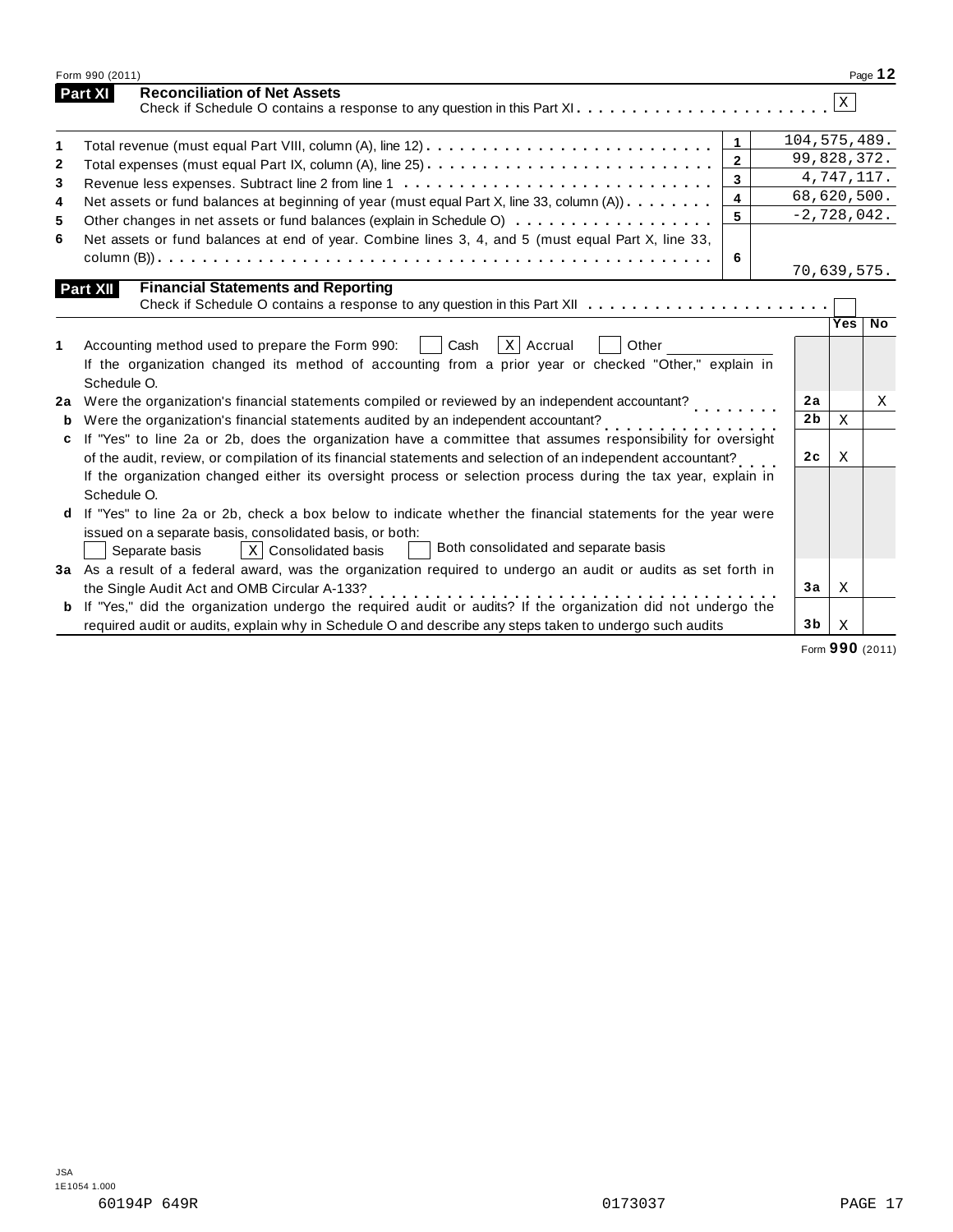| <b>SCHEDULE A</b> |
|-------------------|
|-------------------|

#### **(Form 990 or 990-EZ)**

## **SCHEDULER COMB No. 1545-0047**<br> **Schedule:** if the organization is a section 501(c)(3) organization or a section

**Complete if the organization is a section 501(c)(3) organization or a section 4947(a)(1) nonexempt** charitable trust.<br> $4947(a)(1)$  nonexempt charitable trust.

| Department of the Treasury            |                                                            | 4947(a)(1) nonexempt charitable trust.                                                                                                                                                                                         |     |                                      |                                    |                    |     |                                | Open to Public                        |
|---------------------------------------|------------------------------------------------------------|--------------------------------------------------------------------------------------------------------------------------------------------------------------------------------------------------------------------------------|-----|--------------------------------------|------------------------------------|--------------------|-----|--------------------------------|---------------------------------------|
| <b>Internal Revenue Service</b>       |                                                            | Attach to Form 990 or Form 990-EZ. See separate instructions.                                                                                                                                                                  |     |                                      |                                    |                    |     |                                | Inspection                            |
|                                       |                                                            | Name of the organization ALZHEIMER'S DISEASE & RELATED DISORDERS                                                                                                                                                               |     |                                      |                                    |                    |     |                                | <b>Employer identification number</b> |
| ASSOCIATION, INC.                     |                                                            |                                                                                                                                                                                                                                |     |                                      |                                    |                    |     |                                | 13-3039601                            |
| Part I                                |                                                            | Reason for Public Charity Status (All organizations must complete this part.) See instructions.                                                                                                                                |     |                                      |                                    |                    |     |                                |                                       |
|                                       |                                                            | The organization is not a private foundation because it is: (For lines 1 through 11, check only one box.)                                                                                                                      |     |                                      |                                    |                    |     |                                |                                       |
| 1                                     |                                                            | A church, convention of churches, or association of churches described in section 170(b)(1)(A)(i).                                                                                                                             |     |                                      |                                    |                    |     |                                |                                       |
| 2                                     |                                                            | A school described in section 170(b)(1)(A)(ii). (Attach Schedule E.)                                                                                                                                                           |     |                                      |                                    |                    |     |                                |                                       |
| 3                                     |                                                            | A hospital or a cooperative hospital service organization described in section 170(b)(1)(A)(iii).                                                                                                                              |     |                                      |                                    |                    |     |                                |                                       |
| 4                                     |                                                            | A medical research organization operated in conjunction with a hospital described in section 170(b)(1)(A)(iii). Enter the                                                                                                      |     |                                      |                                    |                    |     |                                |                                       |
|                                       | hospital's name, city, and state:                          |                                                                                                                                                                                                                                |     |                                      |                                    |                    |     |                                |                                       |
| 5                                     |                                                            | An organization operated for the benefit of a college or university owned or operated by a governmental unit described in                                                                                                      |     |                                      |                                    |                    |     |                                |                                       |
|                                       | section 170(b)(1)(A)(iv). (Complete Part II.)              |                                                                                                                                                                                                                                |     |                                      |                                    |                    |     |                                |                                       |
| 6                                     |                                                            | A federal, state, or local government or governmental unit described in section 170(b)(1)(A)(v).                                                                                                                               |     |                                      |                                    |                    |     |                                |                                       |
| 7                                     |                                                            | An organization that normally receives a substantial part of its support from a governmental unit or from the general public                                                                                                   |     |                                      |                                    |                    |     |                                |                                       |
|                                       | described in section 170(b)(1)(A)(vi). (Complete Part II.) |                                                                                                                                                                                                                                |     |                                      |                                    |                    |     |                                |                                       |
| 8<br>$\mathbf X$<br>9                 |                                                            | A community trust described in section 170(b)(1)(A)(vi). (Complete Part II.)<br>An organization that normally receives: (1) more than 331/3% of its support from contributions, membership fees, and gross                     |     |                                      |                                    |                    |     |                                |                                       |
|                                       |                                                            | receipts from activities related to its exempt functions - subject to certain exceptions, and (2) no more than 331/3% of its                                                                                                   |     |                                      |                                    |                    |     |                                |                                       |
|                                       |                                                            | support from gross investment income and unrelated business taxable income (less section 511 tax) from businesses                                                                                                              |     |                                      |                                    |                    |     |                                |                                       |
|                                       |                                                            | acquired by the organization after June 30, 1975. See section 509(a)(2). (Complete Part III.)                                                                                                                                  |     |                                      |                                    |                    |     |                                |                                       |
| 10                                    |                                                            | An organization organized and operated exclusively to test for public safety. See section 509(a)(4).                                                                                                                           |     |                                      |                                    |                    |     |                                |                                       |
| 11                                    |                                                            | An organization organized and operated exclusively for the benefit of, to perform the functions of, or to carry out the                                                                                                        |     |                                      |                                    |                    |     |                                |                                       |
|                                       |                                                            | purposes of one or more publicly supported organizations described in section 509(a)(1) or section 509(a)(2). See section                                                                                                      |     |                                      |                                    |                    |     |                                |                                       |
|                                       |                                                            | 509(a)(3). Check the box that describes the type of supporting organization and complete lines 11e through 11h.                                                                                                                |     |                                      |                                    |                    |     |                                |                                       |
| Type I<br>a                           | b<br>Type II                                               | C                                                                                                                                                                                                                              |     |                                      | Type III - Functionally integrated |                    |     | d                              | Type III - Other                      |
| $\mathbf{e}$                          |                                                            | By checking this box, I certify that the organization is not controlled directly or indirectly by one or more disqualified                                                                                                     |     |                                      |                                    |                    |     |                                |                                       |
|                                       |                                                            | persons other than foundation managers and other than one or more publicly supported organizations described in section                                                                                                        |     |                                      |                                    |                    |     |                                |                                       |
|                                       | 509(a)(1) or section 509(a)(2).                            |                                                                                                                                                                                                                                |     |                                      |                                    |                    |     |                                |                                       |
| f                                     |                                                            | If the organization received a written determination from the IRS that it is a Type I, Type II, or Type III supporting                                                                                                         |     |                                      |                                    |                    |     |                                |                                       |
|                                       |                                                            | organization, check this box experience in the set of the set of the set of the set of the set of the set of the set of the set of the set of the set of the set of the set of the set of the set of the set of the set of the |     |                                      |                                    |                    |     |                                |                                       |
| g                                     |                                                            | Since August 17, 2006, has the organization accepted any gift or contribution from any of the                                                                                                                                  |     |                                      |                                    |                    |     |                                |                                       |
| following persons?                    |                                                            |                                                                                                                                                                                                                                |     |                                      |                                    |                    |     |                                |                                       |
| (i)                                   |                                                            | A person who directly or indirectly controls, either alone or together with persons described in (ii)                                                                                                                          |     |                                      |                                    |                    |     |                                | Yes<br>No                             |
|                                       |                                                            |                                                                                                                                                                                                                                |     |                                      |                                    |                    |     |                                | 11g(i)                                |
|                                       |                                                            | (ii) A family member of a person described in (i) above?                                                                                                                                                                       |     |                                      |                                    |                    |     |                                | 11g(ii)                               |
|                                       |                                                            |                                                                                                                                                                                                                                |     |                                      |                                    |                    |     |                                | 11g(iii)                              |
|                                       |                                                            | Provide the following information about the supported organization(s).                                                                                                                                                         |     |                                      |                                    |                    |     |                                |                                       |
| (i) Name of supported<br>organization | $(ii)$ EIN                                                 | (iii) Type of organization<br>(described on lines 1-9                                                                                                                                                                          |     | (iv) is the<br>organization in       | the organization                   | (v) Did you notify |     | (vi) Is the<br>organization in | (vii) Amount of<br>support            |
|                                       |                                                            | above or IRC section                                                                                                                                                                                                           |     | col. (i) listed in<br>your governing |                                    | in col. (i) of     |     | col. (i) organized             |                                       |
|                                       |                                                            | (see instructions))                                                                                                                                                                                                            |     | document?                            | your support?                      |                    |     | in the U.S.?                   |                                       |
|                                       |                                                            |                                                                                                                                                                                                                                | Yes | No                                   | Yes                                | No                 | Yes | No                             |                                       |
| (A)                                   |                                                            |                                                                                                                                                                                                                                |     |                                      |                                    |                    |     |                                |                                       |
|                                       |                                                            |                                                                                                                                                                                                                                |     |                                      |                                    |                    |     |                                |                                       |
| (B)                                   |                                                            |                                                                                                                                                                                                                                |     |                                      |                                    |                    |     |                                |                                       |
| (C)                                   |                                                            |                                                                                                                                                                                                                                |     |                                      |                                    |                    |     |                                |                                       |
| (D)                                   |                                                            |                                                                                                                                                                                                                                |     |                                      |                                    |                    |     |                                |                                       |
|                                       |                                                            |                                                                                                                                                                                                                                |     |                                      |                                    |                    |     |                                |                                       |
| (E)                                   |                                                            |                                                                                                                                                                                                                                |     |                                      |                                    |                    |     |                                |                                       |
|                                       |                                                            |                                                                                                                                                                                                                                |     |                                      |                                    |                    |     |                                |                                       |

**Total**

For Paperwork Reduction Act Notice, see the Instructions for the controlled and the controlled a Schedule A (Form 990 or 990-EZ) 2011<br>Form 990 or 990-EZ.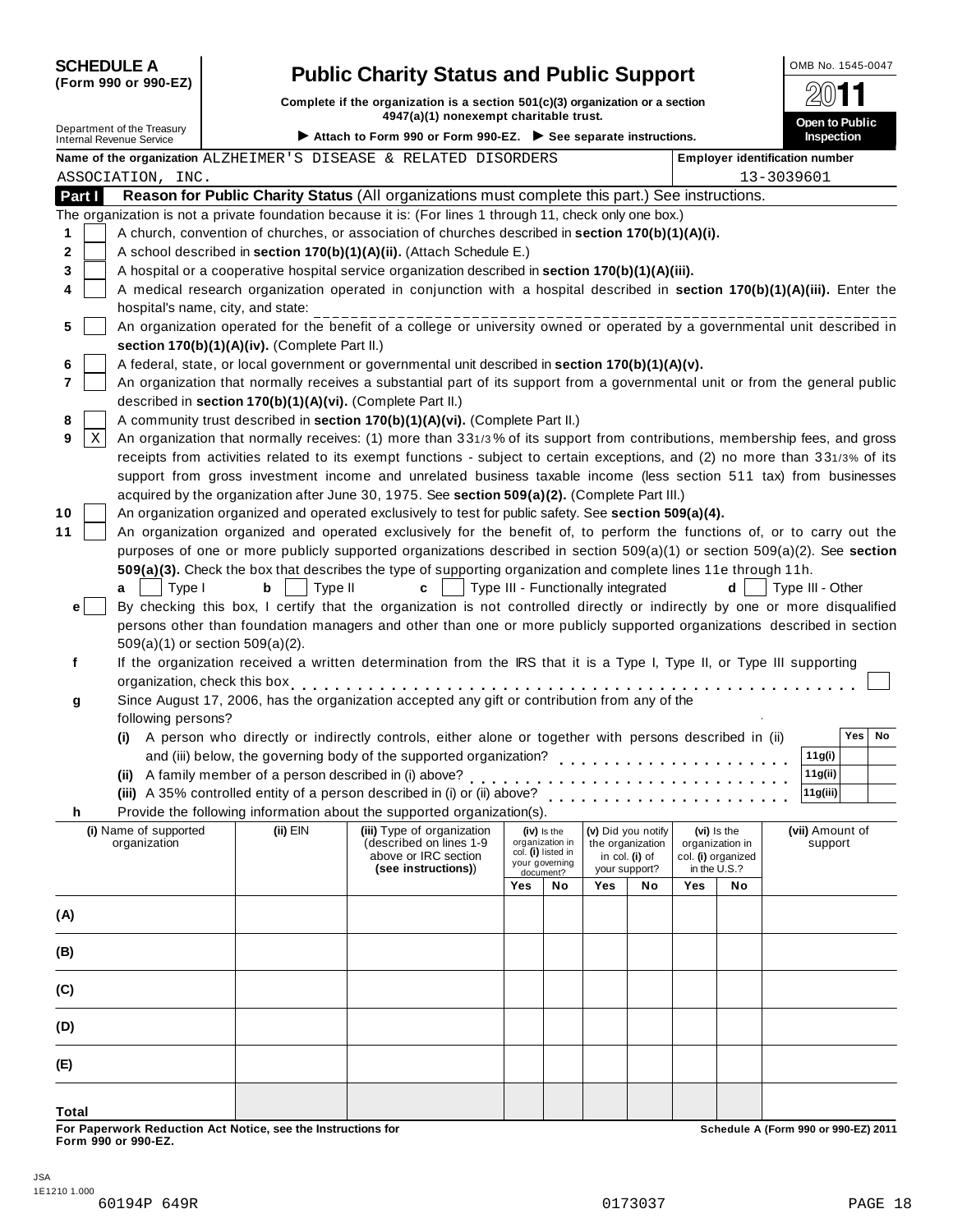| Part II | Support Schedule for Organizations Described in Sections 170(b)(1)(A)(iv) and 170(b)(1)(A)(vi)                    |
|---------|-------------------------------------------------------------------------------------------------------------------|
|         | (Complete only if you checked the box on line 5, 7, or 8 of Part I or if the organization failed to qualify under |
|         | Part III. If the organization fails to qualify under the tests listed below, please complete Part III.)           |

|              | <b>Section A. Public Support</b>                                                                                                                                                                                                                                                                                                                                                      |          |          |          |            |            |           |
|--------------|---------------------------------------------------------------------------------------------------------------------------------------------------------------------------------------------------------------------------------------------------------------------------------------------------------------------------------------------------------------------------------------|----------|----------|----------|------------|------------|-----------|
|              | Calendar year (or fiscal year beginning in)                                                                                                                                                                                                                                                                                                                                           | (a) 2007 | (b) 2008 | (c) 2009 | $(d)$ 2010 | (e) $2011$ | (f) Total |
| 1            | Gifts,<br>grants,<br>contributions,<br>and<br>membership fees received. (Do not<br>include any "unusual grants.")                                                                                                                                                                                                                                                                     |          |          |          |            |            |           |
| $\mathbf{2}$ | Tax<br>levied<br>revenues<br>for<br>the<br>organization's benefit and either paid<br>to or expended on its behalf                                                                                                                                                                                                                                                                     |          |          |          |            |            |           |
| 3            | The value of services or facilities<br>furnished by a governmental unit to the<br>organization without charge                                                                                                                                                                                                                                                                         |          |          |          |            |            |           |
|              | <b>Total.</b> Add lines 1 through 3                                                                                                                                                                                                                                                                                                                                                   |          |          |          |            |            |           |
| 5            | The portion of total contributions by<br>person<br>than<br>each<br>(other<br>a<br>governmental<br>unit<br>publicly<br>or<br>supported organization) included on<br>line 1 that exceeds 2% of the amount<br>shown on line 11, column (f)                                                                                                                                               |          |          |          |            |            |           |
| 6            | Public support. Subtract line 5 from line 4.                                                                                                                                                                                                                                                                                                                                          |          |          |          |            |            |           |
|              | <b>Section B. Total Support</b>                                                                                                                                                                                                                                                                                                                                                       |          |          |          |            |            |           |
|              | Calendar year (or fiscal year beginning in) $\blacktriangleright$                                                                                                                                                                                                                                                                                                                     | (a) 2007 | (b) 2008 | (c) 2009 | $(d)$ 2010 | (e) $2011$ | (f) Total |
| 8            | Amounts from line 4<br>Gross income from interest, dividends,<br>payments received on securities loans,<br>rents, royalties and income from similar<br>sources and the set of the set of the set of the set of the set of the set of the set of the set of the set of the set of the set of the set of the set of the set of the set of the set of the set of the set of the set of t |          |          |          |            |            |           |
| 9            | Net income from unrelated business<br>activities, whether or not the business<br>is regularly carried on the control of the set of the set of the set of the set of the set of the set of the s                                                                                                                                                                                       |          |          |          |            |            |           |
| 10           | Other income. Do not include gain or<br>loss from the sale of capital assets<br>(Explain in Part IV.)                                                                                                                                                                                                                                                                                 |          |          |          |            |            |           |
| 11           | Total support. Add lines 7 through 10                                                                                                                                                                                                                                                                                                                                                 |          |          |          |            |            |           |
| 12           |                                                                                                                                                                                                                                                                                                                                                                                       |          |          |          |            | 12         |           |
| 13           | First five years. If the Form 990 is for the organization's first, second, third, fourth, or fifth tax year as a section 501(c)(3)<br>organization, check this box and stop here entitled by the state of the state of the state of the state of the state of the state of the state of the state of the state of the state of the state of the state of the state o                  |          |          |          |            |            |           |
|              | <b>Section C. Computation of Public Support Percentage</b>                                                                                                                                                                                                                                                                                                                            |          |          |          |            |            |           |
| 14           | Public support percentage for 2011 (line 6, column (f) divided by line 11, column (f)                                                                                                                                                                                                                                                                                                 |          |          |          |            | 14         | %         |
| 15           |                                                                                                                                                                                                                                                                                                                                                                                       |          |          |          |            | 15         | $\%$      |
|              | 16a 331/3% support test - 2011. If the organization did not check the box on line 13, and line 14 is 331/3% or more, check                                                                                                                                                                                                                                                            |          |          |          |            |            |           |
|              | this box and stop here. The organization qualifies as a publicly supported organization                                                                                                                                                                                                                                                                                               |          |          |          |            |            |           |
|              | b 331/3% support test - 2010. If the organization did not check a box on line 13 or 16a, and line 15 is 331/3% or more,                                                                                                                                                                                                                                                               |          |          |          |            |            |           |
|              | check this box and stop here. The organization qualifies as a publicly supported organization                                                                                                                                                                                                                                                                                         |          |          |          |            |            |           |
|              | 17a 10%-facts-and-circumstances test - 2011. If the organization did not check a box on line 13, 16a, or 16b, and line 14 is                                                                                                                                                                                                                                                          |          |          |          |            |            |           |
|              | 10% or more, and if the organization meets the "facts-and-circumstances" test, check this box and stop here. Explain in                                                                                                                                                                                                                                                               |          |          |          |            |            |           |
|              | Part IV how the organization meets the "facts-and-circumstances" test. The organization qualifies as a publicly supported                                                                                                                                                                                                                                                             |          |          |          |            |            |           |
|              |                                                                                                                                                                                                                                                                                                                                                                                       |          |          |          |            |            |           |
|              | b 10%-facts-and-circumstances test - 2010. If the organization did not check a box on line 13, 16a, 16b, or 17a, and line                                                                                                                                                                                                                                                             |          |          |          |            |            |           |
|              | 15 is 10% or more, and if the organization meets the "facts-and-circumstances" test, check this box and stop here.                                                                                                                                                                                                                                                                    |          |          |          |            |            |           |
|              | Explain in Part IV how the organzation meets the "facts-and-circumstances" test. The organization qualifies as a publicly                                                                                                                                                                                                                                                             |          |          |          |            |            |           |
| 18           | Private foundation. If the organization did not check a box on line 13, 16a, 16b, 17a, or 17b, check this box and see                                                                                                                                                                                                                                                                 |          |          |          |            |            |           |
|              |                                                                                                                                                                                                                                                                                                                                                                                       |          |          |          |            |            |           |
|              |                                                                                                                                                                                                                                                                                                                                                                                       |          |          |          |            |            |           |

**Schedule A (Form 990 or 990-EZ) 2011**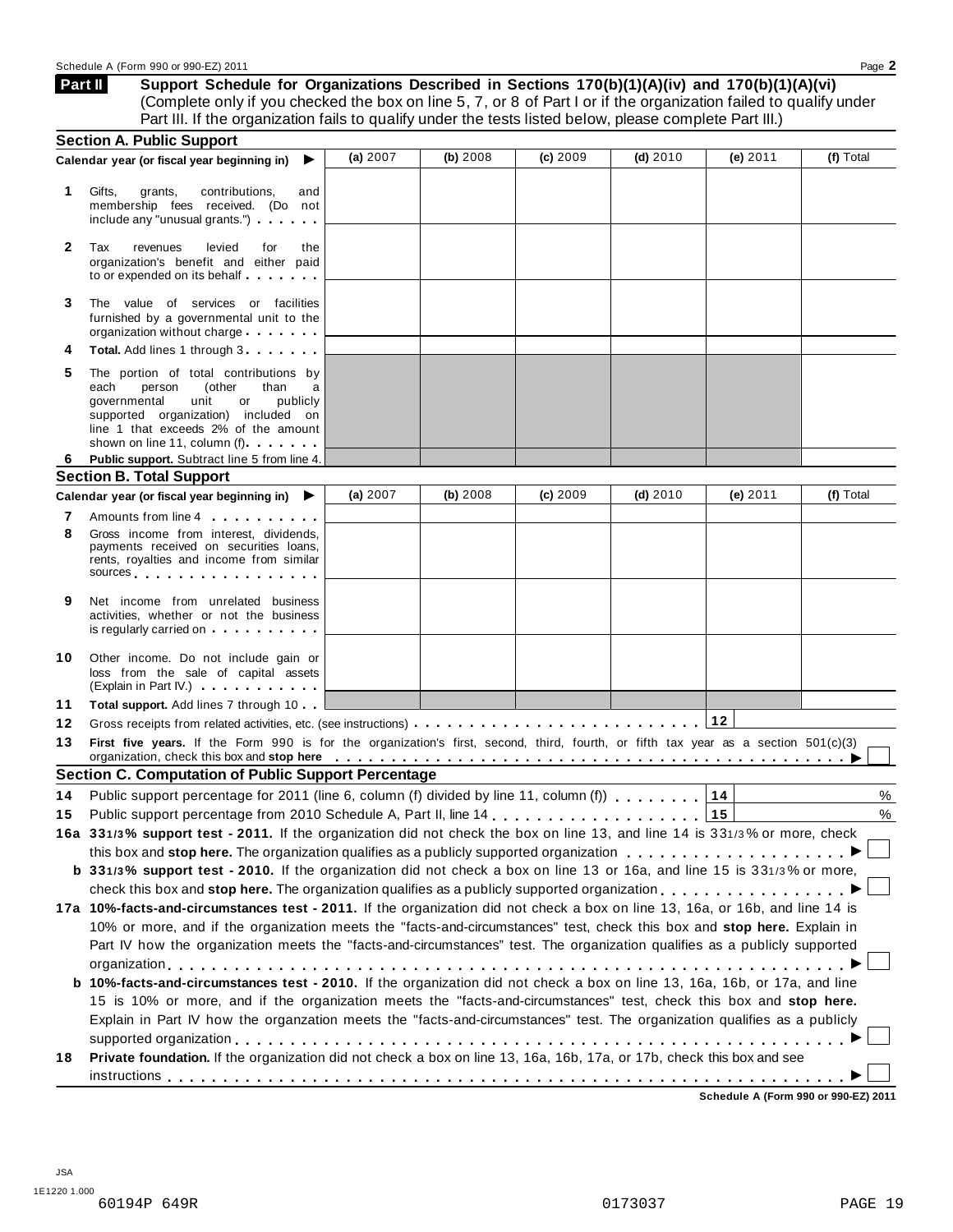#### **Support Schedule for Organizations Described in Section 509(a)(2) Part III**

(Complete only if you checked the box on line 9 of Part I or if the organization failed to qualify under Part II. If the organization fails to qualify under the tests listed below, please complete Part II.)

|              | Calendar year (or fiscal year beginning in) $\blacktriangleright$                                                                          | (a) 2007      | (b) 2008      | (c) 2009     | $(d)$ 2010    | (e) 2011     | (f) Total      |
|--------------|--------------------------------------------------------------------------------------------------------------------------------------------|---------------|---------------|--------------|---------------|--------------|----------------|
| 1            | Gifts, grants, contributions, and membership fees                                                                                          |               |               |              |               |              |                |
|              | received. (Do not include any "unusual grants.")                                                                                           | 95,071,788.   | 78,177,850.   | 75,805,366.  | 86, 383, 096. | 92,496,080   | 427,934,180.   |
| $\mathbf{2}$ | Gross receipts from admissions, merchandise                                                                                                |               |               |              |               |              |                |
|              | sold or services performed, or facilities                                                                                                  |               |               |              |               |              |                |
|              | furnished in any activity that is related to the                                                                                           |               |               |              |               |              |                |
|              | organization's tax-exempt purpose                                                                                                          | 3,384,152.    | 5, 318, 528.  | 4, 413, 451  | 3, 178, 355.  | 5,109,038.   | 21, 403, 524.  |
| 3            | Gross receipts from activities that are not an                                                                                             |               |               |              |               |              |                |
|              | unrelated trade or business under section 513                                                                                              |               |               |              |               |              |                |
| 4            | revenues<br>levied<br>for<br>Tax<br>the                                                                                                    |               |               |              |               |              |                |
|              | organization's benefit and either paid                                                                                                     |               |               |              |               |              |                |
|              | to or expended on its behalf                                                                                                               |               |               |              |               |              |                |
| 5            | The value of services or facilities                                                                                                        |               |               |              |               |              |                |
|              | furnished by a governmental unit to the                                                                                                    |               |               |              |               |              |                |
|              | organization without charge                                                                                                                |               |               |              |               |              |                |
| 6            | Total. Add lines 1 through 5                                                                                                               | 98, 455, 940. | 83, 496, 378. | 80, 218, 817 | 89,561,451.   | 97,605,118   | 449, 337, 704. |
|              | 7a Amounts included on lines 1, 2, and 3                                                                                                   |               |               |              |               |              |                |
|              | received from disqualified persons                                                                                                         | 3,200,000.    | 1,188,870.    | 599,940.     | 728,821.      | 619,685.     | 6,337,316.     |
|              | <b>b</b> Amounts included on lines 2 and 3                                                                                                 |               |               |              |               |              |                |
|              | received from other than disqualified<br>persons that exceed the greater of \$5,000                                                        |               |               |              |               |              |                |
|              | or 1% of the amount on line 13 for the year                                                                                                |               |               |              |               |              |                |
|              | c Add lines 7a and 7b                                                                                                                      | 3, 200, 000.  | 1,188,870     | 599,940.     | 728,821.      | 619,685      | 6,337,316.     |
| 8            | <b>Public support</b> (Subtract line 7c from                                                                                               |               |               |              |               |              |                |
|              | $line 6.)$                                                                                                                                 |               |               |              |               |              | 443,000,388.   |
|              | <b>Section B. Total Support</b>                                                                                                            |               |               |              |               |              |                |
|              | Calendar year (or fiscal year beginning in) $\blacktriangleright$                                                                          | (a) $2007$    | (b) $2008$    | (c) 2009     | (d) $2010$    | (e) 2011     | (f) Total      |
| 9            | Amounts from line 6                                                                                                                        | 98, 455, 940. | 83, 496, 378  | 80, 218, 817 | 89, 561, 451  | 97,605,118   | 449, 337, 704. |
|              | 10a Gross income from interest, dividends,                                                                                                 |               |               |              |               |              |                |
|              | payments received on securities loans,<br>rents, royalties and income from similar                                                         |               |               |              |               |              |                |
|              | sources                                                                                                                                    | 4,684,438.    | 3,077,704.    | 1,969,538.   | 2, 154, 572.  | 2,076,055.   | 13,962,307.    |
|              | <b>b</b> Unrelated business taxable income (less                                                                                           |               |               |              |               |              |                |
|              | section 511 taxes) from businesses                                                                                                         |               |               |              |               |              |                |
|              | acquired after June 30, 1975                                                                                                               |               |               |              |               |              |                |
|              | c Add lines 10a and 10b                                                                                                                    | 4,684,438.    | 3,077,704.    | 1,969,538.   | 2,154,572.    | 2,076,055.   | 13,962,307.    |
| 11           | Net income from unrelated business                                                                                                         |               |               |              |               |              |                |
|              | activities not included in line 10b,                                                                                                       |               |               |              |               |              |                |
|              | whether or not the business is regularly                                                                                                   |               |               |              |               |              |                |
|              | carried on the carried on                                                                                                                  |               |               |              |               |              |                |
| 12           | Other income. Do not include gain or<br>loss from the sale of capital assets                                                               |               |               |              |               |              |                |
|              | (Explain in Part IV.) ATCH 1                                                                                                               | 439,146.      | 607,419       | 2,610,156.   | 4,921,675.    | 6,683,529.   | 15, 261, 925.  |
| 13           | <b>Total support.</b> (Add lines 9, 10c, 11,                                                                                               |               |               |              |               |              |                |
|              | and 12.) $\cdots$ $\cdots$ $\cdots$ $\cdots$                                                                                               | 103,579,524.  | 87,181,501.   | 84,798,511.  | 96,637,698.   | 106,364,702. | 478,561,936.   |
| 14           | First five years. If the Form 990 is for the organization's first, second, third, fourth, or fifth tax year as a section 501(c)(3)         |               |               |              |               |              |                |
|              |                                                                                                                                            |               |               |              |               |              |                |
|              | <b>Section C. Computation of Public Support Percentage</b>                                                                                 |               |               |              |               |              |                |
| 15           | Public support percentage for 2011 (line 8, column (f) divided by line 13, column (f) [[[C]]                                               |               |               |              |               | 15           | 92.57%         |
| 16           | Public support percentage from 2010 Schedule A, Part III, line 15.                                                                         |               |               |              |               | 16           | 93.21%         |
|              | Section D. Computation of Investment Income Percentage                                                                                     |               |               |              |               |              |                |
| 17           | Investment income percentage for 2011 (line 10c, column (f) divided by line 13, column (f))                                                |               |               |              |               | 17           | 2.92%          |
|              |                                                                                                                                            |               |               |              |               | 18           | 3.49%          |
| 18           |                                                                                                                                            |               |               |              |               |              |                |
|              | 19a 331/3% support tests - 2011. If the organization did not check the box on line 14, and line 15 is more than 331/3%, and line           |               |               |              |               |              | $\mathbf X$    |
|              | 17 is not more than 331/3%, check this box and stop here. The organization qualifies as a publicly supported organization                  |               |               |              |               |              |                |
|              | <b>b</b> 331/3% support tests - 2010. If the organization did not check a box on line 14 or line 19a, and line 16 is more than 331/3%, and |               |               |              |               |              |                |
|              | line 18 is not more than 331/3%, check this box and stop here. The organization qualifies as a publicly supported organization             |               |               |              |               |              |                |
| 20           | Private foundation. If the organization did not check a box on line 14, 19a, or 19b, check this box and see instructions ▶                 |               |               |              |               |              |                |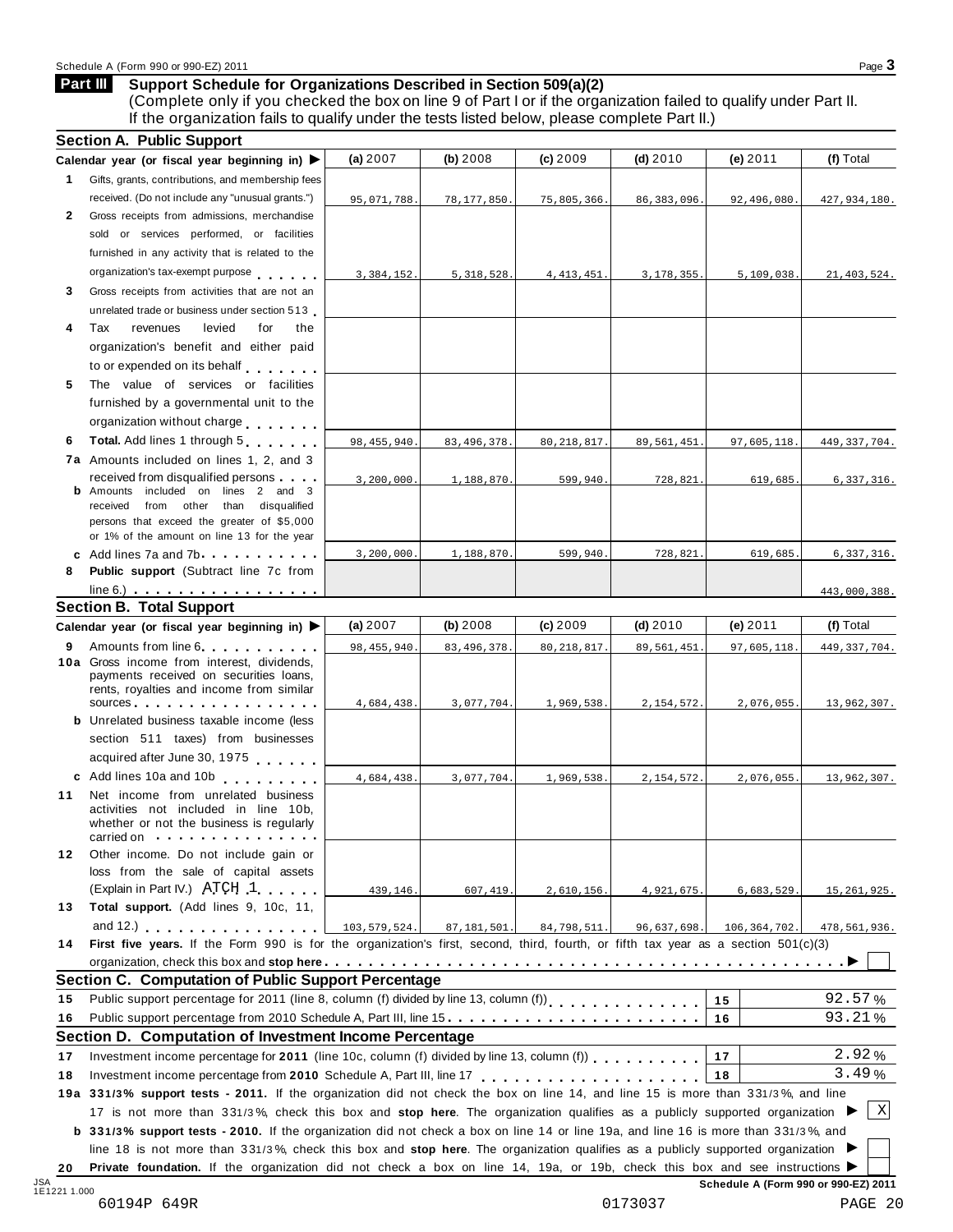#### <span id="page-20-0"></span>Schedule A (Form 990 or 990-EZ) 2011 Page **4**

**Supplemental Information.** Complete this part to provide the explanations required by Part II, line 10; **Part IV** Part II, line 17a or 17b; and Part III, line 12. Also complete this part for any additional information. (See instructions).

| $\overline{\phantom{a}}$            |           |          |            |              |              |               |  |  |  |  |
|-------------------------------------|-----------|----------|------------|--------------|--------------|---------------|--|--|--|--|
|                                     |           |          |            |              | ATTACHMENT 1 |               |  |  |  |  |
| SCHEDULE A, PART III - OTHER INCOME |           |          |            |              |              |               |  |  |  |  |
| DESCRIPTION                         | 2007      | 2008     | 2009       | 2010         | 2011         | TOTAL         |  |  |  |  |
| CHAPTER LICENSE & MAIN. FEES        | 222,906.  | 413,788. | 982,928.   | 615,349.     | 846, 245.    | 3,081,216.    |  |  |  |  |
| OTHER REVENUE                       | 214,433.  | 192,163. | 100,873.   | 153,167.     | 952,574.     | 1,613,210.    |  |  |  |  |
| AFFILIATE REVENUE                   |           |          | 595,380.   | 753,889.     | 949,791.     | 2,299,060.    |  |  |  |  |
| INCOME FROM FUNDRAISING EVENTS      |           |          | 930,975.   | 3, 114, 200. | 3,009,175.   | 7,054,350.    |  |  |  |  |
| INCOME FROM SALES OF INVENTORY      | 1,807.    | 1,468.   |            | 285,070.     | 925,744.     | 1,214,089.    |  |  |  |  |
| TOTALS                              | 439, 146. | 607,419. | 2,610,156. | 4,921,675.   | 6,683,529.   | 15, 261, 925. |  |  |  |  |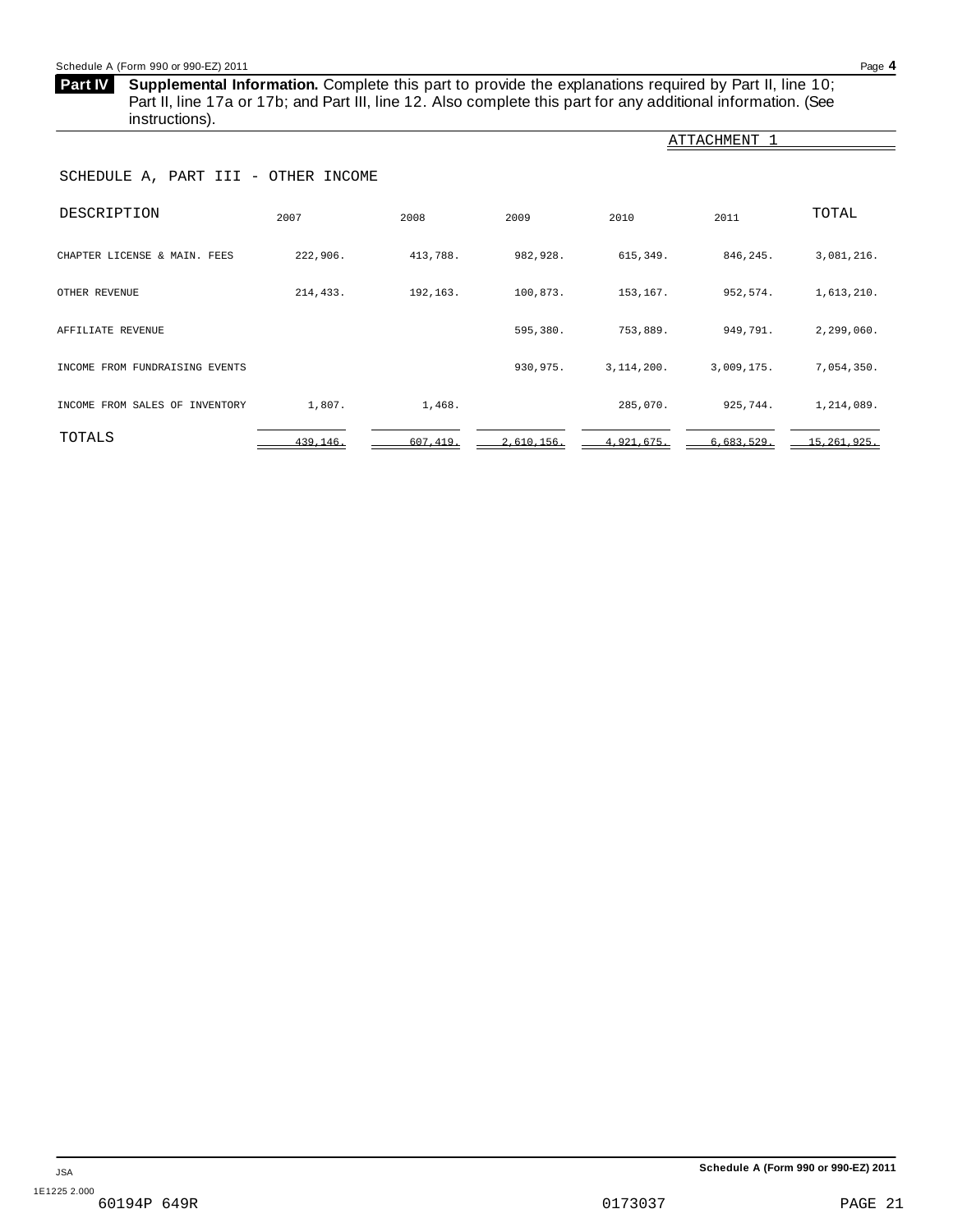|              | Department of the Treasury<br><b>Internal Revenue Service</b> | $\blacktriangleright$ See separate instructions.                                                                                                                                                                                                                       |           |                                       | <b>Open to Public</b><br><b>Inspection</b>            |
|--------------|---------------------------------------------------------------|------------------------------------------------------------------------------------------------------------------------------------------------------------------------------------------------------------------------------------------------------------------------|-----------|---------------------------------------|-------------------------------------------------------|
|              |                                                               | If the organization answered "Yes" to Form 990, Part IV, line 3, or Form 990-EZ, Part V, line 46 (Political Campaign Activities), then                                                                                                                                 |           |                                       |                                                       |
|              |                                                               | • Section 501(c)(3) organizations: Complete Parts I-A and B. Do not complete Part I-C.                                                                                                                                                                                 |           |                                       |                                                       |
|              |                                                               | Section 501(c) (other than section 501(c)(3)) organizations: Complete Parts I-A and C below. Do not complete Part I-B.                                                                                                                                                 |           |                                       |                                                       |
|              | • Section 527 organizations: Complete Part I-A only.          |                                                                                                                                                                                                                                                                        |           |                                       |                                                       |
|              |                                                               | If the organization answered "Yes" to Form 990, Part IV, line 4, or Form 990-EZ, Part VI, line 47 (Lobbying Activities), then                                                                                                                                          |           |                                       |                                                       |
|              |                                                               | ● Section 501(c)(3) organizations that have filed Form 5768 (election under section 501(h)): Complete Part II-A. Do not complete Part II-B.                                                                                                                            |           |                                       |                                                       |
|              |                                                               | ● Section 501(c)(3) organizations that have NOT filed Form 5768 (election under section 501(h)): Complete Part II-B. Do not complete Part II-A.                                                                                                                        |           |                                       |                                                       |
|              |                                                               | If the organization answered "Yes" to Form 990, Part IV, line 5 (Proxy Tax) or Form 990-EZ, Part V, line 35c (Proxy Tax), then<br>• Section 501(c)(4), (5), or (6) organizations: Complete Part III.                                                                   |           |                                       |                                                       |
|              |                                                               | Name of organization ALZHEIMER'S DISEASE & RELATED DISORDERS                                                                                                                                                                                                           |           | <b>Employer identification number</b> |                                                       |
|              | ASSOCIATION, INC.                                             |                                                                                                                                                                                                                                                                        |           | 13-3039601                            |                                                       |
|              |                                                               | Part I-A Complete if the organization is exempt under section 501(c) or is a section 527 organization.                                                                                                                                                                 |           |                                       |                                                       |
| 1            |                                                               | Provide a description of the organization's direct and indirect political campaign activities in Part IV.                                                                                                                                                              |           |                                       |                                                       |
| $\mathbf{2}$ |                                                               |                                                                                                                                                                                                                                                                        |           |                                       |                                                       |
| 3            |                                                               |                                                                                                                                                                                                                                                                        |           |                                       |                                                       |
|              |                                                               |                                                                                                                                                                                                                                                                        |           |                                       |                                                       |
|              | Part I-B                                                      | Complete if the organization is exempt under section 501(c)(3).                                                                                                                                                                                                        |           |                                       |                                                       |
| 1            |                                                               | Enter the amount of any excise tax incurred by the organization under section 4955 $\triangleright$ \$                                                                                                                                                                 |           |                                       |                                                       |
| $\mathbf{2}$ |                                                               | Enter the amount of any excise tax incurred by organization managers under section 4955 $\blacktriangleright$ \$                                                                                                                                                       |           |                                       |                                                       |
| 3            |                                                               |                                                                                                                                                                                                                                                                        |           |                                       | <b>Yes</b><br>No                                      |
|              |                                                               |                                                                                                                                                                                                                                                                        |           |                                       | Yes<br>No                                             |
|              | <b>b</b> If "Yes," describe in Part IV.                       |                                                                                                                                                                                                                                                                        |           |                                       |                                                       |
|              | Part I-C                                                      | Complete if the organization is exempt under section 501(c), except section 501(c)(3).                                                                                                                                                                                 |           |                                       |                                                       |
| 1            |                                                               | Enter the amount directly expended by the filing organization for section 527 exempt function                                                                                                                                                                          |           |                                       |                                                       |
|              |                                                               |                                                                                                                                                                                                                                                                        |           | $\blacktriangleright$ \$              |                                                       |
| 2            |                                                               | Enter the amount of the filing organization's funds contributed to other organizations for section                                                                                                                                                                     |           |                                       |                                                       |
|              |                                                               |                                                                                                                                                                                                                                                                        |           | $\blacktriangleright$ \$              |                                                       |
| 3            |                                                               | Total exempt function expenditures. Add lines 1 and 2. Enter here and on Form 1120-POL,                                                                                                                                                                                |           |                                       |                                                       |
|              |                                                               |                                                                                                                                                                                                                                                                        |           |                                       |                                                       |
| 4            |                                                               |                                                                                                                                                                                                                                                                        |           |                                       | <b>No</b><br><b>Yes</b>                               |
| 5            |                                                               | Enter the names, addresses and employer identification number (EIN) of all section 527 political organizations to which the filing<br>organization made payments. For each organization listed, enter the amount paid from the filing organization's funds. Also enter |           |                                       |                                                       |
|              |                                                               | the amount of political contributions received that were promptly and directly delivered to a separate political organization, such                                                                                                                                    |           |                                       |                                                       |
|              |                                                               | as a separate segregated fund or a political action committee (PAC). If additional space is needed, provide information in Part IV.                                                                                                                                    |           |                                       |                                                       |
|              | (a) Name                                                      | (b) Address                                                                                                                                                                                                                                                            | $(c)$ EIN | (d) Amount paid from                  | (e) Amount of political                               |
|              |                                                               |                                                                                                                                                                                                                                                                        |           | filing organization's                 | contributions received and                            |
|              |                                                               |                                                                                                                                                                                                                                                                        |           | funds. If none, enter -0-.            | promptly and directly                                 |
|              |                                                               |                                                                                                                                                                                                                                                                        |           |                                       | delivered to a separate<br>political organization. If |
|              |                                                               |                                                                                                                                                                                                                                                                        |           |                                       | none, enter -0-.                                      |
| (1)          |                                                               |                                                                                                                                                                                                                                                                        |           |                                       |                                                       |
|              |                                                               |                                                                                                                                                                                                                                                                        |           |                                       |                                                       |
| (2)          |                                                               |                                                                                                                                                                                                                                                                        |           |                                       |                                                       |
|              |                                                               |                                                                                                                                                                                                                                                                        |           |                                       |                                                       |
| (3)          |                                                               |                                                                                                                                                                                                                                                                        |           |                                       |                                                       |
|              |                                                               |                                                                                                                                                                                                                                                                        |           |                                       |                                                       |
| (4)          |                                                               |                                                                                                                                                                                                                                                                        |           |                                       |                                                       |
|              |                                                               |                                                                                                                                                                                                                                                                        |           |                                       |                                                       |
| (5)          |                                                               |                                                                                                                                                                                                                                                                        |           |                                       |                                                       |
|              |                                                               |                                                                                                                                                                                                                                                                        |           |                                       |                                                       |
| (6)          |                                                               |                                                                                                                                                                                                                                                                        |           |                                       |                                                       |
|              |                                                               |                                                                                                                                                                                                                                                                        |           |                                       |                                                       |

For Paperwork Reduction Act Notice, see the Instructions for Form 990 or 990-EZ. Schedule C (Form 990 or 990-EZ) 2011

**SCHEDULE C** | **Political Campaign and Lobbying Activities**  $\frac{\text{OMB NO. 1545-0047}}{\text{OMB MO. 1545-0047}}}$ 

**For Organizations Exempt From Income Tax Under section 501(c) and section 527**  $\bigotimes$  $\blacktriangleright$  **Complete** if the organization is described below.

**(Form 990 or 990-EZ)**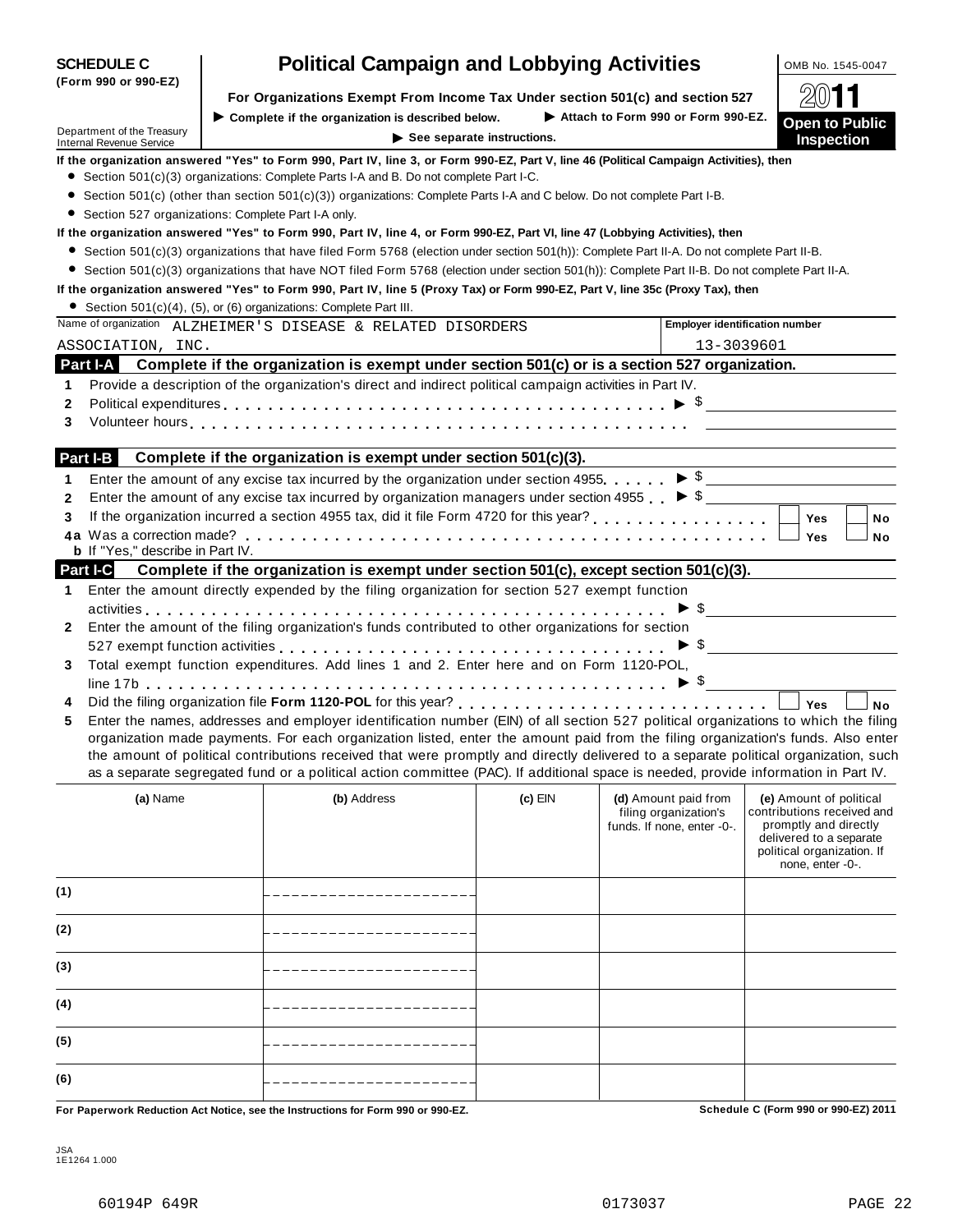|   | Schedule C (Form 990 or 990-EZ) 2011                                                                                                           |                                                                                                                                                                                                                               |                       | Page 2         |  |  |  |  |  |  |  |
|---|------------------------------------------------------------------------------------------------------------------------------------------------|-------------------------------------------------------------------------------------------------------------------------------------------------------------------------------------------------------------------------------|-----------------------|----------------|--|--|--|--|--|--|--|
|   | Part II-A<br>section $501(h)$ ).                                                                                                               | Complete if the organization is exempt under section 501(c)(3) and filed Form 5768 (election under                                                                                                                            |                       |                |  |  |  |  |  |  |  |
|   | A Check $\blacktriangleright$<br>if the filing organization belongs to an affiliated group (and list in Part IV each affiliated group member's |                                                                                                                                                                                                                               |                       |                |  |  |  |  |  |  |  |
|   |                                                                                                                                                | name, address, EIN, expenses, and share of excess lobbying expenditures).                                                                                                                                                     |                       |                |  |  |  |  |  |  |  |
|   | <b>B</b> Check $\blacktriangleright$                                                                                                           | if the filing organization checked box A and "limited control" provisions apply.                                                                                                                                              |                       |                |  |  |  |  |  |  |  |
|   |                                                                                                                                                | <b>Limits on Lobbying Expenditures</b>                                                                                                                                                                                        | (a) Filing            | (b) Affiliated |  |  |  |  |  |  |  |
|   |                                                                                                                                                | (The term "expenditures" means amounts paid or incurred.)                                                                                                                                                                     | organization's totals | group totals   |  |  |  |  |  |  |  |
|   |                                                                                                                                                | 1a Total lobbying expenditures to influence public opinion (grass roots lobbying)                                                                                                                                             |                       |                |  |  |  |  |  |  |  |
| b |                                                                                                                                                | Total lobbying expenditures to influence a legislative body (direct lobbying)                                                                                                                                                 |                       |                |  |  |  |  |  |  |  |
|   |                                                                                                                                                | Total lobbying expenditures (add lines 1a and 1b) $\ldots \ldots \ldots \ldots \ldots \ldots$                                                                                                                                 |                       |                |  |  |  |  |  |  |  |
| d |                                                                                                                                                | Other exempt purpose expenditures entering container and the contact of the contact of the contact of the contact of the contact of the contact of the contact of the contact of the contact of the contact of the contact of |                       |                |  |  |  |  |  |  |  |
|   |                                                                                                                                                |                                                                                                                                                                                                                               |                       |                |  |  |  |  |  |  |  |
|   | Lobbying nontaxable amount. Enter the amount from the following table in both                                                                  |                                                                                                                                                                                                                               |                       |                |  |  |  |  |  |  |  |
|   | columns.                                                                                                                                       |                                                                                                                                                                                                                               |                       |                |  |  |  |  |  |  |  |
|   | If the amount on line 1e, column (a) or (b) is: The lobbying nontaxable amount is:                                                             |                                                                                                                                                                                                                               |                       |                |  |  |  |  |  |  |  |
|   | Not over \$500,000                                                                                                                             | 20% of the amount on line 1e.                                                                                                                                                                                                 |                       |                |  |  |  |  |  |  |  |
|   | Over \$500,000 but not over \$1,000,000                                                                                                        | \$100,000 plus 15% of the excess over \$500,000.                                                                                                                                                                              |                       |                |  |  |  |  |  |  |  |
|   | Over \$1,000,000 but not over \$1,500,000                                                                                                      | \$175,000 plus 10% of the excess over \$1,000,000.                                                                                                                                                                            |                       |                |  |  |  |  |  |  |  |
|   | Over \$1,500,000 but not over \$17,000,000                                                                                                     | \$225,000 plus 5% of the excess over \$1,500,000.                                                                                                                                                                             |                       |                |  |  |  |  |  |  |  |
|   | Over \$17,000,000                                                                                                                              | \$1,000,000.                                                                                                                                                                                                                  |                       |                |  |  |  |  |  |  |  |
|   |                                                                                                                                                |                                                                                                                                                                                                                               |                       |                |  |  |  |  |  |  |  |
|   | Subtract line 1g from line 1a. If zero or less, enter -0-                                                                                      |                                                                                                                                                                                                                               |                       |                |  |  |  |  |  |  |  |
|   | Subtract line 1f from line 1c. If zero or less, enter -0-                                                                                      |                                                                                                                                                                                                                               |                       |                |  |  |  |  |  |  |  |
|   |                                                                                                                                                | If there is an amount other than zero on either line 1h or line 1i, did the organization file Form 4720                                                                                                                       |                       |                |  |  |  |  |  |  |  |
|   |                                                                                                                                                |                                                                                                                                                                                                                               |                       | Yes<br>No      |  |  |  |  |  |  |  |

**4-Year Averaging Period Under Section 501(h)**

**(Some organizations that made a section 501(h) election do not have to complete all of the five columns below. See the instructions for lines 2a through 2f on page 4.)**

| Lobbying Expenditures During 4-Year Averaging Period |  |  |  |
|------------------------------------------------------|--|--|--|
|                                                      |  |  |  |

|                                                                                        |          |          | ິ        |            |           |
|----------------------------------------------------------------------------------------|----------|----------|----------|------------|-----------|
| Calendar year (or fiscal year<br>beginning in)                                         | (a) 2008 | (b) 2009 | (c) 2010 | $(d)$ 2011 | (e) Total |
| 2 a Lobbying nontaxable amount                                                         |          |          |          |            |           |
| <b>b</b> Lobbying ceiling amount<br>$(150\% \text{ of line } 2a, \text{ column } (e))$ |          |          |          |            |           |
| c Total lobbying expenditures                                                          |          |          |          |            |           |
| <b>d</b> Grassroots nontaxable amount                                                  |          |          |          |            |           |
| e Grassroots ceiling amount<br>$(150\% \text{ of line } 2d, \text{ column } (e))$      |          |          |          |            |           |
| Grassroots lobbying expenditures                                                       |          |          |          |            |           |

**Schedule C (Form 990 or 990-EZ) 2011**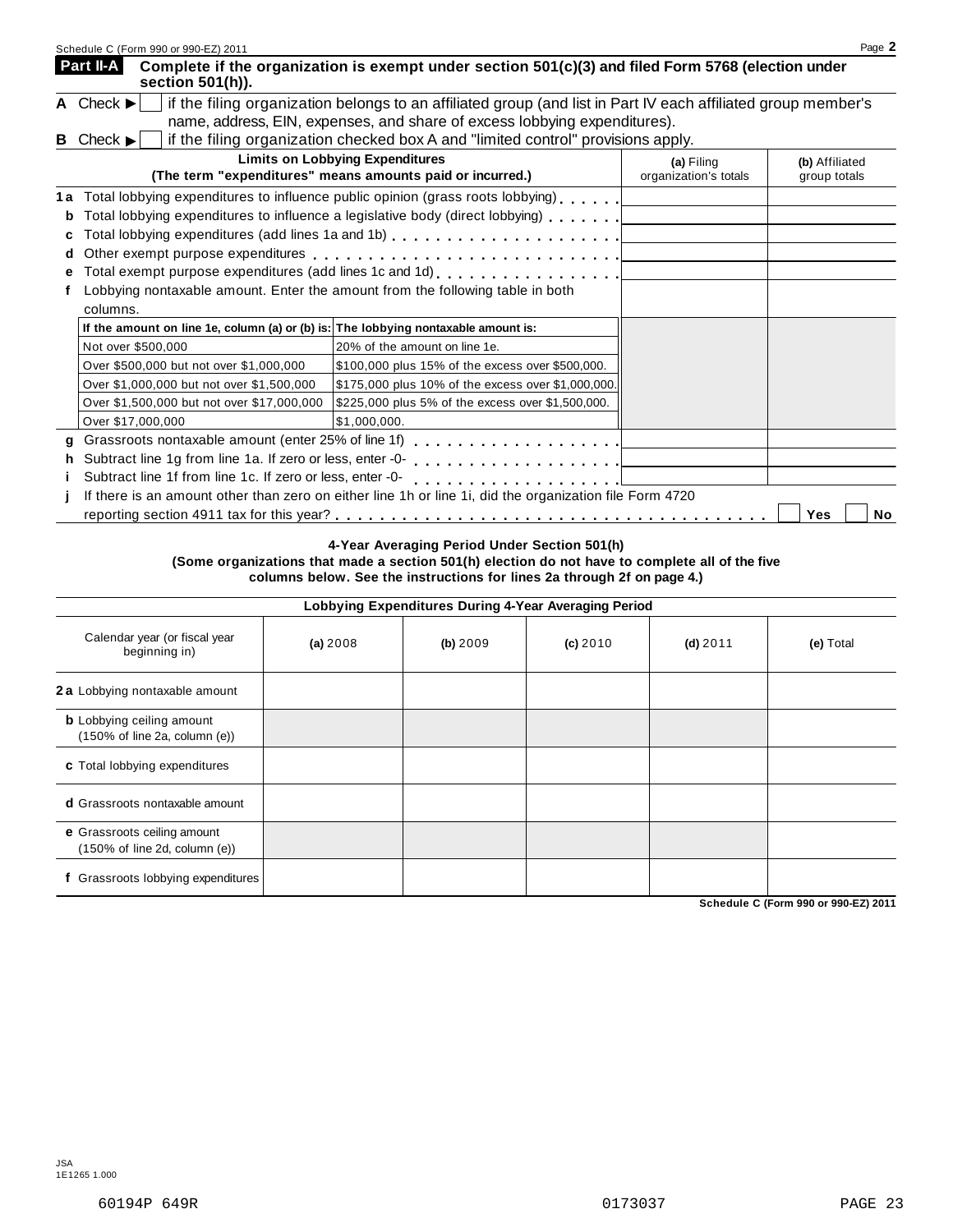### Part II-B Complete if the organization is exempt under section 501(c)(3) and has NOT filed Form 5768<br>(election under section 501(h)).

| For each "Yes" response to lines 1a through 1i below, provide in Part IV a detailed description                                                                                                                                                                                            |             | (a) |                | (b)                     |              |         |
|--------------------------------------------------------------------------------------------------------------------------------------------------------------------------------------------------------------------------------------------------------------------------------------------|-------------|-----|----------------|-------------------------|--------------|---------|
| of the lobbying activity.                                                                                                                                                                                                                                                                  |             |     |                | Amount                  |              |         |
| During the year, did the filing organization attempt to influence foreign, national, state or local<br>1<br>legislation, including any attempt to influence public opinion on a legislative matter or                                                                                      |             |     |                |                         |              |         |
| referendum, through the use of:<br>Volunteers?<br>a                                                                                                                                                                                                                                        | Χ           |     |                |                         |              |         |
| Paid staff or management (include compensation in expenses reported on lines 1c through 1i)?<br>b                                                                                                                                                                                          | $\mathbf X$ |     |                |                         |              |         |
| c                                                                                                                                                                                                                                                                                          | Χ           |     |                |                         | 235,991.     |         |
| d                                                                                                                                                                                                                                                                                          | $\mathbf X$ |     |                |                         |              | 50,070. |
| Publications, or published or broadcast statements?<br>e                                                                                                                                                                                                                                   | $\rm X$     |     |                |                         |              | 7,183.  |
| f                                                                                                                                                                                                                                                                                          |             | X   |                |                         |              |         |
| g                                                                                                                                                                                                                                                                                          | $\mathbf X$ |     |                |                         | 551,000.     |         |
| Rallies, demonstrations, seminars, conventions, speeches, lectures, or any similar means?<br>h                                                                                                                                                                                             | $\mathbf X$ |     |                |                         | 218,197.     |         |
| Other activities?<br>İ.                                                                                                                                                                                                                                                                    | $\mathbf x$ |     |                |                         | 409, 317.    |         |
| j                                                                                                                                                                                                                                                                                          |             |     |                |                         | 1, 471, 758. |         |
| Did the activities in line 1 cause the organization to be not described in section $501(c)(3)$ ?<br>2 a                                                                                                                                                                                    |             | X   |                |                         |              |         |
| If "Yes," enter the amount of any tax incurred under section 4912<br>b<br>. <b>.</b> .                                                                                                                                                                                                     |             |     |                |                         |              |         |
| If "Yes," enter the amount of any tax incurred by organization managers under section 4912<br>c                                                                                                                                                                                            |             |     |                |                         |              |         |
| If the filing organization incurred a section 4912 tax, did it file Form 4720 for this year?<br>d                                                                                                                                                                                          |             |     |                |                         |              |         |
| Part III-A Complete if the organization is exempt under section 501(c)(4), section 501(c)(5), or section<br>$501(c)(6)$ .                                                                                                                                                                  |             |     |                |                         |              |         |
|                                                                                                                                                                                                                                                                                            |             |     |                |                         | Yes          | No      |
| Were substantially all (90% or more) dues received nondeductible by members?<br>1<br>.                                                                                                                                                                                                     |             |     |                | 1                       |              |         |
| Did the organization make only in-house lobbying expenditures of \$2,000 or less?<br>$\mathbf{2}$<br>Did the organization make only in-house lobbying experiments of \$2,000 or less?<br>Did the organization agree to carry over lobbying and political expenditures from the prior year? |             |     |                | $\overline{\mathbf{2}}$ |              |         |
| 3                                                                                                                                                                                                                                                                                          |             |     |                | $\mathbf{3}$            |              |         |
| Part III-B Complete if the organization is exempt under section 501(c)(4), section 501(c)(5), or section<br>501(c)(6) and if either (a) BOTH Part III-A, lines 1 and 2, are answered "No" OR (b) Part III-A, line 3, is                                                                    |             |     |                |                         |              |         |
| answered "Yes."                                                                                                                                                                                                                                                                            |             |     |                |                         |              |         |
| Dues, assessments and similar amounts from members<br>1                                                                                                                                                                                                                                    |             |     | 1              |                         |              |         |
| Section 162(e) nondeductible lobbying and political expenditures (do not include amounts of<br>2                                                                                                                                                                                           |             |     |                |                         |              |         |
| political expenses for which the section 527(f) tax was paid).                                                                                                                                                                                                                             |             |     |                |                         |              |         |
| a                                                                                                                                                                                                                                                                                          |             |     | 2a             |                         |              |         |
| Carryover from last year enterpreent product in the case of the case of the case of the case of the case of the case of the case of the case of the case of the case of the case of the case of the case of the case of the ca<br>b                                                        |             |     | 2 <sub>b</sub> |                         |              |         |
| C                                                                                                                                                                                                                                                                                          |             |     | 2c             |                         |              |         |
| Aggregate amount reported in section 6033(e)(1)(A) notices of nondeductible section 162(e) dues<br>3                                                                                                                                                                                       |             |     | $\mathbf 3$    |                         |              |         |
| If notices were sent and the amount on line 2c exceeds the amount on line 3, what portion of the<br>4                                                                                                                                                                                      |             |     |                |                         |              |         |
| excess does the organization agree to carryover to the reasonable estimate of nondeductible lobbying                                                                                                                                                                                       |             |     |                |                         |              |         |
| and political expenditure next year?                                                                                                                                                                                                                                                       |             |     | 4              |                         |              |         |
| Taxable amount of lobbying and political expenditures (see instructions)<br>5                                                                                                                                                                                                              |             |     | 5              |                         |              |         |
| <b>Supplemental Information</b><br><b>Part IV</b>                                                                                                                                                                                                                                          |             |     |                |                         |              |         |
| Complete this part to provide the descriptions required for Part I-A, line 1; Part I-B, line 4; Part I-C, line 5; Part II-A; and Part II-B, line<br>1. Also, complete this part for any additional information.                                                                            |             |     |                |                         |              |         |
|                                                                                                                                                                                                                                                                                            |             |     |                |                         |              |         |
|                                                                                                                                                                                                                                                                                            |             |     |                |                         |              |         |
| SEE PAGE 4                                                                                                                                                                                                                                                                                 |             |     |                |                         |              |         |

<u> - - - - - - - - - - - -</u>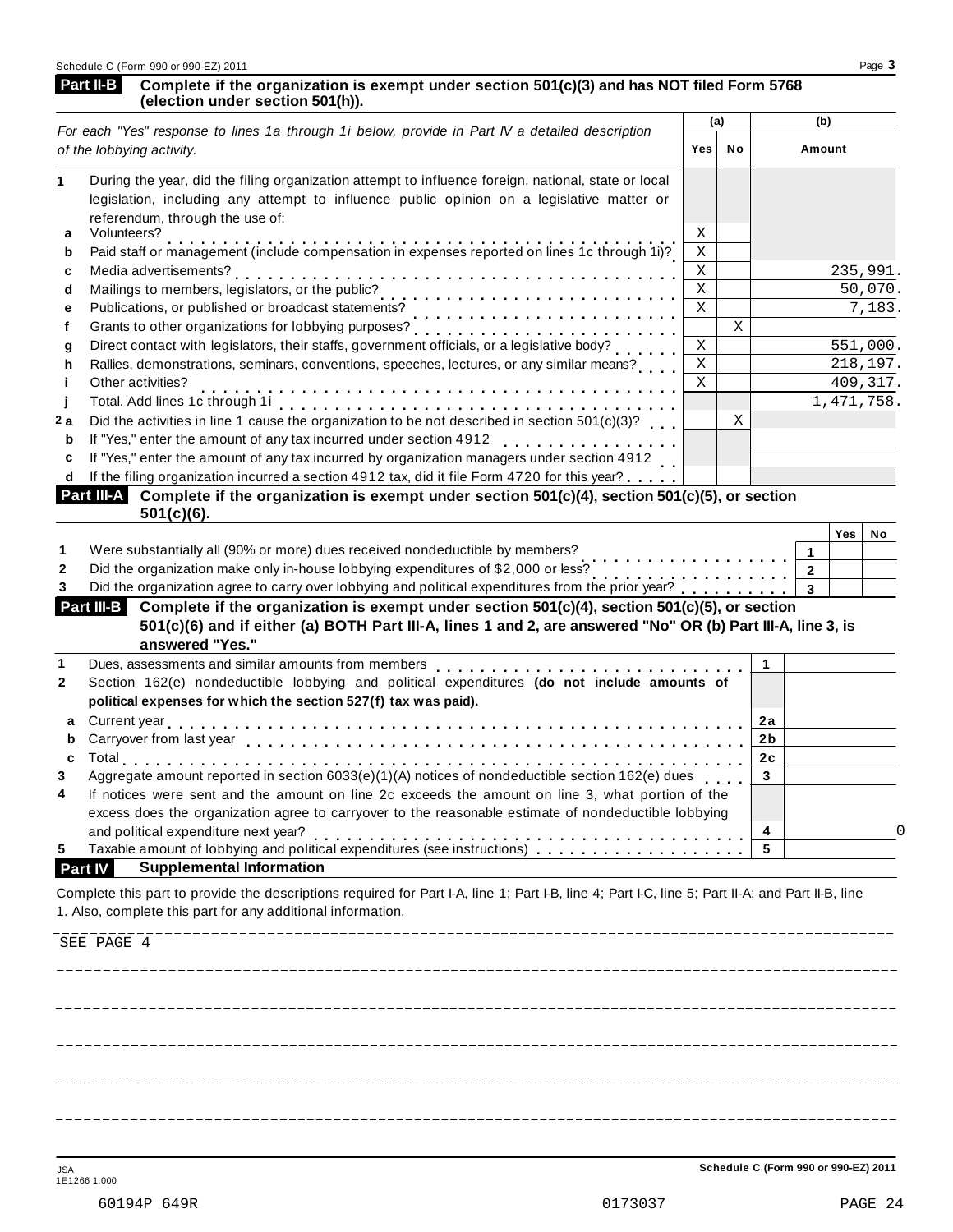**Part IV Supplemental Information** *(continued)*

LOBBYING ACTIVITIES

SCHEDULE C, PART II-B, LINE 1I NEARLY ALL OF THE ASSOCIATION'S LOBBYING IS THROUGH STAFF OR VOLUNTEERS. THEREFORE, ONLY A SMALL AMOUNT OF REPORTABLE EXPENSES ARE INCURRED FOR GRASS ROOTS LOBBYING, 10% OF THE COSTS ASSOCIATED WITH DATABASE CONTRACTS, OR \$3,888. THESE AMOUNTS ARE USED FOR ADVOCACY.

ADDITIONALLY THE ASSOCIATION HAS TRAINING TO DEVELOP AND ORGANIZE CHAPTER BASED GRASSROOTS ACTIVITIES. FOR FISCAL YEAR 2012 THESE TRAINING EXPENDITURES WERE \$405,429.

AS ALZHEIMER'S DISEASE THREATENS TO BANKRUPT FAMILIES, BUSINESSES AND OUR HEALTHCARE SYSTEM, SCIENTISTS ARE COMING CLOSE TO FINDING BETTER TREATMENTS THAT COULD DRASTICALLY ALTER THE COURSE OF THE DISEASE. THE ALZHEIMER'S ASSOCIATION ADVOCATES FOR PUBLIC POLICIES AIMED AT ADVANCING RESEARCH TOWARD BETTER THERAPIES, DETECTION, METHODS OF PREVENTION AND ULTIMATELY A CURE, AS WELL AS FOR HEALTH AND LONG-TERM COVERAGE TO ENSURE HIGH QUALITY COST EFFECTIVE CARE FOR PEOPLE WITH ALZHEIMER'S AND THEIR FAMILIES. WE ALSO ADVOCATE FOR BETTER CARE FOR PEOPLE AND FAMILIES ALREADY FACING ALZHEIMER'S. MORE THAN 400,000 GRASS ROOTS ADVOCATES SPEAK UP FOR THE NEEDS AND RIGHTS OF PEOPLE WITH ALZHEIMER'S AND THEIR FAMILIES, AND HELP ENCOURAGE CONGRESS TO INCREASE FUNDING FOR RESEARCH AND CARE. POLICY ACTIVITIES ALSO INCLUDE COLLABORATING WITH OTHER ORGANIZATIONS TO IMPROVE QUALITY CARE AND RAISE AWARENESS OF KEY ISSUES.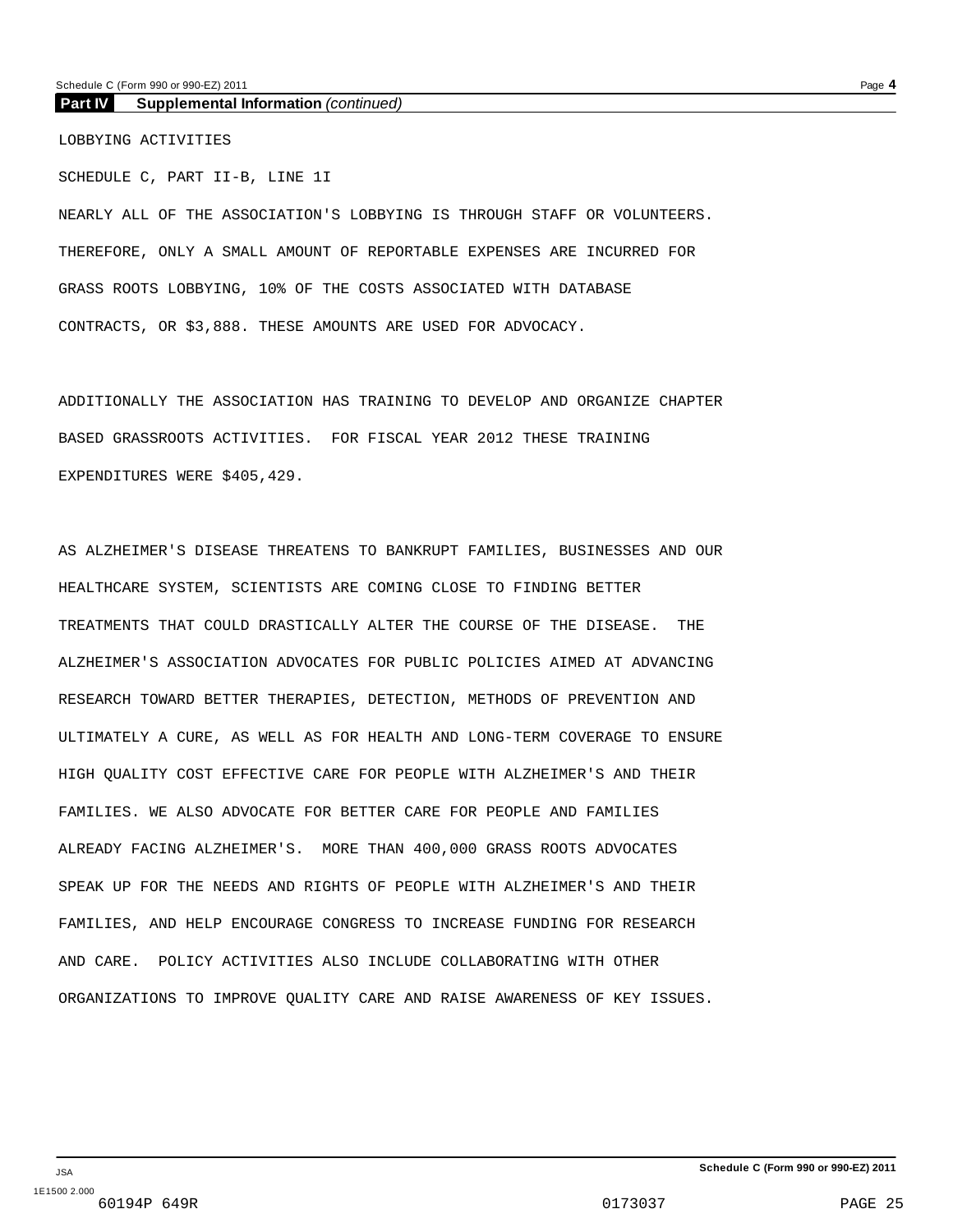| <b>SCHEDULE D</b> |  |
|-------------------|--|
| (Form 990)        |  |

# **Supplemental Financial Statements**<br> **Complete if the organization answered "Yes," to Form 990, 2011**

| <b>Dpen to Public</b> |
|-----------------------|

| (Form 990)                 |                                                             |                                                                                                                                                                |                                                                                                                                                                                                                                                                                                                                                                                            |                                                            |  |  |  |  |
|----------------------------|-------------------------------------------------------------|----------------------------------------------------------------------------------------------------------------------------------------------------------------|--------------------------------------------------------------------------------------------------------------------------------------------------------------------------------------------------------------------------------------------------------------------------------------------------------------------------------------------------------------------------------------------|------------------------------------------------------------|--|--|--|--|
| Department of the Treasury |                                                             | Complete if the organization answered "Yes," to Form 990,<br>Part IV, line 6, 7, 8, 9, 10, 11a, 11b, 11c, 11d, 11e, 11f, 12a, or 12b.<br><b>Open to Public</b> |                                                                                                                                                                                                                                                                                                                                                                                            |                                                            |  |  |  |  |
|                            | <b>Internal Revenue Service</b><br>Name of the organization | ALZHEIMER'S DISEASE & RELATED DISORDERS                                                                                                                        | Attach to Form 990. See separate instructions.                                                                                                                                                                                                                                                                                                                                             | <b>Inspection</b><br><b>Employer identification number</b> |  |  |  |  |
|                            | ASSOCIATION, INC.                                           |                                                                                                                                                                |                                                                                                                                                                                                                                                                                                                                                                                            | 13-3039601                                                 |  |  |  |  |
| Part I                     |                                                             | organization answered "Yes" to Form 990, Part IV, line 6.                                                                                                      | Organizations Maintaining Donor Advised Funds or Other Similar Funds or Accounts. Complete if the                                                                                                                                                                                                                                                                                          |                                                            |  |  |  |  |
|                            |                                                             |                                                                                                                                                                | (a) Donor advised funds                                                                                                                                                                                                                                                                                                                                                                    | (b) Funds and other accounts                               |  |  |  |  |
| 1                          |                                                             | Total number at end of year manufacturers and the Total number                                                                                                 |                                                                                                                                                                                                                                                                                                                                                                                            |                                                            |  |  |  |  |
| $\mathbf{2}$               |                                                             | Aggregate contributions to (during year)                                                                                                                       |                                                                                                                                                                                                                                                                                                                                                                                            |                                                            |  |  |  |  |
| 3                          |                                                             | Aggregate grants from (during year)                                                                                                                            |                                                                                                                                                                                                                                                                                                                                                                                            |                                                            |  |  |  |  |
| 4                          |                                                             | Aggregate value at end of year                                                                                                                                 |                                                                                                                                                                                                                                                                                                                                                                                            |                                                            |  |  |  |  |
| 5                          |                                                             |                                                                                                                                                                | Did the organization inform all donors and donor advisors in writing that the assets held in donor advised                                                                                                                                                                                                                                                                                 |                                                            |  |  |  |  |
|                            |                                                             |                                                                                                                                                                | funds are the organization's property, subject to the organization's exclusive legal control?                                                                                                                                                                                                                                                                                              | <b>Yes</b><br>No                                           |  |  |  |  |
| 6                          |                                                             |                                                                                                                                                                | Did the organization inform all grantees, donors, and donor advisors in writing that grant funds can be used<br>only for charitable purposes and not for the benefit of the donor or donor advisor, or for any other purpose                                                                                                                                                               |                                                            |  |  |  |  |
|                            |                                                             |                                                                                                                                                                |                                                                                                                                                                                                                                                                                                                                                                                            | Yes<br>No                                                  |  |  |  |  |
| <b>Part II</b>             |                                                             |                                                                                                                                                                | Conservation Easements. Complete if the organization answered "Yes" to Form 990, Part IV, line 7.                                                                                                                                                                                                                                                                                          |                                                            |  |  |  |  |
| 1                          |                                                             | Purpose(s) of conservation easements held by the organization (check all that apply).                                                                          |                                                                                                                                                                                                                                                                                                                                                                                            |                                                            |  |  |  |  |
|                            |                                                             | Preservation of land for public use (e.g., recreation or education)                                                                                            |                                                                                                                                                                                                                                                                                                                                                                                            | Preservation of an historically important land area        |  |  |  |  |
|                            |                                                             | Protection of natural habitat                                                                                                                                  |                                                                                                                                                                                                                                                                                                                                                                                            | Preservation of a certified historic structure             |  |  |  |  |
|                            |                                                             | Preservation of open space                                                                                                                                     |                                                                                                                                                                                                                                                                                                                                                                                            |                                                            |  |  |  |  |
| $\mathbf{2}$               |                                                             |                                                                                                                                                                | Complete lines 2a through 2d if the organization held a qualified conservation contribution in the form of a conservation                                                                                                                                                                                                                                                                  |                                                            |  |  |  |  |
|                            |                                                             | easement on the last day of the tax year.                                                                                                                      |                                                                                                                                                                                                                                                                                                                                                                                            |                                                            |  |  |  |  |
|                            |                                                             |                                                                                                                                                                |                                                                                                                                                                                                                                                                                                                                                                                            | Held at the End of the Tax Year                            |  |  |  |  |
| a                          |                                                             |                                                                                                                                                                |                                                                                                                                                                                                                                                                                                                                                                                            | 2a                                                         |  |  |  |  |
| b                          |                                                             |                                                                                                                                                                |                                                                                                                                                                                                                                                                                                                                                                                            | 2 b<br>2c                                                  |  |  |  |  |
| c<br>d                     |                                                             |                                                                                                                                                                | Number of conservation easements on a certified historic structure included in (a)<br>Number of conservation easements included in (c) acquired after 8/17/06, and not on a                                                                                                                                                                                                                |                                                            |  |  |  |  |
|                            |                                                             |                                                                                                                                                                | historic structure listed in the National Register                                                                                                                                                                                                                                                                                                                                         | 2d                                                         |  |  |  |  |
| 3                          |                                                             |                                                                                                                                                                | Number of conservation easements modified, transferred, released, extinguished, or terminated by the organization during the                                                                                                                                                                                                                                                               |                                                            |  |  |  |  |
|                            |                                                             | tax year $\triangleright$ __________________                                                                                                                   |                                                                                                                                                                                                                                                                                                                                                                                            |                                                            |  |  |  |  |
| 4                          |                                                             |                                                                                                                                                                | Number of states where property subject to conservation easement is located $\blacktriangleright$ ________________                                                                                                                                                                                                                                                                         |                                                            |  |  |  |  |
| 5                          |                                                             |                                                                                                                                                                | Does the organization have a written policy regarding the periodic monitoring, inspection, handling of                                                                                                                                                                                                                                                                                     |                                                            |  |  |  |  |
|                            |                                                             |                                                                                                                                                                |                                                                                                                                                                                                                                                                                                                                                                                            | Yes<br><b>No</b>                                           |  |  |  |  |
| 6                          |                                                             |                                                                                                                                                                | Staff and volunteer hours devoted to monitoring, inspecting, and enforcing conservation easements during the year                                                                                                                                                                                                                                                                          |                                                            |  |  |  |  |
| 7                          | $\triangleright$ \$ ___________________                     |                                                                                                                                                                | Amount of expenses incurred in monitoring, inspecting, and enforcing conservation easements during the year                                                                                                                                                                                                                                                                                |                                                            |  |  |  |  |
| 8                          |                                                             |                                                                                                                                                                | Does each conservation easement reported on line 2(d) above satisfy the requirements of section 170(h)(4)(B)                                                                                                                                                                                                                                                                               |                                                            |  |  |  |  |
|                            |                                                             |                                                                                                                                                                |                                                                                                                                                                                                                                                                                                                                                                                            | <b>No</b><br>Yes                                           |  |  |  |  |
| 9                          |                                                             |                                                                                                                                                                | In Part XIV, describe how the organization reports conservation easements in its revenue and expense statement, and                                                                                                                                                                                                                                                                        |                                                            |  |  |  |  |
|                            |                                                             |                                                                                                                                                                | balance sheet, and include, if applicable, the text of the footnote to the organization's financial statements that describes the                                                                                                                                                                                                                                                          |                                                            |  |  |  |  |
| Part III                   |                                                             | organization's accounting for conservation easements.                                                                                                          | Organizations Maintaining Collections of Art, Historical Treasures, or Other Similar Assets.                                                                                                                                                                                                                                                                                               |                                                            |  |  |  |  |
|                            |                                                             |                                                                                                                                                                | Complete if the organization answered "Yes" to Form 990, Part IV, line 8.                                                                                                                                                                                                                                                                                                                  |                                                            |  |  |  |  |
| 1a                         |                                                             |                                                                                                                                                                | If the organization elected, as permitted under SFAS 116 (ASC 958), not to report in its revenue statement and balance sheet<br>works of art, historical treasures, or other similar assets held for public exhibition, education, or research in furtherance of<br>public service, provide, in Part XIV, the text of the footnote to its financial statements that describes these items. |                                                            |  |  |  |  |
| b                          |                                                             | public service, provide the following amounts relating to these items:                                                                                         | If the organization elected, as permitted under SFAS 116 (ASC 958), to report in its revenue statement and balance sheet<br>works of art, historical treasures, or other similar assets held for public exhibition, education, or research in furtherance of                                                                                                                               |                                                            |  |  |  |  |
|                            |                                                             |                                                                                                                                                                |                                                                                                                                                                                                                                                                                                                                                                                            |                                                            |  |  |  |  |
|                            |                                                             |                                                                                                                                                                |                                                                                                                                                                                                                                                                                                                                                                                            |                                                            |  |  |  |  |
| $\mathbf{2}$               |                                                             |                                                                                                                                                                | If the organization received or held works of art, historical treasures, or other similar assets for financial gain, provide the                                                                                                                                                                                                                                                           |                                                            |  |  |  |  |
|                            |                                                             |                                                                                                                                                                | following amounts required to be reported under SFAS 116 (ASC 958) relating to these items:                                                                                                                                                                                                                                                                                                |                                                            |  |  |  |  |
| а<br>b                     |                                                             |                                                                                                                                                                |                                                                                                                                                                                                                                                                                                                                                                                            |                                                            |  |  |  |  |
|                            |                                                             | For Paperwork Reduction Act Notice, see the Instructions for Form 990.                                                                                         |                                                                                                                                                                                                                                                                                                                                                                                            | Schedule D (Form 990) 2011                                 |  |  |  |  |
| JSA                        |                                                             |                                                                                                                                                                |                                                                                                                                                                                                                                                                                                                                                                                            |                                                            |  |  |  |  |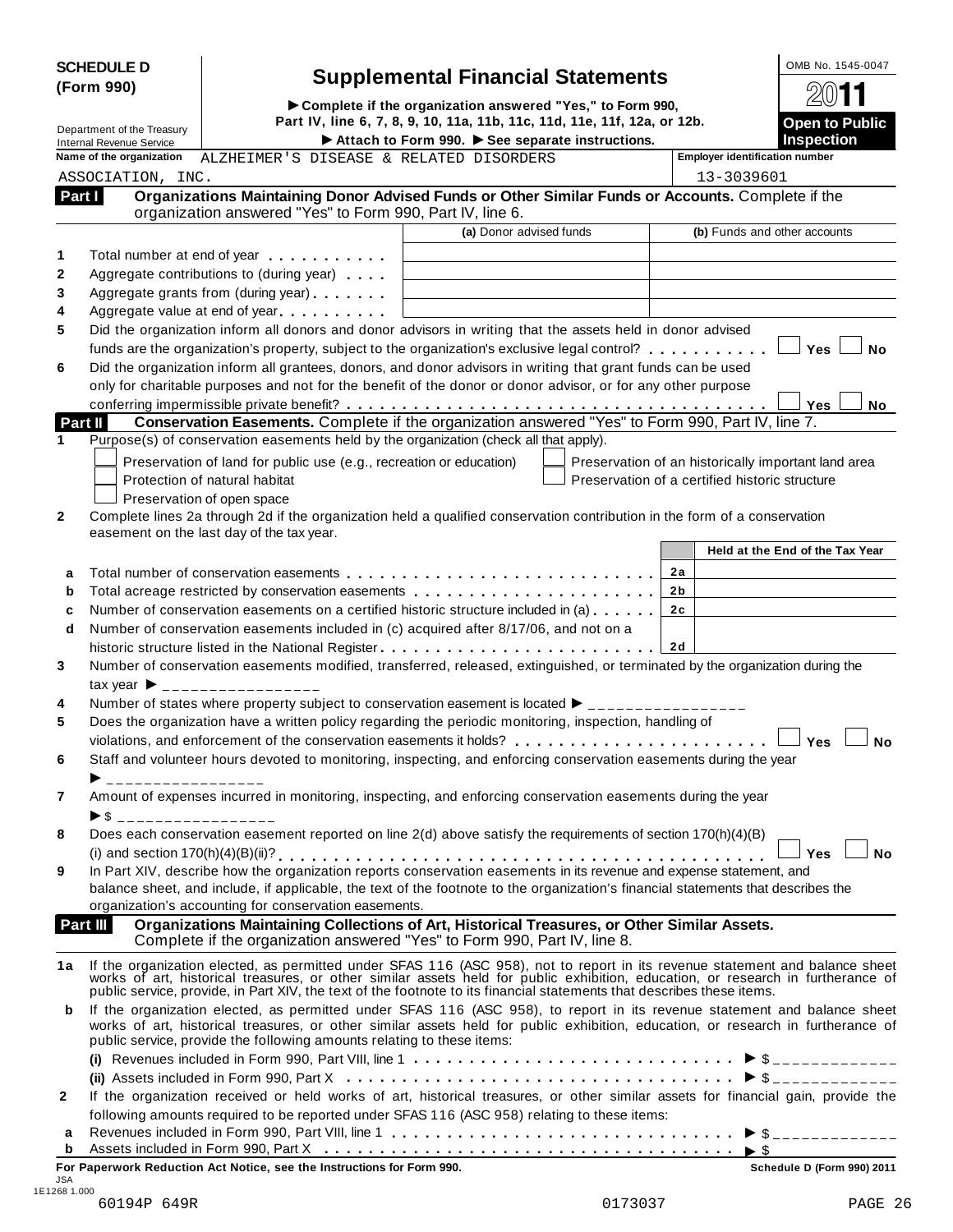|        | Schedule D (Form 990) 2011<br>Organizations Maintaining Collections of Art, Historical Treasures, or Other Similar Assets (continued)<br>Part III                              |                  |                                         |                                    |                    |                                 |            |                     |                        | Page 2    |
|--------|--------------------------------------------------------------------------------------------------------------------------------------------------------------------------------|------------------|-----------------------------------------|------------------------------------|--------------------|---------------------------------|------------|---------------------|------------------------|-----------|
| 3      | Using the organization's acquisition, accession, and other records, check any of the following that are a significant use of its                                               |                  |                                         |                                    |                    |                                 |            |                     |                        |           |
|        | collection items (check all that apply):                                                                                                                                       |                  |                                         |                                    |                    |                                 |            |                     |                        |           |
| a      | Public exhibition                                                                                                                                                              |                  | d                                       | Loan or exchange programs          |                    |                                 |            |                     |                        |           |
| b      | Scholarly research                                                                                                                                                             |                  | e                                       | Other                              |                    |                                 |            |                     |                        |           |
| c      | Preservation for future generations                                                                                                                                            |                  |                                         |                                    |                    |                                 |            |                     |                        |           |
|        | Provide a description of the organization's collections and explain how they further the organization's exempt purpose in Part                                                 |                  |                                         |                                    |                    |                                 |            |                     |                        |           |
|        | XIV.                                                                                                                                                                           |                  |                                         |                                    |                    |                                 |            |                     |                        |           |
| 5      | During the year, did the organization solicit or receive donations of art, historical treasures, or other similar                                                              |                  |                                         |                                    |                    |                                 |            |                     |                        |           |
|        | assets to be sold to raise funds rather than to be maintained as part of the organization's collection?                                                                        |                  |                                         |                                    |                    |                                 |            | Yes                 |                        | <b>No</b> |
|        | Escrow and Custodial Arrangements. Complete if the organization answered "Yes" to Form 990, Part IV,<br>Part IV<br>line 9, or reported an amount on Form 990, Part X, line 21. |                  |                                         |                                    |                    |                                 |            |                     |                        |           |
|        | 1a Is the organization an agent, trustee, custodian or other intermediary for contributions or other assets not                                                                |                  |                                         |                                    |                    |                                 |            |                     |                        |           |
|        |                                                                                                                                                                                |                  |                                         |                                    |                    |                                 |            | Yes                 |                        | No        |
|        | If "Yes," explain the arrangement in Part XIV and complete the following table:                                                                                                |                  |                                         |                                    |                    |                                 |            |                     |                        |           |
|        |                                                                                                                                                                                |                  |                                         |                                    |                    |                                 | Amount     |                     |                        |           |
| c      |                                                                                                                                                                                |                  |                                         |                                    |                    |                                 |            |                     |                        |           |
|        |                                                                                                                                                                                |                  |                                         |                                    |                    |                                 |            |                     |                        |           |
|        |                                                                                                                                                                                |                  |                                         |                                    |                    |                                 |            |                     |                        |           |
|        |                                                                                                                                                                                |                  |                                         |                                    |                    |                                 |            |                     |                        |           |
| 2a     | Did the organization include an amount on Form 990, Part X, line 21?                                                                                                           |                  |                                         |                                    |                    |                                 |            | <b>Yes</b>          |                        | <b>No</b> |
|        | <b>b</b> If "Yes," explain the arrangement in Part XIV.                                                                                                                        |                  |                                         |                                    |                    |                                 |            |                     |                        |           |
| Part V | Endowment Funds. Complete if the organization answered "Yes" to Form 990, Part IV, line 10.                                                                                    |                  |                                         |                                    |                    |                                 |            |                     |                        |           |
|        |                                                                                                                                                                                | (a) Current year | (b) Prior year                          |                                    | (c) Two years back | (d) Three years back            |            | (e) Four years back |                        |           |
| 1a     | Beginning of year balance exceeding                                                                                                                                            | 11,626,613.      | 9,438,167.                              |                                    | 8,125,409.         |                                 | 9,400,894. |                     |                        |           |
| b      | Contributions                                                                                                                                                                  | 323,701.         |                                         | 96,708.                            | 117,211.           |                                 | 60,401.    |                     |                        |           |
| c      | Net investment earnings, gains,                                                                                                                                                |                  |                                         |                                    |                    |                                 |            |                     |                        |           |
|        | and losses                                                                                                                                                                     | 192,033.         | 2,091,738.                              |                                    | 1,195,547.         | $-1, 285, 475.$                 |            |                     |                        |           |
|        |                                                                                                                                                                                |                  |                                         |                                    |                    |                                 | 50,411.    |                     |                        |           |
|        | Other expenditures for facilities                                                                                                                                              |                  |                                         |                                    |                    |                                 |            |                     |                        |           |
|        | and programs expansion and programs                                                                                                                                            |                  |                                         |                                    |                    |                                 |            |                     |                        |           |
|        | f Administrative expenses                                                                                                                                                      |                  |                                         |                                    |                    |                                 |            |                     |                        |           |
| a      | End of year balance $\boxed{12, 142, 347.}$ 11, 626, 613.                                                                                                                      |                  |                                         |                                    | 9,438,167.         |                                 | 8,125,409. |                     |                        |           |
| 2      | Provide the estimated percentage of the current year end balance (line 1g, column (a)) held as:                                                                                |                  |                                         |                                    |                    |                                 |            |                     |                        |           |
|        | Board designated or quasi-endowment > %                                                                                                                                        |                  |                                         |                                    |                    |                                 |            |                     |                        |           |
|        | Permanent endowment > 90.9600 %                                                                                                                                                |                  |                                         |                                    |                    |                                 |            |                     |                        |           |
| c      | Temporarily restricted endowment > 9.0400 %                                                                                                                                    |                  |                                         |                                    |                    |                                 |            |                     |                        |           |
|        | The percentages in lines 2a, 2b, and 2c should equal 100%.                                                                                                                     |                  |                                         |                                    |                    |                                 |            |                     |                        |           |
|        | 3a Are there endowment funds not in the possession of the organization that are held and administered for the                                                                  |                  |                                         |                                    |                    |                                 |            |                     |                        |           |
|        | organization by:                                                                                                                                                               |                  |                                         |                                    |                    |                                 |            |                     | <b>Yes</b>             | No        |
|        |                                                                                                                                                                                |                  |                                         |                                    |                    |                                 |            | 3a(i)               |                        | Χ         |
|        |                                                                                                                                                                                |                  |                                         |                                    |                    |                                 |            | 3a(ii)              |                        | Χ         |
|        | If "Yes" to 3a(ii), are the related organizations listed as required on Schedule R?                                                                                            |                  |                                         |                                    |                    |                                 |            | 3b                  |                        |           |
| 4      | Describe in Part XIV the intended uses of the organization's endowment funds.                                                                                                  |                  |                                         |                                    |                    |                                 |            |                     |                        |           |
|        | Land, Buildings, and Equipment. See Form 990, Part X, line 10.<br><b>Part VI</b>                                                                                               |                  |                                         |                                    |                    |                                 |            |                     |                        |           |
|        | Description of property                                                                                                                                                        |                  | (a) Cost or other basis<br>(investment) | (b) Cost or other basis<br>(other) |                    | (c) Accumulated<br>depreciation |            | (d) Book value      |                        |           |
| 1a     |                                                                                                                                                                                |                  |                                         |                                    |                    |                                 |            |                     |                        |           |
| b      |                                                                                                                                                                                |                  |                                         |                                    |                    |                                 |            |                     |                        |           |
|        | Leasehold improvements expressions and                                                                                                                                         |                  |                                         | 4,003,514.                         |                    | 2, 276, 753.                    |            |                     | 1,726,761.             |           |
| d      |                                                                                                                                                                                |                  |                                         | 5,537,788.                         |                    | 4,574,195.                      |            |                     | 963,593.               |           |
|        |                                                                                                                                                                                |                  |                                         |                                    |                    |                                 |            |                     |                        |           |
|        | Other $\ldots$ , $\ldots$ , $\ldots$ , $\ldots$ , $\ldots$ , $\ldots$<br>Total. Add lines 1a through 1e. (Column (d) must equal Form 990, Part X, column (B), line 10(c).). ▶  |                  |                                         | 6,027,980.                         |                    | 5, 237, 595.                    |            |                     | 790,385.<br>3,480,739. |           |

**Schedule D (Form 990) 2011**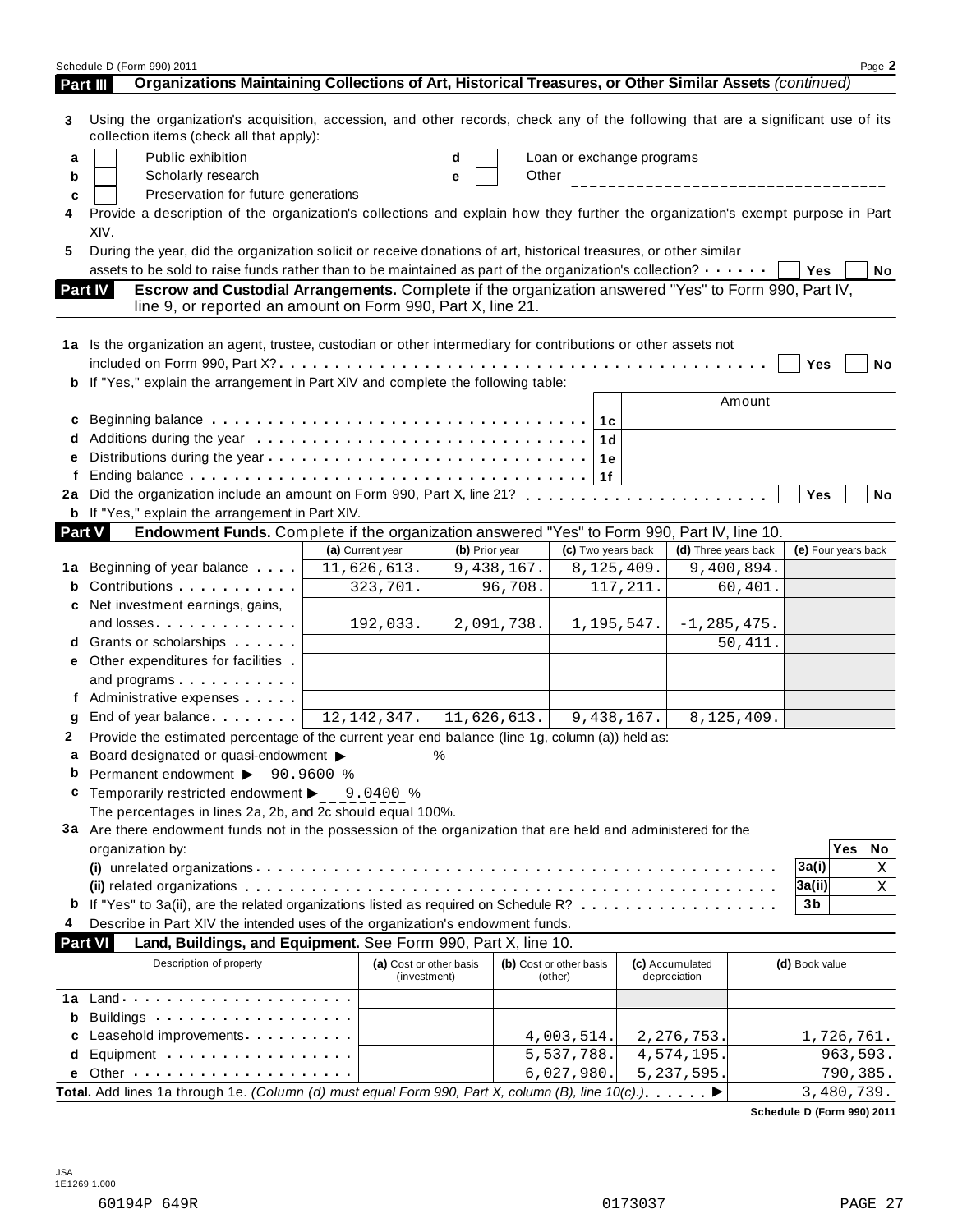| Schedule D (Form 990) 2011                                                                                                                                                                                                                                                                                                    |                  | Page 3                                                       |
|-------------------------------------------------------------------------------------------------------------------------------------------------------------------------------------------------------------------------------------------------------------------------------------------------------------------------------|------------------|--------------------------------------------------------------|
| Part VII<br>Investments - Other Securities. See Form 990, Part X, line 12.                                                                                                                                                                                                                                                    |                  |                                                              |
| (a) Description of security or category<br>(including name of security)                                                                                                                                                                                                                                                       | (b) Book value   | (c) Method of valuation:<br>Cost or end-of-year market value |
| (1) Financial derivatives experience of the state of the state of the state of the state of the state of the state of the state of the state of the state of the state of the state of the state of the state of the state of                                                                                                 |                  |                                                              |
| (2) Closely-held equity interests                                                                                                                                                                                                                                                                                             |                  |                                                              |
| (3) Other_____________________                                                                                                                                                                                                                                                                                                |                  |                                                              |
| (A) BENEFICIAL INTERESTS                                                                                                                                                                                                                                                                                                      | 11,876,426.      | FMV                                                          |
| (B) ASSETS HELD IN TRUST                                                                                                                                                                                                                                                                                                      | 132,530.         | FMV                                                          |
| $\angle$ (C)                                                                                                                                                                                                                                                                                                                  |                  |                                                              |
| $\overline{a}$ (D)                                                                                                                                                                                                                                                                                                            |                  |                                                              |
| (E)                                                                                                                                                                                                                                                                                                                           |                  |                                                              |
| (F)                                                                                                                                                                                                                                                                                                                           |                  |                                                              |
| (G)                                                                                                                                                                                                                                                                                                                           |                  |                                                              |
| (H)<br>(1)                                                                                                                                                                                                                                                                                                                    |                  |                                                              |
| Total. (Column (b) must equal Form 990, Part X, col. (B) line 12.)                                                                                                                                                                                                                                                            | 12,008,956.<br>▶ |                                                              |
| Part VIII<br>Investments - Program Related. See Form 990, Part X, line 13.                                                                                                                                                                                                                                                    |                  |                                                              |
| (a) Description of investment type                                                                                                                                                                                                                                                                                            | (b) Book value   | (c) Method of valuation:                                     |
|                                                                                                                                                                                                                                                                                                                               |                  | Cost or end-of-year market value                             |
| (1)                                                                                                                                                                                                                                                                                                                           |                  |                                                              |
| (2)                                                                                                                                                                                                                                                                                                                           |                  |                                                              |
| (3)                                                                                                                                                                                                                                                                                                                           |                  |                                                              |
| (4)                                                                                                                                                                                                                                                                                                                           |                  |                                                              |
| (5)                                                                                                                                                                                                                                                                                                                           |                  |                                                              |
| (6)                                                                                                                                                                                                                                                                                                                           |                  |                                                              |
| (7)                                                                                                                                                                                                                                                                                                                           |                  |                                                              |
| (8)                                                                                                                                                                                                                                                                                                                           |                  |                                                              |
| (9)                                                                                                                                                                                                                                                                                                                           |                  |                                                              |
| (10)                                                                                                                                                                                                                                                                                                                          |                  |                                                              |
| Total. (Column (b) must equal Form 990, Part X, col. (B) line 13.)                                                                                                                                                                                                                                                            | ▶                |                                                              |
| Part IX<br>Other Assets. See Form 990, Part X, line 15.                                                                                                                                                                                                                                                                       |                  |                                                              |
|                                                                                                                                                                                                                                                                                                                               | (a) Description  | (b) Book value                                               |
| (1)                                                                                                                                                                                                                                                                                                                           |                  |                                                              |
|                                                                                                                                                                                                                                                                                                                               |                  |                                                              |
|                                                                                                                                                                                                                                                                                                                               |                  |                                                              |
|                                                                                                                                                                                                                                                                                                                               |                  |                                                              |
|                                                                                                                                                                                                                                                                                                                               |                  |                                                              |
|                                                                                                                                                                                                                                                                                                                               |                  |                                                              |
|                                                                                                                                                                                                                                                                                                                               |                  |                                                              |
|                                                                                                                                                                                                                                                                                                                               |                  |                                                              |
|                                                                                                                                                                                                                                                                                                                               |                  |                                                              |
|                                                                                                                                                                                                                                                                                                                               |                  |                                                              |
|                                                                                                                                                                                                                                                                                                                               |                  |                                                              |
| Other Liabilities. See Form 990, Part X, line 25.                                                                                                                                                                                                                                                                             |                  |                                                              |
| (a) Description of liability                                                                                                                                                                                                                                                                                                  | (b) Book value   |                                                              |
|                                                                                                                                                                                                                                                                                                                               |                  |                                                              |
|                                                                                                                                                                                                                                                                                                                               | 12, 201, 778.    |                                                              |
|                                                                                                                                                                                                                                                                                                                               | 4, 477, 811.     |                                                              |
|                                                                                                                                                                                                                                                                                                                               | 1,416,536.       |                                                              |
|                                                                                                                                                                                                                                                                                                                               | 2,087,782.       |                                                              |
|                                                                                                                                                                                                                                                                                                                               |                  |                                                              |
|                                                                                                                                                                                                                                                                                                                               |                  |                                                              |
|                                                                                                                                                                                                                                                                                                                               |                  |                                                              |
|                                                                                                                                                                                                                                                                                                                               |                  |                                                              |
|                                                                                                                                                                                                                                                                                                                               |                  |                                                              |
| (2)<br>(3)<br>(4)<br>(5)<br>(6)<br>(7)<br>(8)<br>(9)<br>(10)<br>Part X<br>(1) Federal income taxes<br>(2) DUE TO CHAPTERS<br>(3) GIFT ANNUITY OBLIGATIONS<br>(4) DEFERRED COMPENSATION<br>(5) DEFERRED RENT<br>(6)<br>(7)<br>(8)<br>(9)<br>(10)<br>(11)<br>Total. (Column (b) must equal Form 990, Part X, col. (B) line 25.) | 20,183,907.<br>▶ |                                                              |

organization's liability for uncertain tax positions under FIN 48 (ASC 740).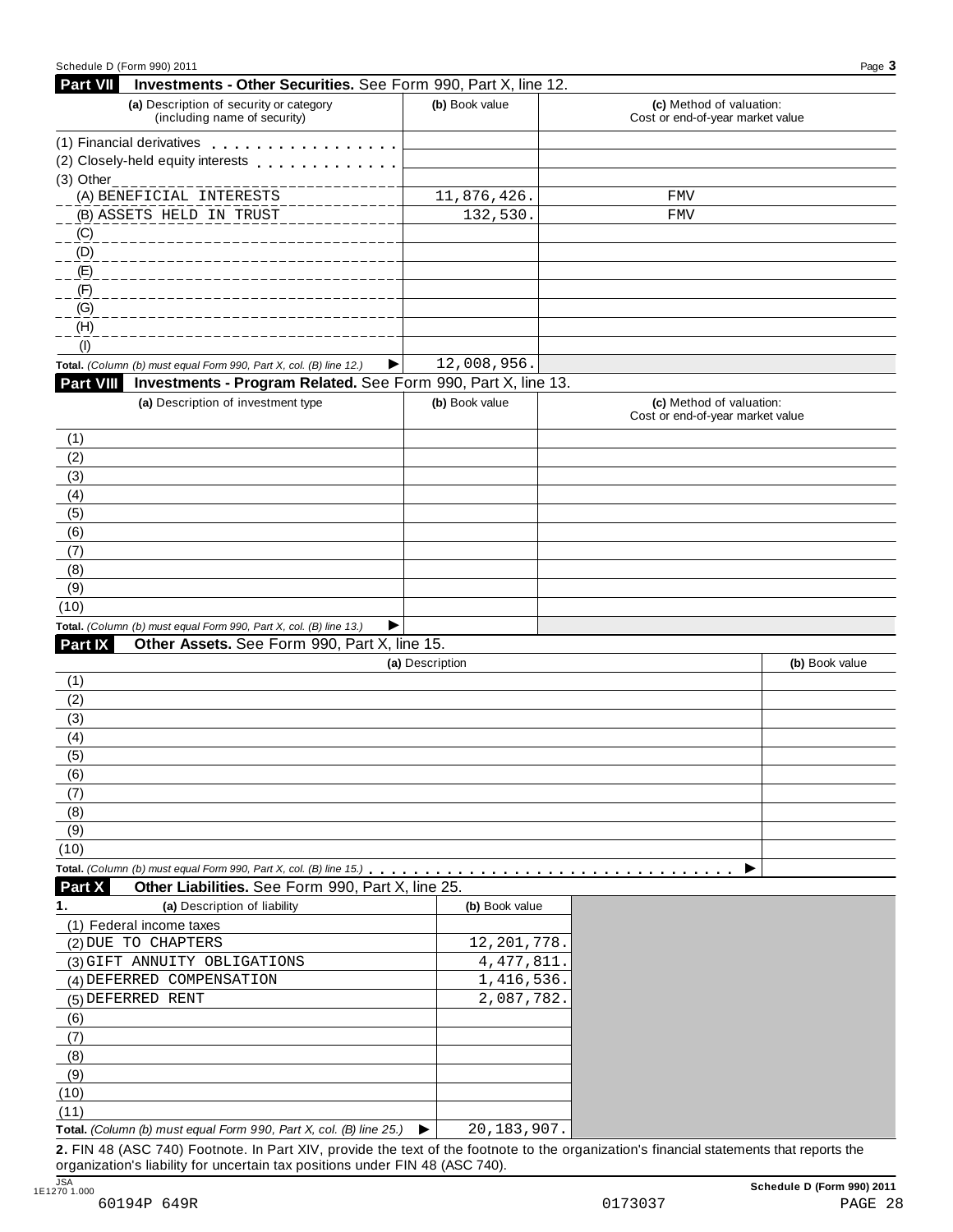|                | Schedule D (Form 990) 2011                                                                                                                                                                                                                                                                                                   |                         | Page 4         |
|----------------|------------------------------------------------------------------------------------------------------------------------------------------------------------------------------------------------------------------------------------------------------------------------------------------------------------------------------|-------------------------|----------------|
| <b>Part XI</b> | Reconciliation of Change in Net Assets from Form 990 to Audited Financial Statements                                                                                                                                                                                                                                         |                         |                |
| 1              | Total revenue (Form 990, Part VIII, column (A), line 12)                                                                                                                                                                                                                                                                     | $\mathbf{1}$            | 104, 575, 489. |
| $\mathbf{2}$   | Total expenses (Form 990, Part IX, column (A), line 25)<br>                                                                                                                                                                                                                                                                  | $\overline{2}$          | 99,828,372.    |
| 3              |                                                                                                                                                                                                                                                                                                                              | $\overline{3}$          | 4,747,117.     |
| 4              |                                                                                                                                                                                                                                                                                                                              | $\overline{\mathbf{4}}$ | $-1,099,120.$  |
| 5              |                                                                                                                                                                                                                                                                                                                              | 5                       |                |
| 6              |                                                                                                                                                                                                                                                                                                                              | 6                       |                |
| 7              |                                                                                                                                                                                                                                                                                                                              | $\overline{7}$          |                |
| 8              |                                                                                                                                                                                                                                                                                                                              | 8                       | $-1,628,922.$  |
| 9              | Total adjustments (net). Add lines 4 through 8 [1] [1] [1] $\frac{1}{2}$ [1] $\frac{1}{2}$ [1] $\frac{1}{2}$ [1] $\frac{1}{2}$ [1] $\frac{1}{2}$ [1] $\frac{1}{2}$ [1] $\frac{1}{2}$ [1] $\frac{1}{2}$ [1] $\frac{1}{2}$ [1] $\frac{1}{2}$ [1] $\frac{1}{2}$ [1] $\frac{1}{2}$                                               | 9                       | $-2,728,042.$  |
| 10             | Excess or (deficit) for the year per audited financial statements. Combine lines 3 and 9                                                                                                                                                                                                                                     | 10                      | 2,019,075.     |
|                | Part XII Reconciliation of Revenue per Audited Financial Statements With Revenue per Return                                                                                                                                                                                                                                  |                         |                |
| 1              | Total revenue, gains, and other support per audited financial statements<br>Total revenue, gains, and other support per audited financial statements                                                                                                                                                                         | $\mathbf 1$             | 107,920,123.   |
| $\mathbf{2}$   | Amounts included on line 1 but not on Form 990, Part VIII, line 12:                                                                                                                                                                                                                                                          |                         |                |
| a              | $-1,099,120.$<br>2a                                                                                                                                                                                                                                                                                                          |                         |                |
| b              | 5,258,984.<br>2 <sub>b</sub>                                                                                                                                                                                                                                                                                                 |                         |                |
| c              |                                                                                                                                                                                                                                                                                                                              |                         |                |
| d              | $-788, 339.$                                                                                                                                                                                                                                                                                                                 |                         |                |
| е              |                                                                                                                                                                                                                                                                                                                              | 2e                      | 3, 371, 525.   |
| 3              |                                                                                                                                                                                                                                                                                                                              | 3                       | 104,548,598.   |
| 4              | Amounts included on Form 990, Part VIII, line 12, but not on line 1:                                                                                                                                                                                                                                                         |                         |                |
| a              | Investment expenses not included on Form 990, Part VIII, line 7b   4a                                                                                                                                                                                                                                                        |                         |                |
| b              | 26,891.<br>Other (Describe in Part XIV.) (2000) (2001) (2001) (2001) (2001) (2002) (2001) (2002) (2003) (2003) (2004) (20                                                                                                                                                                                                    |                         |                |
| c              |                                                                                                                                                                                                                                                                                                                              | 4c                      | 26,891.        |
| 5              | Total revenue. Add lines 3 and 4c. (This must equal Form 990, Part I, line 12.)                                                                                                                                                                                                                                              | 5                       | 104, 575, 489. |
|                | Part XIII Reconciliation of Expenses per Audited Financial Statements With Expenses per Return                                                                                                                                                                                                                               |                         |                |
| 1              | Total expenses and losses per audited financial statements                                                                                                                                                                                                                                                                   | $\mathbf 1$             | 106, 282, 136. |
| $\mathbf{2}$   | .<br>Amounts included on line 1 but not on Form 990, Part IX, line 25:                                                                                                                                                                                                                                                       |                         |                |
|                | 5,569,627.                                                                                                                                                                                                                                                                                                                   |                         |                |
| a              | Donated services and use of facilities<br>2a                                                                                                                                                                                                                                                                                 |                         |                |
| b              | Prior year adjustments<br>2 <sub>b</sub>                                                                                                                                                                                                                                                                                     |                         |                |
| c              | Other losses<br>2c                                                                                                                                                                                                                                                                                                           |                         |                |
| d              | 1,447,081.<br>2d                                                                                                                                                                                                                                                                                                             |                         |                |
| е              | Add lines 2a through 2d                                                                                                                                                                                                                                                                                                      | 2e                      | 7,016,708.     |
| 3              |                                                                                                                                                                                                                                                                                                                              | 3                       | 99, 265, 428.  |
| 4              | Amounts included on Form 990, Part IX, line 25, but not on line 1:                                                                                                                                                                                                                                                           |                         |                |
| a              | Investment expenses not included on Form 990, Part VIII, line 7b<br>4a                                                                                                                                                                                                                                                       |                         |                |
|                | 562,944.<br>Other (Describe in Part XIV.)<br>4 <sub>b</sub><br>.                                                                                                                                                                                                                                                             |                         |                |
|                | c Add lines 4a and 4b<br>Total expenses. Add lines 3 and 4c. (This must equal Form 990, Part I, line 18.)                                                                                                                                                                                                                    | 4c                      | 562,944.       |
| 5              |                                                                                                                                                                                                                                                                                                                              | 5                       | 99,828,372.    |
|                | <b>Part XIV</b> Supplemental Information                                                                                                                                                                                                                                                                                     |                         |                |
|                | Complete this part to provide the descriptions required for Part II, lines 3, 5, and 9; Part III, lines 1a and 4; Part IV, lines 1b and 2b;<br>Part V, line 4; Part X, line 2; Part XI, line 8; Part XII, lines 2d and 4b; and Part XIII, lines 2d and 4b. Also complete this part to provide<br>any additional information. |                         |                |
|                | SEE PAGE 5                                                                                                                                                                                                                                                                                                                   |                         |                |
|                |                                                                                                                                                                                                                                                                                                                              |                         |                |
|                |                                                                                                                                                                                                                                                                                                                              |                         |                |
|                |                                                                                                                                                                                                                                                                                                                              |                         |                |
|                |                                                                                                                                                                                                                                                                                                                              |                         |                |
|                |                                                                                                                                                                                                                                                                                                                              |                         |                |
|                |                                                                                                                                                                                                                                                                                                                              |                         |                |
|                |                                                                                                                                                                                                                                                                                                                              |                         |                |
|                |                                                                                                                                                                                                                                                                                                                              |                         |                |
|                |                                                                                                                                                                                                                                                                                                                              |                         |                |
|                |                                                                                                                                                                                                                                                                                                                              |                         |                |
|                |                                                                                                                                                                                                                                                                                                                              |                         |                |
|                |                                                                                                                                                                                                                                                                                                                              |                         |                |

**Schedule D (Form 990) 2011**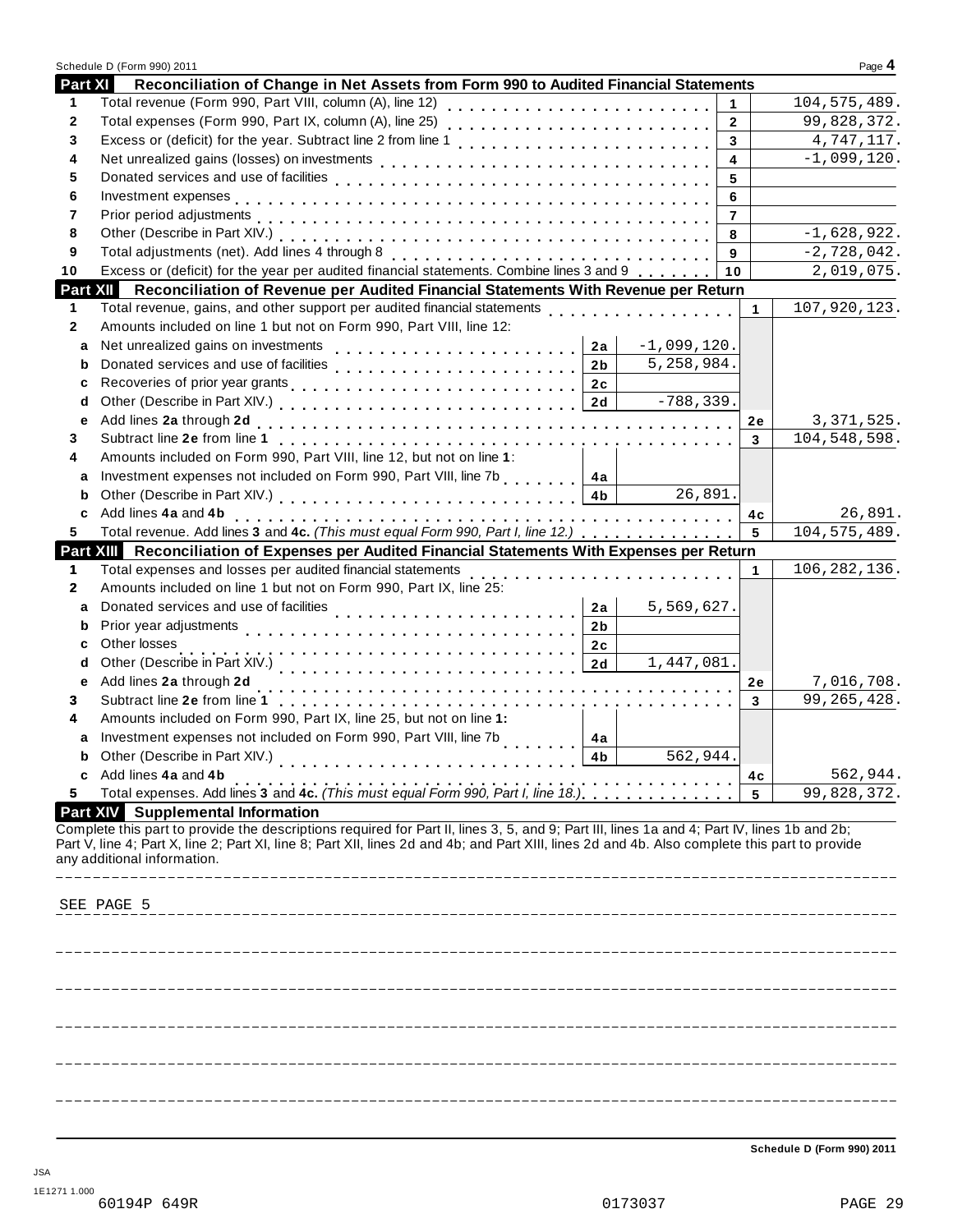INTENDED USES OF ENDOWMENT FUNDS SCHEDULE D, PART V, LINE 4 PERMANENTLY RESTRICTED NET ASSETS ARE RESTRICTED AS INVESTMENTS IN PERPETUITY. THE ASSOCIATION'S ENDOWMENT ONLY CONSISTS OF DONOR-RESTRICTED ENDOWMENT FUNDS. NET ASSETS ASSOCIATED WITH THE ASSOCIATION'S ENDOWMENT FUNDS ARE CLASSIFIED AND REPORTED BASED ON THE EXISTENCE OF DONOR-IMPOSED RESTRICTIONS. DONORS RESTRICT THE EARNINGS OF SOME OF THE ASSOCIATION'S ENDOWMENT FUNDS TO FUND THE ASSOCIATION'S RESEARCH PROGRAM. IN ACCORDANCE WITH DONOR STIPULATIONS, THE INCOME GENERATED FROM THESE ASSETS IS RESTRICTED FOR RESEARCH (APPROXIMATELY 56%) OR NOT PURPOSE RESTRICTED (APPROXIMATELY 44%).

THE ASSOCIATION ACCOUNTS FOR ENDOWMENT NET ASSETS BY PRESERVING THE FAIR VALUE OF THE ORIGINAL GIFT AS OF THE GIFT DATE OF THE DONOR-RESTRICTED ENDOWMENT FUND ABSENT EXPLICIT DONOR STIPULATIONS TO THE CONTRARY. AS A RESULT, THE ASSOCIATION CLASSIFIES AS PERMANENTLY RESTRICTED NET ASSETS (1) THE ORIGINAL VALUE OF GIFTS DONATED TO THE PERMANENT ENDOWMENT, (2) THE ORIGINAL VALUE OF SUBSEQUENT GIFTS TO THE PERMANENT ENDOWMENT AND (3) ACCUMULATIONS TO THE PERMANENT ENDOWMENT MADE IN ACCORDANCE WITH THE DIRECTION OF THE APPLICABLE DONOR GIFT INSTRUMENT AT THE TIME THE ACCUMULATION IS ADDED TO THE ENDOWMENT FUND. THE ASSOCIATION CONSIDERS THE FOLLOWING FACTORS IN MAKING A DETERMINATION TO APPROPRIATE OR ACCUMULATE DONOR-RESTRICTED ENDOWMENT FUNDS:

1. THE DURATION AND PRESERVATION OF THE FUND.

2. THE PURPOSES OF THE ASSOCIATION AND THE DONOR-RESTRICTED ENDOWMENT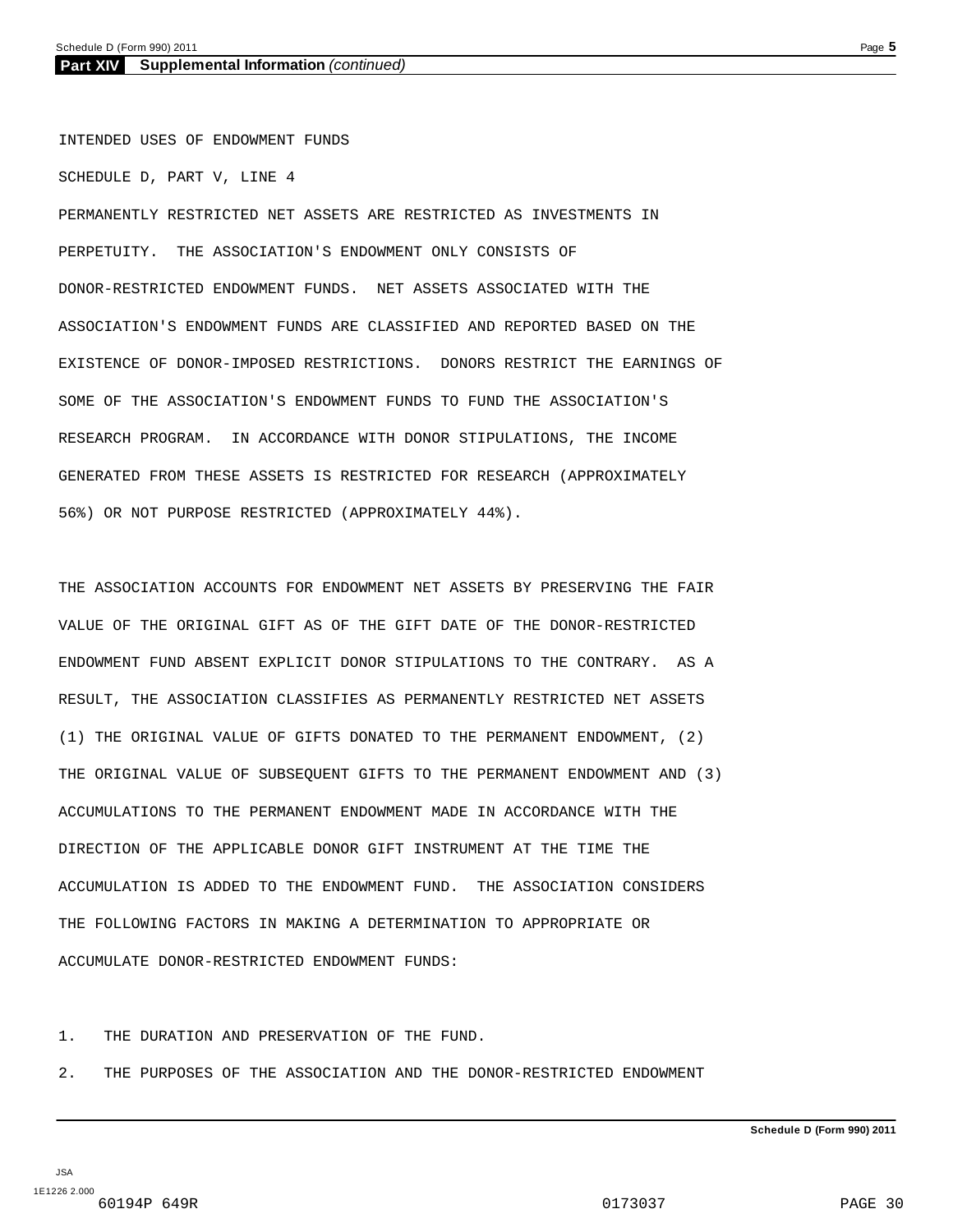FUND.

3. GENERAL ECONOMIC CONDITIONS.

4. THE POSSIBLE EFFECTS OF INFLATION AND DEFLATION.

5. THE EXPECTED TOTAL RETURN FROM INCOME AND THE APPRECIATION OF INVESTMENTS.

6. OTHER RESOURCES OF THE ASSOCIATION.

7. THE INVESTMENT POLICIES OF THE ASSOCIATION.

THE ASSOCIATION HAS ADOPTED AN INVESTMENT POLICY THAT ATTEMPTS TO PROVIDE A PREDICTABLE STREAM OF FUNDING TO PROGRAMS SUPPORTED BY ITS ENDOWMENT WHILE SEEKING TO MAINTAIN THE PURCHASING POWER OF THE ENDOWMENT ASSETS. AS OF JUNE 30, 2012, ENDOWMENT ASSETS ONLY INCLUDE THOSE ASSETS OF DONOR-RESTRICTED FUNDS THAT THE ASSOCIATION MUST HOLD IN PERPETUITY, AS THE ASSOCIATION DOES NOT HAVE ANY BOARD-DESIGNATED ENDOWMENT FUNDS. UNDER THIS POLICY, AS APPROVED BY THE BOARD OF DIRECTORS, THE ENDOWMENT ASSETS ARE INVESTED IN A MANNER THAT IS INTENDED TO PROVIDE ADEQUATE LIQUIDITY, MAXIMIZING RETURNS ON ALL FUNDS INVESTED AND ACHIEVING FULL EMPLOYMENT OF ALL AVAILABLE FUNDS AS EARNING ASSETS. THE ASSOCIATION HAS AN ACTIVE FINANCE COMMITTEE AND INVESTMENT SUB-COMMITTEE THAT MEETS REGULARLY TO ENSURE THAT THE OBJECTIVES OF THE INVESTMENT POLICY ARE BEING MET, AND THAT THE STRATEGIES USED TO MEET THE OBJECTIVES ARE IN ACCORDANCE WITH THE INVESTMENT POLICY. THE ASSOCIATION'S POLICY IS TO APPROPRIATE SPENDING AMOUNTS DEEMED PRUDENT FOR DONOR-RESTRICTED FUNDS.

**Schedule D (Form 990) 2011**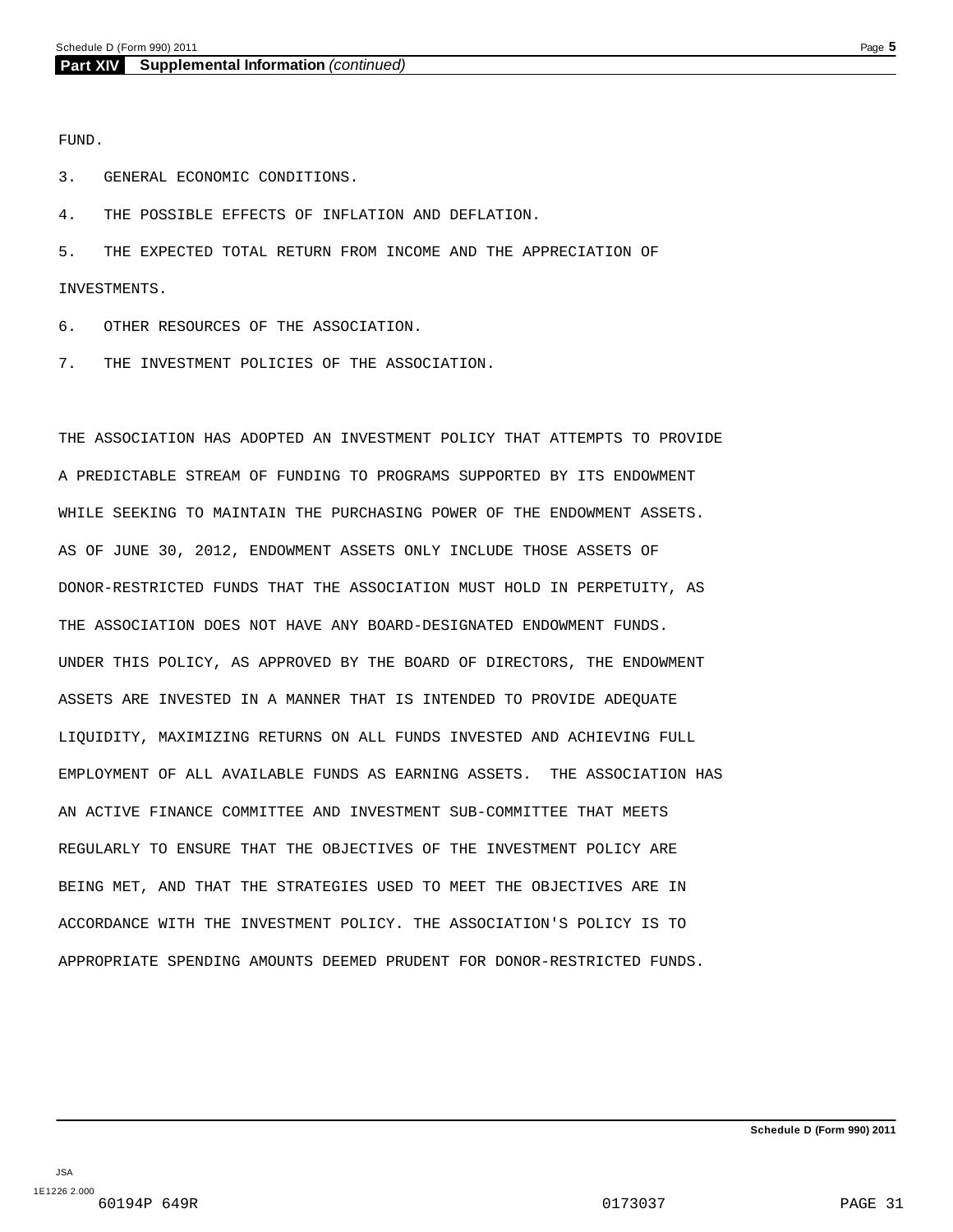FIN 48

SCHEDULE D, PART X, LINE 2

THE ALZHEIMER'S ASSOCIATION AND THE ALZHEIMER'S IMPACT MOVEMENT (AIM) HAVE RECEIVED FAVORABLE DETERMINATION LETTERS FROM THE INTERNAL REVENUE SERVICE, STATING THAT THEY ARE EXEMPT FROM FEDERAL INCOME TAXES UNDER THE PROVISIONS OF 501(C)(3) AND 501(C)(4) OF THE INTERNAL REVENUE CODE OF 1986 (IRC), EXCEPT FOR INCOME TAXES PERTAINING TO UNRELATED BUSINESS INCOME. AIMPAC IS A POLITICAL ACTION COMMITTEE ORGANIZATION EXEMPT FROM FEDERAL TAXES UNDER SECTION 57 OF THE IRC. THE FINANCIAL ACCOUNTING STANDARDS BOARD ISSUED GUIDANCE THAT REQUIRES TAX EFFECTS FROM UNCERTAIN TAX POSITIONS TO BE RECOGNIZED IN THE FINANCIAL STATEMENTS ONLY IF THE POSITION IS MORE LIKELY THAN NOT TO BE SUSTAINED IF THE POSITION WERE TO BE CHALLENGED BY A TAXING AUTHORITY. MANAGEMENT HAS DETERMINED THERE ARE NO MATERIAL UNCERTAIN POSITIONS THAT REQUIRE RECOGNITION IN THE FINANCIAL STATEMENTS. ADDITIONALLY, NO PROVISION FOR INCOME TAXES IS REFLECTED IN THESE FINANCIAL STATEMENTS. THERE ARE NO INTEREST OR PENALTIES RECOGNIZED IN THE STATEMENT OF ACTIVITIES OR STATEMENT OF POSITION. THE TAX YEARS ENDING 2008, 2009, AND 2010 ARE STILL OPEN TO AUDIT FOR BOTH FEDERAL AND STATE PURPOSES.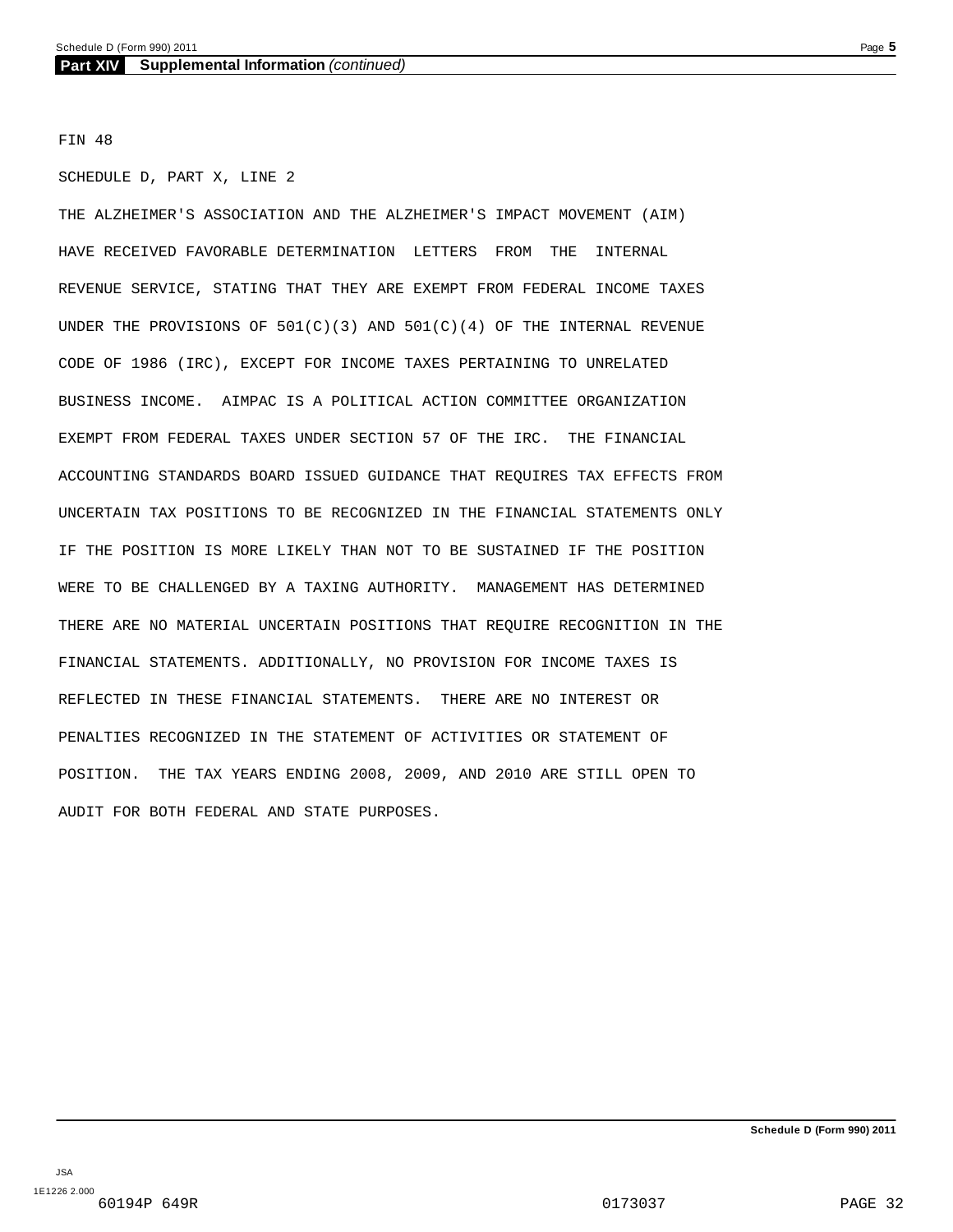| RECONCILIATION OF NET ASSETS          |               |
|---------------------------------------|---------------|
| SCHEDULE D, PART XI, LINE 8           |               |
| CHANGE IN PERPETUAL TRUST             | \$ (207, 601) |
| CHANGE IN SPLIT INTEREST              | (580, 738)    |
| ACQUISITION OF DISSOLVED CHAPTERS     | 481,427       |
| DONATED NONCASH CONTRIBUTIONS         | (310, 643)    |
| BAD DEBT                              | (911, 028)    |
| PRIOR PERIOD ADJUSTMENT TO NET ASSETS | (100, 342)    |
| MISCELLANEOUS ADJUSTMENT              | 3             |
| TOTAL                                 | \$(1,628,922) |
|                                       |               |
| RECONCILIATION OF REVENUE             |               |
| SCHEDULE D, PART XII, LINE 2D         |               |
| CHANGE IN PERPETUAL TRUST             | \$ (207, 601) |
| CHANGE IN SPLIT INTEREST              | (580, 738)    |
|                                       |               |
| TOTAL                                 | \$ (788, 339) |
|                                       |               |
| RECONCILIATION OF REVENUE             |               |
| SCHEDULE D, PART XII, LINE 4B         |               |
| COST OF GOODS SOLD                    | \$ (536, 053) |
| REIMBURSEMENT OF LEGAL FEES           | 562,944       |
|                                       |               |
| TOTAL                                 | \$26,891      |

**Schedule D (Form 990) 2011**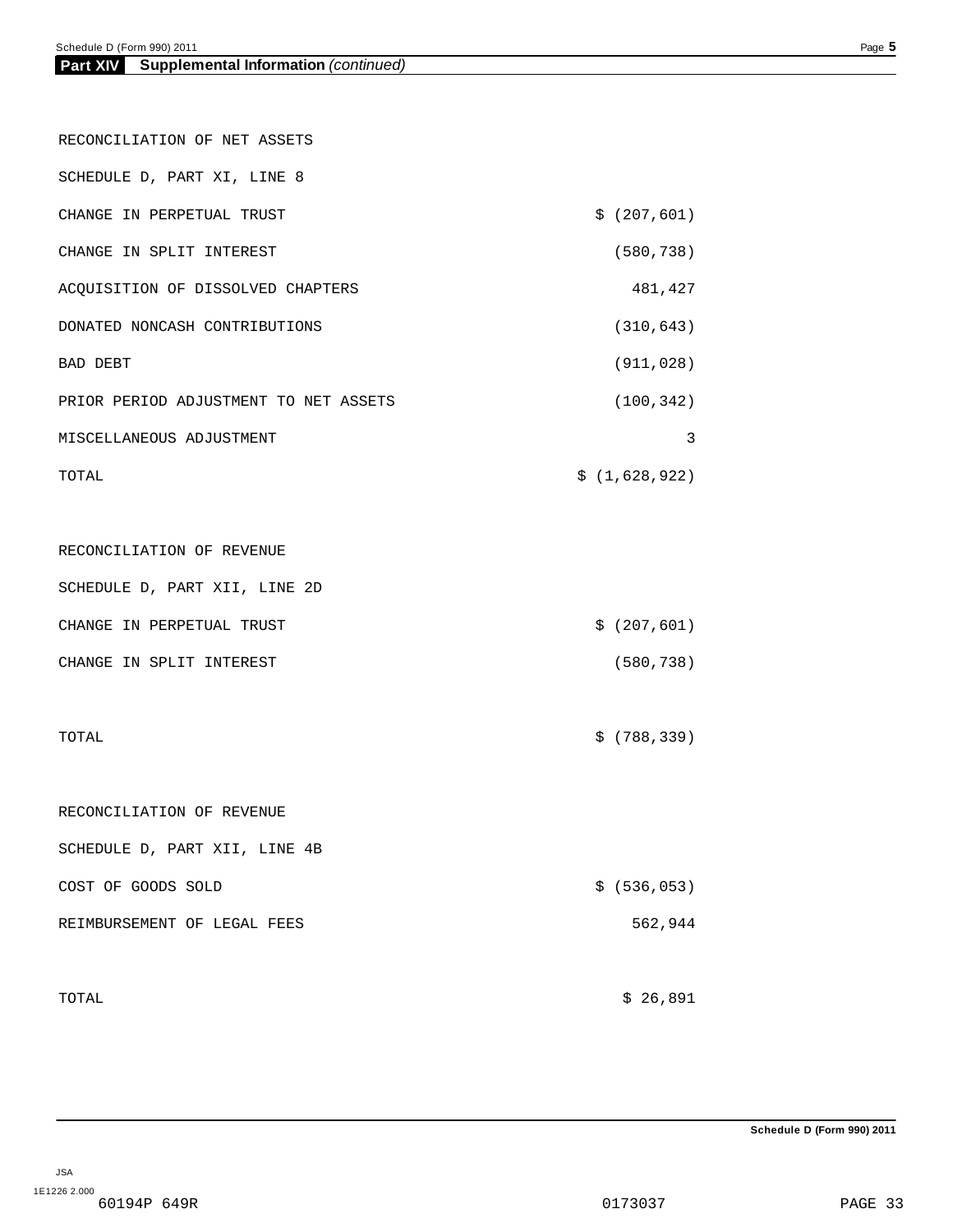| Part XIV | <b>Supplemental Information</b> (continued) |  |
|----------|---------------------------------------------|--|
|          |                                             |  |

| RECONCILIATION OF EXPENSES     |             |
|--------------------------------|-------------|
| SCHEDULE D, PART XIII, LINE 2D |             |
| COST OF GOODS SOLD             | \$536,053   |
| BAD DEBT                       | 911,028     |
|                                |             |
| TOTAL                          | \$1,447,081 |
|                                |             |
| RECONCILIATION OF EXPENSES     |             |
| SCHEDULE D, PART XIII, LINE 4B |             |
| REIMBURSEMENT OF LEGAL FEES    | \$562,944   |
|                                |             |
|                                |             |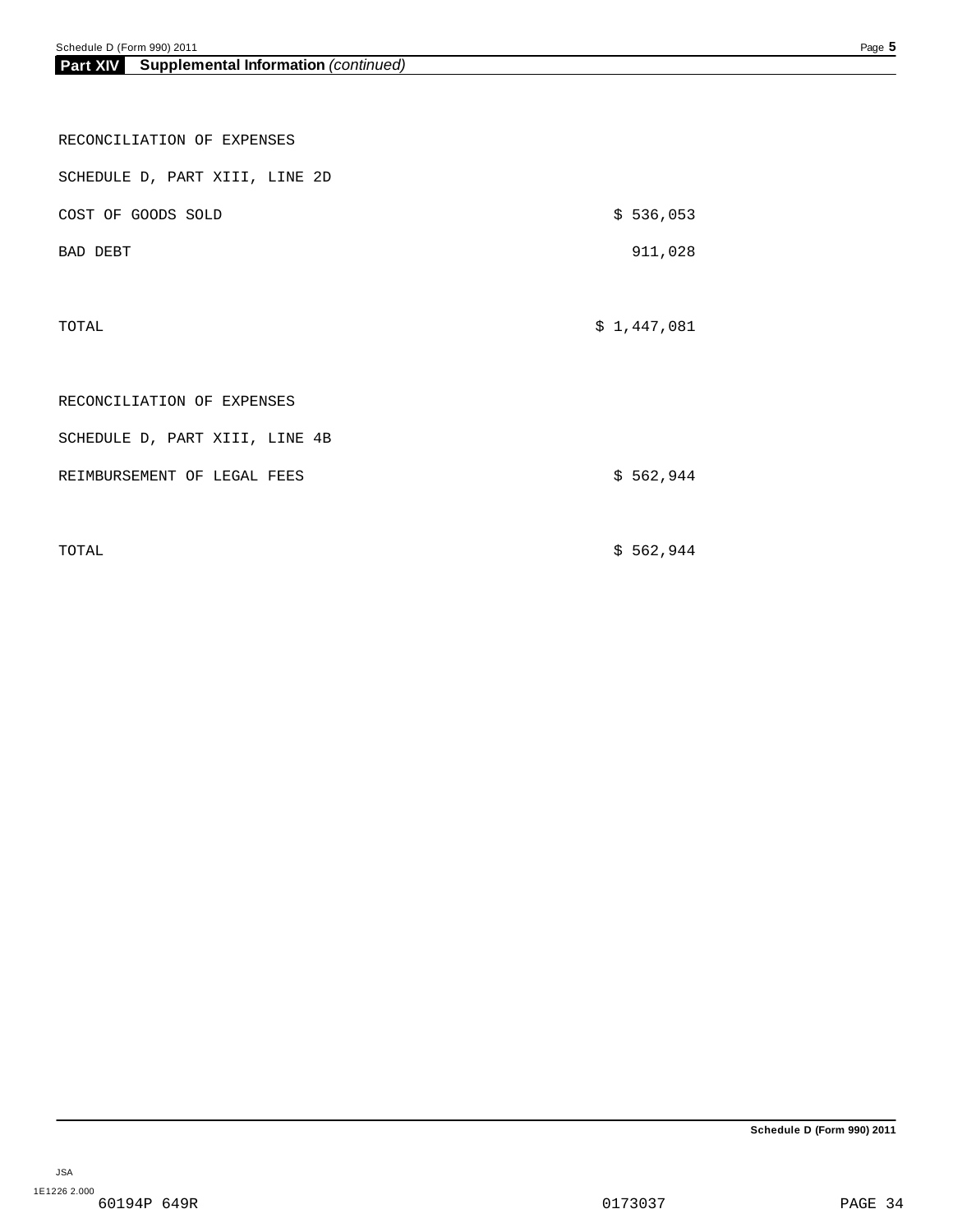| <b>SCHEDULE F</b>                                                                                                                                                                                                                                          |                              |                                                                                 |                                                                                       | <b>Statement of Activities Outside the United States</b>                                                                                                   |                                                                                                             | OMB No. 1545-0047                                             |
|------------------------------------------------------------------------------------------------------------------------------------------------------------------------------------------------------------------------------------------------------------|------------------------------|---------------------------------------------------------------------------------|---------------------------------------------------------------------------------------|------------------------------------------------------------------------------------------------------------------------------------------------------------|-------------------------------------------------------------------------------------------------------------|---------------------------------------------------------------|
| (Form 990)                                                                                                                                                                                                                                                 |                              |                                                                                 |                                                                                       |                                                                                                                                                            |                                                                                                             |                                                               |
|                                                                                                                                                                                                                                                            |                              | Part IV, line 14b, 15, or 16.<br>Attach to Form 990. See separate instructions. |                                                                                       |                                                                                                                                                            |                                                                                                             |                                                               |
| Department of the Treasury<br><b>Internal Revenue Service</b>                                                                                                                                                                                              |                              | <b>Inspection</b>                                                               |                                                                                       |                                                                                                                                                            |                                                                                                             |                                                               |
| Name of the organization<br>ALZHEIMER'S DISEASE & RELATED DISORDERS<br>ASSOCIATION, INC.                                                                                                                                                                   |                              |                                                                                 |                                                                                       |                                                                                                                                                            | 13-3039601                                                                                                  | <b>Employer identification number</b>                         |
| Part I                                                                                                                                                                                                                                                     | Form 990, Part IV, line 14b. |                                                                                 |                                                                                       | General Information on Activities Outside the United States. Complete if the organization answered "Yes" to                                                |                                                                                                             |                                                               |
| 1                                                                                                                                                                                                                                                          |                              |                                                                                 |                                                                                       | For grantmakers. Does the organization maintain records to substantiate the amount of its grants and other                                                 |                                                                                                             |                                                               |
|                                                                                                                                                                                                                                                            |                              |                                                                                 |                                                                                       | assistance, the grantees' eligibility for the grants or assistance, and the selection criteria used to award the                                           |                                                                                                             |                                                               |
|                                                                                                                                                                                                                                                            |                              |                                                                                 |                                                                                       |                                                                                                                                                            |                                                                                                             | X <br>Yes<br>No                                               |
| $\mathbf{2}$<br>assistance outside the United States.                                                                                                                                                                                                      |                              |                                                                                 |                                                                                       | For grantmakers. Describe in Part V the organization's procedures for monitoring the use of its grants and other                                           |                                                                                                             |                                                               |
| 3                                                                                                                                                                                                                                                          |                              |                                                                                 |                                                                                       | Activities per Region. (The following Part I, line 3 table can be duplicated if additional space is needed.)                                               |                                                                                                             |                                                               |
| (a) Region                                                                                                                                                                                                                                                 |                              | (b) Number of<br>offices in the<br>region                                       | (c) Number of<br>employees,<br>agents, and<br>independent<br>contractors<br>in region | (d) Activities conducted in<br>region (by type) (e.g.,<br>fundraising, program services,<br>investments,<br>grants to recipients<br>located in the region) | (e) If activity listed in (d) is<br>a program service,<br>describe specific type of<br>service(s) in region | (f) Total<br>expenditures for<br>and investments<br>in region |
| $(1)$ EUROPE                                                                                                                                                                                                                                               |                              |                                                                                 |                                                                                       | GRANTMAKING                                                                                                                                                |                                                                                                             | 1,195,616.                                                    |
|                                                                                                                                                                                                                                                            |                              |                                                                                 |                                                                                       |                                                                                                                                                            |                                                                                                             |                                                               |
| (2)<br>NORTH AMERICA                                                                                                                                                                                                                                       |                              |                                                                                 |                                                                                       | GRANTMAKING                                                                                                                                                |                                                                                                             | 297,090.                                                      |
| (3) SOUTH AMERICA                                                                                                                                                                                                                                          |                              |                                                                                 |                                                                                       | GRANTMAKING                                                                                                                                                |                                                                                                             | 100,000.                                                      |
| (4) EAST ASIA AND THE PACIFIC                                                                                                                                                                                                                              |                              |                                                                                 |                                                                                       | GRANTMAKING                                                                                                                                                |                                                                                                             | 199,400.                                                      |
| (5)                                                                                                                                                                                                                                                        |                              |                                                                                 |                                                                                       |                                                                                                                                                            |                                                                                                             |                                                               |
| (6)                                                                                                                                                                                                                                                        |                              |                                                                                 |                                                                                       |                                                                                                                                                            |                                                                                                             |                                                               |
| (7)                                                                                                                                                                                                                                                        |                              |                                                                                 |                                                                                       |                                                                                                                                                            |                                                                                                             |                                                               |
| (8)                                                                                                                                                                                                                                                        |                              |                                                                                 |                                                                                       |                                                                                                                                                            |                                                                                                             |                                                               |
| (9)                                                                                                                                                                                                                                                        |                              |                                                                                 |                                                                                       |                                                                                                                                                            |                                                                                                             |                                                               |
| (10)                                                                                                                                                                                                                                                       |                              |                                                                                 |                                                                                       |                                                                                                                                                            |                                                                                                             |                                                               |
| (11)                                                                                                                                                                                                                                                       |                              |                                                                                 |                                                                                       |                                                                                                                                                            |                                                                                                             |                                                               |
| (12)                                                                                                                                                                                                                                                       |                              |                                                                                 |                                                                                       |                                                                                                                                                            |                                                                                                             |                                                               |
| (13)                                                                                                                                                                                                                                                       |                              |                                                                                 |                                                                                       |                                                                                                                                                            |                                                                                                             |                                                               |
| (14)                                                                                                                                                                                                                                                       |                              |                                                                                 |                                                                                       |                                                                                                                                                            |                                                                                                             |                                                               |
| (15)                                                                                                                                                                                                                                                       |                              |                                                                                 |                                                                                       |                                                                                                                                                            |                                                                                                             |                                                               |
| (16)                                                                                                                                                                                                                                                       |                              |                                                                                 |                                                                                       |                                                                                                                                                            |                                                                                                             |                                                               |
| (17)                                                                                                                                                                                                                                                       |                              |                                                                                 |                                                                                       |                                                                                                                                                            |                                                                                                             |                                                               |
| 3a<br>Sub-total experience and the set of the set of the set of the set of the set of the set of the set of the set of the set of the set of the set of the set of the set of the set of the set of the set of the set of the set of<br>Total<br>from<br>b | continuation                 |                                                                                 |                                                                                       |                                                                                                                                                            |                                                                                                             | 1,792,106.                                                    |
| sheets to Part I                                                                                                                                                                                                                                           |                              |                                                                                 |                                                                                       |                                                                                                                                                            |                                                                                                             |                                                               |
| c Totals (add lines 3a and 3b)                                                                                                                                                                                                                             |                              |                                                                                 |                                                                                       |                                                                                                                                                            |                                                                                                             | 1,792,106.                                                    |

**For Paperwork Reduction Act Notice, see the Instructions for Form 990. Schedule F (Form 990) 2011**

 $\frac{1,792,106}{2}$ Schedule F (Form 990) 2011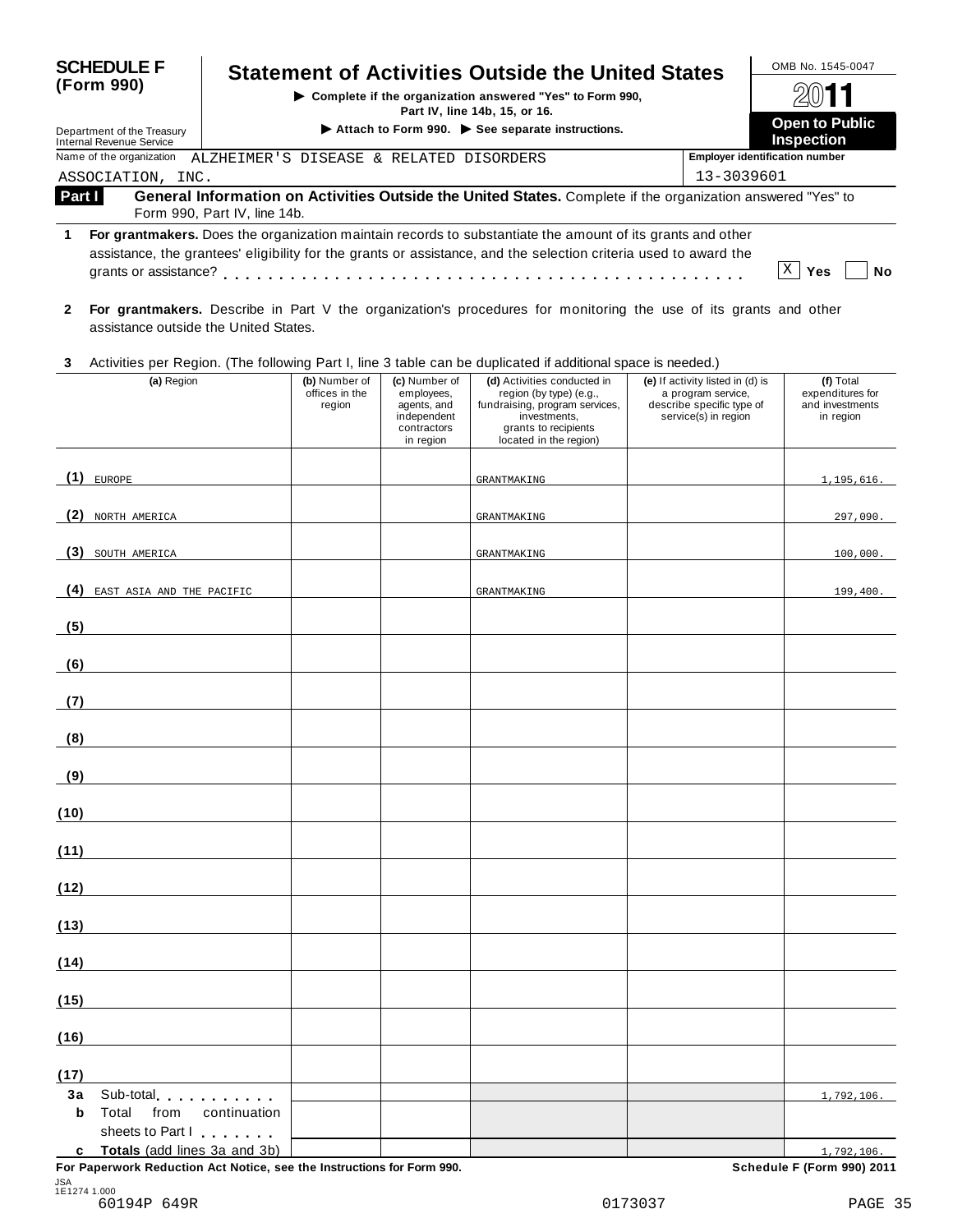| $\blacktriangleleft$<br>(a) Name of<br>organization | (b) IRS code<br>section and EIN<br>(if applicable) | (c) Region               | (d) Purpose of<br>grant | (e) Amount of<br>cash grant | (f) Manner of<br>cash<br>disbursement | (g) Amount of<br>non-cash<br>assistance | (h) Description<br>of non-cash<br>assistance | (i) Method of<br>valuation<br>(book, FMV,<br>appraisal,<br>other) |
|-----------------------------------------------------|----------------------------------------------------|--------------------------|-------------------------|-----------------------------|---------------------------------------|-----------------------------------------|----------------------------------------------|-------------------------------------------------------------------|
| (1)                                                 |                                                    |                          |                         |                             |                                       |                                         |                                              |                                                                   |
|                                                     |                                                    | EUROPE/ICELAND/GREENLAND | PROGRAM SUPP            | 199,790.                    | CHECK                                 |                                         |                                              | FMV                                                               |
| (2)                                                 |                                                    | EUROPE/ICELAND/GREENLAND | PROGRAM SUPP            | 396,969.                    | CHECK                                 |                                         |                                              | ${\tt FMV}$                                                       |
| (3)                                                 |                                                    | EUROPE/ICELAND/GREENLAND | PROGRAM SUPP            | 100,000.                    | CHECK                                 |                                         |                                              | ${\tt FMV}$                                                       |
| (4)                                                 |                                                    | NORTH AMERICA            | PROGRAM SUPP            | 97,090.                     | CHECK                                 |                                         |                                              | <b>FMV</b>                                                        |
|                                                     |                                                    |                          |                         |                             |                                       |                                         |                                              |                                                                   |
| (5)                                                 |                                                    | NORTH AMERICA            | PROGRAM SUPP            | 100,000.                    | CHECK                                 |                                         |                                              | <b>FMV</b>                                                        |
| (6)                                                 |                                                    | EUROPE/ICELAND/GREENLAND | PROGRAM SUPP            | 100,000.                    | CHECK                                 |                                         |                                              | <b>FMV</b>                                                        |
| (7)                                                 |                                                    | NORTH AMERICA            | PROGRAM SUPP            | 100,000.                    | CHECK                                 |                                         |                                              | <b>FMV</b>                                                        |
| (8)                                                 |                                                    | EUROPE/ICELAND/GREENLAND | PROGRAM SUPP            | 100,000.                    | CHECK                                 |                                         |                                              | <b>FMV</b>                                                        |
|                                                     |                                                    |                          |                         |                             |                                       |                                         |                                              |                                                                   |
| (9)                                                 |                                                    | EUROPE/ICELAND/GREENLAND | PROGRAM SUPP            | 99,000.                     | CHECK                                 |                                         |                                              | <b>FMV</b>                                                        |
| (10)                                                |                                                    | EUROPE/ICELAND/GREENLAND | PROGRAM SUPP            | 99,857.                     | CHECK                                 |                                         |                                              | FMV                                                               |
| (11)                                                |                                                    | EAST ASIA/PACIFIC        | PROGRAM SUPP            | 100,000                     | CHECK                                 |                                         |                                              | ${\tt FMV}$                                                       |
| (12)                                                |                                                    |                          |                         |                             |                                       |                                         |                                              |                                                                   |
|                                                     |                                                    | EUROPE/ICELAND/GREENLAND | PROGRAM SUPP            | 100,000.                    | CHECK                                 |                                         |                                              | <b>FMV</b>                                                        |
| (13)                                                |                                                    | EAST ASIA/PACIFIC        | PROGRAM SUPP            | 99,400.                     | CHECK                                 |                                         |                                              | <b>FMV</b>                                                        |
| (14)                                                |                                                    | SOUTH AMERICA            | PROGRAM SUPP            | 100,000.                    | CHECK                                 |                                         |                                              | ${\tt FMV}$                                                       |
| (15)                                                |                                                    |                          |                         |                             |                                       |                                         |                                              |                                                                   |
|                                                     |                                                    |                          |                         |                             |                                       |                                         |                                              |                                                                   |
| (16)                                                |                                                    |                          |                         |                             |                                       |                                         |                                              |                                                                   |

Schedule <sup>F</sup> (Form 990) <sup>2011</sup> Page **2**

**Schedule F (Form 990) 2011**

1E1275 1.000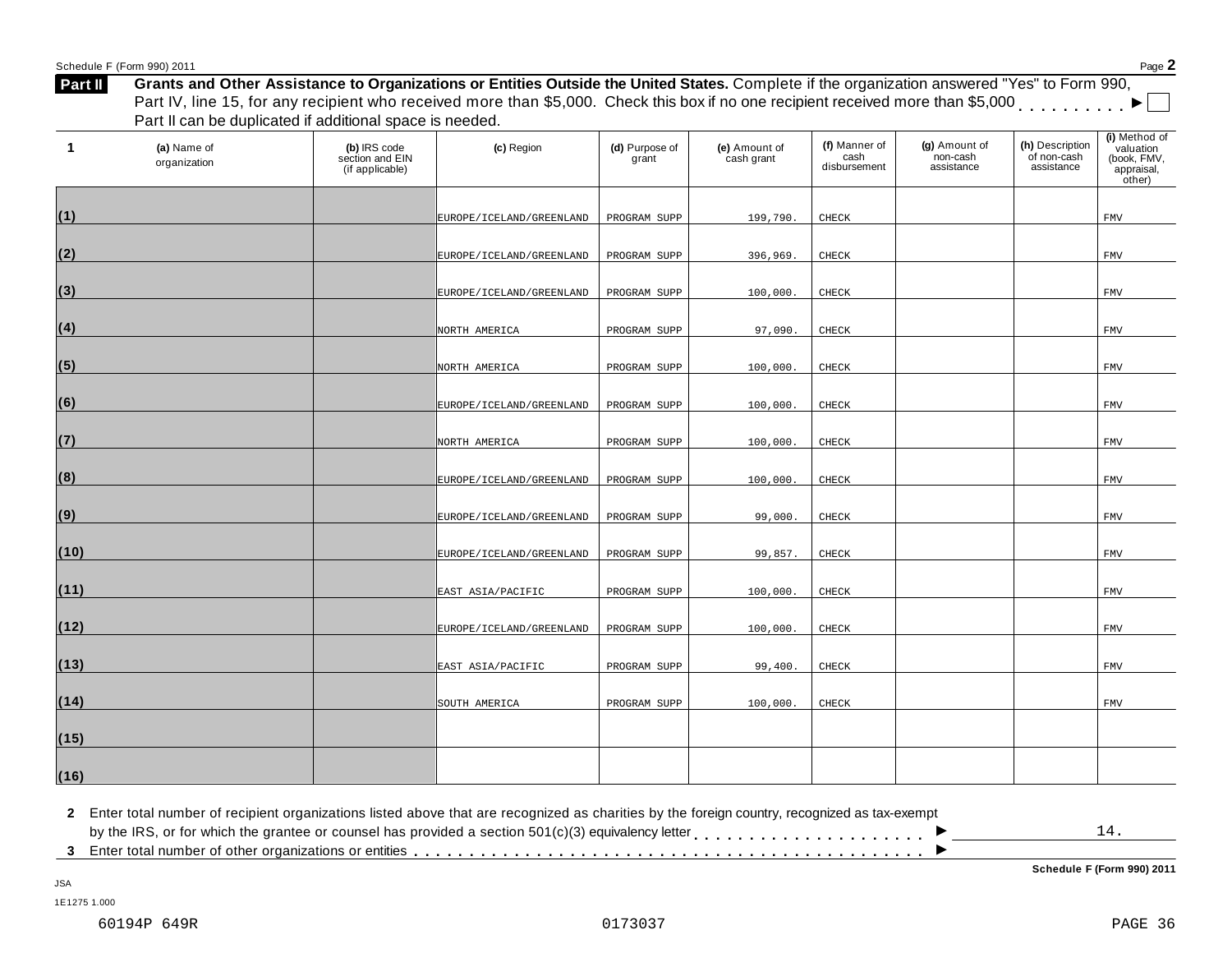## Schedule <sup>F</sup> (Form 990) <sup>2011</sup> Page **3**

**(h)** Method of valuation **(a)** Type of grant or assistance **(b)** Region **(c)** Number of **(d)** Amount of **(e)** Manner of **(f)** Amount of **(g)** Description recipients cash grant cash non-cash of non-cash (book, FMV, disbursement assistance assistance appraisal,<br>other) **(1) (2) (3) (4) (5) (6) (7) (8) (9)** <u> 1980 - Johann Barbara, martxa al</u> <u> 1980 - Johann Barn, mars ann an t-Aonaich an t-Aonaich an t-Aonaich an t-Aonaich an t-Aonaich an t-Aonaich an </u> **(10) (11) (12) (13) (14) (15) (16) (17) (18) Schedule F (Form 990) 2011**

JSA

1E1276 1.000

# **Grants and Other Assistance to Individuals Outside the United States.** Complete ifthe organization answered "Yes" to Form 990, Part IV, line 16. **Part III** Grants and Other Assistance to Individuals Outside<br>Part III can be duplicated if additional space is needed.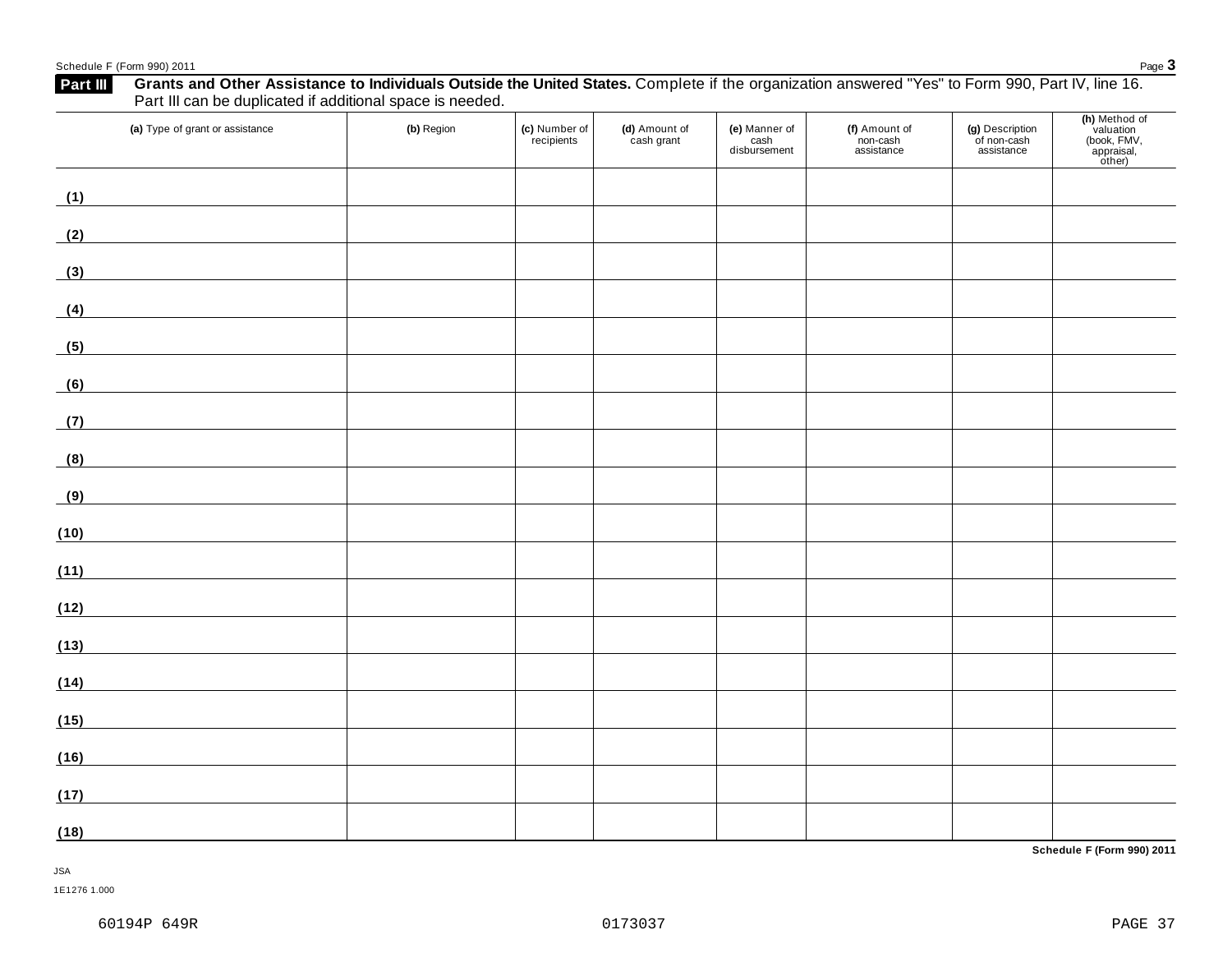Schedule F (Form 990) 2011 Page 4<br> **Part IV Foreign Forms** 

**Parth Forms** 

| 1              | Was the organization a U.S. transferor of property to a foreign corporation during the tax year? If "Yes,"<br>the organization may be required to file Form 926, Return by a U.S. Transferor of Property to a Foreign                                                                                                                                           | Yes | Χ<br><b>No</b> |
|----------------|-----------------------------------------------------------------------------------------------------------------------------------------------------------------------------------------------------------------------------------------------------------------------------------------------------------------------------------------------------------------|-----|----------------|
| $\overline{2}$ | Did the organization have an interest in a foreign trust during the tax year? If "Yes," the organization<br>may be required to file Form 3520, Annual Return to Report Transactions with Foreign Trusts and<br>Receipt of Certain Foreign Gifts, and/or Form 3520-A, Annual Information Return of Foreign Trust With a                                          | Yes | X<br><b>No</b> |
| 3              | Did the organization have an ownership interest in a foreign corporation during the tax year? If "Yes,"<br>the organization may be required to file Form 5471, Information Return of U.S. Persons With Respect To                                                                                                                                               | Yes | Χ<br><b>No</b> |
| 4              | Was the organization a direct or indirect shareholder of a passive foreign investment company or a<br>qualified electing fund during the tax year? If "Yes," the organization may be required to file Form 8621,<br>Information Return by a Shareholder of a Passive Foreign Investment Company or Qualified Electing<br>Fund. (see Instructions for Form 8621) | Yes | X<br><b>No</b> |
| 5              | Did the organization have an ownership interest in a foreign partnership during the tax year? If "Yes,"<br>the organization may be required to file Form 8865, Return of U.S. Persons With Respect To Certain                                                                                                                                                   | Yes | X<br><b>No</b> |
| 6              | Did the organization have any operations in or related to any boycotting countries during the tax year? If<br>"Yes," the organization may be required to file Form 5713, International Boycott Report (see Instructions                                                                                                                                         | Yes | Χ<br><b>No</b> |

**Schedule F (Form 990) 2011**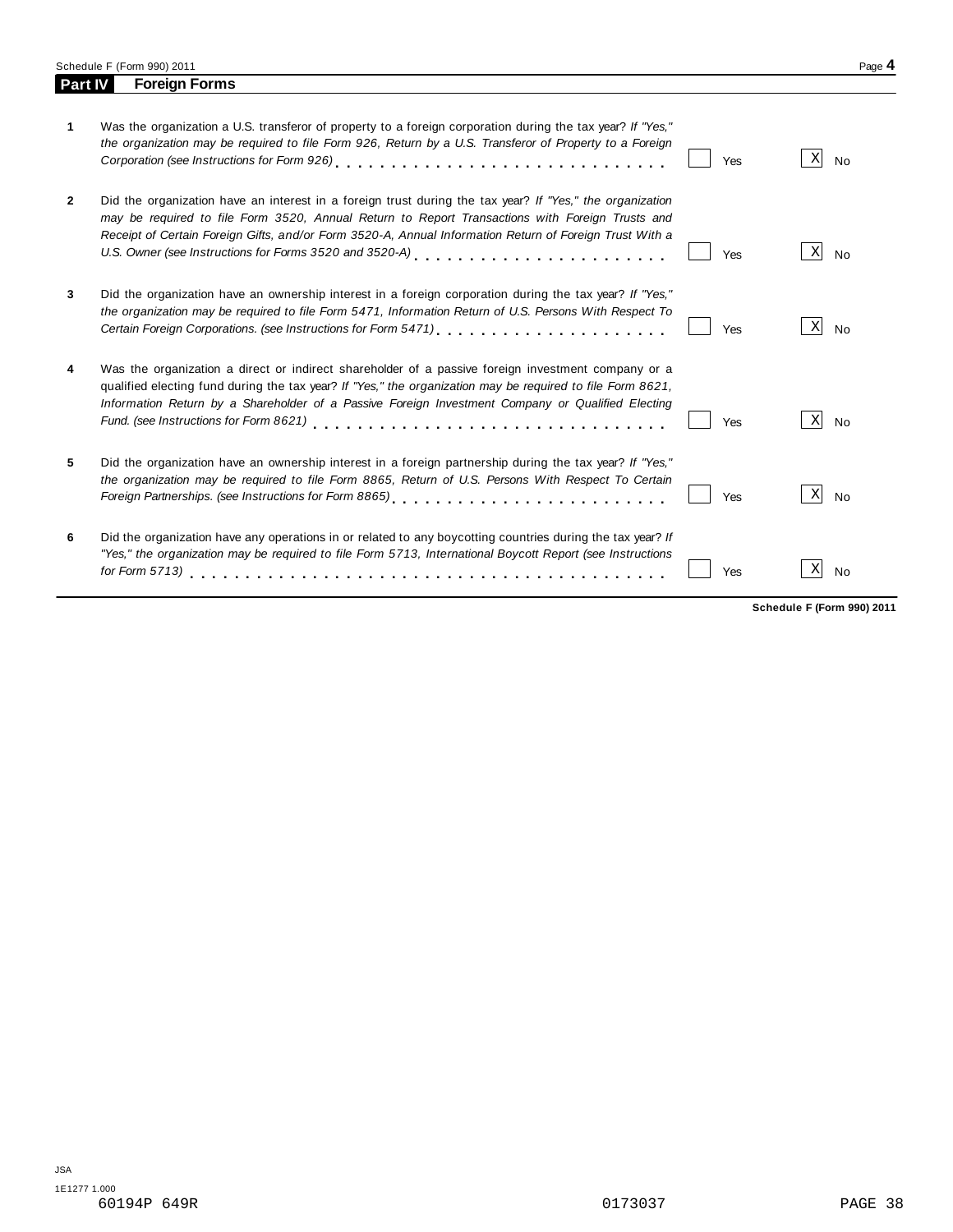### **Supplemental Information Part V**

Complete this part to provide the information required by Part I, line 2 (monitoring of funds); Part I, line 3, column (f) (accounting method; amounts of investments vs. expenditures per region); Part II, line 1 (accounting method); Part III (accounting method); and Part III, column (c) (estimated number of recipients), as applicable. Also complete this part to provide any additional information (see instructions).

PROCEDURE FOR MONITORING USE OF GRANT FUNDS OUTSIDE U.S.

SCHEDULE F, PART I, LINE 2

THE OVER-SIGHT OF THE SCIENTIFIC INTEGRITY OF THE ALZHEIMER'S ASSOCIATION INTERNATIONAL RESEARCH GRANT PROGRAM IS THREE-FOLD. FIRST, THE ALZHEIMER'S ASSOCIATION VOLUNTARY MEDICAL & SCIENTIFIC ADVISORY COUNCIL ENSURES DIVERSITY OF FUNDED AWARDS DURING THE GRANT REVIEW PROCESS AND DEVELOPS FOCUSED REQUESTS FOR APPLICATIONS (RFAS) BASED ON IDENTIFIED NEEDS IN THE ALZHEIMER RESEARCH COMMUNITY. SECOND, THE ALZHEIMER'S ASSOCIATION IS ENGAGED IN A PORTFOLIO ANALYSIS OF OUR SCIENTIFIC AREAS OF INVESTMENT TO MONITOR THE DIVERSITY OF OUR GRANTS PORTFOLIO, POTENTIAL GAPS IN RESEARCH FUNDING, AND POTENTIAL OVERLAP OF AREAS FUNDED. THE ANALYSIS INFORMS FUTURE FUNDING DECISIONS AND AREAS OF RFA FOCUS. THIRD, THERE IS A DETAILED PROCESS ONCE A GRANT IS AWARDED TO MONITOR PROGRAM AND SCIENTIFIC AND FINANCIAL INTEGRITY.

THE ALZHEIMER'S ASSOCIATION MONITORS THE USE OF GRANT FUNDS BOTH INSIDE AND OUTSIDE OF THE UNITED STATES AS FOLLOWS:

ALL AWARDEES ARE REQUIRED TO PROVIDE ANNUAL REPORTING TO THE ALZHEIMER'S ASSOCIATION ON BOTH THE STATUS OF THE RESEARCH PROJECT AND FINANCIAL EXPENDITURES ASSOCIATED WITH THE AWARD. SIXTY DAYS PRIOR TO THE ANNIVERSARY OF THE AWARD, AN ALZHEIMER'S ASSOCIATION POST-AWARD SPECIALIST NOTIFIES ALL RESEARCHERS AND ALL DESIGNATED INSTITUTIONAL FINANCIAL OFFICIALS WITH FISCAL RESPONSIBILITY FOR THE AWARD OF THE REQUIRED REPORTS, WHICH INCLUDE AN INTERIM SCIENTIFIC REPORT, AND INTERIM

**Schedule F (Form 990) 2011**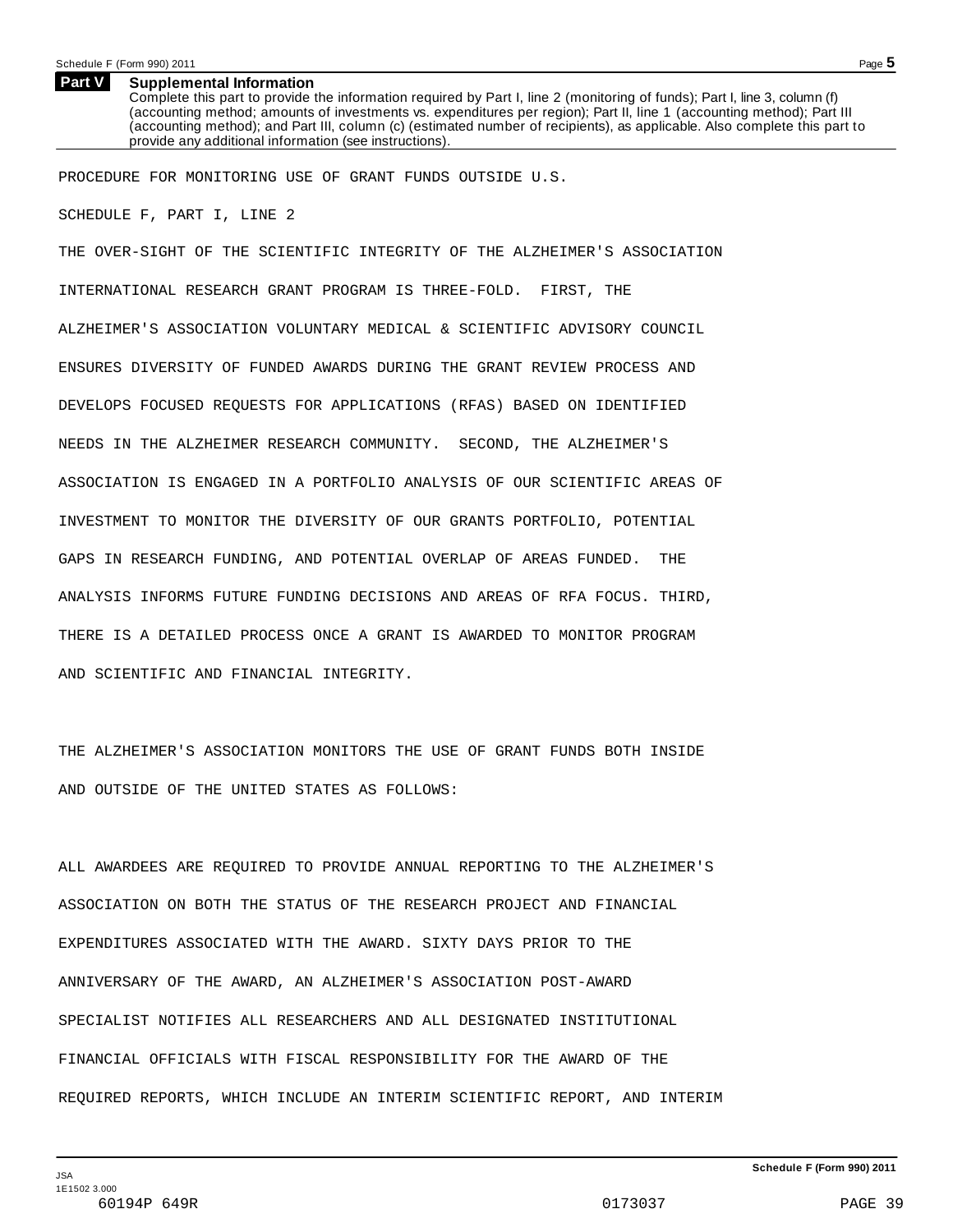### **Supplemental Information Part V**

Complete this part to provide the information required by Part I, line 2 (monitoring of funds); Part I, line 3, column (f) (accounting method; amounts of investments vs. expenditures per region); Part II, line 1 (accounting method); Part III (accounting method); and Part III, column (c) (estimated number of recipients), as applicable. Also complete this part to provide any additional information (see instructions).

FINANCIAL REPORT AND DOCUMENTATION OF ANY PUBLICATIONS AS A RESULT OF ASSOCIATION FUNDING. THE INSTITUTIONAL OFFICIAL WHO HAS FISCAL RESPONSIBILITY FOR THE AWARD CANNOT BE THE PRIMARY INVESTIGATOR OF THE PROJECT. THE ALZHEIMER'S ASSOCIATION PROVIDES A TEMPLATE FOR THE INTERIM SCIENTIFIC REPORT AND A TEMPLATE FOR THE INTERIM FINANCIAL REPORT, BOTH OF WHICH ARE AVAILABLE FOR DOWNLOAD BY THE RESEARCHERS AS WELL AS THE OFFICIAL WITH FISCAL RESPONSIBILITY FOR THE GRANT AT THE AWARDED INSTITUTION AT HTTPS://PROPOSALCENTRAL.ALTUM.COM/LOGIN.ASP.

THE FINANCIAL REPORT MUST BE SIGNED BY THE INSTITUTIONAL OFFICIAL WITH FISCAL RESPONSIBILITY, AND ALL REPORTS MUST BE UPLOADED BY THE AWARD RECIPIENT TO PROPOSALCENTRAL. AFTER RECEIPT, ALL FINANCIAL REPORTS ARE REVIEWED BY AN ALZHEIMER'S ASSOCIATION POST-AWARD SPECIALIST FOR ACCURACY AND CONSISTENCY WITH THE AGREED UPON BUDGET. ANY SUBSEQUENT PAYMENTS TO GRANT AWARDEES ARE GENERATED AFTER THEIR RECEIPT AND APPROVAL BY OUR CHIEF MEDICAL SCIENCE OFFICER OR VICE PRESIDENT, MEDICAL AND SCIENTIFIC RELATIONS.

AT THE CONCLUSION OF THE AWARD, ALL REPORTS/PUBLICATION(S) ARE DUE 90 DAYS AFTER THE AWARD EXPIRES AND MUST BE UPLOADED TO PROPOSALCENTRAL ONLINE SYSTEM. THE FINANCIAL REPORT MUST BE SIGNED BY THE INSTITUTIONAL OFFICIAL WHO HAS FISCAL RESPONSIBILITY FOR THE AWARD.

IN ADDITION, WE REQUEST, MONITOR, AND FOLLOW-UP TO ENSURE SUBMISSION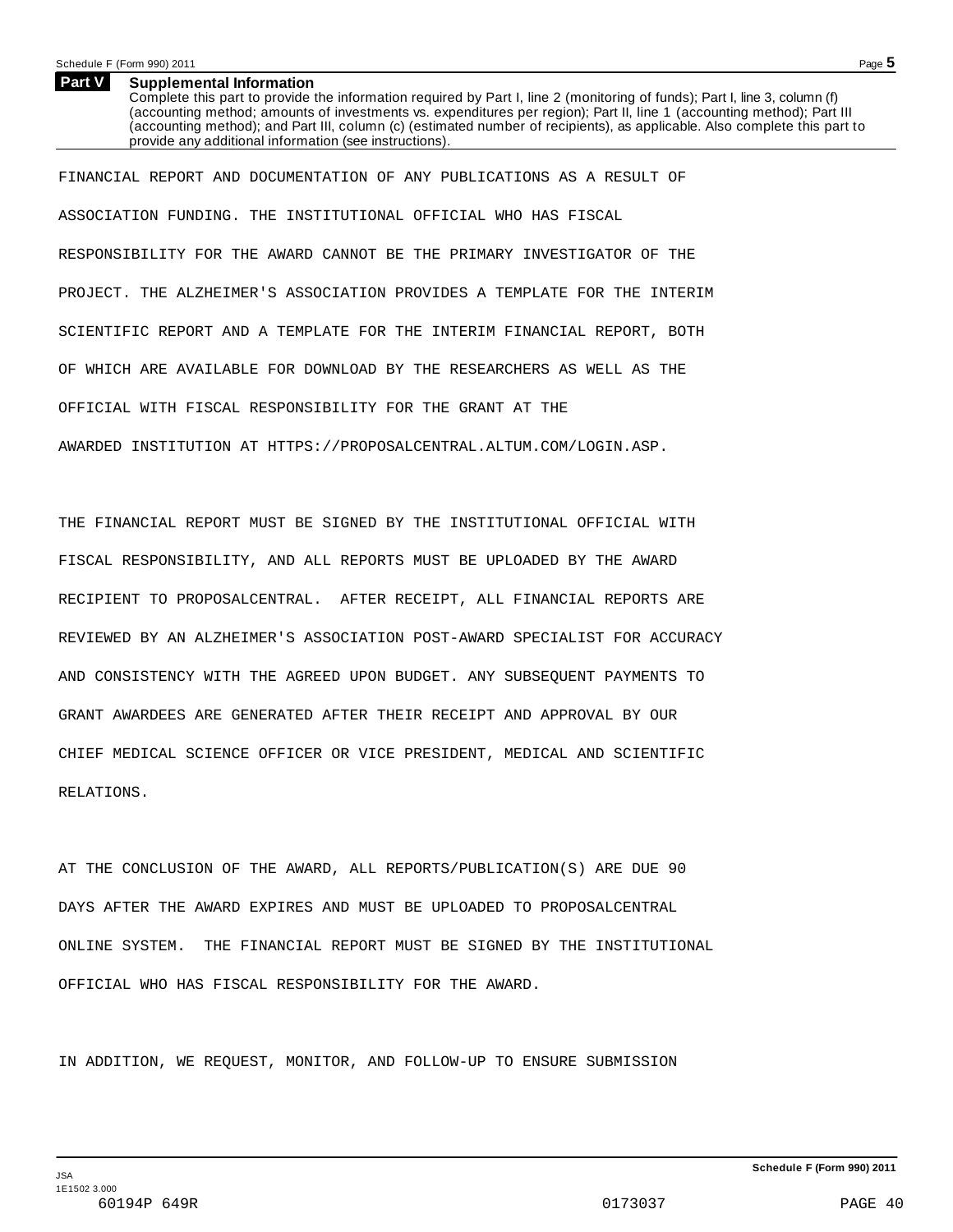## Schedule <sup>F</sup> (Form 990) <sup>2011</sup> Page **5**

#### **Supplemental Information Part V**

Complete this part to provide the information required by Part I, line 2 (monitoring of funds); Part I, line 3, column (f) (accounting method; amounts of investments vs. expenditures per region); Part II, line 1 (accounting method); Part III (accounting method); and Part III, column (c) (estimated number of recipients), as applicable. Also complete this part to provide any additional information (see instructions).

COMPLIANCE ON ALL AWARDED CONTRACTS, AND TO SECURE FINANCIAL REPORTING REQUIREMENTS ARE MET. WE AUDIT ANNUAL AWARDEES FINANCIAL REPORTS TO ENSURE ELIGIBILITY FOR CONTINUED FUNDING. DELINQUENT REPORT(S) MAY RESULT IN THE WITHDRAWAL OF FUNDING. RESEARCHERS ARE INFORMED THAT DELINQUENT REPORTING COULD LEAD TO WITHDRAWAL OF FUNDING WHEN THE REQUEST FOR ANNUAL REPORT(S) IS SENT. IF FUNDING IS WITHDRAWN DUE TO DELINQUENT REPORTS, ANY UNSPENT FUNDS MUST BE RETURNED TO THE ALZHEIMER'S ASSOCIATION. THIS RESEARCHER BECOMES INELIGIBLE TO APPLY FOR FUNDING FROM THE ALZHEIMER'S ASSOCIATION.

FOREIGN INSTITUTIONS ARE REQUIRED TO SUBMIT ONE OF THE FOLLOWING AS VERIFICATION OF NON-PROFIT STATUS:

- ORGANIZATION'S CHARTER, BYLAWS AND OTHER GOVERNING DOCUMENTS
- \* DOCUMENTATION OF NON-PROFIT DESIGNATION FROM ORGANIZATION'S GOVERNMENT

FOR-PROFIT ORGANIZATIONS ARE NOT ELIGIBLE TO APPLY TO THE ALZHEIMER'S ASSOCIATION'S INTERNATIONAL RESEARCH GRANT PROGRAM.

ALL INSTITUTIONS ARE REQUIRED TO SUBMIT VERIFICATION OF THEIR NON-PROFIT STATUS DATED WITHIN THE LAST FIVE YEARS (E.G., IRS TAX DETERMINATION LETTER). IF THEIR DETERMINATION LETTER IS DATED PRIOR TO THIS FIVE YEAR PERIOD, THE INSTITUTION IS ASKED TO PROVIDE DOCUMENTATION FROM AN AUTHORIZED ORGANIZATION INDIVIDUAL TO CONFIRM THERE HAS NOT BEEN A STATUS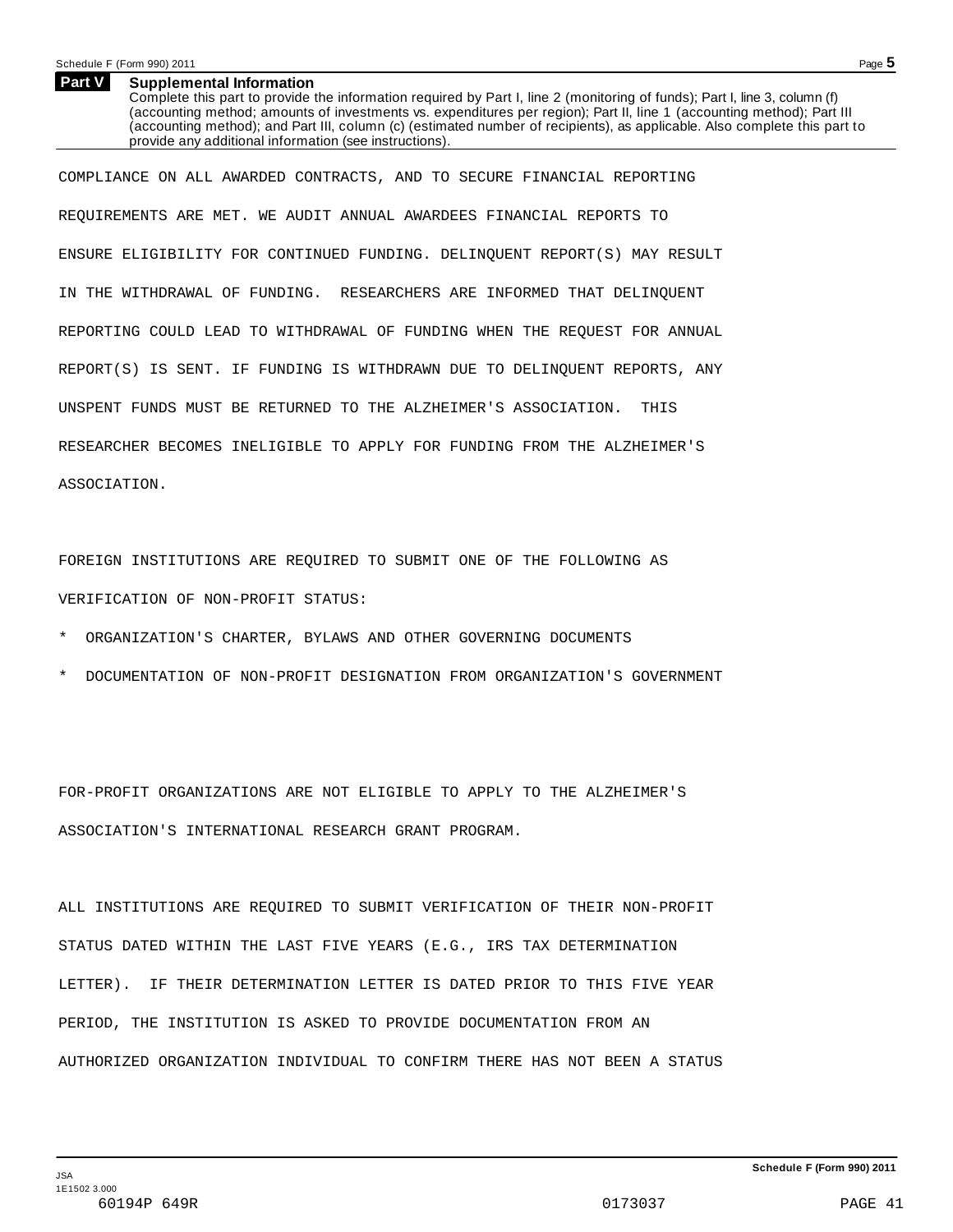### **Supplemental Information Part V**

Complete this part to provide the information required by Part I, line 2 (monitoring of funds); Part I, line 3, column (f) (accounting method; amounts of investments vs. expenditures per region); Part II, line 1 (accounting method); Part III (accounting method); and Part III, column (c) (estimated number of recipients), as applicable. Also complete this part to provide any additional information (see instructions).

CHANGE FOR THE ORGANIZATION.

THE ALZHEIMER'S ASSOCIATION MONITORS THE SCIENTIFIC ADVANCES OF THE ASSOCIATION'S GRANT AWARDEES BY MAINTAINING RECORDS OF PUBLICATIONS, PRESENTATIONS, AND INTELLECTUAL PROPERTY THAT RESULTS FROM FUNDED STUDIES. THE ASSOCIATION REQUIRES THE GRANT RECIPIENT TO NOTIFY US ON AN ANNUAL BASIS WITH UPDATES TO THESE RECORDS. WE ALSO MONITOR FOLLOW-ON FUNDING FROM FEDERAL AGENCIES.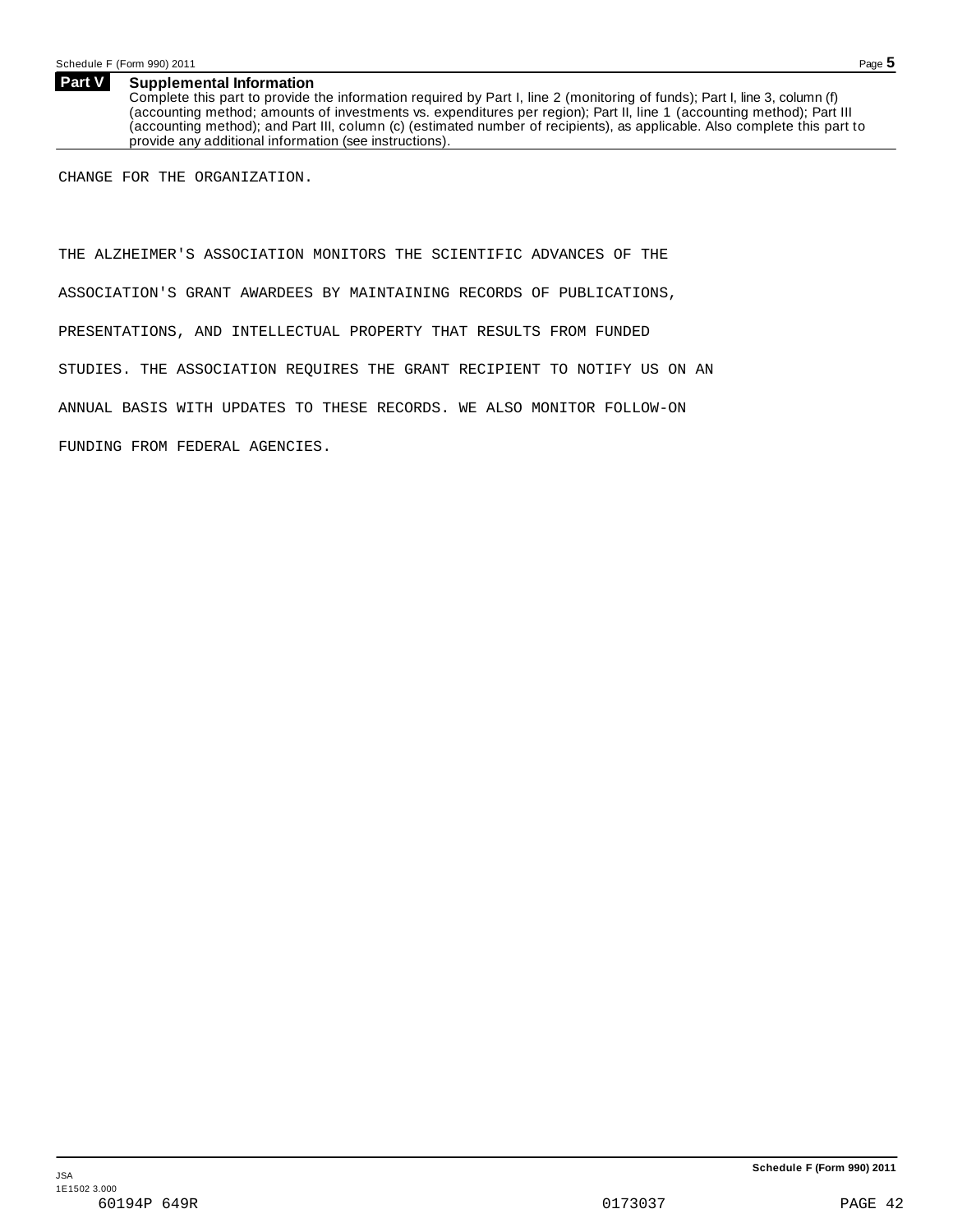|                                                                                                                                                                                                                                                |                                                   |                                                                                                                                     |                       |                                                    |                                       |                                        | OMB No. 1545-0047                       |
|------------------------------------------------------------------------------------------------------------------------------------------------------------------------------------------------------------------------------------------------|---------------------------------------------------|-------------------------------------------------------------------------------------------------------------------------------------|-----------------------|----------------------------------------------------|---------------------------------------|----------------------------------------|-----------------------------------------|
| <b>SCHEDULE G</b>                                                                                                                                                                                                                              |                                                   | <b>Supplemental Information Regarding</b><br><b>Fundraising or Gaming Activities</b>                                                |                       |                                                    |                                       |                                        |                                         |
| (Form 990 or 990-EZ)<br>Complete if the organization answered "Yes" to Form 990, Part IV, lines 17, 18, or 19, or if the<br>organization entered more than \$15,000 on Form 990-EZ, line 6a.<br>Department of the Treasury                     |                                                   |                                                                                                                                     | <b>Open to Public</b> |                                                    |                                       |                                        |                                         |
| <b>Internal Revenue Service</b><br>Name of the organization                                                                                                                                                                                    |                                                   | Attach to Form 990 or Form 990-EZ. $\triangleright$ See separate instructions.                                                      |                       |                                                    |                                       | <b>Employer identification number</b>  | Inspection                              |
| ASSOCIATION, INC.                                                                                                                                                                                                                              |                                                   | ALZHEIMER'S DISEASE & RELATED DISORDERS                                                                                             |                       |                                                    |                                       | 13-3039601                             |                                         |
| Part I                                                                                                                                                                                                                                         |                                                   | Fundraising Activities. Complete if the organization answered "Yes" to Form 990, Part IV, line 17.                                  |                       |                                                    |                                       |                                        |                                         |
|                                                                                                                                                                                                                                                |                                                   | Form 990-EZ filers are not required to complete this part.                                                                          |                       |                                                    |                                       |                                        |                                         |
| 1<br>X<br>Mail solicitations<br>a                                                                                                                                                                                                              |                                                   | Indicate whether the organization raised funds through any of the following activities. Check all that apply.<br>e                  | $\mathbf{X}$          |                                                    | Solicitation of non-government grants |                                        |                                         |
| X<br>b                                                                                                                                                                                                                                         | Internet and email solicitations                  | f                                                                                                                                   | ΙX                    |                                                    | Solicitation of government grants     |                                        |                                         |
| X<br><b>Phone solicitations</b><br>c                                                                                                                                                                                                           |                                                   | g                                                                                                                                   | X                     |                                                    | Special fundraising events            |                                        |                                         |
| X<br>In-person solicitations<br>d                                                                                                                                                                                                              |                                                   |                                                                                                                                     |                       |                                                    |                                       |                                        |                                         |
| 2a Did the organization have a written or oral agreement with any individual (including officers, directors, trustees                                                                                                                          |                                                   | or key employees listed in Form 990, Part VII) or entity in connection with professional fundraising services?                      |                       |                                                    |                                       |                                        | $\mathbf{X}$<br><b>No</b><br>Yes        |
| <b>b</b> If "Yes," list the ten highest paid individuals or entities (fundraisers) pursuant to agreements under which the fundraiser is to be<br>(i) Name and address of individual                                                            | compensated at least \$5,000 by the organization. | (ii) Activity                                                                                                                       |                       | (iii) Did fundraiser have<br>custody or control of | (iv) Gross receipts                   | (v) Amount paid to<br>(or retained by) | (vi) Amount paid to<br>(or retained by) |
| or entity (fundraiser)                                                                                                                                                                                                                         |                                                   |                                                                                                                                     |                       | contributions?                                     | from activity                         | fundraiser listed in<br>col. (i)       | organization                            |
|                                                                                                                                                                                                                                                |                                                   |                                                                                                                                     | Yes                   | No                                                 |                                       |                                        |                                         |
| 1<br>THD                                                                                                                                                                                                                                       |                                                   | DIR MAIL<br>PUSH E-MAIL                                                                                                             |                       | Χ                                                  | 38, 468, 281.                         | 924,733.                               | 37, 543, 548.                           |
| $\mathbf{2}$                                                                                                                                                                                                                                   |                                                   | AWARE & VOL                                                                                                                         |                       |                                                    |                                       |                                        |                                         |
| INFOCISION                                                                                                                                                                                                                                     |                                                   | PROGRAM                                                                                                                             |                       | Χ                                                  | 2,545,217.                            | 1,988,747                              | 556,470.                                |
| 3                                                                                                                                                                                                                                              |                                                   |                                                                                                                                     |                       |                                                    |                                       |                                        |                                         |
| 4                                                                                                                                                                                                                                              |                                                   |                                                                                                                                     |                       |                                                    |                                       |                                        |                                         |
|                                                                                                                                                                                                                                                |                                                   |                                                                                                                                     |                       |                                                    |                                       |                                        |                                         |
| 5                                                                                                                                                                                                                                              |                                                   |                                                                                                                                     |                       |                                                    |                                       |                                        |                                         |
| 6                                                                                                                                                                                                                                              |                                                   |                                                                                                                                     |                       |                                                    |                                       |                                        |                                         |
|                                                                                                                                                                                                                                                |                                                   |                                                                                                                                     |                       |                                                    |                                       |                                        |                                         |
| $\overline{7}$                                                                                                                                                                                                                                 |                                                   |                                                                                                                                     |                       |                                                    |                                       |                                        |                                         |
| 8                                                                                                                                                                                                                                              |                                                   |                                                                                                                                     |                       |                                                    |                                       |                                        |                                         |
|                                                                                                                                                                                                                                                |                                                   |                                                                                                                                     |                       |                                                    |                                       |                                        |                                         |
| 9                                                                                                                                                                                                                                              |                                                   |                                                                                                                                     |                       |                                                    |                                       |                                        |                                         |
| 10                                                                                                                                                                                                                                             |                                                   |                                                                                                                                     |                       |                                                    |                                       |                                        |                                         |
|                                                                                                                                                                                                                                                |                                                   |                                                                                                                                     |                       |                                                    |                                       |                                        |                                         |
|                                                                                                                                                                                                                                                |                                                   |                                                                                                                                     |                       |                                                    |                                       |                                        |                                         |
| Total                                                                                                                                                                                                                                          |                                                   | List all states in which the organization is registered or licensed to solicit contributions or has been notified it is exempt from |                       |                                                    | 41,013,498.                           | 2,913,480.                             | 38,100,018.                             |
| registration or licensing<br>AL, AK, AZ, AR, CA, CO, CT, DE, DC, FL, GA, HI, ID, IL, IN,<br>IA, KS, KY, LA, ME, MD, MA, MI, MN, MS, MO, MT, NE, NV, NH, NJ, NM, NY, NC, ND, OH,<br>OK, OR, PA, RI, SC, SD, TN, TX, UT, VT, VA, WA, WV, WI, WY, |                                                   |                                                                                                                                     |                       |                                                    |                                       |                                        |                                         |
|                                                                                                                                                                                                                                                |                                                   |                                                                                                                                     |                       |                                                    |                                       |                                        |                                         |
|                                                                                                                                                                                                                                                |                                                   |                                                                                                                                     |                       |                                                    |                                       |                                        |                                         |
|                                                                                                                                                                                                                                                |                                                   |                                                                                                                                     |                       |                                                    |                                       |                                        |                                         |
|                                                                                                                                                                                                                                                |                                                   |                                                                                                                                     |                       |                                                    |                                       |                                        |                                         |
|                                                                                                                                                                                                                                                |                                                   |                                                                                                                                     |                       |                                                    |                                       |                                        |                                         |
|                                                                                                                                                                                                                                                |                                                   |                                                                                                                                     |                       |                                                    |                                       |                                        |                                         |
| Paperwork Reduction Act Notice, see the Instructions for Form 990 or 990-EZ.                                                                                                                                                                   |                                                   |                                                                                                                                     |                       |                                                    |                                       |                                        | Schedule G (Form 990 or 990-EZ) 2011    |
| <b>JSA</b><br>1E1281 1.000                                                                                                                                                                                                                     |                                                   |                                                                                                                                     |                       |                                                    |                                       |                                        |                                         |
| 60194P 649R                                                                                                                                                                                                                                    |                                                   |                                                                                                                                     |                       |                                                    | 0173037                               |                                        | PAGE 43                                 |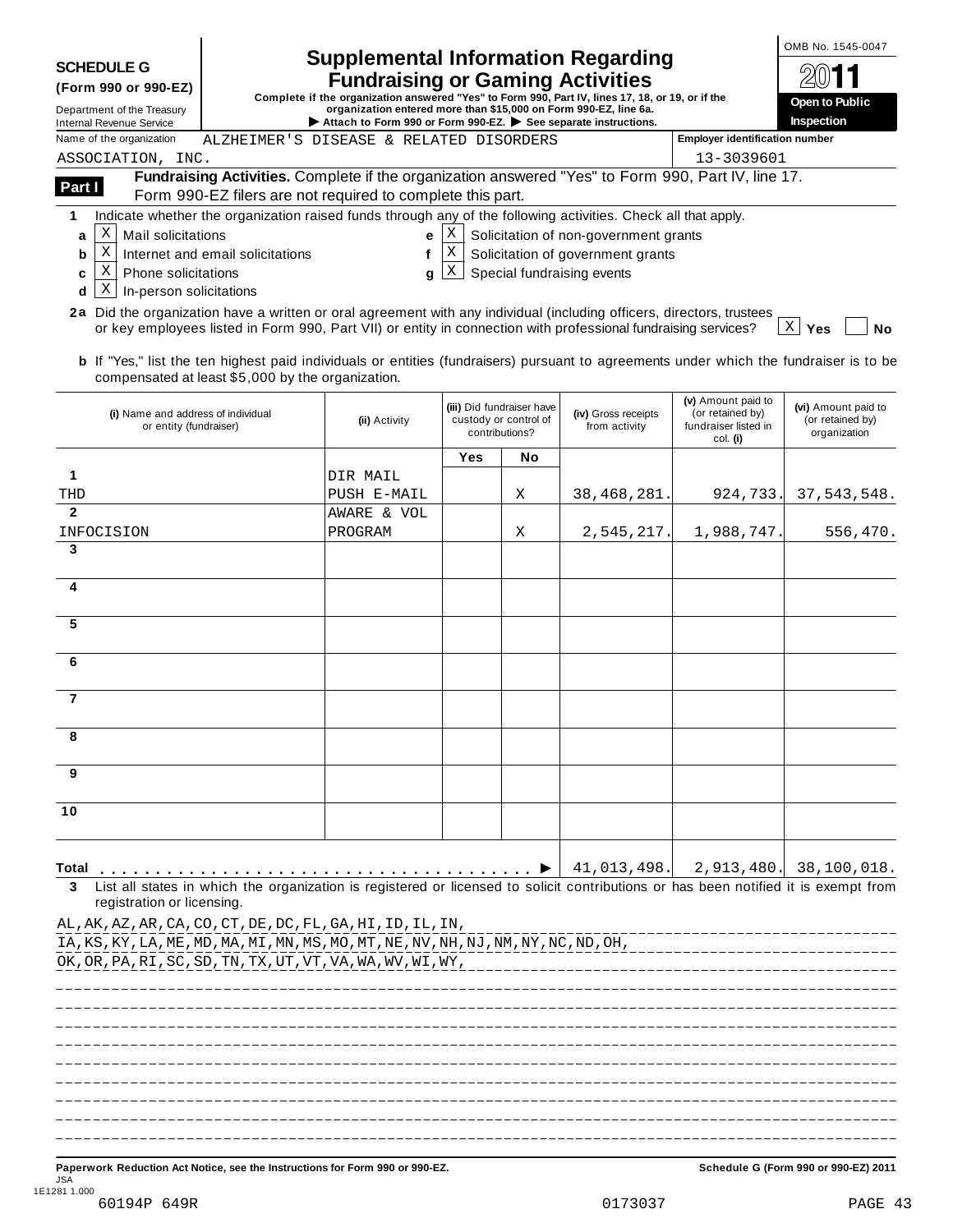# Schedule <sup>G</sup> (Form <sup>990</sup> or 990-EZ) <sup>2011</sup> Page **2**

**Part II**

Fundraising Events. Complete if the organization answered "Yes" to Form 990, Part IV, line 18, or reported more than \$15,000 of fundraising event contributions and gross income on Form 990-EZ, lines 1 and 6b. List events with gross receipts greater than \$5,000.

|                 |                                                                                                                                                                                                                                    | (a) Event $#1$              | (b) Event $#2$                                   | (c) Other Events        | (d) Total events                                    |
|-----------------|------------------------------------------------------------------------------------------------------------------------------------------------------------------------------------------------------------------------------------|-----------------------------|--------------------------------------------------|-------------------------|-----------------------------------------------------|
|                 |                                                                                                                                                                                                                                    | NY GALA                     | SARDI'S GALA                                     | 4.                      | (add col. (a) through                               |
|                 |                                                                                                                                                                                                                                    | (event type)                | (event type)                                     | (total number)          | col. (c)                                            |
| Revenue         |                                                                                                                                                                                                                                    | 1,085,000.                  | 720,750.                                         | 1,740,500.              | 3,546,250.                                          |
|                 | 2 Less: Charitable<br>contributions 0                                                                                                                                                                                              | 148,800.                    | 198,500.                                         | 210,125.                | 557,425.                                            |
|                 | 3 Gross income (line 1 minus<br>$line 2)$                                                                                                                                                                                          | 936,200.                    | 522, 250.                                        | 1,530,375.              | 2,988,825.                                          |
|                 | 4 Cash prizes <u>  _ _ _ _ _ _</u> _ _                                                                                                                                                                                             |                             |                                                  | $\overline{0}$          |                                                     |
|                 | 5 Noncash prizes <b>contained by the state of the state of the state of the state of the state of the state of the state of the state of the state of the state of the state of the state of the state of the state of the sta</b> | 195,387.                    | 15,000.                                          | 92,756.                 | 303,143.                                            |
|                 | 6 Rent/facility costs <b>Community</b> Costs <b>Community</b> Costs                                                                                                                                                                | 236, 233.                   | 124,196.                                         | 355, 317.               | 715,746.                                            |
| Direct Expenses |                                                                                                                                                                                                                                    |                             |                                                  |                         |                                                     |
|                 | 8 Entertainment                                                                                                                                                                                                                    |                             |                                                  |                         |                                                     |
|                 | 9 Other direct expenses                                                                                                                                                                                                            | 110, 185.                   | 84,636.                                          | 217,984.                | 412,805.                                            |
|                 |                                                                                                                                                                                                                                    |                             |                                                  |                         | 1,431,694.                                          |
|                 | 11 Net income summary. Combine line 3, column (d), and line $10$                                                                                                                                                                   |                             |                                                  |                         | 1,557,131.                                          |
| Part III        | Gaming. Complete if the organization answered "Yes" to Form 990, Part IV, line 19, or reported more                                                                                                                                |                             |                                                  |                         |                                                     |
|                 | than \$15,000 on Form 990-EZ, line 6a.                                                                                                                                                                                             |                             |                                                  |                         |                                                     |
| Revenue         |                                                                                                                                                                                                                                    | (a) Bingo                   | (b) Pull tabs/instant<br>bingo/progressive bingo | (c) Other gaming        | (d) Total gaming (add<br>col. (a) through col. (c)) |
|                 | Gross revenue                                                                                                                                                                                                                      |                             |                                                  | 20,350.                 | 20, 350.                                            |
|                 | 2 Cash prizes <b>contained 2</b> Cash prizes                                                                                                                                                                                       |                             |                                                  |                         |                                                     |
| Direct Expenses | 3 Noncash prizes                                                                                                                                                                                                                   |                             |                                                  | 7,500.                  | 7,500.                                              |
|                 | 4 Rent/facility costs                                                                                                                                                                                                              |                             |                                                  |                         |                                                     |
|                 |                                                                                                                                                                                                                                    |                             |                                                  |                         |                                                     |
|                 | 5 Other direct expenses                                                                                                                                                                                                            | $\frac{9}{6}$<br><b>Yes</b> | $\%$<br><b>Yes</b>                               | $\%$<br><b>Yes</b>      |                                                     |
|                 | 6 Volunteer labor                                                                                                                                                                                                                  | No                          | No                                               | $X $ No                 |                                                     |
|                 | 7 Direct expense summary. Add lines 2 through 5 in column (d)                                                                                                                                                                      |                             |                                                  |                         | 7,500.                                              |
|                 |                                                                                                                                                                                                                                    |                             |                                                  |                         | 12,850.                                             |
| 9               | Enter the state(s) in which the organization operates gaming activities: IL,<br>b If "No," explain:                                                                                                                                |                             |                                                  | _______________________ | $X$ Yes<br><b>No</b>                                |
|                 | 10a Were any of the organization's gaming licenses revoked, suspended or terminated during the tax year?<br><b>b</b> If "Yes," explain:                                                                                            |                             |                                                  |                         | Yes $\vert X \vert$ No                              |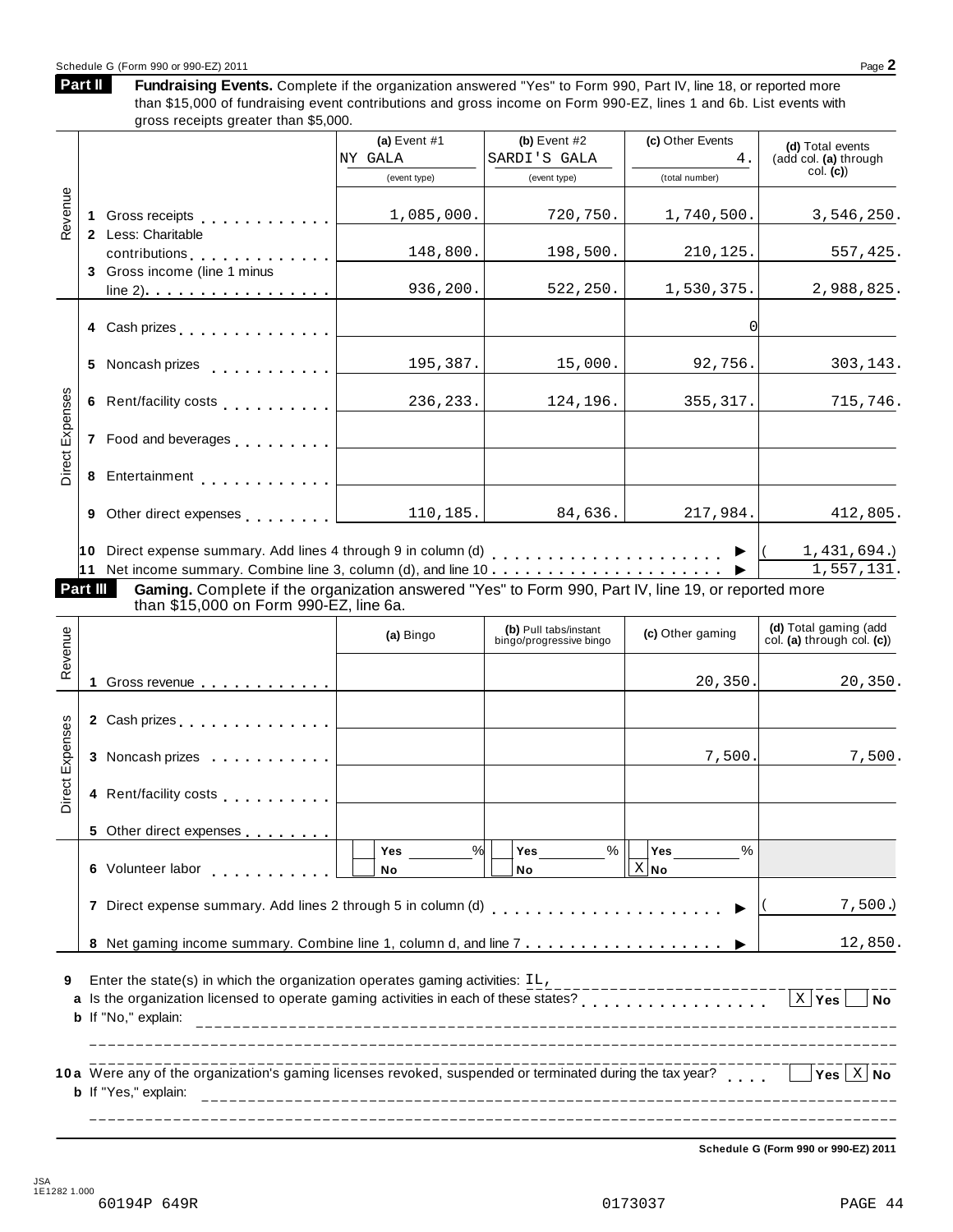|                | Page 3<br>Schedule G (Form 990 or 990-EZ) 2011                                                                                                                                                                                                                                            |
|----------------|-------------------------------------------------------------------------------------------------------------------------------------------------------------------------------------------------------------------------------------------------------------------------------------------|
| 11<br>12       | Does the organization operate gaming activities with nonmembers?<br>$\vert$ X $\vert$ Yes<br><b>No</b><br>Is the organization a grantor, beneficiary or trustee of a trust or a member of a partnership or other entity<br>Yes $\boxed{\text{X}}$ No                                      |
| 13             | Indicate the percentage of gaming activity operated in:                                                                                                                                                                                                                                   |
| a              | %                                                                                                                                                                                                                                                                                         |
| b              | .0215%                                                                                                                                                                                                                                                                                    |
| 14             | Enter the name and address of the person who prepares the organization's gaming/special events books and<br>records:                                                                                                                                                                      |
|                | Name MICHELLE HELTON                                                                                                                                                                                                                                                                      |
|                | Address > 225 N MICHIGAN AVE, 17TH FLR CHICAGO, IL 60601-7633                                                                                                                                                                                                                             |
|                | 15a Does the organization have a contract with a third party from whom the organization receives gaming                                                                                                                                                                                   |
| b              | If "Yes," enter the amount of gaming revenue received by the organization $\triangleright$ \$ ______________ and the                                                                                                                                                                      |
|                | amount of gaming revenue retained by the third party $\triangleright$ \$ _______________.                                                                                                                                                                                                 |
| c              | If "Yes," enter name and address of the third party:                                                                                                                                                                                                                                      |
|                |                                                                                                                                                                                                                                                                                           |
|                |                                                                                                                                                                                                                                                                                           |
| 16             | Gaming manager information:                                                                                                                                                                                                                                                               |
|                | Name > LYNNE CAREY                                                                                                                                                                                                                                                                        |
|                |                                                                                                                                                                                                                                                                                           |
|                | Description of services provided > OVERALL SUPERVISION AND MANAGEMENT                                                                                                                                                                                                                     |
|                | $\lfloor x \rfloor$ Employee<br>Director/officer<br>Independent contractor                                                                                                                                                                                                                |
| 17             | Mandatory distributions:                                                                                                                                                                                                                                                                  |
| a              | Is the organization required under state law to make charitable distributions from the gaming proceeds to                                                                                                                                                                                 |
|                | Yes $ X $ No                                                                                                                                                                                                                                                                              |
|                | <b>b</b> Enter the amount of distributions required under state law to be distributed to other exempt organizations<br>or spent in the organization's own exempt activities during the tax year $\triangleright$ \$                                                                       |
| <b>Part IV</b> | Supplemental Information. Complete this part to provide the explanation required by Part I, line 2b,<br>columns (iii) and (v), and Part III, lines 9, 9b, 10b, 15b, 15c, 16, and 17b, as applicable. Also complete this<br>part to provide any additional information (see instructions). |
|                | FUNDRAISING CONSULTANT- CONTROL ARRANGEMENT                                                                                                                                                                                                                                               |
|                | SCHEDULE G, PART I, LINE 2B, BOX (III)                                                                                                                                                                                                                                                    |
|                | THE ALZHEIMER'S ASSOCIATION ENGAGES IMC FOR PROFESSIONAL FUNDRAISING                                                                                                                                                                                                                      |
|                | CONSULTANT SERVICES. A DESCRIPTION OF THE ARRANGMENT OF THE FUNDS IS                                                                                                                                                                                                                      |
|                | LISTED BELOW:                                                                                                                                                                                                                                                                             |
|                |                                                                                                                                                                                                                                                                                           |
|                |                                                                                                                                                                                                                                                                                           |

POST OFFICE BOX. IMC WILL FACILITATE THE SET UP OF A POST OFFICE BOX TO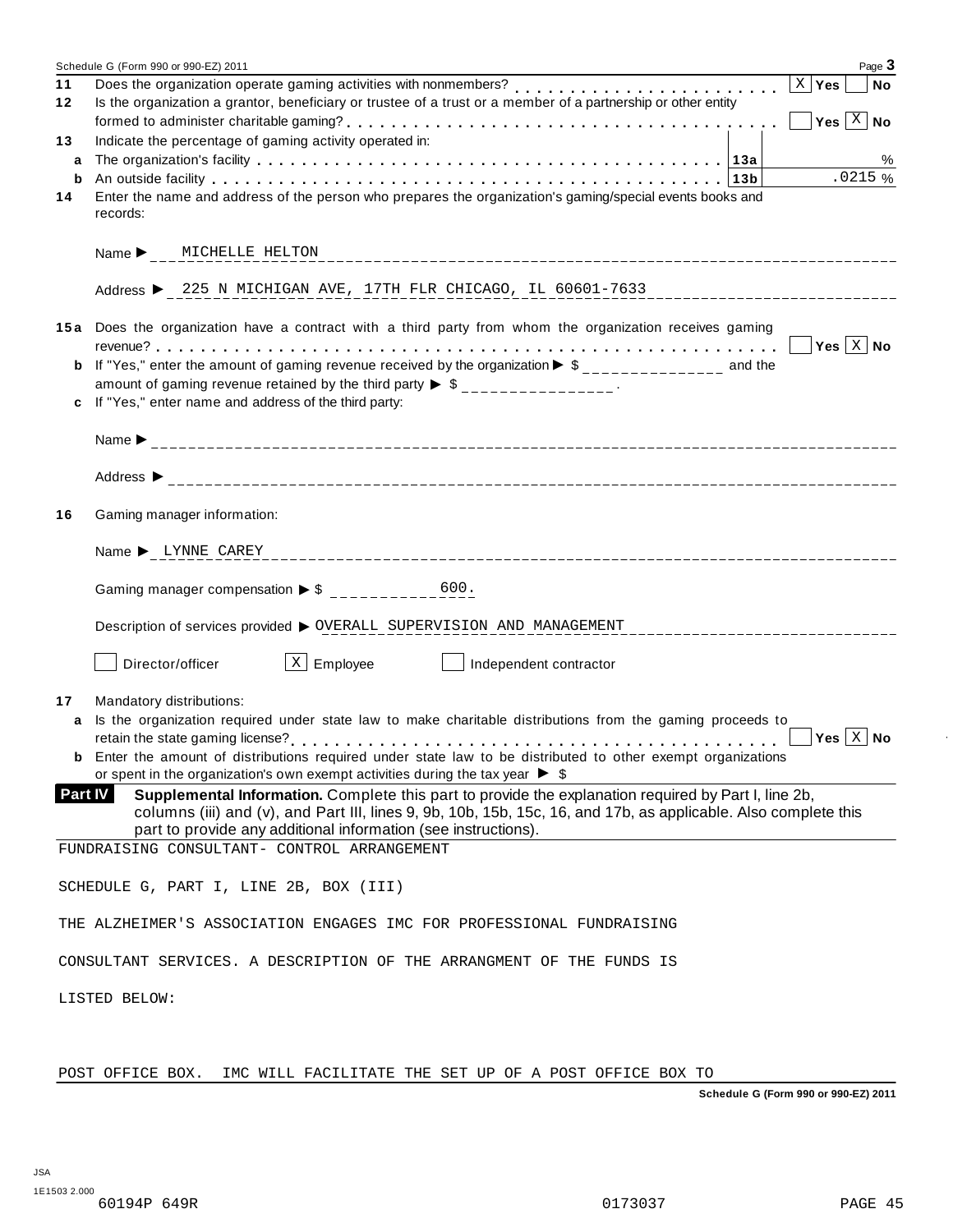|                                                 | Schedule G (Form 990 or 990-EZ) 2011                                                                                                                                                                                |  | Page 3                       |  |
|-------------------------------------------------|---------------------------------------------------------------------------------------------------------------------------------------------------------------------------------------------------------------------|--|------------------------------|--|
| 11                                              | Does the organization operate gaming activities with nonmembers?                                                                                                                                                    |  | Yes<br><b>No</b>             |  |
| 12                                              | Is the organization a grantor, beneficiary or trustee of a trust or a member of a partnership or other entity                                                                                                       |  |                              |  |
|                                                 |                                                                                                                                                                                                                     |  | Yes<br><b>No</b><br>$\sim$ 1 |  |
| 13                                              | Indicate the percentage of gaming activity operated in:                                                                                                                                                             |  |                              |  |
| a                                               |                                                                                                                                                                                                                     |  | $\%$                         |  |
| b                                               |                                                                                                                                                                                                                     |  | $\%$                         |  |
| 14                                              | Enter the name and address of the person who prepares the organization's gaming/special events books and                                                                                                            |  |                              |  |
|                                                 | records:                                                                                                                                                                                                            |  |                              |  |
|                                                 |                                                                                                                                                                                                                     |  |                              |  |
|                                                 |                                                                                                                                                                                                                     |  |                              |  |
|                                                 | Address $\triangleright$                                                                                                                                                                                            |  |                              |  |
|                                                 | 15a Does the organization have a contract with a third party from whom the organization receives gaming                                                                                                             |  |                              |  |
|                                                 |                                                                                                                                                                                                                     |  | $ Yes $ $  No$               |  |
|                                                 | <b>b</b> If "Yes," enter the amount of gaming revenue received by the organization $\triangleright$ \$______________ and the                                                                                        |  |                              |  |
|                                                 | amount of gaming revenue retained by the third party $\triangleright$ \$ _______________.                                                                                                                           |  |                              |  |
| C                                               | If "Yes," enter name and address of the third party:                                                                                                                                                                |  |                              |  |
|                                                 |                                                                                                                                                                                                                     |  |                              |  |
|                                                 |                                                                                                                                                                                                                     |  |                              |  |
|                                                 |                                                                                                                                                                                                                     |  |                              |  |
|                                                 |                                                                                                                                                                                                                     |  |                              |  |
| 16                                              | Gaming manager information:                                                                                                                                                                                         |  |                              |  |
|                                                 |                                                                                                                                                                                                                     |  |                              |  |
|                                                 |                                                                                                                                                                                                                     |  |                              |  |
|                                                 | Gaming manager compensation $\triangleright$ \$ _______________                                                                                                                                                     |  |                              |  |
|                                                 |                                                                                                                                                                                                                     |  |                              |  |
|                                                 |                                                                                                                                                                                                                     |  |                              |  |
|                                                 | Employee    <br>Director/officer<br>Independent contractor                                                                                                                                                          |  |                              |  |
|                                                 |                                                                                                                                                                                                                     |  |                              |  |
| 17                                              | Mandatory distributions:                                                                                                                                                                                            |  |                              |  |
| a                                               | Is the organization required under state law to make charitable distributions from the gaming proceeds to                                                                                                           |  |                              |  |
|                                                 |                                                                                                                                                                                                                     |  | $Yes \mid No$                |  |
|                                                 | <b>b</b> Enter the amount of distributions required under state law to be distributed to other exempt organizations<br>or spent in the organization's own exempt activities during the tax year $\triangleright$ \$ |  |                              |  |
| Part IV                                         | Supplemental Information. Complete this part to provide the explanation required by Part I, line 2b,                                                                                                                |  |                              |  |
|                                                 | columns (iii) and (v), and Part III, lines 9, 9b, 10b, 15b, 15c, 16, and 17b, as applicable. Also complete this                                                                                                     |  |                              |  |
|                                                 | part to provide any additional information (see instructions).                                                                                                                                                      |  |                              |  |
|                                                 | BE USED SOLELY FOR THE PURPOSE OF THE VOLUNTEER RECRUITMENT CAMPAIGN. ALL                                                                                                                                           |  |                              |  |
|                                                 | DONATIONS MAILED IN FOR THE VOLUNTEER RECRUITMENT CAMPAIGN WILL BE MAILED                                                                                                                                           |  |                              |  |
|                                                 |                                                                                                                                                                                                                     |  |                              |  |
|                                                 | TO THE SEPARATE POST OFFICE BOX AND WILL BE COLLECTED DAILY (5 DAYS PER                                                                                                                                             |  |                              |  |
|                                                 |                                                                                                                                                                                                                     |  |                              |  |
|                                                 | WEEK, MONDAY - FRIDAY) BY THE CAGING VENDOR. POST OFFICE FEES WILL BE                                                                                                                                               |  |                              |  |
| INVOICED THROUGH IMC AND PAID THROUGH THE CAGE. |                                                                                                                                                                                                                     |  |                              |  |
|                                                 |                                                                                                                                                                                                                     |  |                              |  |

BANK ACCOUNT. IMC WILL FACILITATE THE SET UP OF A BANK ACCOUNT, AT THE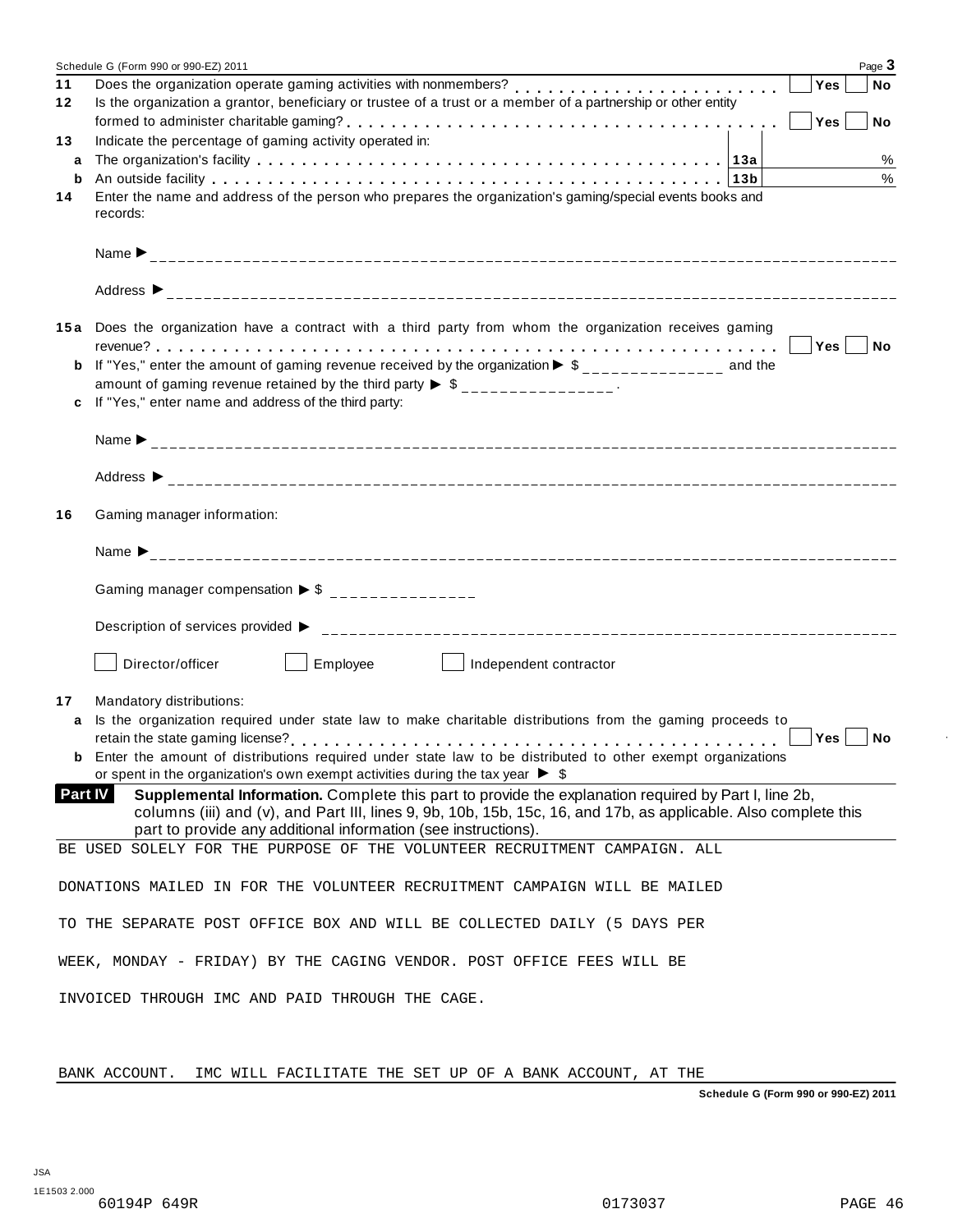|                | Page 3<br>Schedule G (Form 990 or 990-EZ) 2011                                                                                                                                                                      |  |  |  |  |  |
|----------------|---------------------------------------------------------------------------------------------------------------------------------------------------------------------------------------------------------------------|--|--|--|--|--|
| 11             | Does the organization operate gaming activities with nonmembers?<br>Yes<br><b>No</b>                                                                                                                                |  |  |  |  |  |
| 12             | Is the organization a grantor, beneficiary or trustee of a trust or a member of a partnership or other entity                                                                                                       |  |  |  |  |  |
| 13             | Yes<br>No No<br>Indicate the percentage of gaming activity operated in:                                                                                                                                             |  |  |  |  |  |
| a              | $\%$                                                                                                                                                                                                                |  |  |  |  |  |
| b              | %                                                                                                                                                                                                                   |  |  |  |  |  |
| 14             | Enter the name and address of the person who prepares the organization's gaming/special events books and                                                                                                            |  |  |  |  |  |
|                | records:                                                                                                                                                                                                            |  |  |  |  |  |
|                |                                                                                                                                                                                                                     |  |  |  |  |  |
|                | Address $\triangleright$                                                                                                                                                                                            |  |  |  |  |  |
|                | 15a Does the organization have a contract with a third party from whom the organization receives gaming                                                                                                             |  |  |  |  |  |
|                | $Yes \mid \text{No}$                                                                                                                                                                                                |  |  |  |  |  |
|                | <b>b</b> If "Yes," enter the amount of gaming revenue received by the organization $\triangleright$ \$______________ and the                                                                                        |  |  |  |  |  |
|                | amount of gaming revenue retained by the third party $\triangleright$ \$ _______________.                                                                                                                           |  |  |  |  |  |
|                | c If "Yes," enter name and address of the third party:                                                                                                                                                              |  |  |  |  |  |
|                |                                                                                                                                                                                                                     |  |  |  |  |  |
|                |                                                                                                                                                                                                                     |  |  |  |  |  |
|                |                                                                                                                                                                                                                     |  |  |  |  |  |
| 16             | Gaming manager information:                                                                                                                                                                                         |  |  |  |  |  |
|                |                                                                                                                                                                                                                     |  |  |  |  |  |
|                |                                                                                                                                                                                                                     |  |  |  |  |  |
|                | Gaming manager compensation $\triangleright$ \$ _______________                                                                                                                                                     |  |  |  |  |  |
|                |                                                                                                                                                                                                                     |  |  |  |  |  |
|                | Employee<br>Director/officer<br>Independent contractor<br>and the state of the state                                                                                                                                |  |  |  |  |  |
| 17             | Mandatory distributions:                                                                                                                                                                                            |  |  |  |  |  |
| a              | Is the organization required under state law to make charitable distributions from the gaming proceeds to                                                                                                           |  |  |  |  |  |
|                | Yes<br>No                                                                                                                                                                                                           |  |  |  |  |  |
|                | <b>b</b> Enter the amount of distributions required under state law to be distributed to other exempt organizations<br>or spent in the organization's own exempt activities during the tax year $\triangleright$ \$ |  |  |  |  |  |
| <b>Part IV</b> | Supplemental Information. Complete this part to provide the explanation required by Part I, line 2b,                                                                                                                |  |  |  |  |  |
|                | columns (iii) and (v), and Part III, lines 9, 9b, 10b, 15b, 15c, 16, and 17b, as applicable. Also complete this                                                                                                     |  |  |  |  |  |
|                | part to provide any additional information (see instructions).                                                                                                                                                      |  |  |  |  |  |
|                | BANK OF CLIENT'S CHOICE, TO BE USED SOLELY FOR DEPOSITS OF DONATIONS FROM                                                                                                                                           |  |  |  |  |  |
|                | THE VOLUNTEER RECRUITMENT CAMPAIGN. ALL DONATIONS MAILED IN FOR THE                                                                                                                                                 |  |  |  |  |  |
|                | VOLUNTEER RECRUITMENT CAMPAIGN WILL BE COLLECTED AND PROCESSED BY THE                                                                                                                                               |  |  |  |  |  |
|                | CAGING VENDOR. ALL FUNDS FROM THE VOLUNTEER RECRUITMENT DONATIONS WILL BE                                                                                                                                           |  |  |  |  |  |
|                | DEPOSITED INTO THE BANK ACCOUNT SET UP FOR VOLUNTEER RECRUITMENT WITHIN 2                                                                                                                                           |  |  |  |  |  |
|                | DAYS. BANK FEES WILL BE INVOICED THROUGH IMC AND PAID THROUGH THE CAGE.                                                                                                                                             |  |  |  |  |  |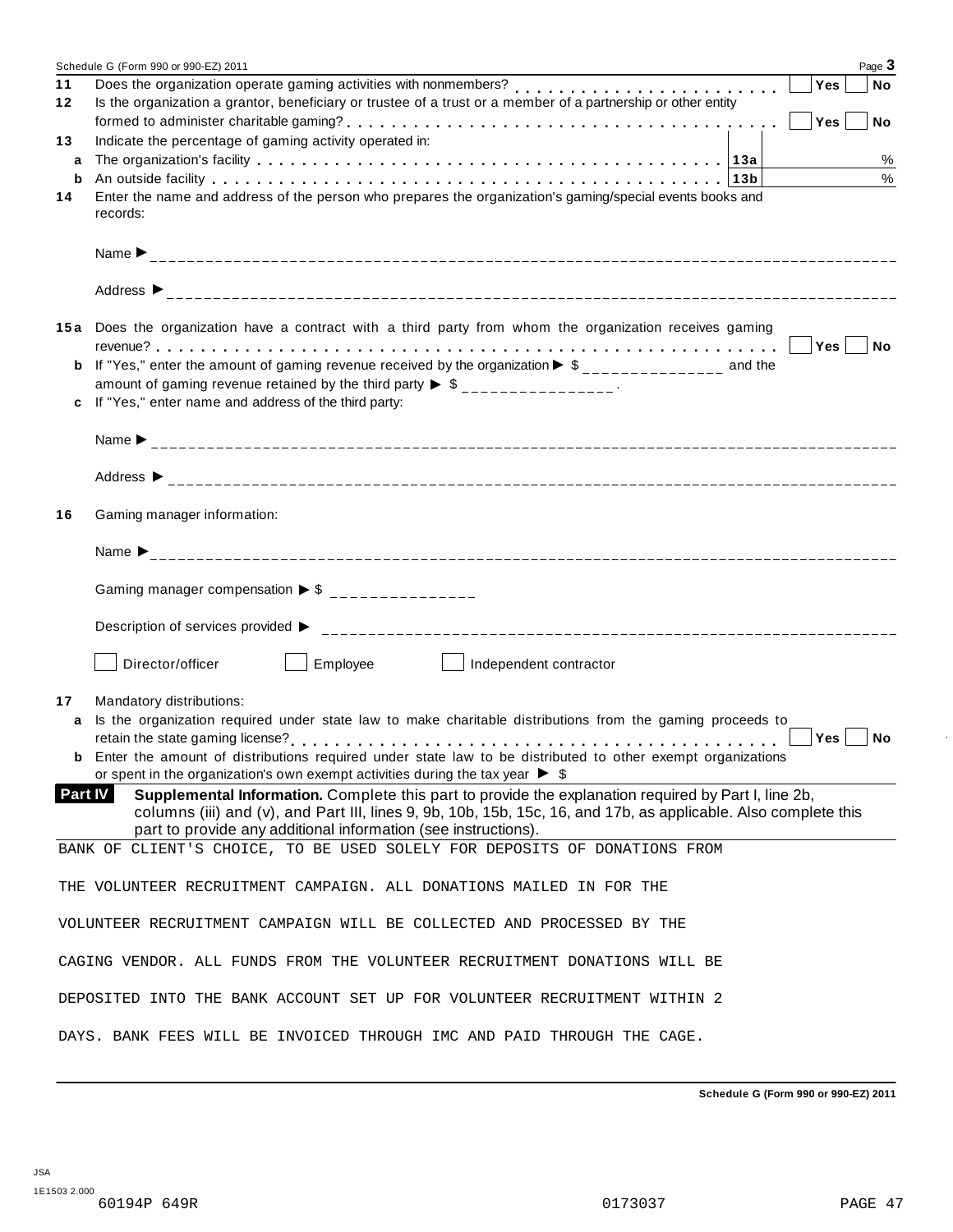|         | Page 3<br>Schedule G (Form 990 or 990-EZ) 2011                                                                       |  |  |  |  |  |
|---------|----------------------------------------------------------------------------------------------------------------------|--|--|--|--|--|
| 11      | Does the organization operate gaming activities with nonmembers?<br>Yes<br><b>No</b>                                 |  |  |  |  |  |
| 12      | Is the organization a grantor, beneficiary or trustee of a trust or a member of a partnership or other entity        |  |  |  |  |  |
|         | Yes<br><b>No</b>                                                                                                     |  |  |  |  |  |
| 13      | Indicate the percentage of gaming activity operated in:                                                              |  |  |  |  |  |
| a       | %                                                                                                                    |  |  |  |  |  |
| b       | %                                                                                                                    |  |  |  |  |  |
| 14      | Enter the name and address of the person who prepares the organization's gaming/special events books and             |  |  |  |  |  |
|         | records:                                                                                                             |  |  |  |  |  |
|         |                                                                                                                      |  |  |  |  |  |
|         |                                                                                                                      |  |  |  |  |  |
|         |                                                                                                                      |  |  |  |  |  |
|         |                                                                                                                      |  |  |  |  |  |
|         |                                                                                                                      |  |  |  |  |  |
| 15 a    | Does the organization have a contract with a third party from whom the organization receives gaming                  |  |  |  |  |  |
|         |                                                                                                                      |  |  |  |  |  |
| b       | If "Yes," enter the amount of gaming revenue received by the organization $\triangleright$ \$ ______________ and the |  |  |  |  |  |
|         | amount of gaming revenue retained by the third party $\triangleright$ \$ _______________.                            |  |  |  |  |  |
| c       | If "Yes," enter name and address of the third party:                                                                 |  |  |  |  |  |
|         |                                                                                                                      |  |  |  |  |  |
|         |                                                                                                                      |  |  |  |  |  |
|         |                                                                                                                      |  |  |  |  |  |
|         |                                                                                                                      |  |  |  |  |  |
| 16      | Gaming manager information:                                                                                          |  |  |  |  |  |
|         |                                                                                                                      |  |  |  |  |  |
|         |                                                                                                                      |  |  |  |  |  |
|         |                                                                                                                      |  |  |  |  |  |
|         | Gaming manager compensation $\triangleright$ \$ _______________                                                      |  |  |  |  |  |
|         |                                                                                                                      |  |  |  |  |  |
|         |                                                                                                                      |  |  |  |  |  |
|         |                                                                                                                      |  |  |  |  |  |
|         | $\vert$ Employee<br>Director/officer<br>Independent contractor<br><b>Contract Contract State</b>                     |  |  |  |  |  |
|         |                                                                                                                      |  |  |  |  |  |
| 17      | Mandatory distributions:                                                                                             |  |  |  |  |  |
| a       | Is the organization required under state law to make charitable distributions from the gaming proceeds to            |  |  |  |  |  |
|         | Yes<br>No                                                                                                            |  |  |  |  |  |
|         | <b>b</b> Enter the amount of distributions required under state law to be distributed to other exempt organizations  |  |  |  |  |  |
|         | or spent in the organization's own exempt activities during the tax year $\triangleright$ \$                         |  |  |  |  |  |
| Part IV | Supplemental Information. Complete this part to provide the explanation required by Part I, line 2b,                 |  |  |  |  |  |
|         | columns (iii) and (v), and Part III, lines 9, 9b, 10b, 15b, 15c, 16, and 17b, as applicable. Also complete this      |  |  |  |  |  |
|         | part to provide any additional information (see instructions).                                                       |  |  |  |  |  |
|         | FUNDRAISING CONSULTANT- GROSS RECEIPTS ARRANGEMENT                                                                   |  |  |  |  |  |
|         |                                                                                                                      |  |  |  |  |  |
|         | SCHEDULE G, PART I, LINE 2B, BOX (IV)                                                                                |  |  |  |  |  |
|         |                                                                                                                      |  |  |  |  |  |
|         | IN FY13, THE ASSOCIATION WILL RECEIVE \$340,000 IN REVENUE FROM INFOCISION                                           |  |  |  |  |  |
|         |                                                                                                                      |  |  |  |  |  |
|         | AS A RESULT OF FY12 CAMPAIGNS. THOSE DOLLARS ARE OVER AND ABOVE THE FY12                                             |  |  |  |  |  |
|         |                                                                                                                      |  |  |  |  |  |
|         | STATED GROSS REVENUE.                                                                                                |  |  |  |  |  |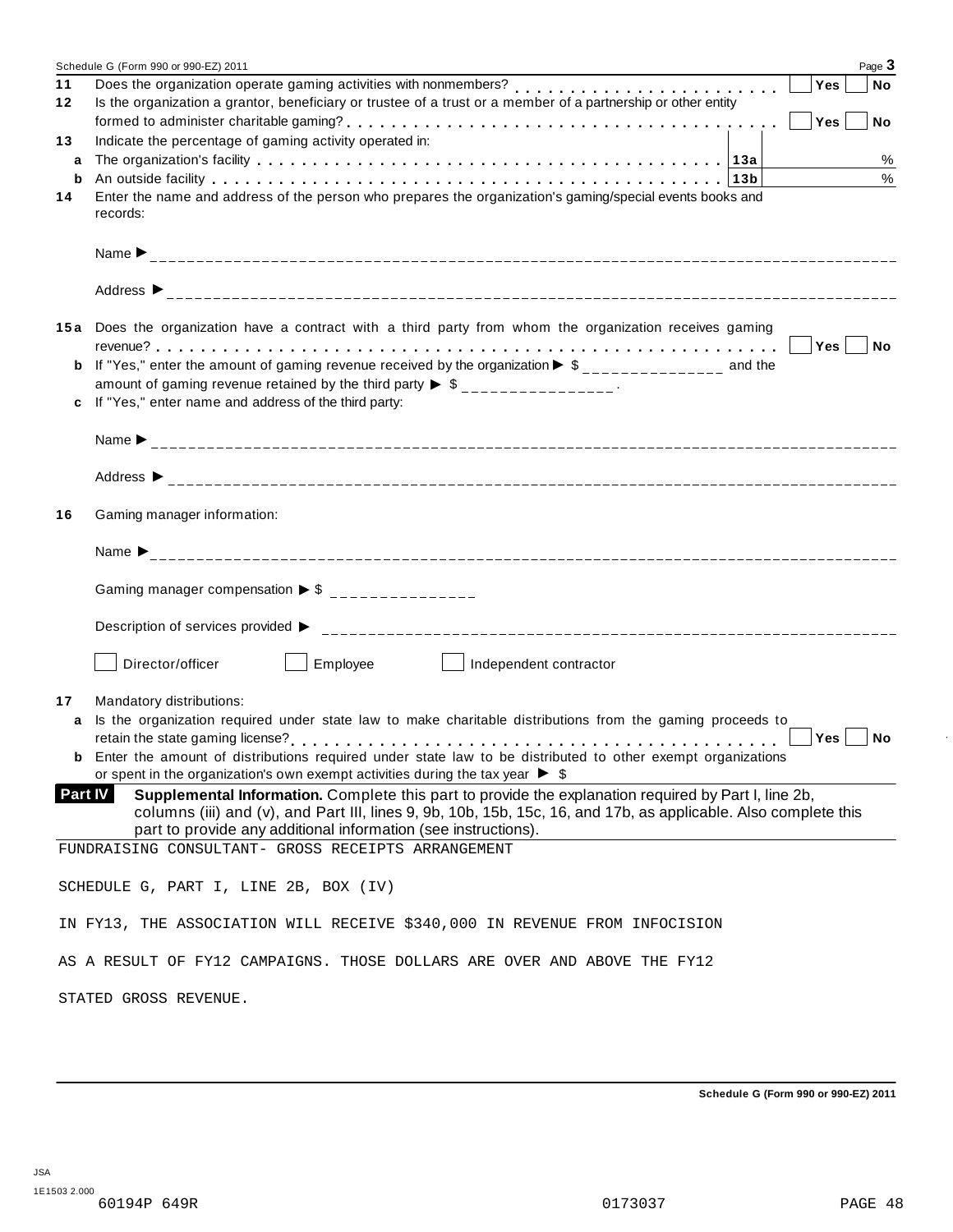|                | Page 3<br>Schedule G (Form 990 or 990-EZ) 2011                                                                                                                                                                          |
|----------------|-------------------------------------------------------------------------------------------------------------------------------------------------------------------------------------------------------------------------|
| 11             | Does the organization operate gaming activities with nonmembers?<br>Yes<br><b>No</b>                                                                                                                                    |
| 12             | Is the organization a grantor, beneficiary or trustee of a trust or a member of a partnership or other entity                                                                                                           |
|                | Yes<br><b>No</b>                                                                                                                                                                                                        |
| 13             | Indicate the percentage of gaming activity operated in:                                                                                                                                                                 |
| a              | %                                                                                                                                                                                                                       |
| b              | %                                                                                                                                                                                                                       |
| 14             | Enter the name and address of the person who prepares the organization's gaming/special events books and<br>records:                                                                                                    |
|                |                                                                                                                                                                                                                         |
|                |                                                                                                                                                                                                                         |
|                |                                                                                                                                                                                                                         |
| 15 a           | Does the organization have a contract with a third party from whom the organization receives gaming                                                                                                                     |
| b              | If "Yes," enter the amount of gaming revenue received by the organization $\triangleright$ \$ ______________ and the                                                                                                    |
|                | amount of gaming revenue retained by the third party $\triangleright$ \$ _______________.                                                                                                                               |
| c              | If "Yes," enter name and address of the third party:                                                                                                                                                                    |
|                |                                                                                                                                                                                                                         |
|                |                                                                                                                                                                                                                         |
|                |                                                                                                                                                                                                                         |
|                |                                                                                                                                                                                                                         |
| 16             | Gaming manager information:                                                                                                                                                                                             |
|                |                                                                                                                                                                                                                         |
|                | Gaming manager compensation $\triangleright$ \$ _______________                                                                                                                                                         |
|                |                                                                                                                                                                                                                         |
|                | $\vert$ Employee<br>Director/officer<br>Independent contractor<br><b>Contract Contract State</b>                                                                                                                        |
|                |                                                                                                                                                                                                                         |
| 17             | Mandatory distributions:                                                                                                                                                                                                |
| a              | Is the organization required under state law to make charitable distributions from the gaming proceeds to                                                                                                               |
|                | Yes<br>No                                                                                                                                                                                                               |
|                | <b>b</b> Enter the amount of distributions required under state law to be distributed to other exempt organizations<br>or spent in the organization's own exempt activities during the tax year $\triangleright$ \$     |
| <b>Part IV</b> | Supplemental Information. Complete this part to provide the explanation required by Part I, line 2b,<br>columns (iii) and (v), and Part III, lines 9, 9b, 10b, 15b, 15c, 16, and 17b, as applicable. Also complete this |
|                | part to provide any additional information (see instructions).                                                                                                                                                          |
|                | FUNDRAISING CONSULTANT- FEE ARRANGEMENT                                                                                                                                                                                 |
|                |                                                                                                                                                                                                                         |
|                |                                                                                                                                                                                                                         |
|                | SCHEDULE G, PART I, LINE 2B, BOX (VI)                                                                                                                                                                                   |
|                |                                                                                                                                                                                                                         |
|                | THE AGREEMENT BETWEEN INFOCISION MANAGEMENT CORPORATION AND ALZHEIMER'S                                                                                                                                                 |
|                | DISEASE & RELATED DISORDERS ASSOCIATION IS NOT A PERCENTAGE-BASED                                                                                                                                                       |
|                | AGREEMENT. INFOCISION MANAGEMENT CORPORATION IS TO BE PAID A FIXED FEE                                                                                                                                                  |
|                | PER COMPLETED CALL AS DESCRIBED IN THE MAIN AGREEMENT AND SAID                                                                                                                                                          |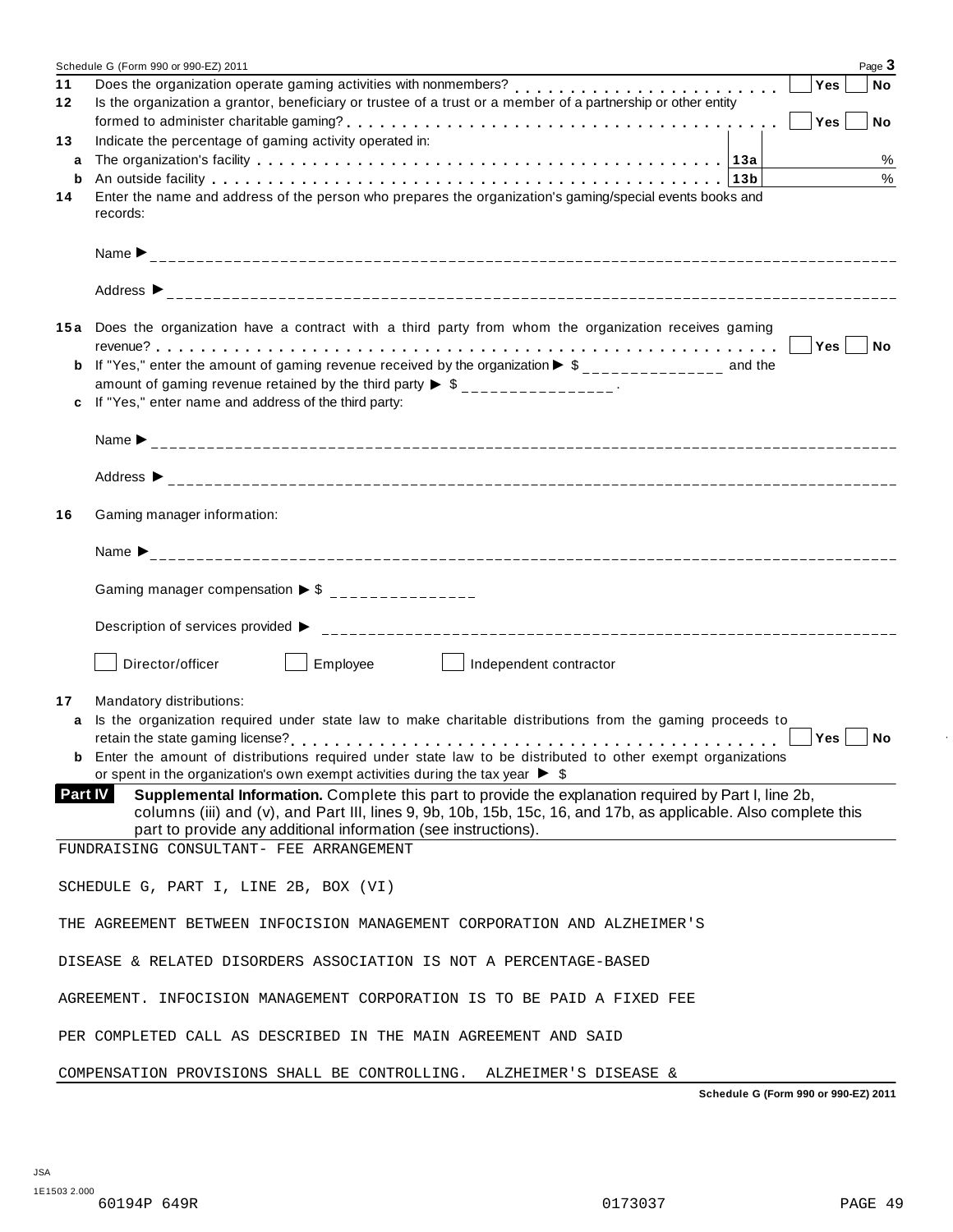|                | Page 3<br>Schedule G (Form 990 or 990-EZ) 2011                                                                                                                                                                                                                                            |
|----------------|-------------------------------------------------------------------------------------------------------------------------------------------------------------------------------------------------------------------------------------------------------------------------------------------|
| 11             | Does the organization operate gaming activities with nonmembers?<br>Yes<br><b>No</b>                                                                                                                                                                                                      |
| 12             | Is the organization a grantor, beneficiary or trustee of a trust or a member of a partnership or other entity                                                                                                                                                                             |
|                | Yes<br>No                                                                                                                                                                                                                                                                                 |
| 13             | Indicate the percentage of gaming activity operated in:                                                                                                                                                                                                                                   |
| a              | %                                                                                                                                                                                                                                                                                         |
| b              | %                                                                                                                                                                                                                                                                                         |
| 14             | Enter the name and address of the person who prepares the organization's gaming/special events books and                                                                                                                                                                                  |
|                | records:                                                                                                                                                                                                                                                                                  |
|                |                                                                                                                                                                                                                                                                                           |
|                | Address $\triangleright$                                                                                                                                                                                                                                                                  |
|                | 15a Does the organization have a contract with a third party from whom the organization receives gaming                                                                                                                                                                                   |
|                | $\Box$ Yes $\vert$<br>$\blacksquare$ No                                                                                                                                                                                                                                                   |
| b              | If "Yes," enter the amount of gaming revenue received by the organization $\triangleright$ \$ ______________ and the                                                                                                                                                                      |
|                | amount of gaming revenue retained by the third party $\triangleright$ \$ _______________.                                                                                                                                                                                                 |
|                | c If "Yes," enter name and address of the third party:                                                                                                                                                                                                                                    |
|                |                                                                                                                                                                                                                                                                                           |
|                |                                                                                                                                                                                                                                                                                           |
|                |                                                                                                                                                                                                                                                                                           |
| 16             | Gaming manager information:                                                                                                                                                                                                                                                               |
|                |                                                                                                                                                                                                                                                                                           |
|                | Gaming manager compensation $\triangleright$ \$ _______________                                                                                                                                                                                                                           |
|                |                                                                                                                                                                                                                                                                                           |
|                | Employee<br>Director/officer                                                                                                                                                                                                                                                              |
| 17             | Mandatory distributions:                                                                                                                                                                                                                                                                  |
| a              | Is the organization required under state law to make charitable distributions from the gaming proceeds to                                                                                                                                                                                 |
|                | Yes<br>No                                                                                                                                                                                                                                                                                 |
|                | Enter the amount of distributions required under state law to be distributed to other exempt organizations                                                                                                                                                                                |
|                | or spent in the organization's own exempt activities during the tax year $\triangleright$ \$                                                                                                                                                                                              |
| <b>Part IV</b> | Supplemental Information. Complete this part to provide the explanation required by Part I, line 2b,<br>columns (iii) and (v), and Part III, lines 9, 9b, 10b, 15b, 15c, 16, and 17b, as applicable. Also complete this<br>part to provide any additional information (see instructions). |
|                | RELATED DISORDERS ASSOCIATION EXERCISES CONTROL AND APPROVAL OVER THE                                                                                                                                                                                                                     |
|                |                                                                                                                                                                                                                                                                                           |
|                | CONTENT AND FREQUENCY OF ALL SOLICITATIONS AND VOLUNTEER RECRUITMENT                                                                                                                                                                                                                      |
|                | INTERACTIONS.                                                                                                                                                                                                                                                                             |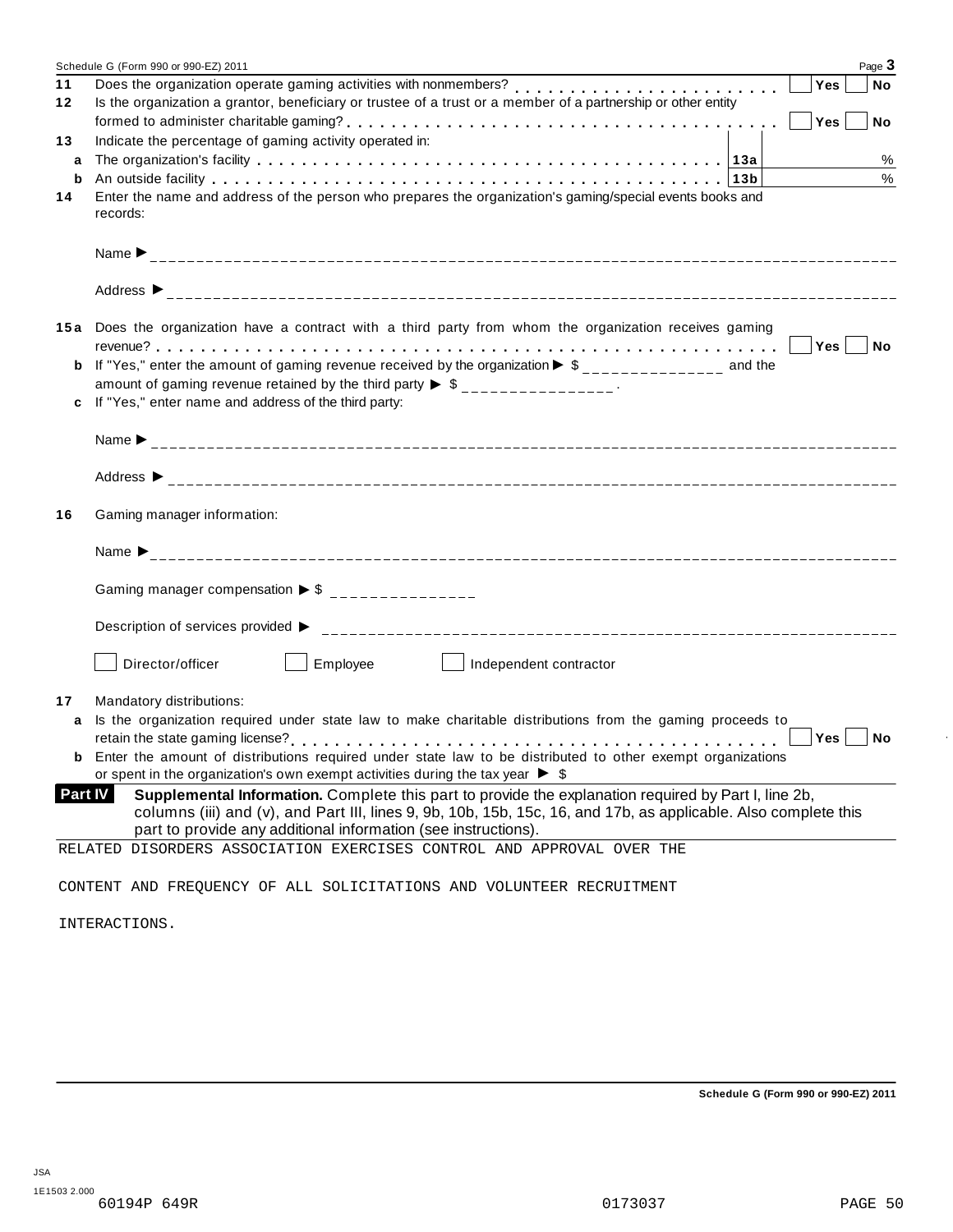|                | Page 3<br>Schedule G (Form 990 or 990-EZ) 2011                                                                                                                                                                                                                                            |  |  |  |  |  |
|----------------|-------------------------------------------------------------------------------------------------------------------------------------------------------------------------------------------------------------------------------------------------------------------------------------------|--|--|--|--|--|
| 11             | Does the organization operate gaming activities with nonmembers?<br>Yes<br><b>No</b>                                                                                                                                                                                                      |  |  |  |  |  |
| 12             | Is the organization a grantor, beneficiary or trustee of a trust or a member of a partnership or other entity<br>Yes<br>No No                                                                                                                                                             |  |  |  |  |  |
| 13             | Indicate the percentage of gaming activity operated in:                                                                                                                                                                                                                                   |  |  |  |  |  |
| a              | $\%$                                                                                                                                                                                                                                                                                      |  |  |  |  |  |
| b              | %                                                                                                                                                                                                                                                                                         |  |  |  |  |  |
| 14             | Enter the name and address of the person who prepares the organization's gaming/special events books and<br>records:                                                                                                                                                                      |  |  |  |  |  |
|                |                                                                                                                                                                                                                                                                                           |  |  |  |  |  |
|                |                                                                                                                                                                                                                                                                                           |  |  |  |  |  |
|                | 15a Does the organization have a contract with a third party from whom the organization receives gaming                                                                                                                                                                                   |  |  |  |  |  |
|                | $Yes \mid \text{No}$                                                                                                                                                                                                                                                                      |  |  |  |  |  |
|                | <b>b</b> If "Yes," enter the amount of gaming revenue received by the organization $\triangleright$ \$______________ and the<br>amount of gaming revenue retained by the third party $\triangleright$ \$ _______________.                                                                 |  |  |  |  |  |
|                | c If "Yes," enter name and address of the third party:                                                                                                                                                                                                                                    |  |  |  |  |  |
|                |                                                                                                                                                                                                                                                                                           |  |  |  |  |  |
|                |                                                                                                                                                                                                                                                                                           |  |  |  |  |  |
|                |                                                                                                                                                                                                                                                                                           |  |  |  |  |  |
| 16             | Gaming manager information:                                                                                                                                                                                                                                                               |  |  |  |  |  |
|                |                                                                                                                                                                                                                                                                                           |  |  |  |  |  |
|                | Gaming manager compensation $\triangleright$ \$ _______________                                                                                                                                                                                                                           |  |  |  |  |  |
|                |                                                                                                                                                                                                                                                                                           |  |  |  |  |  |
|                | Employee<br>Director/officer<br>Independent contractor<br><b>Contract Contract State</b>                                                                                                                                                                                                  |  |  |  |  |  |
| 17             | Mandatory distributions:                                                                                                                                                                                                                                                                  |  |  |  |  |  |
| a              | Is the organization required under state law to make charitable distributions from the gaming proceeds to                                                                                                                                                                                 |  |  |  |  |  |
|                | Yes<br>No                                                                                                                                                                                                                                                                                 |  |  |  |  |  |
|                | <b>b</b> Enter the amount of distributions required under state law to be distributed to other exempt organizations<br>or spent in the organization's own exempt activities during the tax year $\triangleright$ \$                                                                       |  |  |  |  |  |
| <b>Part IV</b> | Supplemental Information. Complete this part to provide the explanation required by Part I, line 2b,<br>columns (iii) and (v), and Part III, lines 9, 9b, 10b, 15b, 15c, 16, and 17b, as applicable. Also complete this<br>part to provide any additional information (see instructions). |  |  |  |  |  |
|                | ORGANIZATION OPERATES GAMING ACTIVITIES WITH NONMEMBERS                                                                                                                                                                                                                                   |  |  |  |  |  |
|                |                                                                                                                                                                                                                                                                                           |  |  |  |  |  |
|                | SCHEDULE G, PART III, LINE 11                                                                                                                                                                                                                                                             |  |  |  |  |  |
|                | THE ALZHEIMER'S ASSOCIATION IS NOT A MEMBERSHIP ORGANIZATION AS DESCRIBED                                                                                                                                                                                                                 |  |  |  |  |  |
|                | BY THE IRS.<br>THE ORGANIZATION THEREFORE DOESN'T CONSIDER ITS DONORS                                                                                                                                                                                                                     |  |  |  |  |  |
|                | MEMBERS.<br>THEREFORE, THE ORGANIZATION HAS CHECKED BOX 11 IN PART III OF                                                                                                                                                                                                                 |  |  |  |  |  |
|                | SCHEDULE G, "YES."                                                                                                                                                                                                                                                                        |  |  |  |  |  |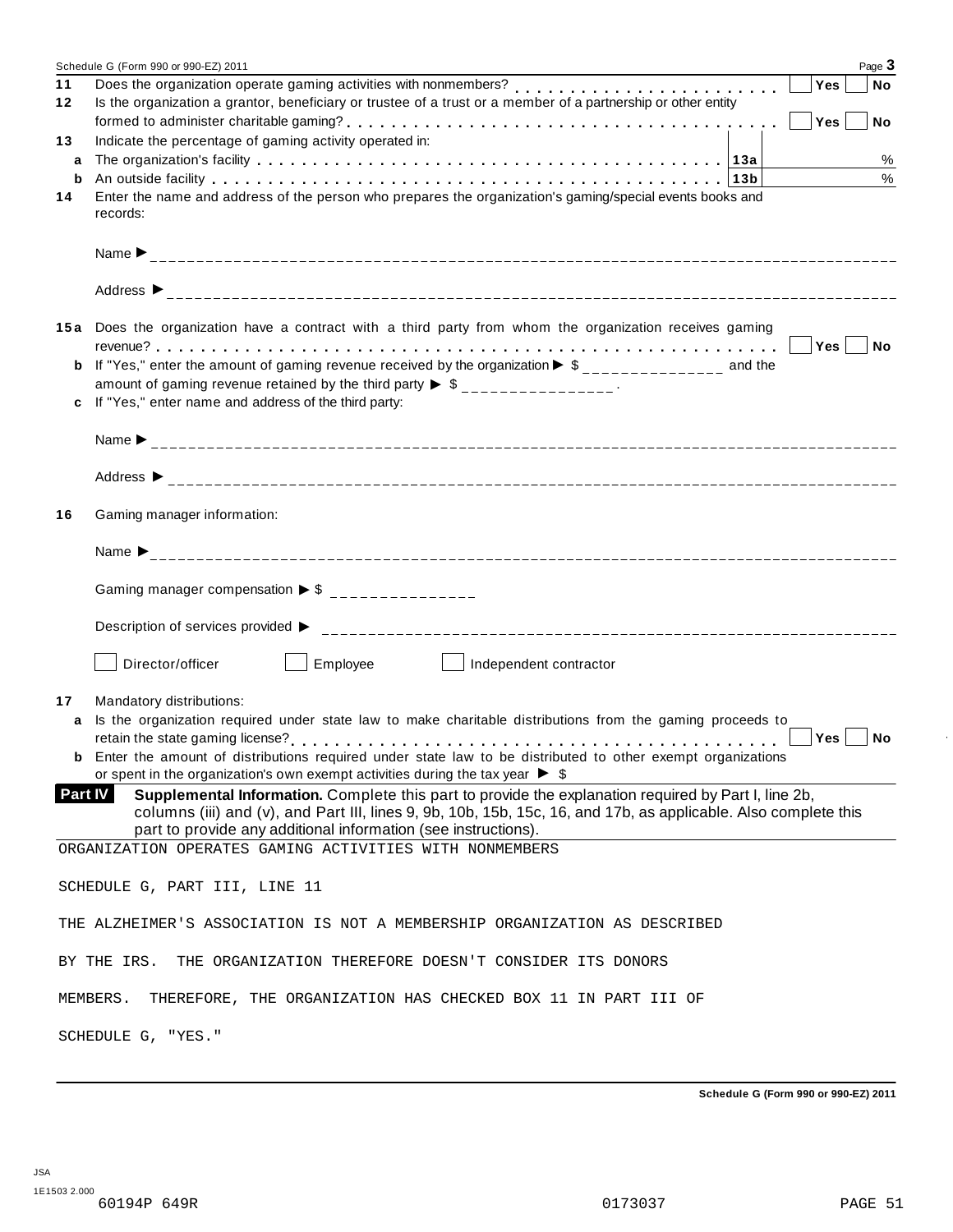|                | Page 3<br>Schedule G (Form 990 or 990-EZ) 2011                                                                                                                                                                                                                                            |
|----------------|-------------------------------------------------------------------------------------------------------------------------------------------------------------------------------------------------------------------------------------------------------------------------------------------|
| 11             | Yes<br>No                                                                                                                                                                                                                                                                                 |
| 12             | Is the organization a grantor, beneficiary or trustee of a trust or a member of a partnership or other entity                                                                                                                                                                             |
|                | Yes<br>No No                                                                                                                                                                                                                                                                              |
| 13             | Indicate the percentage of gaming activity operated in:                                                                                                                                                                                                                                   |
| a              | %                                                                                                                                                                                                                                                                                         |
| b              | %                                                                                                                                                                                                                                                                                         |
| 14             | Enter the name and address of the person who prepares the organization's gaming/special events books and<br>records:                                                                                                                                                                      |
|                |                                                                                                                                                                                                                                                                                           |
|                | Address $\triangleright$                                                                                                                                                                                                                                                                  |
|                | 15a Does the organization have a contract with a third party from whom the organization receives gaming                                                                                                                                                                                   |
|                | Yes No                                                                                                                                                                                                                                                                                    |
|                | <b>b</b> If "Yes," enter the amount of gaming revenue received by the organization $\triangleright$ \$______________ and the                                                                                                                                                              |
|                | amount of gaming revenue retained by the third party $\triangleright$ \$ _______________.                                                                                                                                                                                                 |
|                | c If "Yes," enter name and address of the third party:                                                                                                                                                                                                                                    |
|                |                                                                                                                                                                                                                                                                                           |
|                |                                                                                                                                                                                                                                                                                           |
| 16             | Gaming manager information:                                                                                                                                                                                                                                                               |
|                |                                                                                                                                                                                                                                                                                           |
|                | Gaming manager compensation $\triangleright$ \$ _______________                                                                                                                                                                                                                           |
|                |                                                                                                                                                                                                                                                                                           |
|                | Director/officer<br>Employee L<br>Independent contractor                                                                                                                                                                                                                                  |
| 17             | Mandatory distributions:                                                                                                                                                                                                                                                                  |
| a              | Is the organization required under state law to make charitable distributions from the gaming proceeds to                                                                                                                                                                                 |
|                | Yes No                                                                                                                                                                                                                                                                                    |
|                | <b>b</b> Enter the amount of distributions required under state law to be distributed to other exempt organizations                                                                                                                                                                       |
|                | or spent in the organization's own exempt activities during the tax year $\blacktriangleright$ \$                                                                                                                                                                                         |
| <b>Part IV</b> | Supplemental Information. Complete this part to provide the explanation required by Part I, line 2b,<br>columns (iii) and (v), and Part III, lines 9, 9b, 10b, 15b, 15c, 16, and 17b, as applicable. Also complete this<br>part to provide any additional information (see instructions). |
|                | ADDITIONAL GAMING MANAGER INFORMATION                                                                                                                                                                                                                                                     |
|                | SCHEDULE G, PART III, LINE 16                                                                                                                                                                                                                                                             |
|                | NAME: KATE LEVY                                                                                                                                                                                                                                                                           |
|                | GAMING MANAGER COMPENSATION: \$300                                                                                                                                                                                                                                                        |
|                | DESCRIPTION OF SERVICES PROVIDED: RECORDKEEPING                                                                                                                                                                                                                                           |
|                | EMPLOYEE                                                                                                                                                                                                                                                                                  |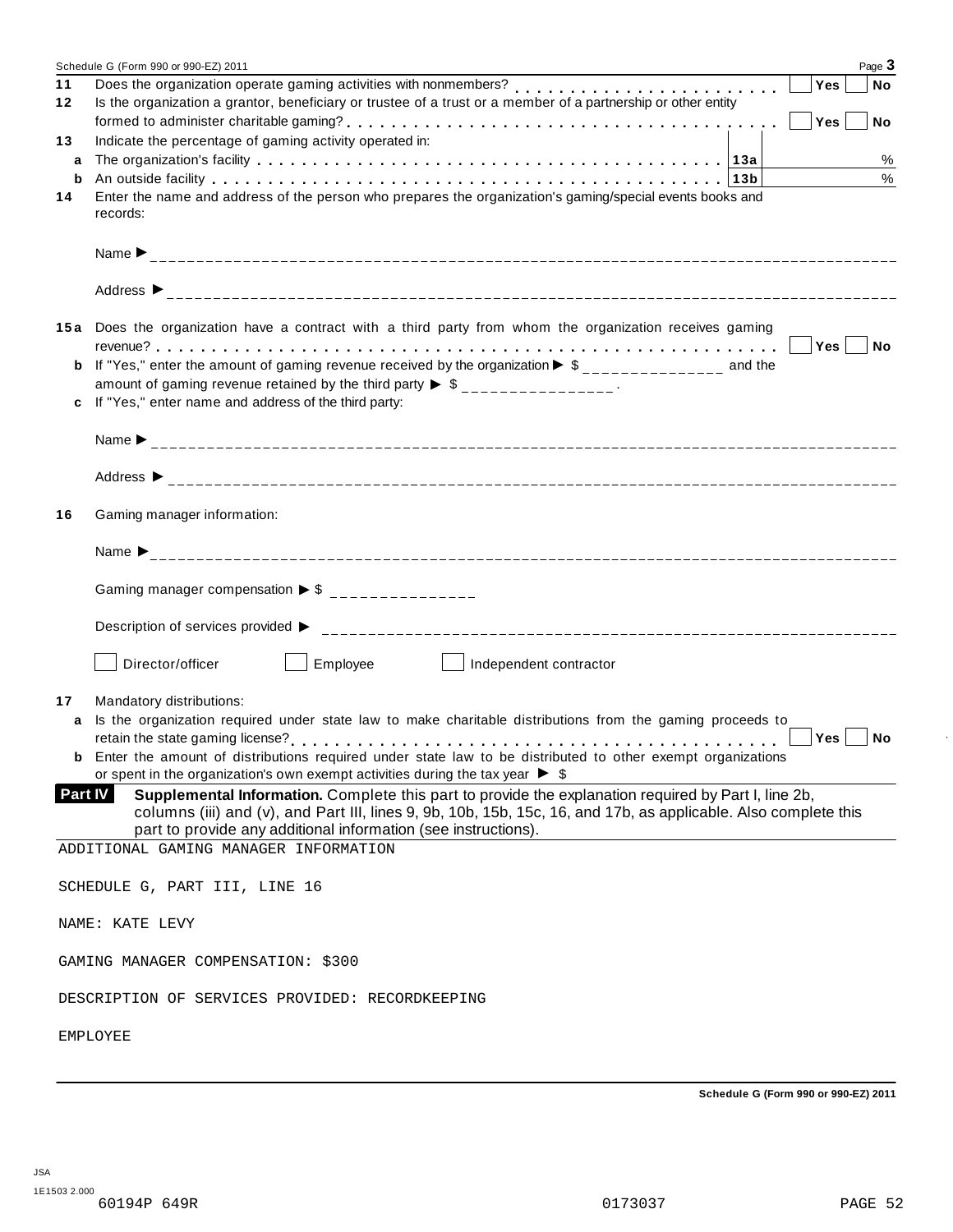|         | Schedule G (Form 990 or 990-EZ) 2011                                                                                                                                                                                    |  | Page 3                  |  |  |
|---------|-------------------------------------------------------------------------------------------------------------------------------------------------------------------------------------------------------------------------|--|-------------------------|--|--|
| 11      | Does the organization operate gaming activities with nonmembers?<br>Does the organization operate gaming activities with nonmembers?                                                                                    |  | Yes<br><b>No</b>        |  |  |
| 12      | Is the organization a grantor, beneficiary or trustee of a trust or a member of a partnership or other entity                                                                                                           |  |                         |  |  |
|         |                                                                                                                                                                                                                         |  | <b>Yes</b><br><b>No</b> |  |  |
| 13      | Indicate the percentage of gaming activity operated in:                                                                                                                                                                 |  |                         |  |  |
| a       |                                                                                                                                                                                                                         |  | %                       |  |  |
| b       |                                                                                                                                                                                                                         |  | $\%$                    |  |  |
| 14      | Enter the name and address of the person who prepares the organization's gaming/special events books and                                                                                                                |  |                         |  |  |
|         | records:                                                                                                                                                                                                                |  |                         |  |  |
|         |                                                                                                                                                                                                                         |  |                         |  |  |
|         |                                                                                                                                                                                                                         |  |                         |  |  |
|         |                                                                                                                                                                                                                         |  |                         |  |  |
|         |                                                                                                                                                                                                                         |  |                         |  |  |
|         |                                                                                                                                                                                                                         |  |                         |  |  |
|         | 15a Does the organization have a contract with a third party from whom the organization receives gaming                                                                                                                 |  |                         |  |  |
|         |                                                                                                                                                                                                                         |  |                         |  |  |
| b       | If "Yes," enter the amount of gaming revenue received by the organization $\triangleright$ \$______________ and the                                                                                                     |  |                         |  |  |
|         | amount of gaming revenue retained by the third party $\triangleright$ \$ _______________.                                                                                                                               |  |                         |  |  |
| c       | If "Yes," enter name and address of the third party:                                                                                                                                                                    |  |                         |  |  |
|         |                                                                                                                                                                                                                         |  |                         |  |  |
|         |                                                                                                                                                                                                                         |  |                         |  |  |
|         |                                                                                                                                                                                                                         |  |                         |  |  |
|         |                                                                                                                                                                                                                         |  |                         |  |  |
|         |                                                                                                                                                                                                                         |  |                         |  |  |
| 16      | Gaming manager information:                                                                                                                                                                                             |  |                         |  |  |
|         |                                                                                                                                                                                                                         |  |                         |  |  |
|         |                                                                                                                                                                                                                         |  |                         |  |  |
|         |                                                                                                                                                                                                                         |  |                         |  |  |
|         | Gaming manager compensation $\triangleright$ \$ _______________                                                                                                                                                         |  |                         |  |  |
|         |                                                                                                                                                                                                                         |  |                         |  |  |
|         |                                                                                                                                                                                                                         |  |                         |  |  |
|         |                                                                                                                                                                                                                         |  |                         |  |  |
|         | Employee<br>Director/officer<br>Independent contractor                                                                                                                                                                  |  |                         |  |  |
|         |                                                                                                                                                                                                                         |  |                         |  |  |
| 17      | Mandatory distributions:                                                                                                                                                                                                |  |                         |  |  |
| a       | Is the organization required under state law to make charitable distributions from the gaming proceeds to                                                                                                               |  |                         |  |  |
|         |                                                                                                                                                                                                                         |  | Yes  <br>No             |  |  |
|         | Enter the amount of distributions required under state law to be distributed to other exempt organizations                                                                                                              |  |                         |  |  |
|         | or spent in the organization's own exempt activities during the tax year $\triangleright$ \$                                                                                                                            |  |                         |  |  |
| Part IV | Supplemental Information. Complete this part to provide the explanation required by Part I, line 2b,<br>columns (iii) and (v), and Part III, lines 9, 9b, 10b, 15b, 15c, 16, and 17b, as applicable. Also complete this |  |                         |  |  |
|         | part to provide any additional information (see instructions).                                                                                                                                                          |  |                         |  |  |
|         | NAME: KATHERINE LEE                                                                                                                                                                                                     |  |                         |  |  |
|         |                                                                                                                                                                                                                         |  |                         |  |  |
|         | GAMING MANAGER COMPENSATION: \$300                                                                                                                                                                                      |  |                         |  |  |
|         |                                                                                                                                                                                                                         |  |                         |  |  |
|         | DESCRIPTION OF SERVICES PROVIDED: CASH MANAGEMENT AND BANK DEPOSITS                                                                                                                                                     |  |                         |  |  |
|         |                                                                                                                                                                                                                         |  |                         |  |  |
|         | EMPLOYEE                                                                                                                                                                                                                |  |                         |  |  |
|         |                                                                                                                                                                                                                         |  |                         |  |  |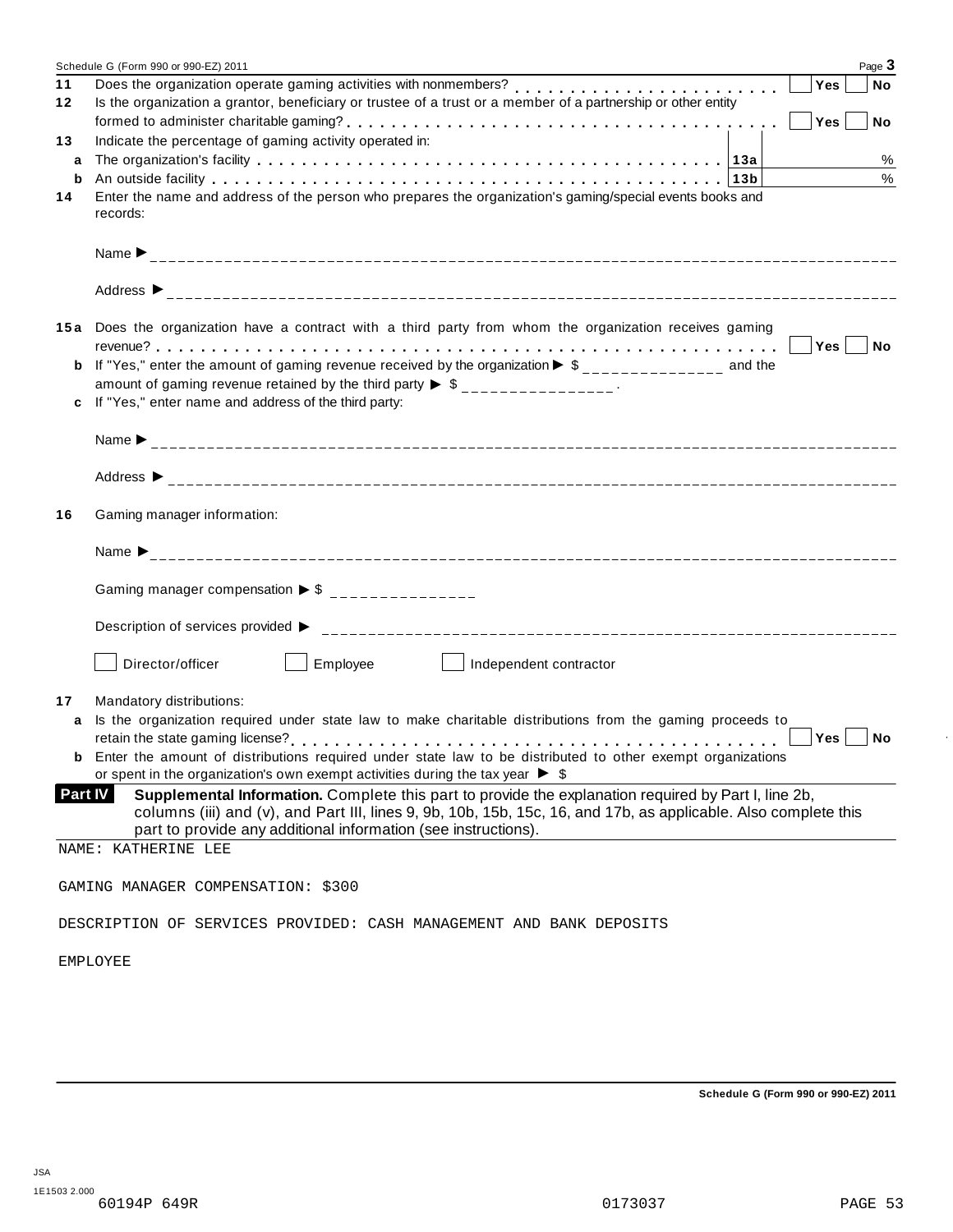| <b>SCHEDULE I</b><br>(Form 990)                                                                                                                                                                                                                                                                                                                                 |                            |                                  | <b>Grants and Other Assistance to Organizations,</b><br>Governments, and Individuals in the United States |                                       |                                                             |                                           | OMB No. 1545-0047                          |
|-----------------------------------------------------------------------------------------------------------------------------------------------------------------------------------------------------------------------------------------------------------------------------------------------------------------------------------------------------------------|----------------------------|----------------------------------|-----------------------------------------------------------------------------------------------------------|---------------------------------------|-------------------------------------------------------------|-------------------------------------------|--------------------------------------------|
| Department of the Treasury<br><b>Internal Revenue Service</b>                                                                                                                                                                                                                                                                                                   |                            |                                  | Complete if the organization answered "Yes" to Form 990, Part IV, line 21 or 22.<br>Attach to Form 990.   |                                       |                                                             |                                           | <b>Open to Public</b><br><b>Inspection</b> |
| Name of the organization<br>ALZHEIMER'S DISEASE & RELATED DISORDERS                                                                                                                                                                                                                                                                                             |                            |                                  |                                                                                                           |                                       |                                                             | <b>Employer identification number</b>     |                                            |
| ASSOCIATION, INC.                                                                                                                                                                                                                                                                                                                                               |                            |                                  |                                                                                                           |                                       |                                                             | 13-3039601                                |                                            |
| <b>General Information on Grants and Assistance</b><br>Part I                                                                                                                                                                                                                                                                                                   |                            |                                  |                                                                                                           |                                       |                                                             |                                           |                                            |
| Does the organization maintain records to substantiate the amount of the grants or assistance, the grantees' eligibility for the grants or assistance, and                                                                                                                                                                                                      |                            |                                  |                                                                                                           |                                       |                                                             |                                           |                                            |
| the selection criteria used to award the grants or assistance?                                                                                                                                                                                                                                                                                                  |                            |                                  |                                                                                                           |                                       |                                                             |                                           | $\mathbb{X}$ Yes<br>No                     |
| 2 Describe in Part IV the organization's procedures for monitoring the use of grant funds in the United States.                                                                                                                                                                                                                                                 |                            |                                  |                                                                                                           |                                       |                                                             |                                           |                                            |
| Grants and Other Assistance to Governments and Organizations in the United States. Complete if the organization answered "Yes"<br><b>Part II</b><br>to Form 990, Part IV, line 21, for any recipient that received more than \$5,000. Check this box if no one recipient received more than \$5,000.<br>Part II can be duplicated if additional space is needed |                            |                                  |                                                                                                           |                                       |                                                             |                                           |                                            |
| (a) Name and address of organization<br>or government                                                                                                                                                                                                                                                                                                           | $(b)$ EIN                  | (c) IRC section<br>if applicable | (d) Amount of cash<br>grant                                                                               | (e) Amount of non-<br>cash assistance | (f) Method of valuation<br>(book, FMV, appraisal,<br>other) | (g) Description of<br>non-cash assistance | (h) Purpose of grant<br>or assistance      |
| (1) REGENTS OF THE UNIVERSITY OF MINNESOTA                                                                                                                                                                                                                                                                                                                      |                            |                                  |                                                                                                           |                                       |                                                             |                                           |                                            |
| 200 OAK STREET MINNEAPOLIS, MN 55455                                                                                                                                                                                                                                                                                                                            | $41-6007513$ $501(C)(3)$   |                                  | 400,000                                                                                                   |                                       | FMV                                                         |                                           | PROGRAM SUPPORT                            |
| (2) PORTLAND STATE UNIVERSITY                                                                                                                                                                                                                                                                                                                                   |                            |                                  |                                                                                                           |                                       |                                                             |                                           |                                            |
| PO BOX 751 PORTLAND, OR 97207                                                                                                                                                                                                                                                                                                                                   | 48-1278529                 | 501(C)(3)                        | 199,469                                                                                                   |                                       | FMV                                                         |                                           | PROGRAM SUPPORT                            |
| (3) MASSACHUSETTS GENERAL HOSPITAL                                                                                                                                                                                                                                                                                                                              |                            |                                  |                                                                                                           |                                       |                                                             |                                           |                                            |
| 101 HUNTINGTON AVE BOSTON, MA 02199                                                                                                                                                                                                                                                                                                                             | 04-2697983                 | 501(C)(3)                        | 240,000                                                                                                   |                                       | FMV                                                         |                                           | PROGRAM SUPPORT                            |
| (4) MOUNT SINAL SCHOOL OF MEDICINE                                                                                                                                                                                                                                                                                                                              |                            |                                  |                                                                                                           |                                       |                                                             |                                           |                                            |
| PO BOX 1075 NEW YORK, NY 10029                                                                                                                                                                                                                                                                                                                                  | 13-6171197                 | 501(C)(3)                        | 240,000                                                                                                   |                                       | FMV                                                         |                                           | PROGRAM SUPPORT                            |
| (5) THE NATHAN S. KLINE INSTITUTE                                                                                                                                                                                                                                                                                                                               |                            |                                  |                                                                                                           |                                       |                                                             |                                           |                                            |
| 140 OLD ORANGEBURG RD ORANGEBURG, NY 10962                                                                                                                                                                                                                                                                                                                      | 14-1410842                 | 501(C)(3)                        | 240,000                                                                                                   |                                       | FMV                                                         |                                           | PROGRAM SUPPORT                            |
| (6) THE INSTITUTE FOR MOLECULAR MEDICINE                                                                                                                                                                                                                                                                                                                        |                            |                                  |                                                                                                           |                                       |                                                             |                                           |                                            |
| 16371 GOTHARD ST HUNTINGTON BEACH, CA 92647                                                                                                                                                                                                                                                                                                                     | 88-0366979                 | 501(C)(3)                        | 239,503                                                                                                   |                                       | FMV                                                         |                                           | PROGRAM SUPPORT                            |
| (7) THE UNIVERSITY OF IOWA                                                                                                                                                                                                                                                                                                                                      |                            |                                  |                                                                                                           |                                       |                                                             |                                           |                                            |
| 2 GILMORE HALL IOWA CITY, IA 52242                                                                                                                                                                                                                                                                                                                              | $42 - 6004813$ $501(C)(3)$ |                                  | 239,250                                                                                                   |                                       | FMV                                                         |                                           | PROGRAM SUPPORT                            |
| (8) RUSH UNIVERSITY MEDICAL CENTER                                                                                                                                                                                                                                                                                                                              |                            |                                  |                                                                                                           |                                       |                                                             |                                           |                                            |
| 1653 W. CONGRESS PARKWAY CHICAGO, IL 60612                                                                                                                                                                                                                                                                                                                      | 36-2174823                 | 501(C)(3)                        | 239,910                                                                                                   |                                       | FMV                                                         |                                           | PROGRAM SUPPORT                            |
| (9) SLOAN-KETTERING INSTITUTE                                                                                                                                                                                                                                                                                                                                   |                            |                                  |                                                                                                           |                                       |                                                             |                                           |                                            |
| 1275 YORK AVENUE NEW YORK, NY 10065                                                                                                                                                                                                                                                                                                                             | 13-1624182                 | 501(C)(3)                        | 240,000                                                                                                   |                                       | FMV                                                         |                                           | PROGRAM SUPPORT                            |
| (10) MOUNT SINAL SCHOOL OF MEDICINE                                                                                                                                                                                                                                                                                                                             |                            |                                  |                                                                                                           |                                       |                                                             |                                           |                                            |
| PO BOX 1075 NEW YORK, NY 10029                                                                                                                                                                                                                                                                                                                                  | $13 - 6171197$ $501(C)(3)$ |                                  | 240,000                                                                                                   |                                       | FMV                                                         |                                           | PROGRAM SUPPORT                            |
| (11) UNIV OF TEXAS HEALTH SCIENCE CENTER                                                                                                                                                                                                                                                                                                                        |                            |                                  |                                                                                                           |                                       |                                                             |                                           |                                            |
| 7703 FLOYD CURL DR SAN ANTONIO, TX 78229                                                                                                                                                                                                                                                                                                                        | $74-1586031$ $501(C)(3)$   |                                  | 239,862.                                                                                                  |                                       | FMV                                                         |                                           | PROGRAM SUPPORT                            |
| (12) MAYO CLINIC JACKSONVILLE                                                                                                                                                                                                                                                                                                                                   |                            |                                  |                                                                                                           |                                       |                                                             |                                           |                                            |
| 4500 SAN PABLO ROAD JACKSONVILLE, FL 32224                                                                                                                                                                                                                                                                                                                      | $15 - 9333702 501(C)(3)$   |                                  | 240,000.                                                                                                  |                                       | FMV                                                         |                                           | PROGRAM SUPPORT                            |
| 2 Enter total number of section 501(c)(3) and government organizations listed in the line 1 table enterpresent content of section 501(c)(3) and government organizations listed in the line 1 table                                                                                                                                                             |                            |                                  |                                                                                                           |                                       |                                                             |                                           |                                            |
| 3<br>For Paperwork Reduction Act Notice, see the Instructions for Form 990.                                                                                                                                                                                                                                                                                     |                            |                                  |                                                                                                           |                                       |                                                             |                                           | Schedule I (Form 990) (2011)               |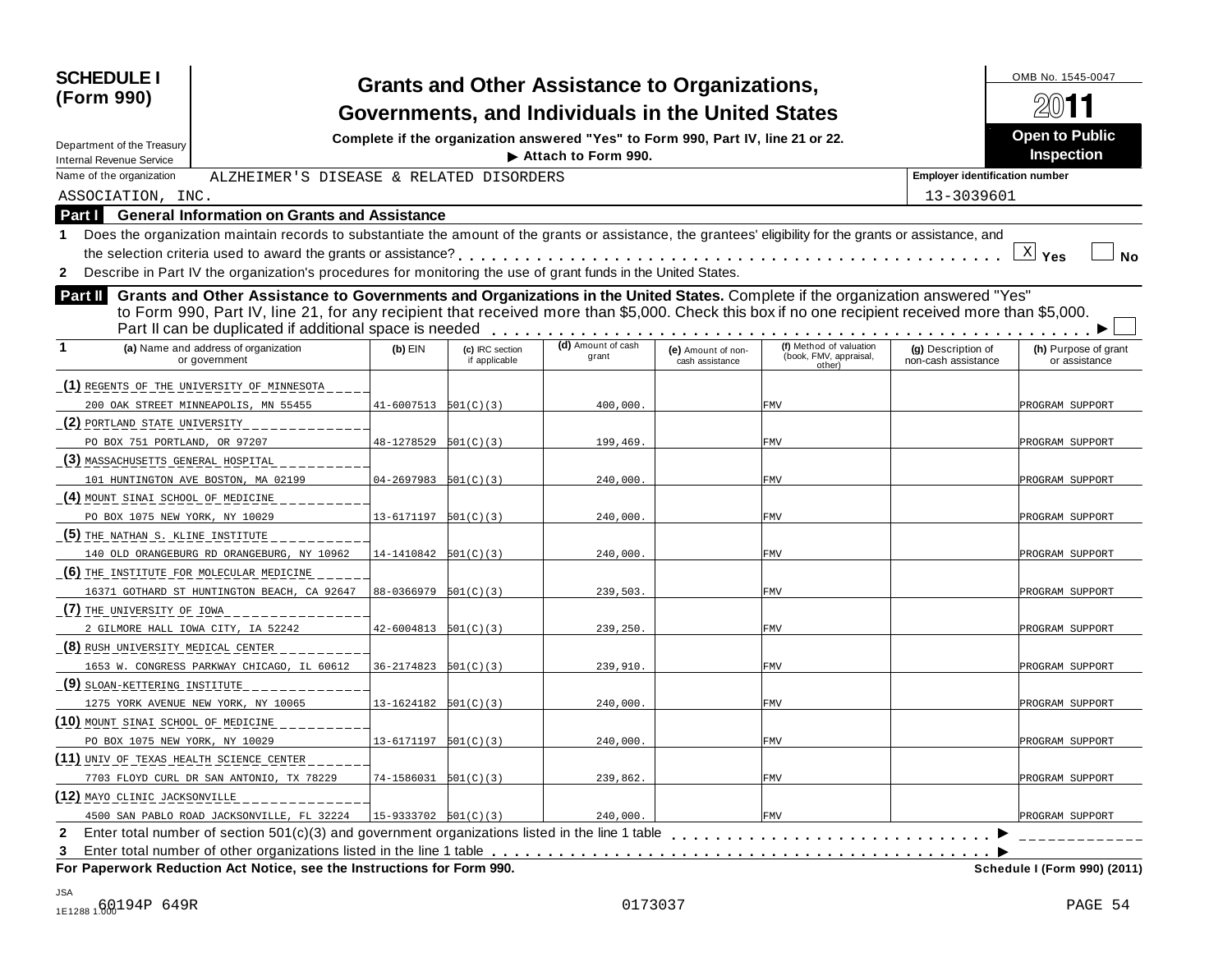| <b>SCHEDULE I</b><br>(Form 990)                                                                                                                                                                                                                                                                                                                                 |                            |                                  | <b>Grants and Other Assistance to Organizations,</b><br>Governments, and Individuals in the United States |                                       |                                                             |                                           | OMB No. 1545-0047                          |
|-----------------------------------------------------------------------------------------------------------------------------------------------------------------------------------------------------------------------------------------------------------------------------------------------------------------------------------------------------------------|----------------------------|----------------------------------|-----------------------------------------------------------------------------------------------------------|---------------------------------------|-------------------------------------------------------------|-------------------------------------------|--------------------------------------------|
| Department of the Treasury<br><b>Internal Revenue Service</b>                                                                                                                                                                                                                                                                                                   |                            |                                  | Complete if the organization answered "Yes" to Form 990, Part IV, line 21 or 22.<br>Attach to Form 990.   |                                       |                                                             |                                           | <b>Open to Public</b><br><b>Inspection</b> |
| Name of the organization<br>ALZHEIMER'S DISEASE & RELATED DISORDERS                                                                                                                                                                                                                                                                                             |                            |                                  |                                                                                                           |                                       |                                                             | <b>Employer identification number</b>     |                                            |
| ASSOCIATION, INC.                                                                                                                                                                                                                                                                                                                                               |                            |                                  |                                                                                                           |                                       |                                                             | 13-3039601                                |                                            |
| <b>General Information on Grants and Assistance</b><br>Part I                                                                                                                                                                                                                                                                                                   |                            |                                  |                                                                                                           |                                       |                                                             |                                           |                                            |
| Does the organization maintain records to substantiate the amount of the grants or assistance, the grantees' eligibility for the grants or assistance, and                                                                                                                                                                                                      |                            |                                  |                                                                                                           |                                       |                                                             |                                           |                                            |
| the selection criteria used to award the grants or assistance?                                                                                                                                                                                                                                                                                                  |                            |                                  |                                                                                                           |                                       |                                                             |                                           | $\underline{X}$ Yes<br>No                  |
| 2 Describe in Part IV the organization's procedures for monitoring the use of grant funds in the United States.                                                                                                                                                                                                                                                 |                            |                                  |                                                                                                           |                                       |                                                             |                                           |                                            |
| Grants and Other Assistance to Governments and Organizations in the United States. Complete if the organization answered "Yes"<br><b>Part II</b><br>to Form 990, Part IV, line 21, for any recipient that received more than \$5,000. Check this box if no one recipient received more than \$5,000.<br>Part II can be duplicated if additional space is needed |                            |                                  |                                                                                                           |                                       |                                                             |                                           |                                            |
| (a) Name and address of organization<br>or government                                                                                                                                                                                                                                                                                                           | $(b)$ EIN                  | (c) IRC section<br>if applicable | (d) Amount of cash<br>grant                                                                               | (e) Amount of non-<br>cash assistance | (f) Method of valuation<br>(book, FMV, appraisal,<br>other) | (g) Description of<br>non-cash assistance | (h) Purpose of grant<br>or assistance      |
| (1) CASE WESTERN RESERVE UNIVERSITY                                                                                                                                                                                                                                                                                                                             |                            |                                  |                                                                                                           |                                       |                                                             |                                           |                                            |
| 10900 EUCLID CLEVELAND, OH 44106                                                                                                                                                                                                                                                                                                                                | 34-1018992                 | 501(C)(3)                        | 239,996.                                                                                                  |                                       | FMV                                                         |                                           | PROGRAM SUPPORT                            |
| (2) UNIVERSITY OF SOUTH FLORIDA                                                                                                                                                                                                                                                                                                                                 |                            |                                  |                                                                                                           |                                       |                                                             |                                           |                                            |
| 3650 SPECTRUM TAMPA, FL 33612                                                                                                                                                                                                                                                                                                                                   | 59-3102112                 | 501(C)(3)                        | 159,774.                                                                                                  |                                       | FMV                                                         |                                           | PROGRAM SUPPORT                            |
| (3) THE UNIVERSITY OF TEXAS                                                                                                                                                                                                                                                                                                                                     |                            |                                  |                                                                                                           |                                       |                                                             |                                           |                                            |
| P.O. BOX 20036 HOUSTON, TX 77225                                                                                                                                                                                                                                                                                                                                | 74-1761309                 | 501(C)(3)                        | 160,000                                                                                                   |                                       | FMV                                                         |                                           | PROGRAM SUPPORT                            |
| (4) THE NATHAN S. KLINE INSTITUTE                                                                                                                                                                                                                                                                                                                               |                            |                                  |                                                                                                           |                                       |                                                             |                                           |                                            |
| 140 OLD ORANGEBURG RD ORANGEBURG, NY 10962                                                                                                                                                                                                                                                                                                                      | 14-1410842                 | 501(C)(3)                        | 399,956.                                                                                                  |                                       | FMV                                                         |                                           | PROGRAM SUPPORT                            |
| (5) NEW YORK UNIVERSITY                                                                                                                                                                                                                                                                                                                                         |                            |                                  |                                                                                                           |                                       |                                                             |                                           |                                            |
| 665 BROADWAY, SUITE 801 NEW YORK, NY 10012                                                                                                                                                                                                                                                                                                                      | 13-5562308                 | 501(C)(3)                        | 100,000                                                                                                   |                                       | FMV                                                         |                                           | PROGRAM SUPPORT                            |
| (6) BANNER RESEARCH INSTITUTE                                                                                                                                                                                                                                                                                                                                   |                            |                                  |                                                                                                           |                                       |                                                             |                                           |                                            |
| 10515 WEST SANTA FE SUN CITY, AZ 85351                                                                                                                                                                                                                                                                                                                          | $86-0768795$ $501(C)(3)$   |                                  | 100,000                                                                                                   |                                       | FMV                                                         |                                           | PROGRAM SUPPORT                            |
| (7) MOUNT SINAL SCHOOL OF MEDICINE                                                                                                                                                                                                                                                                                                                              |                            |                                  |                                                                                                           |                                       |                                                             |                                           |                                            |
| P.O. BOX 1075 NEW YORK, NY 10029                                                                                                                                                                                                                                                                                                                                | $13 - 6171197$ $501(C)(3)$ |                                  | 98,670.                                                                                                   |                                       | FMV                                                         |                                           | PROGRAM SUPPORT                            |
| (8) NEW YORK UNIVERSITY SCHOOL OF MEDICINE                                                                                                                                                                                                                                                                                                                      |                            |                                  |                                                                                                           |                                       |                                                             |                                           |                                            |
| 1 PARK AVE NEW YORK, NY 10016                                                                                                                                                                                                                                                                                                                                   | 13-5562308                 | 501(C)(3)                        | 100,000                                                                                                   |                                       | FMV                                                         |                                           | PROGRAM SUPPORT                            |
| <u>(9) WASHINGTON UNIVERSITY</u>                                                                                                                                                                                                                                                                                                                                |                            |                                  |                                                                                                           |                                       |                                                             |                                           |                                            |
| 660 SOUTH EUCLID AVE ST. LOUIS, MO 63110                                                                                                                                                                                                                                                                                                                        | $43 - 0653611$ $501(C)(3)$ |                                  | 100,000                                                                                                   |                                       | FMV                                                         |                                           | PROGRAM SUPPORT                            |
| (10) THE CHILDREN'S HOSPITAL OF PHILADELPHIA                                                                                                                                                                                                                                                                                                                    |                            |                                  |                                                                                                           |                                       |                                                             |                                           |                                            |
| 3615 CIVIC CENTER PHILADELPHIA, PA 19104                                                                                                                                                                                                                                                                                                                        | $23-1352166$ $501(C)(3)$   |                                  | 99,549                                                                                                    |                                       | FMV                                                         |                                           | PROGRAM SUPPORT                            |
| (11) UNIVERSITY OF DELAWARE                                                                                                                                                                                                                                                                                                                                     |                            |                                  |                                                                                                           |                                       |                                                             |                                           |                                            |
| 210 HULLIHEN HALL NEWARK, DE 19716                                                                                                                                                                                                                                                                                                                              | $51-6000297$ $501(C)(3)$   |                                  | 100,000.                                                                                                  |                                       | FMV                                                         |                                           | PROGRAM SUPPORT                            |
| (12) THE TRUSTEES OF COLUMBIA UNIVERSITY                                                                                                                                                                                                                                                                                                                        |                            |                                  |                                                                                                           |                                       |                                                             |                                           |                                            |
| 630 W 168TH ST NEW YORK, NY 10032                                                                                                                                                                                                                                                                                                                               | $13 - 5598093$ $501(C)(3)$ |                                  | 100,000.                                                                                                  |                                       | FMV                                                         |                                           | PROGRAM SUPPORT                            |
|                                                                                                                                                                                                                                                                                                                                                                 |                            |                                  |                                                                                                           |                                       |                                                             |                                           |                                            |
| 3<br>For Paperwork Reduction Act Notice, see the Instructions for Form 990.                                                                                                                                                                                                                                                                                     |                            |                                  |                                                                                                           |                                       |                                                             |                                           | Schedule I (Form 990) (2011)               |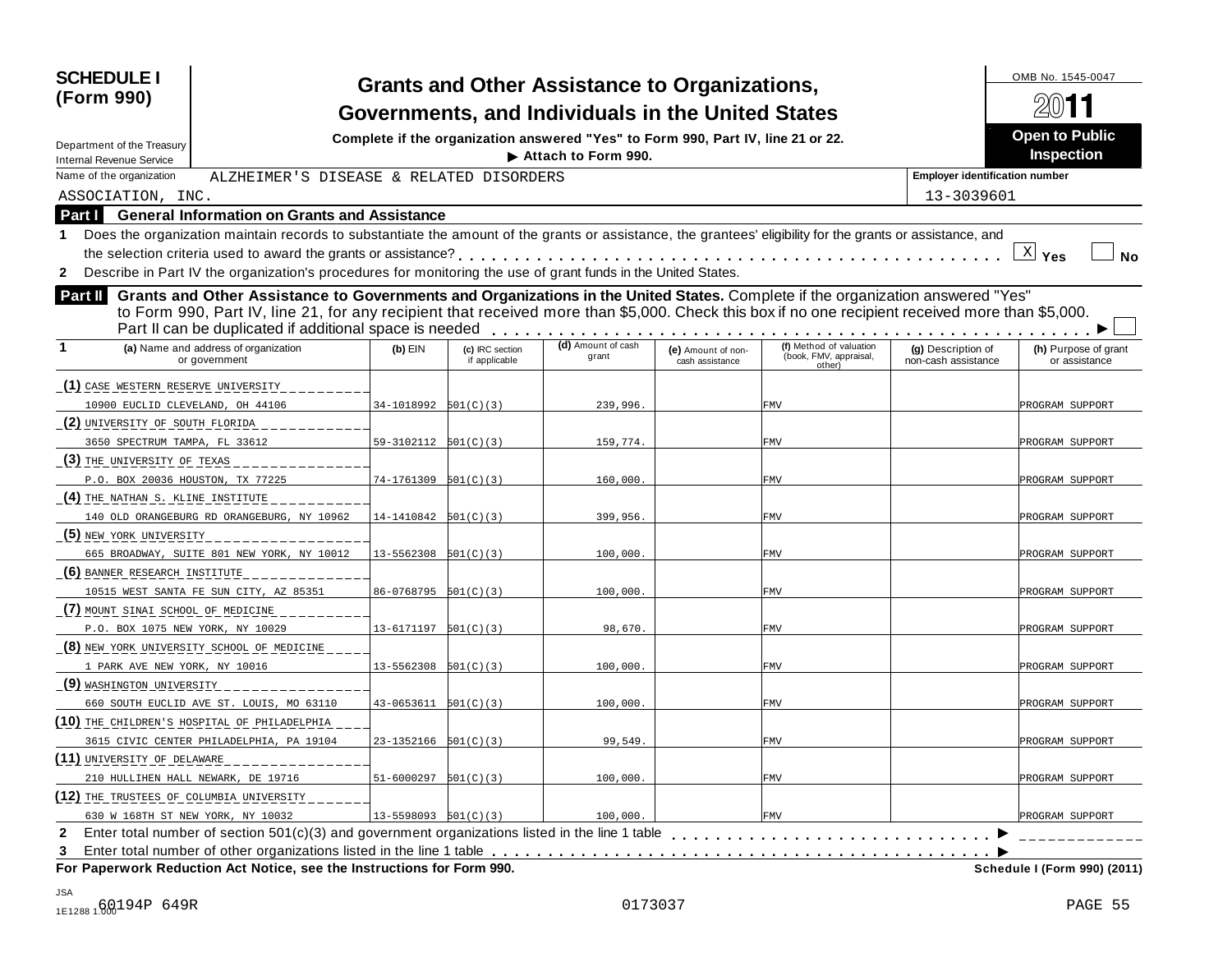| <b>SCHEDULE I</b><br>(Form 990)                                                                                                                                                                                                                                                                                                                                 |                            |                                  | <b>Grants and Other Assistance to Organizations,</b><br>Governments, and Individuals in the United States |                                       |                                                             |                                           | OMB No. 1545-0047                          |
|-----------------------------------------------------------------------------------------------------------------------------------------------------------------------------------------------------------------------------------------------------------------------------------------------------------------------------------------------------------------|----------------------------|----------------------------------|-----------------------------------------------------------------------------------------------------------|---------------------------------------|-------------------------------------------------------------|-------------------------------------------|--------------------------------------------|
| Department of the Treasury                                                                                                                                                                                                                                                                                                                                      |                            |                                  | Complete if the organization answered "Yes" to Form 990, Part IV, line 21 or 22.<br>Attach to Form 990.   |                                       |                                                             |                                           | <b>Open to Public</b><br><b>Inspection</b> |
| <b>Internal Revenue Service</b><br>Name of the organization<br>ALZHEIMER'S DISEASE & RELATED DISORDERS                                                                                                                                                                                                                                                          |                            |                                  |                                                                                                           |                                       |                                                             | <b>Employer identification number</b>     |                                            |
| ASSOCIATION, INC.                                                                                                                                                                                                                                                                                                                                               |                            |                                  |                                                                                                           |                                       |                                                             | 13-3039601                                |                                            |
| <b>General Information on Grants and Assistance</b><br>Part I                                                                                                                                                                                                                                                                                                   |                            |                                  |                                                                                                           |                                       |                                                             |                                           |                                            |
| Does the organization maintain records to substantiate the amount of the grants or assistance, the grantees' eligibility for the grants or assistance, and                                                                                                                                                                                                      |                            |                                  |                                                                                                           |                                       |                                                             |                                           |                                            |
|                                                                                                                                                                                                                                                                                                                                                                 |                            |                                  |                                                                                                           |                                       |                                                             |                                           | $\underline{X}$ Yes<br>No                  |
| 2 Describe in Part IV the organization's procedures for monitoring the use of grant funds in the United States.                                                                                                                                                                                                                                                 |                            |                                  |                                                                                                           |                                       |                                                             |                                           |                                            |
| Grants and Other Assistance to Governments and Organizations in the United States. Complete if the organization answered "Yes"<br><b>Part II</b><br>to Form 990, Part IV, line 21, for any recipient that received more than \$5,000. Check this box if no one recipient received more than \$5,000.<br>Part II can be duplicated if additional space is needed |                            |                                  |                                                                                                           |                                       |                                                             |                                           |                                            |
| (a) Name and address of organization<br>or government                                                                                                                                                                                                                                                                                                           | $(b)$ EIN                  | (c) IRC section<br>if applicable | (d) Amount of cash<br>grant                                                                               | (e) Amount of non-<br>cash assistance | (f) Method of valuation<br>(book, FMV, appraisal,<br>other) | (g) Description of<br>non-cash assistance | (h) Purpose of grant<br>or assistance      |
| (1) SAN DIEGO STATE UNIV RESEARCH FDN                                                                                                                                                                                                                                                                                                                           |                            |                                  |                                                                                                           |                                       |                                                             |                                           |                                            |
| 5250 CAMPANILE DR. SAN DIEGO, CA 92182                                                                                                                                                                                                                                                                                                                          | 95-6042721                 | 501(C)(3)                        | 99,998.                                                                                                   |                                       | FMV                                                         |                                           | PROGRAM SUPPORT                            |
| (2) NEW YORK UNIVERSITY                                                                                                                                                                                                                                                                                                                                         |                            |                                  |                                                                                                           |                                       |                                                             |                                           |                                            |
| 665 BROADWAY, SUITE 801 NEW YORK, NY 10012                                                                                                                                                                                                                                                                                                                      | 13-5562308                 | 501(C)(3)                        | 99,979                                                                                                    |                                       | FMV                                                         |                                           | PROGRAM SUPPORT                            |
| (3) THE UNIVERSITY OF TEXAS MEDICAL BRANCH                                                                                                                                                                                                                                                                                                                      |                            |                                  |                                                                                                           |                                       |                                                             |                                           |                                            |
| 301 UNIVERSITY GALVESTON, TX 77555                                                                                                                                                                                                                                                                                                                              | 74-6000949                 | 501(C)(3)                        | 100,000                                                                                                   |                                       | FMV                                                         |                                           | PROGRAM SUPPORT                            |
| (4) WEST VIRGINIA UNIVERSITY                                                                                                                                                                                                                                                                                                                                    |                            |                                  |                                                                                                           |                                       |                                                             |                                           |                                            |
| 886 CHESTNUT RIDGE MORGANTOWN, WV 26506                                                                                                                                                                                                                                                                                                                         | $55 - 6000842$ $501(C)(3)$ |                                  | 97,493.                                                                                                   |                                       | FMV                                                         |                                           | PROGRAM SUPPORT                            |
| $(5)$ MAYO CLINIC.                                                                                                                                                                                                                                                                                                                                              |                            |                                  |                                                                                                           |                                       |                                                             |                                           |                                            |
| 200 FIRST ST. SW ROCHESTER, MN 55905-0001                                                                                                                                                                                                                                                                                                                       | 41-6011702                 | 501(C)(3)                        | 100,000                                                                                                   |                                       | FMV                                                         |                                           | PROGRAM SUPPORT                            |
| (6) EMORY UNIVERSITY                                                                                                                                                                                                                                                                                                                                            |                            |                                  |                                                                                                           |                                       |                                                             |                                           |                                            |
| 1599 CLIFTON RD ATLANTA, GA 30322                                                                                                                                                                                                                                                                                                                               | $58-0566256$ $501(C)(3)$   |                                  | 99,997.                                                                                                   |                                       | FMV                                                         |                                           | PROGRAM SUPPORT                            |
| (7) MOUNT SINAL SCHOOL OF MEDICINE                                                                                                                                                                                                                                                                                                                              |                            |                                  |                                                                                                           |                                       |                                                             |                                           |                                            |
| P.O. BOX 1075 NEW YORK, NY 10029                                                                                                                                                                                                                                                                                                                                | $13 - 6171197$ $501(C)(3)$ |                                  | 99,974.                                                                                                   |                                       | FMV                                                         |                                           | PROGRAM SUPPORT                            |
| (8) RUSH UNIVERSITY MEDICAL CENTER                                                                                                                                                                                                                                                                                                                              |                            |                                  |                                                                                                           |                                       |                                                             |                                           |                                            |
| 1653 W. CONGRESS PARKWAY CHICAGO, IL 60612                                                                                                                                                                                                                                                                                                                      | 36-2174823                 | 501(C)(3)                        | 99,831                                                                                                    |                                       | FMV                                                         |                                           | PROGRAM SUPPORT                            |
| (9) UNIVERSITY OF PITTSBURGH                                                                                                                                                                                                                                                                                                                                    |                            |                                  |                                                                                                           |                                       |                                                             |                                           |                                            |
| 123 UNIVERSITY PL. PITTSBURGH, PA 15213                                                                                                                                                                                                                                                                                                                         | 25-0965591                 | 501(C)(3)                        | 100,000                                                                                                   |                                       | FMV                                                         |                                           | PROGRAM SUPPORT                            |
| (10) MEDICAL UNIVERSITY OF SOUTH CAROLINA                                                                                                                                                                                                                                                                                                                       |                            |                                  |                                                                                                           |                                       |                                                             |                                           |                                            |
| 19 HAGOOD AVE CHARLESTON, SC 29425                                                                                                                                                                                                                                                                                                                              | $57-6000722$ $501(C)(3)$   |                                  | 99,988.                                                                                                   |                                       | FMV                                                         |                                           | PROGRAM SUPPORT                            |
| (11) THE REGENTS OF THE UNIVERSITY OF CALIFORNIA                                                                                                                                                                                                                                                                                                                |                            |                                  |                                                                                                           |                                       |                                                             |                                           |                                            |
| 11000 KINROSS AVENUE LOS ANGELES, CA 90095                                                                                                                                                                                                                                                                                                                      | $95 - 6006143$ $501(C)(3)$ |                                  | 100,000.                                                                                                  |                                       | FMV                                                         |                                           | PROGRAM SUPPORT                            |
| (12) UNIVERSITY OF HOUSTON                                                                                                                                                                                                                                                                                                                                      |                            |                                  |                                                                                                           |                                       |                                                             |                                           |                                            |
| 4800 CALHOUN HOUSTON, TX 77204-2015                                                                                                                                                                                                                                                                                                                             | $74 - 6001399 501(C)(3)$   |                                  | 100,000.                                                                                                  |                                       | FMV                                                         |                                           | PROGRAM SUPPORT                            |
|                                                                                                                                                                                                                                                                                                                                                                 |                            |                                  |                                                                                                           |                                       |                                                             |                                           |                                            |
| 3<br>For Paperwork Reduction Act Notice, see the Instructions for Form 990.                                                                                                                                                                                                                                                                                     |                            |                                  |                                                                                                           |                                       |                                                             |                                           | Schedule I (Form 990) (2011)               |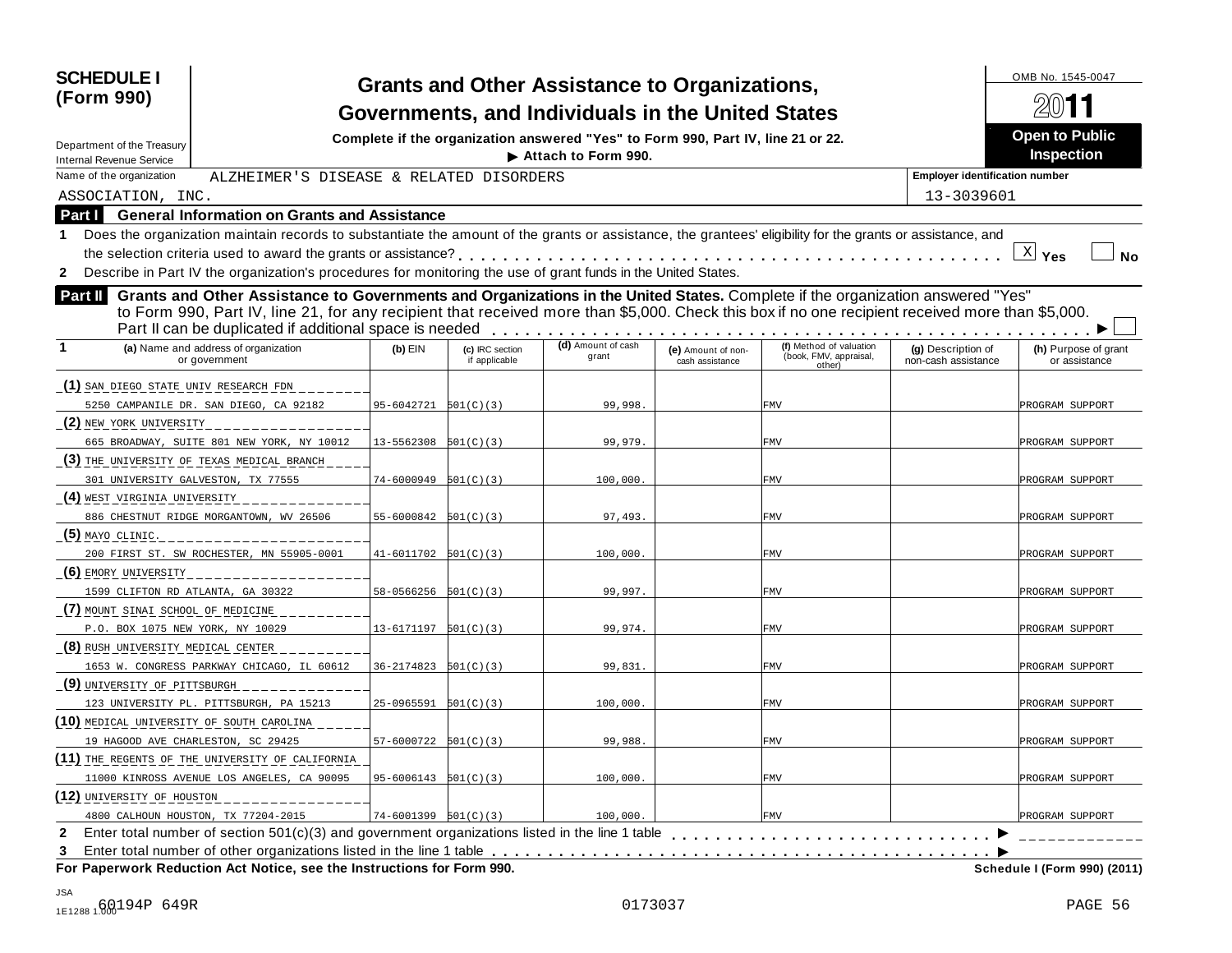| <b>SCHEDULE I</b><br>(Form 990)                                                                                                                                                                                                                                                                                                                          |                            |                                  | <b>Grants and Other Assistance to Organizations,</b><br>Governments, and Individuals in the United States |                                       |                                                             |                                           | OMB No. 1545-0047                          |
|----------------------------------------------------------------------------------------------------------------------------------------------------------------------------------------------------------------------------------------------------------------------------------------------------------------------------------------------------------|----------------------------|----------------------------------|-----------------------------------------------------------------------------------------------------------|---------------------------------------|-------------------------------------------------------------|-------------------------------------------|--------------------------------------------|
| Department of the Treasury<br><b>Internal Revenue Service</b>                                                                                                                                                                                                                                                                                            |                            |                                  | Complete if the organization answered "Yes" to Form 990, Part IV, line 21 or 22.<br>Attach to Form 990.   |                                       |                                                             |                                           | <b>Open to Public</b><br><b>Inspection</b> |
| Name of the organization<br>ALZHEIMER'S DISEASE & RELATED DISORDERS                                                                                                                                                                                                                                                                                      |                            |                                  |                                                                                                           |                                       |                                                             | <b>Employer identification number</b>     |                                            |
| ASSOCIATION, INC.                                                                                                                                                                                                                                                                                                                                        |                            |                                  |                                                                                                           |                                       |                                                             | 13-3039601                                |                                            |
| <b>General Information on Grants and Assistance</b><br>Part I                                                                                                                                                                                                                                                                                            |                            |                                  |                                                                                                           |                                       |                                                             |                                           |                                            |
| Does the organization maintain records to substantiate the amount of the grants or assistance, the grantees' eligibility for the grants or assistance, and                                                                                                                                                                                               |                            |                                  |                                                                                                           |                                       |                                                             |                                           |                                            |
| the selection criteria used to award the grants or assistance?                                                                                                                                                                                                                                                                                           |                            |                                  |                                                                                                           |                                       |                                                             |                                           | $\underline{X}$ Yes<br><b>No</b>           |
| Describe in Part IV the organization's procedures for monitoring the use of grant funds in the United States.<br>$\mathbf{2}$                                                                                                                                                                                                                            |                            |                                  |                                                                                                           |                                       |                                                             |                                           |                                            |
| Grants and Other Assistance to Governments and Organizations in the United States. Complete if the organization answered "Yes"<br>Part II<br>to Form 990, Part IV, line 21, for any recipient that received more than \$5,000. Check this box if no one recipient received more than \$5,000.<br>Part II can be duplicated if additional space is needed |                            |                                  |                                                                                                           |                                       |                                                             |                                           |                                            |
| (a) Name and address of organization<br>or government                                                                                                                                                                                                                                                                                                    | $(b)$ EIN                  | (c) IRC section<br>if applicable | (d) Amount of cash<br>grant                                                                               | (e) Amount of non-<br>cash assistance | (f) Method of valuation<br>(book, FMV, appraisal,<br>other) | (g) Description of<br>non-cash assistance | (h) Purpose of grant<br>or assistance      |
| (1) THE REGENTS OF THE UNIVERSITY OF CALIFORNIA                                                                                                                                                                                                                                                                                                          |                            |                                  |                                                                                                           |                                       |                                                             |                                           |                                            |
| 5171 CALIFORNIA IRVINE, CA 92697-7600                                                                                                                                                                                                                                                                                                                    | $95 - 2226406$ $501(C)(3)$ |                                  | 100,000                                                                                                   |                                       | <b>FMV</b>                                                  |                                           | PROGRAM SUPPORT                            |
| (2) THE REGENTS OF THE UNIVERSITY OF CALIFORNIA                                                                                                                                                                                                                                                                                                          |                            |                                  |                                                                                                           |                                       |                                                             |                                           |                                            |
| 5171 CALIFORNIA IRVINE, CA 92697-7600                                                                                                                                                                                                                                                                                                                    | $95 - 2226406$ $501(C)(3)$ |                                  | 100,000                                                                                                   |                                       | FMV                                                         |                                           | PROGRAM SUPPORT                            |
| (3) WASHINGTON UNIVERSITY IN ST. LOUIS                                                                                                                                                                                                                                                                                                                   |                            |                                  |                                                                                                           |                                       |                                                             |                                           |                                            |
| 660 SOUTH EUCLID ST. LOUIS, MO 63110                                                                                                                                                                                                                                                                                                                     | $43 - 0653611$ $501(C)(3)$ |                                  | 100,000                                                                                                   |                                       | FMV                                                         |                                           | PROGRAM SUPPORT                            |
| (4) THE REGENTS OF THE UNIVERSITY OF CALIFORNIA                                                                                                                                                                                                                                                                                                          |                            |                                  |                                                                                                           |                                       |                                                             |                                           |                                            |
| 5200 NORTH LAKE ROAD MERCED, CA 95343                                                                                                                                                                                                                                                                                                                    | $27-0093858$ $501(C)(3)$   |                                  | 100,000                                                                                                   |                                       | FMV                                                         |                                           | PROGRAM SUPPORT                            |
| (5) THE UNIVERSITY OF CHICAGO                                                                                                                                                                                                                                                                                                                            |                            |                                  |                                                                                                           |                                       |                                                             |                                           |                                            |
| 5801 SOUTH ELLIS AVENUE CHICAGO, IL 60637                                                                                                                                                                                                                                                                                                                | $36 - 2177139$ $501(C)(3)$ |                                  | 100,000                                                                                                   |                                       | FMV                                                         |                                           | PROGRAM SUPPORT                            |
| (6) UNIV OF NORTH TEXAS HEALTH SCIENCE CENTER                                                                                                                                                                                                                                                                                                            |                            |                                  |                                                                                                           |                                       |                                                             |                                           |                                            |
| 3500 CAMP BOWIE BLVD. FORT WORTH, TX 76107                                                                                                                                                                                                                                                                                                               | $75 - 6064033$ $501(C)(3)$ |                                  | 100,000                                                                                                   |                                       | FMV                                                         |                                           | PROGRAM SUPPORT                            |
| (7) THE REGENTS OF THE UNIVERSITY OF CALIFORNIA                                                                                                                                                                                                                                                                                                          |                            |                                  |                                                                                                           |                                       |                                                             |                                           |                                            |
| 1850 RESEARCH PARK DAVIS, CA 95618                                                                                                                                                                                                                                                                                                                       | $94 - 6036494$ $501(C)(3)$ |                                  | 100,000                                                                                                   |                                       | FMV                                                         |                                           | PROGRAM SUPPORT                            |
| (8) UNIVERSITY OF PENNSYLVANIA                                                                                                                                                                                                                                                                                                                           |                            |                                  |                                                                                                           |                                       |                                                             |                                           |                                            |
| 3451 WALNUT ST PHILADELPHIA, PA 19104                                                                                                                                                                                                                                                                                                                    | 23-1352685                 | 501(C)(3)                        | 99,840                                                                                                    |                                       | FMV                                                         |                                           | PROGRAM SUPPORT                            |
| <u>(9) EMORY UNIVERSITY</u>                                                                                                                                                                                                                                                                                                                              |                            |                                  |                                                                                                           |                                       |                                                             |                                           |                                            |
| 1599 CLIFTON ATLANTA, GA 30322                                                                                                                                                                                                                                                                                                                           | $58 - 0566256$ $501(C)(3)$ |                                  | 100,000                                                                                                   |                                       | FMV                                                         |                                           | PROGRAM SUPPORT                            |
| (10) THE REGENTS OF THE UNIVERSITY OF CALIFORNIA                                                                                                                                                                                                                                                                                                         |                            |                                  |                                                                                                           |                                       |                                                             |                                           |                                            |
| 5171 CALIFORNIA AVE IRVINE, CA 92697                                                                                                                                                                                                                                                                                                                     | $95 - 2226406$ $501(C)(3)$ |                                  | 100,000                                                                                                   |                                       | FMV                                                         |                                           | PROGRAM SUPPORT                            |
| (11) THE UNIVERSITY OF KANSAS                                                                                                                                                                                                                                                                                                                            |                            |                                  |                                                                                                           |                                       |                                                             |                                           |                                            |
| 2385 IRVING HILL LAWRENCE, KS 66045                                                                                                                                                                                                                                                                                                                      | $48-0680117$ $501(C)(3)$   |                                  | 100,000.                                                                                                  |                                       | FMV                                                         |                                           | PROGRAM SUPPORT                            |
| (12) BRIGHAM AND WOMEN'S HOSPITAL, INC.                                                                                                                                                                                                                                                                                                                  |                            |                                  |                                                                                                           |                                       |                                                             |                                           |                                            |
| 75 FRANCIS STREET BOSTON, MA 02115<br>Enter total number of section 501(c)(3) and government organizations listed in the line 1 table                                                                                                                                                                                                                    | $04-2312909$ $501(C)(3)$   |                                  | 100,000.                                                                                                  |                                       | <b>FMV</b>                                                  |                                           | PROGRAM SUPPORT                            |
| $\mathbf{2}$                                                                                                                                                                                                                                                                                                                                             |                            |                                  |                                                                                                           |                                       |                                                             |                                           |                                            |
| 3<br>For Paperwork Reduction Act Notice, see the Instructions for Form 990.                                                                                                                                                                                                                                                                              |                            |                                  |                                                                                                           |                                       |                                                             |                                           | Schedule I (Form 990) (2011)               |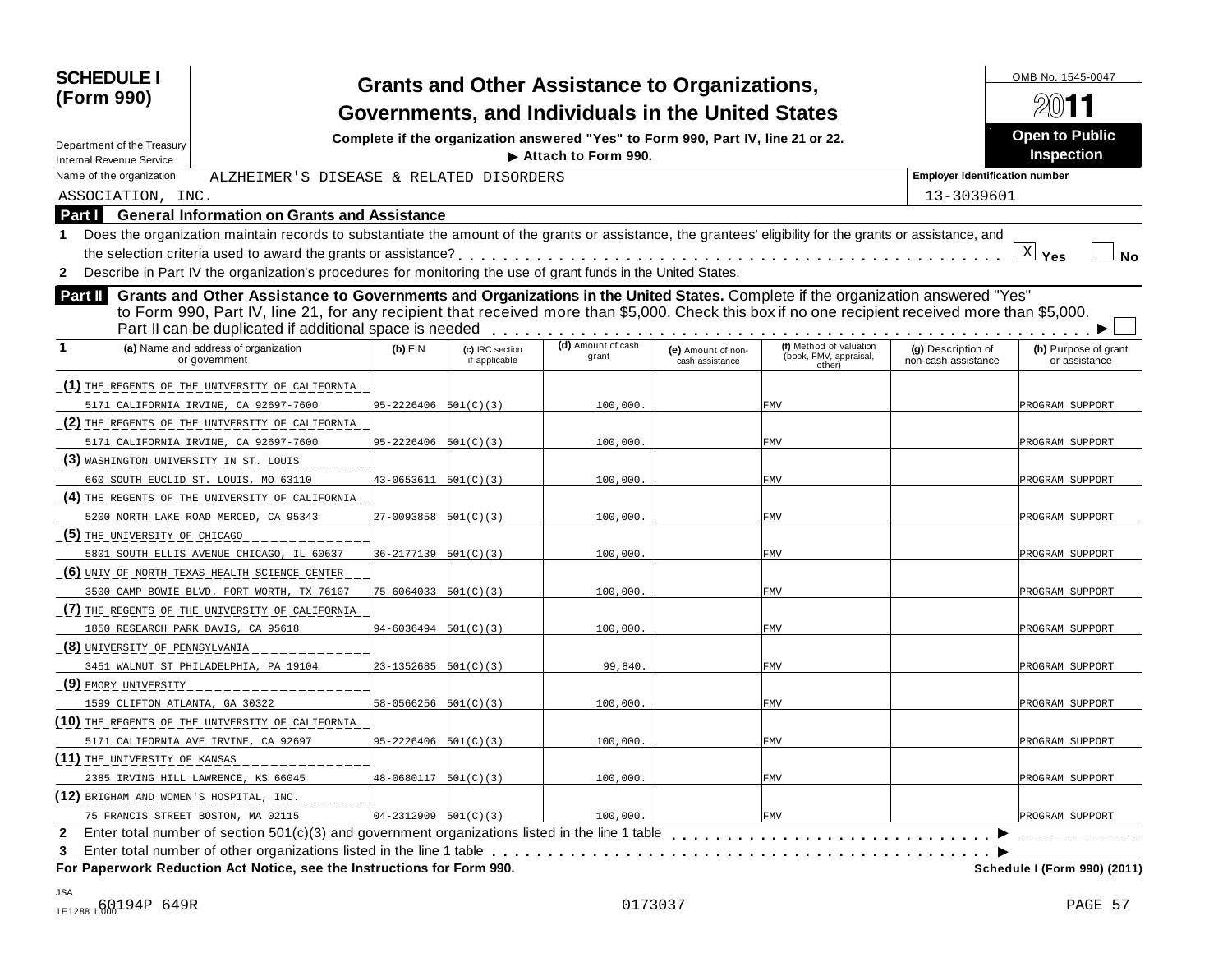| <b>SCHEDULE I</b><br>(Form 990)                                                                                                                                                                                                                                                                                                                          |                            |                                  | <b>Grants and Other Assistance to Organizations,</b><br>Governments, and Individuals in the United States |                                       |                                                             |                                           | OMB No. 1545-0047                          |
|----------------------------------------------------------------------------------------------------------------------------------------------------------------------------------------------------------------------------------------------------------------------------------------------------------------------------------------------------------|----------------------------|----------------------------------|-----------------------------------------------------------------------------------------------------------|---------------------------------------|-------------------------------------------------------------|-------------------------------------------|--------------------------------------------|
| Department of the Treasury                                                                                                                                                                                                                                                                                                                               |                            |                                  | Complete if the organization answered "Yes" to Form 990, Part IV, line 21 or 22.<br>Attach to Form 990.   |                                       |                                                             |                                           | <b>Open to Public</b><br><b>Inspection</b> |
| <b>Internal Revenue Service</b><br>Name of the organization<br>ALZHEIMER'S DISEASE & RELATED DISORDERS                                                                                                                                                                                                                                                   |                            |                                  |                                                                                                           |                                       |                                                             | <b>Employer identification number</b>     |                                            |
| ASSOCIATION, INC.                                                                                                                                                                                                                                                                                                                                        |                            |                                  |                                                                                                           |                                       |                                                             | 13-3039601                                |                                            |
| <b>General Information on Grants and Assistance</b><br>Part I                                                                                                                                                                                                                                                                                            |                            |                                  |                                                                                                           |                                       |                                                             |                                           |                                            |
| Does the organization maintain records to substantiate the amount of the grants or assistance, the grantees' eligibility for the grants or assistance, and                                                                                                                                                                                               |                            |                                  |                                                                                                           |                                       |                                                             |                                           |                                            |
| the selection criteria used to award the grants or assistance?                                                                                                                                                                                                                                                                                           |                            |                                  |                                                                                                           |                                       |                                                             |                                           | $X$ Yes<br><b>No</b>                       |
| Describe in Part IV the organization's procedures for monitoring the use of grant funds in the United States.<br>$\mathbf{2}$                                                                                                                                                                                                                            |                            |                                  |                                                                                                           |                                       |                                                             |                                           |                                            |
| Grants and Other Assistance to Governments and Organizations in the United States. Complete if the organization answered "Yes"<br>Part II<br>to Form 990, Part IV, line 21, for any recipient that received more than \$5,000. Check this box if no one recipient received more than \$5,000.<br>Part II can be duplicated if additional space is needed |                            |                                  |                                                                                                           | .                                     |                                                             |                                           |                                            |
| (a) Name and address of organization<br>or government                                                                                                                                                                                                                                                                                                    | $(b)$ EIN                  | (c) IRC section<br>if applicable | (d) Amount of cash<br>grant                                                                               | (e) Amount of non-<br>cash assistance | (f) Method of valuation<br>(book, FMV, appraisal,<br>other) | (g) Description of<br>non-cash assistance | (h) Purpose of grant<br>or assistance      |
| (1) THE BOARD OF TRUSTEES OF THE UNIV OF IL                                                                                                                                                                                                                                                                                                              |                            |                                  |                                                                                                           |                                       |                                                             |                                           |                                            |
| 1901 S FIRST CHAMPAIGN, IL 61820                                                                                                                                                                                                                                                                                                                         | 37-6000511 501(C)(3)       |                                  | 100,000                                                                                                   |                                       | <b>FMV</b>                                                  |                                           | PROGRAM SUPPORT                            |
| (2) BRIGHAM AND WOMEN'S HOSPITAL, INC.                                                                                                                                                                                                                                                                                                                   |                            |                                  |                                                                                                           |                                       |                                                             |                                           |                                            |
| 75 FRANCIS STREET BOSTON, MA 02115                                                                                                                                                                                                                                                                                                                       | 04-2312909                 | 501(C)(3)                        | 96,565                                                                                                    |                                       | FMV                                                         |                                           | PROGRAM SUPPORT                            |
| (3) UNIVERSITY OF COLORADO DENVER, AMC AND DC                                                                                                                                                                                                                                                                                                            |                            |                                  |                                                                                                           |                                       |                                                             |                                           |                                            |
| 13001 E. 17TH PLACE AURORA, CO 80045                                                                                                                                                                                                                                                                                                                     | $84 - 6000555$ $501(C)(3)$ |                                  | 99,998                                                                                                    |                                       | FMV                                                         |                                           | PROGRAM SUPPORT                            |
| (4) UNIVERSITY OF SOUTH FLORIDA                                                                                                                                                                                                                                                                                                                          |                            |                                  |                                                                                                           |                                       |                                                             |                                           |                                            |
| 3650 SPECTRUM BLVD. TAMPA, FL 33612                                                                                                                                                                                                                                                                                                                      | $59-3102112$ $501(C)(3)$   |                                  | 100,000                                                                                                   |                                       | FMV                                                         |                                           | PROGRAM SUPPORT                            |
| (5) UNIVERSITY OF VERMONT                                                                                                                                                                                                                                                                                                                                |                            |                                  |                                                                                                           |                                       |                                                             |                                           |                                            |
| 85 S PROSPECT ST BURLINGTON, VT 05401                                                                                                                                                                                                                                                                                                                    | 03-0225105                 | 501(C)(3)                        | 299,998                                                                                                   |                                       | FMV                                                         |                                           | PROGRAM SUPPORT                            |
| (6) THE REGENTS OF THE UNIVERSITY OF CALIFORNIA                                                                                                                                                                                                                                                                                                          |                            |                                  |                                                                                                           |                                       |                                                             |                                           |                                            |
| 3333 CALIFORNIA ST SAN FRANCISCO, CA 94118                                                                                                                                                                                                                                                                                                               | 94-6036493                 | 501(C)(3)                        | 200,000                                                                                                   |                                       | FMV                                                         |                                           | PROGRAM SUPPORT                            |
| (7) BAYLOR COLLEGE OF MEDICINE                                                                                                                                                                                                                                                                                                                           |                            |                                  |                                                                                                           |                                       |                                                             |                                           |                                            |
| ONE BAYLOR PLAZA HOUSTON, TX 77030                                                                                                                                                                                                                                                                                                                       | $74-1613878$ $501(C)(3)$   |                                  | 200,000                                                                                                   |                                       | FMV                                                         |                                           | PROGRAM SUPPORT                            |
| (8) THE REGENTS OF THE UNIVERSITY OF CALIFORNIA                                                                                                                                                                                                                                                                                                          |                            |                                  |                                                                                                           |                                       |                                                             |                                           |                                            |
| 3333 CALIFORNIA ST SAN FRANCISCO, CA 94118                                                                                                                                                                                                                                                                                                               | $94 - 6036493$ $501(C)(3)$ |                                  | 71,623                                                                                                    |                                       | FMV                                                         |                                           | PROGRAM SUPPORT                            |
| (9) FOUNDATION FOR THE NATIONAL INST. OF HEALTH                                                                                                                                                                                                                                                                                                          |                            |                                  |                                                                                                           |                                       |                                                             |                                           |                                            |
| 3333 CALIFORNIA ST SAN FRANCISCO, CA 94118                                                                                                                                                                                                                                                                                                               | $52-1986675$ $501(C)(3)$   |                                  | 250,000                                                                                                   |                                       | FMV                                                         |                                           | PROGRAM SUPPORT                            |
| (10) WASHINGTON UNIVERSITY IN ST. LOUIS                                                                                                                                                                                                                                                                                                                  |                            |                                  |                                                                                                           |                                       |                                                             |                                           |                                            |
| 660 S EUCLID AVE ST. LOUIS, MO 63110                                                                                                                                                                                                                                                                                                                     | $43 - 0653611$ $501(C)(3)$ |                                  | 1,095,209                                                                                                 |                                       | FMV                                                         |                                           | PROGRAM SUPPORT                            |
| (11) CLEVELAND CLINIC FOUNDATION                                                                                                                                                                                                                                                                                                                         |                            |                                  |                                                                                                           |                                       |                                                             |                                           |                                            |
| 9500 EUCLID AVENUE CLEVELAND, OH 44195                                                                                                                                                                                                                                                                                                                   | $34-0714585$ $501(C)(3)$   |                                  | 46,667.                                                                                                   |                                       | FMV                                                         |                                           | PROGRAM SUPPORT                            |
| (12) CLEVELAND CLINIC FOUNDATION                                                                                                                                                                                                                                                                                                                         |                            |                                  |                                                                                                           |                                       |                                                             |                                           |                                            |
|                                                                                                                                                                                                                                                                                                                                                          |                            |                                  | 46,667.                                                                                                   |                                       | <b>FMV</b>                                                  |                                           | PROGRAM SUPPORT                            |
| 9500 EUCLID AVENUE CLEVELAND, OH 44195<br>Enter total number of section 501(c)(3) and government organizations listed in the line 1 table<br>$\mathbf{2}$<br>3<br>For Paperwork Reduction Act Notice, see the Instructions for Form 990.                                                                                                                 | $34-0714585$ $501(C)(3)$   |                                  |                                                                                                           |                                       |                                                             |                                           | Schedule I (Form 990) (2011)               |

JSA 1E1288 1.00 173037 PAGE 58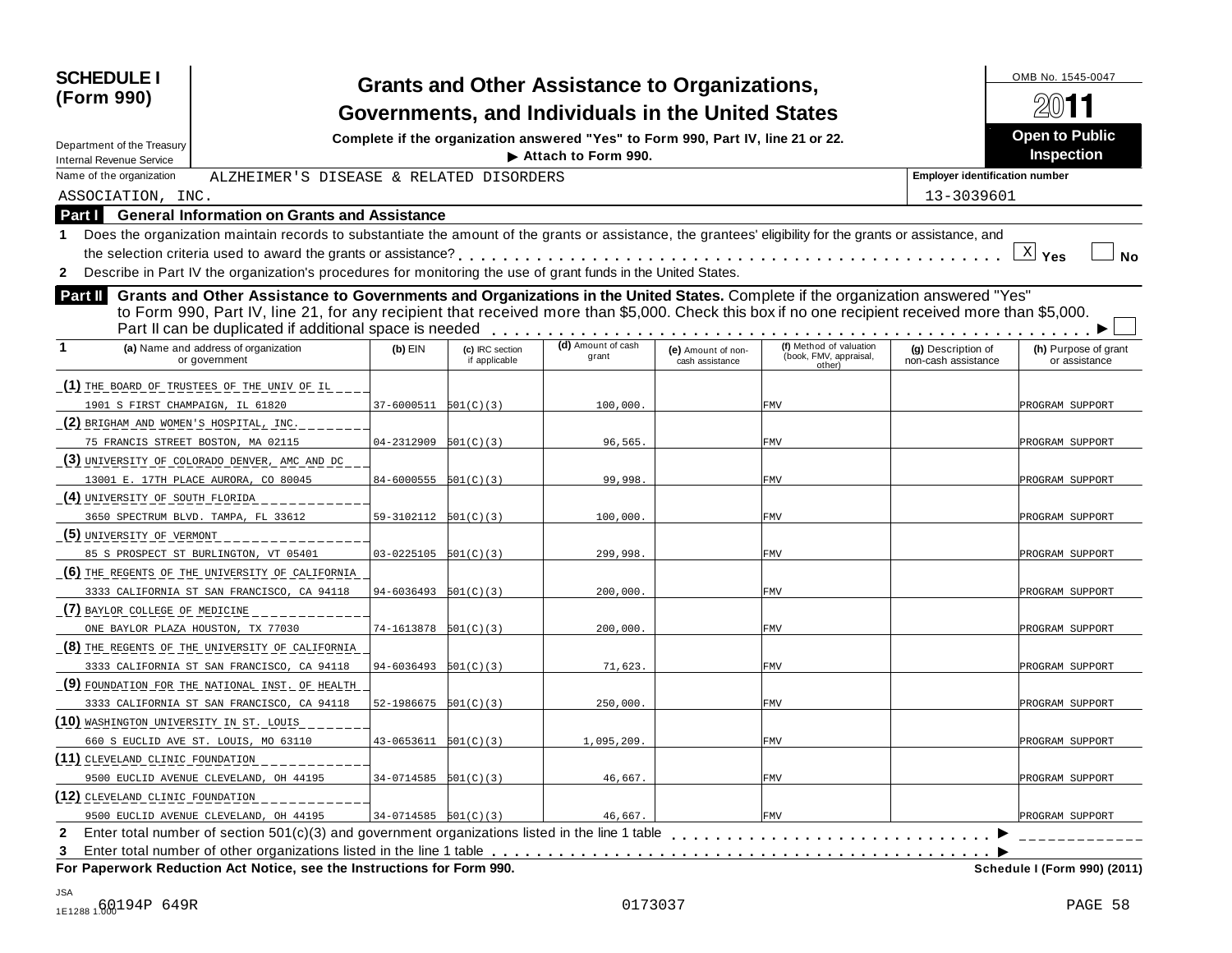| <b>SCHEDULE I</b><br>(Form 990)                                                                                                                                                                                                                                                                                                                          |                            |                                  | <b>Grants and Other Assistance to Organizations,</b><br>Governments, and Individuals in the United States |                                       |                                                             |                                           | OMB No. 1545-0047                          |
|----------------------------------------------------------------------------------------------------------------------------------------------------------------------------------------------------------------------------------------------------------------------------------------------------------------------------------------------------------|----------------------------|----------------------------------|-----------------------------------------------------------------------------------------------------------|---------------------------------------|-------------------------------------------------------------|-------------------------------------------|--------------------------------------------|
| Department of the Treasury                                                                                                                                                                                                                                                                                                                               |                            |                                  | Complete if the organization answered "Yes" to Form 990, Part IV, line 21 or 22.<br>Attach to Form 990.   |                                       |                                                             |                                           | <b>Open to Public</b><br><b>Inspection</b> |
| <b>Internal Revenue Service</b><br>Name of the organization<br>ALZHEIMER'S DISEASE & RELATED DISORDERS                                                                                                                                                                                                                                                   |                            |                                  |                                                                                                           |                                       |                                                             | <b>Employer identification number</b>     |                                            |
| ASSOCIATION, INC.                                                                                                                                                                                                                                                                                                                                        |                            |                                  |                                                                                                           |                                       |                                                             | 13-3039601                                |                                            |
| <b>General Information on Grants and Assistance</b><br>Part I                                                                                                                                                                                                                                                                                            |                            |                                  |                                                                                                           |                                       |                                                             |                                           |                                            |
| Does the organization maintain records to substantiate the amount of the grants or assistance, the grantees' eligibility for the grants or assistance, and                                                                                                                                                                                               |                            |                                  |                                                                                                           |                                       |                                                             |                                           |                                            |
| the selection criteria used to award the grants or assistance?                                                                                                                                                                                                                                                                                           |                            |                                  |                                                                                                           |                                       |                                                             |                                           | $\underline{X}$ Yes<br><b>No</b>           |
| Describe in Part IV the organization's procedures for monitoring the use of grant funds in the United States.<br>$\mathbf{2}$                                                                                                                                                                                                                            |                            |                                  |                                                                                                           |                                       |                                                             |                                           |                                            |
| Grants and Other Assistance to Governments and Organizations in the United States. Complete if the organization answered "Yes"<br>Part II<br>to Form 990, Part IV, line 21, for any recipient that received more than \$5,000. Check this box if no one recipient received more than \$5,000.<br>Part II can be duplicated if additional space is needed |                            |                                  |                                                                                                           |                                       |                                                             |                                           |                                            |
| (a) Name and address of organization<br>or government                                                                                                                                                                                                                                                                                                    | $(b)$ EIN                  | (c) IRC section<br>if applicable | (d) Amount of cash<br>grant                                                                               | (e) Amount of non-<br>cash assistance | (f) Method of valuation<br>(book, FMV, appraisal,<br>other) | (g) Description of<br>non-cash assistance | (h) Purpose of grant<br>or assistance      |
| (1) CLEVELAND CLINIC FOUNDATION                                                                                                                                                                                                                                                                                                                          |                            |                                  |                                                                                                           |                                       |                                                             |                                           |                                            |
| 9500 EUCLID AVENUE CLEVELAND, OH 44195                                                                                                                                                                                                                                                                                                                   | 34-0714585 501(C)(3)       |                                  | 46,667.                                                                                                   |                                       | <b>FMV</b>                                                  |                                           | PROGRAM SUPPORT                            |
| (2) CASE WESTERN RESERVE UNIVERSITY                                                                                                                                                                                                                                                                                                                      |                            |                                  |                                                                                                           |                                       |                                                             |                                           |                                            |
| 10900 EUCLID AVENUE CLEVELAND, OH 44106                                                                                                                                                                                                                                                                                                                  | $34-1018992$ $501(C)(3)$   |                                  | 80,000                                                                                                    |                                       | FMV                                                         |                                           | PROGRAM SUPPORT                            |
| (3) UNIVERSITY OF PENNSYLVANIA                                                                                                                                                                                                                                                                                                                           |                            |                                  |                                                                                                           |                                       |                                                             |                                           |                                            |
| 3451 WALNUT ST PHILADELPHIA, PA 19104                                                                                                                                                                                                                                                                                                                    | 23-1352685                 | 501(C)(3)                        | 100,000                                                                                                   |                                       | FMV                                                         |                                           | PROGRAM SUPPORT                            |
| (4) UNIVERSITY OF WASHINGTON                                                                                                                                                                                                                                                                                                                             |                            |                                  |                                                                                                           |                                       |                                                             |                                           |                                            |
| 4333 BROOKLYN AVE SEATTLE, WA 98195                                                                                                                                                                                                                                                                                                                      | $91 - 6001537$ $501(C)(3)$ |                                  | 77,000                                                                                                    |                                       | FMV                                                         |                                           | PROGRAM SUPPORT                            |
| (5) GREATER MISCONSIN CHAPTER                                                                                                                                                                                                                                                                                                                            |                            |                                  |                                                                                                           |                                       |                                                             |                                           |                                            |
| 2900 CURRY LANE GREEN BAY, WI 54311                                                                                                                                                                                                                                                                                                                      | 39-1493227                 | 501(C)(3)                        | 23,000                                                                                                    |                                       | FMV                                                         |                                           | PROGRAM SUPPORT                            |
| (6) OHIO DEPARTMENT OF HEALTH                                                                                                                                                                                                                                                                                                                            |                            |                                  |                                                                                                           |                                       |                                                             |                                           |                                            |
| 246 N. HIGH STREET COLUMBUS, OH 43215                                                                                                                                                                                                                                                                                                                    | 31-1334820                 | 501(A)                           | 12,400                                                                                                    |                                       | FMV                                                         |                                           | PROGRAM SUPPORT                            |
| (7) GEORGIA CHAPTER                                                                                                                                                                                                                                                                                                                                      |                            |                                  |                                                                                                           |                                       |                                                             |                                           |                                            |
| 1925 CENTURY BLVD ATLANTA, GA 30345                                                                                                                                                                                                                                                                                                                      | $58-1492046$ $501(C)(3)$   |                                  | 15,000                                                                                                    |                                       | FMV                                                         |                                           | PROGRAM SUPPORT                            |
| (8) MISSISSIPPI CHAPTER                                                                                                                                                                                                                                                                                                                                  |                            |                                  |                                                                                                           |                                       |                                                             |                                           |                                            |
| 1900 DUNBARTON JACKSON, MS 39216                                                                                                                                                                                                                                                                                                                         | 64-0786327                 | 501(C)(3)                        | 23,000                                                                                                    |                                       | FMV                                                         |                                           | PROGRAM SUPPORT                            |
| (9) ST. LOUIS CHAPTER                                                                                                                                                                                                                                                                                                                                    |                            |                                  |                                                                                                           |                                       |                                                             |                                           |                                            |
| 9370 OLIVE BLVD ST. LOUIS, MO 63132                                                                                                                                                                                                                                                                                                                      | 43-1237069                 | 501(C)(3)                        | 28,000                                                                                                    |                                       | FMV                                                         |                                           | PROGRAM SUPPORT                            |
| (10) GREATER IOWA CHAPTER                                                                                                                                                                                                                                                                                                                                |                            |                                  |                                                                                                           |                                       |                                                             |                                           |                                            |
| 1730 28TH ST WEST DES MOINES, IA 50266                                                                                                                                                                                                                                                                                                                   | $42 - 1520582$ $501(C)(3)$ |                                  | 28,100                                                                                                    |                                       | FMV                                                         |                                           | PROGRAM SUPPORT                            |
| (11) MID SOUTH CHAPTER                                                                                                                                                                                                                                                                                                                                   |                            |                                  |                                                                                                           |                                       |                                                             |                                           |                                            |
| 4825 TROUSDALE DR NASHVILLE, TN 37215                                                                                                                                                                                                                                                                                                                    | $62 - 1860364$ $501(C)(3)$ |                                  | 14,000.                                                                                                   |                                       | FMV                                                         |                                           | PROGRAM SUPPORT                            |
| (12) NORTHERN CALIFORNIA AND NEVADA CHAPTER                                                                                                                                                                                                                                                                                                              |                            |                                  |                                                                                                           |                                       |                                                             |                                           |                                            |
| 1060 LA AVENIDA MOUNTAIN VIEW, CA 94043                                                                                                                                                                                                                                                                                                                  | $94-2897949$ $501(C)(3)$   |                                  | 25,500.                                                                                                   |                                       | <b>FMV</b>                                                  |                                           | PROGRAM SUPPORT                            |
| Enter total number of section 501(c)(3) and government organizations listed in the line 1 table<br>$\mathbf{2}$<br>3                                                                                                                                                                                                                                     |                            |                                  |                                                                                                           |                                       |                                                             |                                           |                                            |
| For Paperwork Reduction Act Notice, see the Instructions for Form 990.                                                                                                                                                                                                                                                                                   |                            |                                  |                                                                                                           |                                       |                                                             |                                           | Schedule I (Form 990) (2011)               |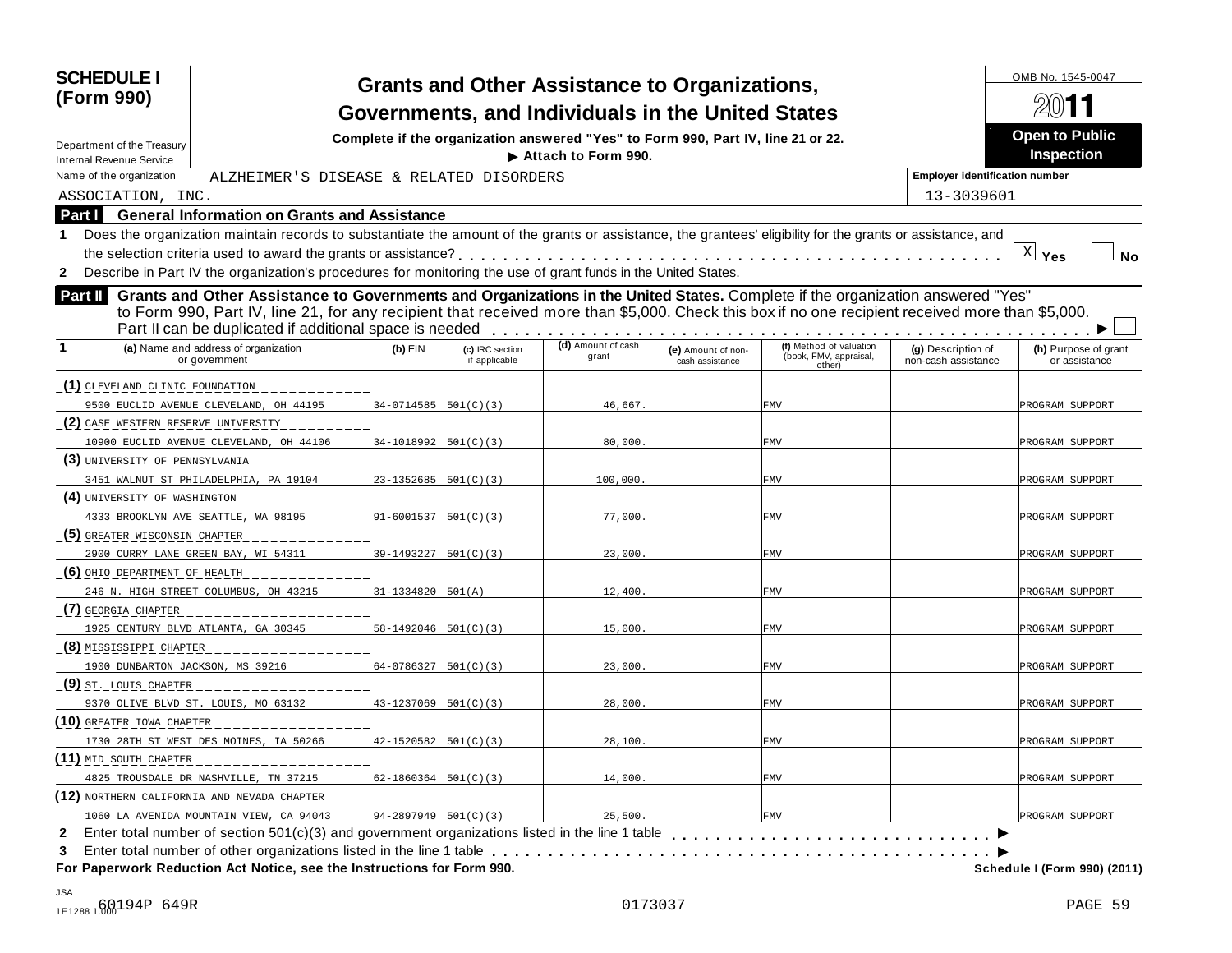| <b>SCHEDULE I</b><br>(Form 990)                                                                                                                                                                                                                                                                                                                          |                            |                                  | <b>Grants and Other Assistance to Organizations,</b><br>Governments, and Individuals in the United States |                                       |                                                             |                                           | OMB No. 1545-0047                          |
|----------------------------------------------------------------------------------------------------------------------------------------------------------------------------------------------------------------------------------------------------------------------------------------------------------------------------------------------------------|----------------------------|----------------------------------|-----------------------------------------------------------------------------------------------------------|---------------------------------------|-------------------------------------------------------------|-------------------------------------------|--------------------------------------------|
| Department of the Treasury                                                                                                                                                                                                                                                                                                                               |                            |                                  | Complete if the organization answered "Yes" to Form 990, Part IV, line 21 or 22.<br>Attach to Form 990.   |                                       |                                                             |                                           | <b>Open to Public</b><br><b>Inspection</b> |
| <b>Internal Revenue Service</b><br>Name of the organization<br>ALZHEIMER'S DISEASE & RELATED DISORDERS                                                                                                                                                                                                                                                   |                            |                                  |                                                                                                           |                                       |                                                             | <b>Employer identification number</b>     |                                            |
| ASSOCIATION, INC.                                                                                                                                                                                                                                                                                                                                        |                            |                                  |                                                                                                           |                                       |                                                             | 13-3039601                                |                                            |
| <b>General Information on Grants and Assistance</b><br>Part I                                                                                                                                                                                                                                                                                            |                            |                                  |                                                                                                           |                                       |                                                             |                                           |                                            |
| Does the organization maintain records to substantiate the amount of the grants or assistance, the grantees' eligibility for the grants or assistance, and                                                                                                                                                                                               |                            |                                  |                                                                                                           |                                       |                                                             |                                           |                                            |
| the selection criteria used to award the grants or assistance?                                                                                                                                                                                                                                                                                           |                            |                                  |                                                                                                           |                                       |                                                             |                                           | $\underline{X}$ Yes<br><b>No</b>           |
| Describe in Part IV the organization's procedures for monitoring the use of grant funds in the United States.<br>$\mathbf{2}$                                                                                                                                                                                                                            |                            |                                  |                                                                                                           |                                       |                                                             |                                           |                                            |
| Grants and Other Assistance to Governments and Organizations in the United States. Complete if the organization answered "Yes"<br>Part II<br>to Form 990, Part IV, line 21, for any recipient that received more than \$5,000. Check this box if no one recipient received more than \$5,000.<br>Part II can be duplicated if additional space is needed |                            |                                  |                                                                                                           |                                       |                                                             |                                           |                                            |
| (a) Name and address of organization<br>or government                                                                                                                                                                                                                                                                                                    | $(b)$ EIN                  | (c) IRC section<br>if applicable | (d) Amount of cash<br>grant                                                                               | (e) Amount of non-<br>cash assistance | (f) Method of valuation<br>(book, FMV, appraisal,<br>other) | (g) Description of<br>non-cash assistance | (h) Purpose of grant<br>or assistance      |
| (1) WEST VIRGINIA CHAPTER                                                                                                                                                                                                                                                                                                                                |                            |                                  |                                                                                                           |                                       |                                                             |                                           |                                            |
| 1111 LEE ST CHARLESTON, SC 25301                                                                                                                                                                                                                                                                                                                         | $36-3487172$ $501(C)(3)$   |                                  | 18,000                                                                                                    |                                       | <b>FMV</b>                                                  |                                           | PROGRAM SUPPORT                            |
| (2) LOUISIANA DEPT OF HEALTH                                                                                                                                                                                                                                                                                                                             |                            |                                  |                                                                                                           |                                       |                                                             |                                           |                                            |
| P.O. BOX 3118 BATON ROUGE, LA 70821                                                                                                                                                                                                                                                                                                                      | 72-6011595 501(A)          |                                  | 25,000                                                                                                    |                                       | FMV                                                         |                                           | PROGRAM SUPPORT                            |
| (3) ARIZONA DEPT OF HEALTH                                                                                                                                                                                                                                                                                                                               |                            |                                  |                                                                                                           |                                       |                                                             |                                           |                                            |
| 1740 W. ADAMS, ROOM 303 PHOENIX, AZ 85007                                                                                                                                                                                                                                                                                                                | 86-6004791 501(A)          |                                  | 20,000                                                                                                    |                                       | FMV                                                         |                                           | PROGRAM SUPPORT                            |
| (4) GREATER KENTUCKY CHAPTER                                                                                                                                                                                                                                                                                                                             |                            |                                  |                                                                                                           |                                       |                                                             |                                           |                                            |
| 6100 DUCHMANS LANE LOUISVILLE, KY 40205                                                                                                                                                                                                                                                                                                                  | $36 - 4497854$ $501(C)(3)$ |                                  | 5,500                                                                                                     |                                       | FMV                                                         |                                           | PROGRAM SUPPORT                            |
| (5) MINNESOTA NORTH DAKOTA CHAPTER                                                                                                                                                                                                                                                                                                                       |                            |                                  |                                                                                                           |                                       |                                                             |                                           |                                            |
| 4550 W 77TH MINNEAPOLIS, MN 55435                                                                                                                                                                                                                                                                                                                        | $41-1361624$ $501(C)(3)$   |                                  | 7,270                                                                                                     |                                       | FMV                                                         |                                           | PROGRAM SUPPORT                            |
| (6) OREGON CHAPTER                                                                                                                                                                                                                                                                                                                                       |                            |                                  |                                                                                                           |                                       |                                                             |                                           |                                            |
| 1650 NW NAITO PKWY PORTLAND, OR 97209                                                                                                                                                                                                                                                                                                                    | $93-0813252$ $501(C)(3)$   |                                  | 28,000                                                                                                    |                                       | FMV                                                         |                                           | PROGRAM SUPPORT                            |
| (7) CONNECTICUT CHAPTER                                                                                                                                                                                                                                                                                                                                  |                            |                                  |                                                                                                           |                                       |                                                             |                                           |                                            |
| 2075 SILAS DEANE HWY ROCKY HILL, CT 06067                                                                                                                                                                                                                                                                                                                | $42 - 1540769$ $501(C)(3)$ |                                  | 17,000                                                                                                    |                                       | FMV                                                         |                                           | PROGRAM SUPPORT                            |
| (8) OKLAHOMA/ARKANSAS CHAPTER                                                                                                                                                                                                                                                                                                                            |                            |                                  |                                                                                                           |                                       |                                                             |                                           |                                            |
| 6465 SOUTH YALE TULSA, OK 74136                                                                                                                                                                                                                                                                                                                          | $73-1183372$ $501(C)(3)$   |                                  | 14,520.                                                                                                   |                                       | FMV                                                         |                                           | PROGRAM SUPPORT                            |
| $(9)$ MAINE DEPT OF HEALTH                                                                                                                                                                                                                                                                                                                               |                            |                                  |                                                                                                           |                                       |                                                             |                                           |                                            |
| 221 S. STATE ST AGUSTA, ME 04333                                                                                                                                                                                                                                                                                                                         | 01-6000001                 | 501(A)                           | 15,000                                                                                                    |                                       | FMV                                                         |                                           | PROGRAM SUPPORT                            |
| (10) NATIONAL CAPITAL AREA CHAPTER                                                                                                                                                                                                                                                                                                                       |                            |                                  |                                                                                                           |                                       |                                                             |                                           |                                            |
| 3701 PENDER DR FAIRFAX, VA 22030                                                                                                                                                                                                                                                                                                                         | $52-1196162$ $501(C)(3)$   |                                  | 23,000                                                                                                    |                                       | FMV                                                         |                                           | PROGRAM SUPPORT                            |
| (11) ALZHEIMER'S IMPACT MOVEMENT (AIM)                                                                                                                                                                                                                                                                                                                   |                            |                                  |                                                                                                           |                                       |                                                             |                                           |                                            |
| 225 MICHIGAN CHICAGO, IL 60601                                                                                                                                                                                                                                                                                                                           | $27-1961435$ 501(C)(3)     |                                  | 589,830.                                                                                                  |                                       | FMV                                                         |                                           | PROGRAM SUPPORT                            |
| (12) HOUSTON AND SOUTHEAST TEXAS CHAPTER                                                                                                                                                                                                                                                                                                                 |                            |                                  |                                                                                                           |                                       |                                                             |                                           |                                            |
| 2242 WEST HOLCOMBE BLVD HOUSTON, TX 77030                                                                                                                                                                                                                                                                                                                | $74 - 2198685$ $501(C)(3)$ |                                  | 35,161.                                                                                                   |                                       | <b>FMV</b>                                                  |                                           | PROGRAM SUPPORT                            |
| Enter total number of section 501(c)(3) and government organizations listed in the line 1 table enterpress on proper section 501(c)(3) and government organizations listed in the line 1 table<br>$\mathbf{2}$                                                                                                                                           |                            |                                  |                                                                                                           |                                       |                                                             |                                           |                                            |
| 3                                                                                                                                                                                                                                                                                                                                                        |                            |                                  |                                                                                                           |                                       |                                                             |                                           |                                            |
| For Paperwork Reduction Act Notice, see the Instructions for Form 990.                                                                                                                                                                                                                                                                                   |                            |                                  |                                                                                                           |                                       |                                                             |                                           | Schedule I (Form 990) (2011)               |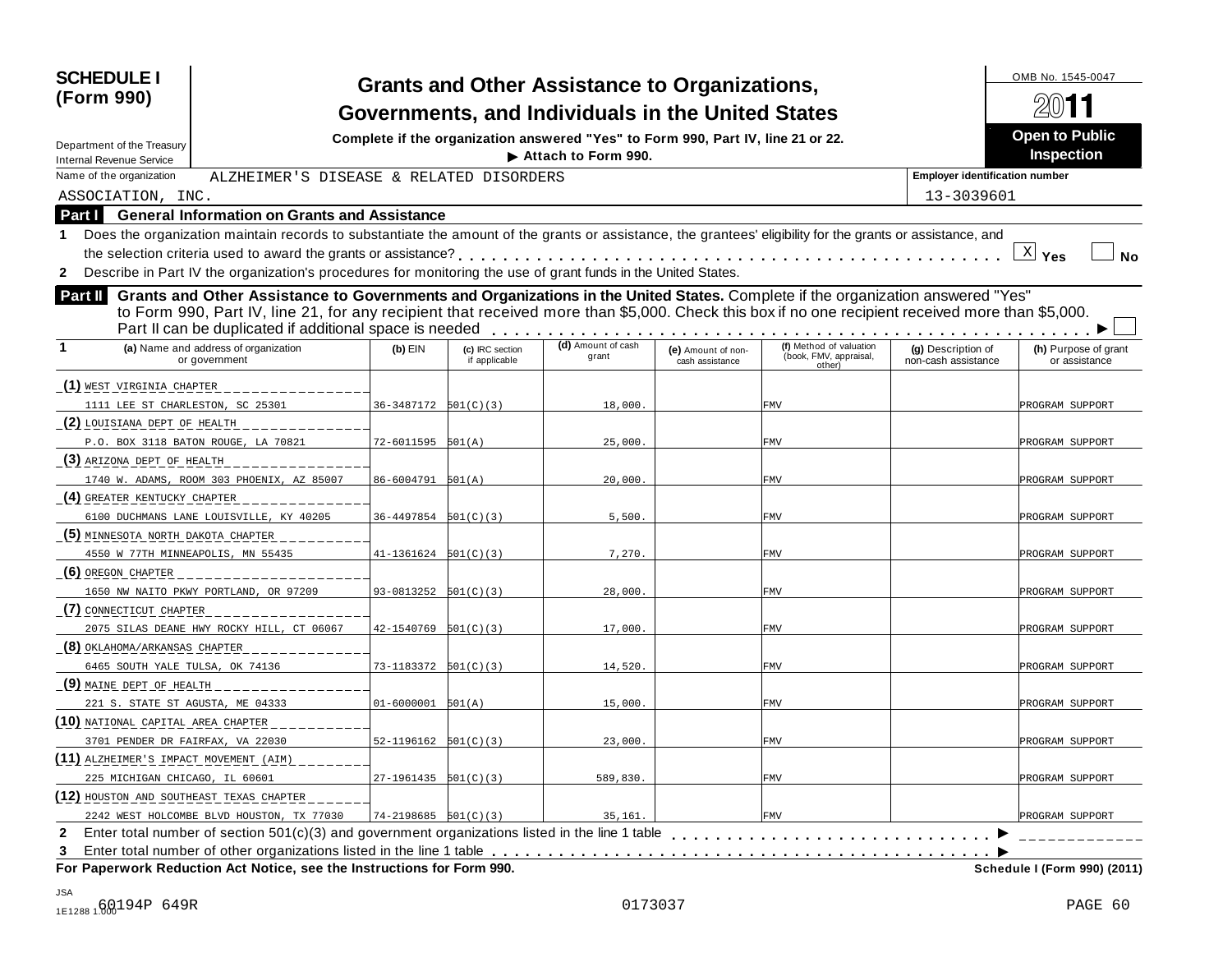| <b>SCHEDULE I</b><br>(Form 990)                                                                                                                                                                                                                                                                                                                          |                            |                                  | <b>Grants and Other Assistance to Organizations,</b><br>Governments, and Individuals in the United States |                                       |                                                             |                                           | OMB No. 1545-0047                          |
|----------------------------------------------------------------------------------------------------------------------------------------------------------------------------------------------------------------------------------------------------------------------------------------------------------------------------------------------------------|----------------------------|----------------------------------|-----------------------------------------------------------------------------------------------------------|---------------------------------------|-------------------------------------------------------------|-------------------------------------------|--------------------------------------------|
| Department of the Treasury<br><b>Internal Revenue Service</b>                                                                                                                                                                                                                                                                                            |                            |                                  | Complete if the organization answered "Yes" to Form 990, Part IV, line 21 or 22.<br>Attach to Form 990.   |                                       |                                                             |                                           | <b>Open to Public</b><br><b>Inspection</b> |
| Name of the organization<br>ALZHEIMER'S DISEASE & RELATED DISORDERS                                                                                                                                                                                                                                                                                      |                            |                                  |                                                                                                           |                                       |                                                             | <b>Employer identification number</b>     |                                            |
| ASSOCIATION, INC.                                                                                                                                                                                                                                                                                                                                        |                            |                                  |                                                                                                           |                                       |                                                             | 13-3039601                                |                                            |
| <b>General Information on Grants and Assistance</b><br>Part I                                                                                                                                                                                                                                                                                            |                            |                                  |                                                                                                           |                                       |                                                             |                                           |                                            |
| Does the organization maintain records to substantiate the amount of the grants or assistance, the grantees' eligibility for the grants or assistance, and                                                                                                                                                                                               |                            |                                  |                                                                                                           |                                       |                                                             |                                           |                                            |
| the selection criteria used to award the grants or assistance?                                                                                                                                                                                                                                                                                           |                            |                                  |                                                                                                           |                                       |                                                             |                                           | $\underline{X}$ Yes<br><b>No</b>           |
| Describe in Part IV the organization's procedures for monitoring the use of grant funds in the United States.<br>$\mathbf{2}$                                                                                                                                                                                                                            |                            |                                  |                                                                                                           |                                       |                                                             |                                           |                                            |
| Grants and Other Assistance to Governments and Organizations in the United States. Complete if the organization answered "Yes"<br>Part II<br>to Form 990, Part IV, line 21, for any recipient that received more than \$5,000. Check this box if no one recipient received more than \$5,000.<br>Part II can be duplicated if additional space is needed |                            |                                  |                                                                                                           |                                       |                                                             |                                           |                                            |
| (a) Name and address of organization<br>or government                                                                                                                                                                                                                                                                                                    | $(b)$ EIN                  | (c) IRC section<br>if applicable | (d) Amount of cash<br>grant                                                                               | (e) Amount of non-<br>cash assistance | (f) Method of valuation<br>(book, FMV, appraisal,<br>other) | (g) Description of<br>non-cash assistance | (h) Purpose of grant<br>or assistance      |
| (1) CALIFORNIA AND CENTRAL COAST CHAPTER                                                                                                                                                                                                                                                                                                                 |                            |                                  |                                                                                                           |                                       |                                                             |                                           |                                            |
| 1528 CHAPALA ST. SANTA BARBARA, CA 93101                                                                                                                                                                                                                                                                                                                 | $77-0006745$ $501(C)(3)$   |                                  | 9,600                                                                                                     |                                       | <b>FMV</b>                                                  |                                           | PROGRAM SUPPORT                            |
| (2) CENTRAL AND NORTH FLORIDA CHAPTER                                                                                                                                                                                                                                                                                                                    |                            |                                  |                                                                                                           |                                       |                                                             |                                           |                                            |
| 378 CENTER PT ALTAMONTE SPRINGS, FL 32701                                                                                                                                                                                                                                                                                                                | $36-3487166$ $501(C)(3)$   |                                  | 7,480                                                                                                     |                                       | FMV                                                         |                                           | PROGRAM SUPPORT                            |
| (3) EAST CENTRAL IOWA CHAPTER                                                                                                                                                                                                                                                                                                                            |                            |                                  |                                                                                                           |                                       |                                                             |                                           |                                            |
| 317 SEVENTH AVE CEDAR RAPIDS, IA 52401                                                                                                                                                                                                                                                                                                                   | $42 - 1333384$ $501(C)(3)$ |                                  | 6,471                                                                                                     |                                       | FMV                                                         |                                           | PROGRAM SUPPORT                            |
| (4) CENTRAL AND WESTERN VIRGINIA                                                                                                                                                                                                                                                                                                                         |                            |                                  |                                                                                                           |                                       |                                                             |                                           |                                            |
| 1160 PEPSI PL CHARLOTTESVILLE, VA 22901                                                                                                                                                                                                                                                                                                                  | $54-1309570$ $501(C)(3)$   |                                  | 7,158                                                                                                     |                                       | FMV                                                         |                                           | PROGRAM SUPPORT                            |
| (5) CONNECTICUT CHAPTER                                                                                                                                                                                                                                                                                                                                  |                            |                                  |                                                                                                           |                                       |                                                             |                                           |                                            |
| 2075 SILAS DEANE HWY ROCKY HILL, CT 06067                                                                                                                                                                                                                                                                                                                | 42-1540769                 | 501(C)(3)                        | 10,120                                                                                                    |                                       | FMV                                                         |                                           | PROGRAM SUPPORT                            |
| (6) GEORGIA CHAPTER                                                                                                                                                                                                                                                                                                                                      |                            |                                  |                                                                                                           |                                       |                                                             |                                           |                                            |
| 1925 CENTURY BLVD ATLANTA, GA 30345                                                                                                                                                                                                                                                                                                                      | $58-1492046$ $501(C)(3)$   |                                  | 12,972.                                                                                                   |                                       | FMV                                                         |                                           | PROGRAM SUPPORT                            |
| (7) GREATER ILLINOIS CHAPTER                                                                                                                                                                                                                                                                                                                             |                            |                                  |                                                                                                           |                                       |                                                             |                                           |                                            |
| 8430 W. BRYN MAWR CHICAGO, IL 60631                                                                                                                                                                                                                                                                                                                      | $36-3102348$ $501(C)(3)$   |                                  | 18,520                                                                                                    |                                       | FMV                                                         |                                           | PROGRAM SUPPORT                            |
| (8) GREATER KENTUCKY CHAPTER                                                                                                                                                                                                                                                                                                                             |                            |                                  |                                                                                                           |                                       |                                                             |                                           |                                            |
| 6100 DUCHMANS LN LOUISVILLE, KY 40205                                                                                                                                                                                                                                                                                                                    | $36 - 4497854$ $501(C)(3)$ |                                  | 9,998                                                                                                     |                                       | FMV                                                         |                                           | PROGRAM SUPPORT                            |
| (9) GREATER MARYLAND CHAPTER                                                                                                                                                                                                                                                                                                                             |                            |                                  |                                                                                                           |                                       |                                                             |                                           |                                            |
| 1850 YORK ROAD TIMONIUM, MD 21093                                                                                                                                                                                                                                                                                                                        | $52 - 1219428$ $501(C)(3)$ |                                  | 9,516                                                                                                     |                                       | FMV                                                         |                                           | PROGRAM SUPPORT                            |
| (10) GREATER DALLAS CHAPTER                                                                                                                                                                                                                                                                                                                              |                            |                                  |                                                                                                           |                                       |                                                             |                                           |                                            |
| 4144 N. CENTRAL EXPY DALLAS, TX 75204                                                                                                                                                                                                                                                                                                                    | $75 - 2041194$ $501(C)(3)$ |                                  | 13,200                                                                                                    |                                       | FMV                                                         |                                           | PROGRAM SUPPORT                            |
| (11) MID_MISSOURI_CHAPTER                                                                                                                                                                                                                                                                                                                                |                            |                                  |                                                                                                           |                                       |                                                             |                                           |                                            |
| 2400 BLUFF CREEK DR COLUMBIA, MO 65201                                                                                                                                                                                                                                                                                                                   | $43-1344786$ $501(C)(3)$   |                                  | 5,952.                                                                                                    |                                       | FMV                                                         |                                           | PROGRAM SUPPORT                            |
| (12) NORTHERN CALIFORNIA AND NEVADA CHAPTER                                                                                                                                                                                                                                                                                                              |                            |                                  |                                                                                                           |                                       |                                                             |                                           |                                            |
| 1060 LA AVENIDA MOUNTAIN VIEW, CA 94043                                                                                                                                                                                                                                                                                                                  | $94-2897949$ $501(C)(3)$   |                                  | 16,718.                                                                                                   |                                       | <b>FMV</b>                                                  |                                           | PROGRAM SUPPORT                            |
| Enter total number of section 501(c)(3) and government organizations listed in the line 1 table<br>$\mathbf{2}$                                                                                                                                                                                                                                          |                            |                                  |                                                                                                           |                                       |                                                             |                                           |                                            |
| 3<br>For Paperwork Reduction Act Notice, see the Instructions for Form 990.                                                                                                                                                                                                                                                                              |                            |                                  |                                                                                                           |                                       |                                                             |                                           | Schedule I (Form 990) (2011)               |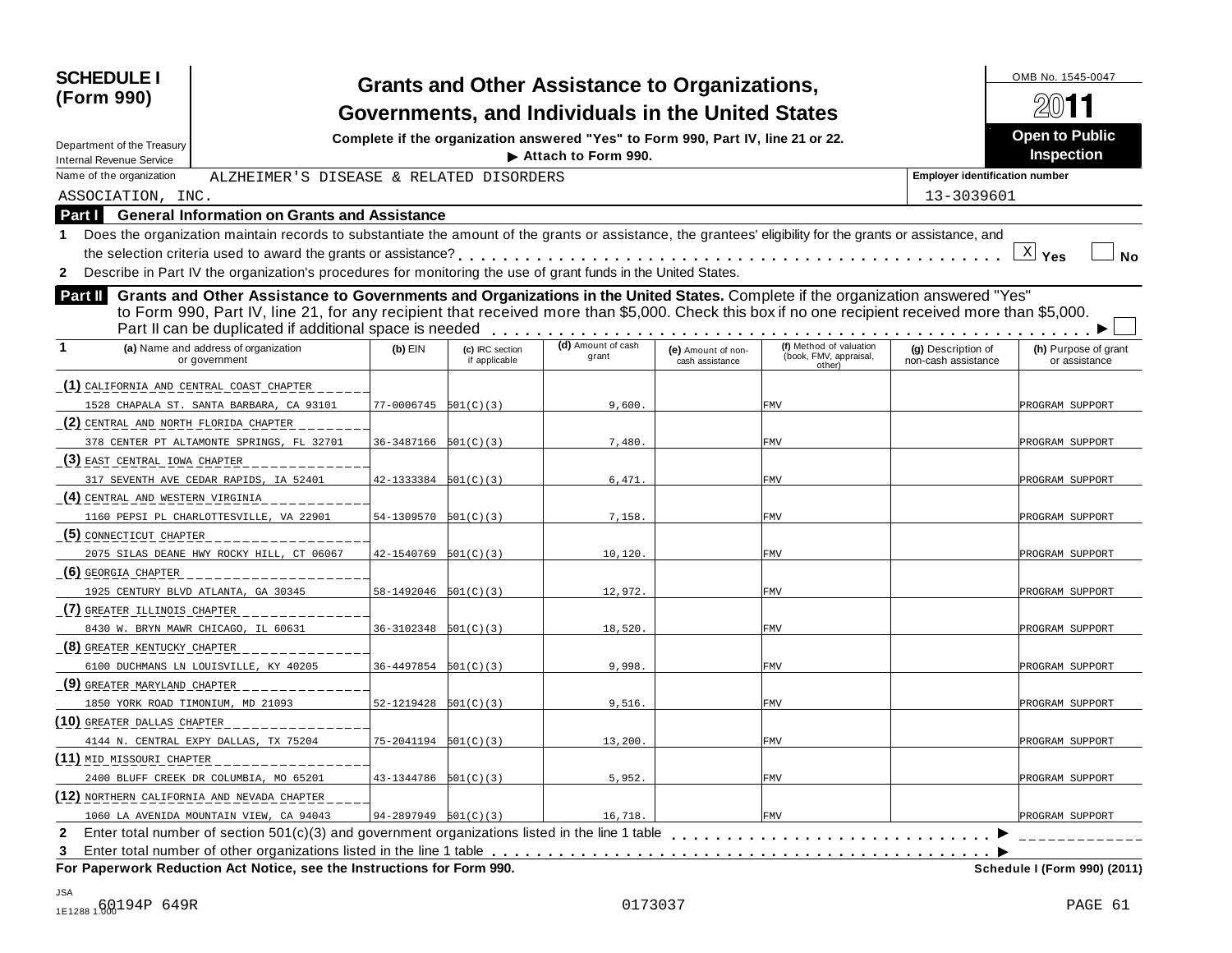| <b>SCHEDULE I</b><br>(Form 990)<br>Department of the Treasury<br><b>Internal Revenue Service</b>                                                                                                                                                                                                                                                                |                            |                                  | <b>Grants and Other Assistance to Organizations,</b><br>Governments, and Individuals in the United States<br>Complete if the organization answered "Yes" to Form 990, Part IV, line 21 or 22.<br>Attach to Form 990. |                                       |                                                             |                                           | OMB No. 1545-0047<br><b>Open to Public</b><br><b>Inspection</b> |
|-----------------------------------------------------------------------------------------------------------------------------------------------------------------------------------------------------------------------------------------------------------------------------------------------------------------------------------------------------------------|----------------------------|----------------------------------|----------------------------------------------------------------------------------------------------------------------------------------------------------------------------------------------------------------------|---------------------------------------|-------------------------------------------------------------|-------------------------------------------|-----------------------------------------------------------------|
| Name of the organization<br>ALZHEIMER'S DISEASE & RELATED DISORDERS                                                                                                                                                                                                                                                                                             |                            |                                  |                                                                                                                                                                                                                      |                                       |                                                             | <b>Employer identification number</b>     |                                                                 |
| ASSOCIATION, INC.                                                                                                                                                                                                                                                                                                                                               |                            |                                  |                                                                                                                                                                                                                      |                                       |                                                             | 13-3039601                                |                                                                 |
| <b>General Information on Grants and Assistance</b><br><b>Part I</b>                                                                                                                                                                                                                                                                                            |                            |                                  |                                                                                                                                                                                                                      |                                       |                                                             |                                           |                                                                 |
| Does the organization maintain records to substantiate the amount of the grants or assistance, the grantees' eligibility for the grants or assistance, and                                                                                                                                                                                                      |                            |                                  |                                                                                                                                                                                                                      |                                       |                                                             |                                           |                                                                 |
|                                                                                                                                                                                                                                                                                                                                                                 |                            |                                  |                                                                                                                                                                                                                      |                                       |                                                             |                                           | $\mathbb{X}$ Yes<br>No                                          |
| 2 Describe in Part IV the organization's procedures for monitoring the use of grant funds in the United States.                                                                                                                                                                                                                                                 |                            |                                  |                                                                                                                                                                                                                      |                                       |                                                             |                                           |                                                                 |
| Grants and Other Assistance to Governments and Organizations in the United States. Complete if the organization answered "Yes"<br><b>Part II</b><br>to Form 990, Part IV, line 21, for any recipient that received more than \$5,000. Check this box if no one recipient received more than \$5,000.<br>Part II can be duplicated if additional space is needed |                            |                                  | .<br>(d) Amount of cash                                                                                                                                                                                              |                                       |                                                             |                                           |                                                                 |
| (a) Name and address of organization<br>or government                                                                                                                                                                                                                                                                                                           | $(b)$ EIN                  | (c) IRC section<br>if applicable | grant                                                                                                                                                                                                                | (e) Amount of non-<br>cash assistance | (f) Method of valuation<br>(book, FMV, appraisal,<br>other) | (g) Description of<br>non-cash assistance | (h) Purpose of grant<br>or assistance                           |
| (1) NORTHEASTERN NEW YORK CHAPTER                                                                                                                                                                                                                                                                                                                               |                            |                                  |                                                                                                                                                                                                                      |                                       |                                                             |                                           |                                                                 |
| 4 PINE WEST PLAZA ALBANY, NY 12205                                                                                                                                                                                                                                                                                                                              | $14-1634958$ $501(C)(3)$   |                                  | 7,916.                                                                                                                                                                                                               |                                       | FMV                                                         |                                           | PROGRAM SUPPORT                                                 |
| (2) NORTH CENTRAL TEXAS CHAPTER                                                                                                                                                                                                                                                                                                                                 |                            |                                  |                                                                                                                                                                                                                      |                                       |                                                             |                                           |                                                                 |
| 2630 WEST FWY FORT WORTH, TX 76102                                                                                                                                                                                                                                                                                                                              | $75-1984152$ $501(C)(3)$   |                                  | 7,681                                                                                                                                                                                                                |                                       | FMV                                                         |                                           | PROGRAM SUPPORT                                                 |
| (3) OKLAHOMA AND ARKANSAS CHAPTER                                                                                                                                                                                                                                                                                                                               |                            |                                  |                                                                                                                                                                                                                      |                                       |                                                             |                                           |                                                                 |
| 6465 SOUTH YALE TULSA, OK 74136                                                                                                                                                                                                                                                                                                                                 | 73-1183372 501(C)(3)       |                                  | 8,160.                                                                                                                                                                                                               |                                       | FMV                                                         |                                           | PROGRAM SUPPORT                                                 |
| (4) ROCHESTER AND FINGER LAKES CHAPTER                                                                                                                                                                                                                                                                                                                          |                            |                                  |                                                                                                                                                                                                                      |                                       |                                                             |                                           |                                                                 |
| 435 E HENRIETTA RD ROCHESTER, NY 14620                                                                                                                                                                                                                                                                                                                          | 16-1159941 501(C)(3)       |                                  | 9,517.                                                                                                                                                                                                               |                                       | FMV                                                         |                                           | PROGRAM SUPPORT                                                 |
| (5) SOUTH CAROLINA CHAPTER                                                                                                                                                                                                                                                                                                                                      |                            |                                  |                                                                                                                                                                                                                      |                                       |                                                             |                                           |                                                                 |
| 4124 CLEMSON BLVD ANDERSON, SC 29621                                                                                                                                                                                                                                                                                                                            | $57-0792592$ $501(C)(3)$   |                                  | 7,651                                                                                                                                                                                                                |                                       | FMV                                                         |                                           | PROGRAM SUPPORT                                                 |
| (6) SOUTHEASTERN VIRGINIA CHAPTER                                                                                                                                                                                                                                                                                                                               |                            |                                  |                                                                                                                                                                                                                      |                                       |                                                             |                                           |                                                                 |
| 6350 CENTER DR NORFOLK, VA 23502                                                                                                                                                                                                                                                                                                                                | 54-1204329                 | 501(C)(3)                        | 5,710.                                                                                                                                                                                                               |                                       | FMV                                                         |                                           | PROGRAM SUPPORT                                                 |
| (7) UTAH CHAPTER                                                                                                                                                                                                                                                                                                                                                |                            |                                  |                                                                                                                                                                                                                      |                                       |                                                             |                                           |                                                                 |
| 855 E. 4800 S SALT LAKE CITY, UT 84107                                                                                                                                                                                                                                                                                                                          | $87-0397943$ $501(C)(3)$   |                                  | 6,219                                                                                                                                                                                                                |                                       | FMV                                                         |                                           | PROGRAM SUPPORT                                                 |
| (8) VERMONT CHAPTER                                                                                                                                                                                                                                                                                                                                             |                            |                                  |                                                                                                                                                                                                                      |                                       |                                                             |                                           |                                                                 |
| 300 CORNERSTONE WILLISTON, VT 05495                                                                                                                                                                                                                                                                                                                             | 03-0286299                 | 501(C)(3)                        | 6,650                                                                                                                                                                                                                |                                       | FMV                                                         |                                           | PROGRAM SUPPORT                                                 |
| (9) WESTERN CAROLINA CHAPTER                                                                                                                                                                                                                                                                                                                                    |                            |                                  |                                                                                                                                                                                                                      |                                       |                                                             |                                           |                                                                 |
| 3800 SHAMROCK CHARLOTTE, NC 28215                                                                                                                                                                                                                                                                                                                               | $56 - 1440727$ $501(C)(3)$ |                                  | 7,770.                                                                                                                                                                                                               |                                       | FMV                                                         |                                           | PROGRAM SUPPORT                                                 |
| (10) mid south chapter                                                                                                                                                                                                                                                                                                                                          |                            |                                  |                                                                                                                                                                                                                      |                                       |                                                             |                                           |                                                                 |
| 4825 TROUSDALE NASHVILLE, TN 37215                                                                                                                                                                                                                                                                                                                              | $62 - 1860364$ $501(C)(3)$ |                                  | 9,016.                                                                                                                                                                                                               |                                       | FMV                                                         |                                           | PROGRAM SUPPORT                                                 |
| (11) CALIFORNIA SOUTHLAND CHAPTER                                                                                                                                                                                                                                                                                                                               |                            |                                  |                                                                                                                                                                                                                      |                                       |                                                             |                                           |                                                                 |
| 5900 WILSHIRE BLVD LOS ANGELES, CA 90036                                                                                                                                                                                                                                                                                                                        | $95-3718119$ $501(C)(3)$   |                                  | 18,400.                                                                                                                                                                                                              |                                       | FMV                                                         |                                           | PROGRAM SUPPORT                                                 |
| (12) GREATER PENNSYLVANIA CHAPTER                                                                                                                                                                                                                                                                                                                               |                            |                                  |                                                                                                                                                                                                                      |                                       |                                                             |                                           |                                                                 |
| 3544 PROGRESS AVE HARRISBURG, PA 17110                                                                                                                                                                                                                                                                                                                          | $25-1510692$ $501(C)(3)$   |                                  | 10,080.                                                                                                                                                                                                              |                                       | FMV                                                         |                                           | PROGRAM SUPPORT                                                 |
| 2 Enter total number of section $501(c)(3)$ and government organizations listed in the line 1 table                                                                                                                                                                                                                                                             |                            |                                  |                                                                                                                                                                                                                      |                                       |                                                             |                                           |                                                                 |
| 3<br>For Paperwork Reduction Act Notice, see the Instructions for Form 990.                                                                                                                                                                                                                                                                                     |                            |                                  |                                                                                                                                                                                                                      |                                       |                                                             |                                           | Schedule I (Form 990) (2011)                                    |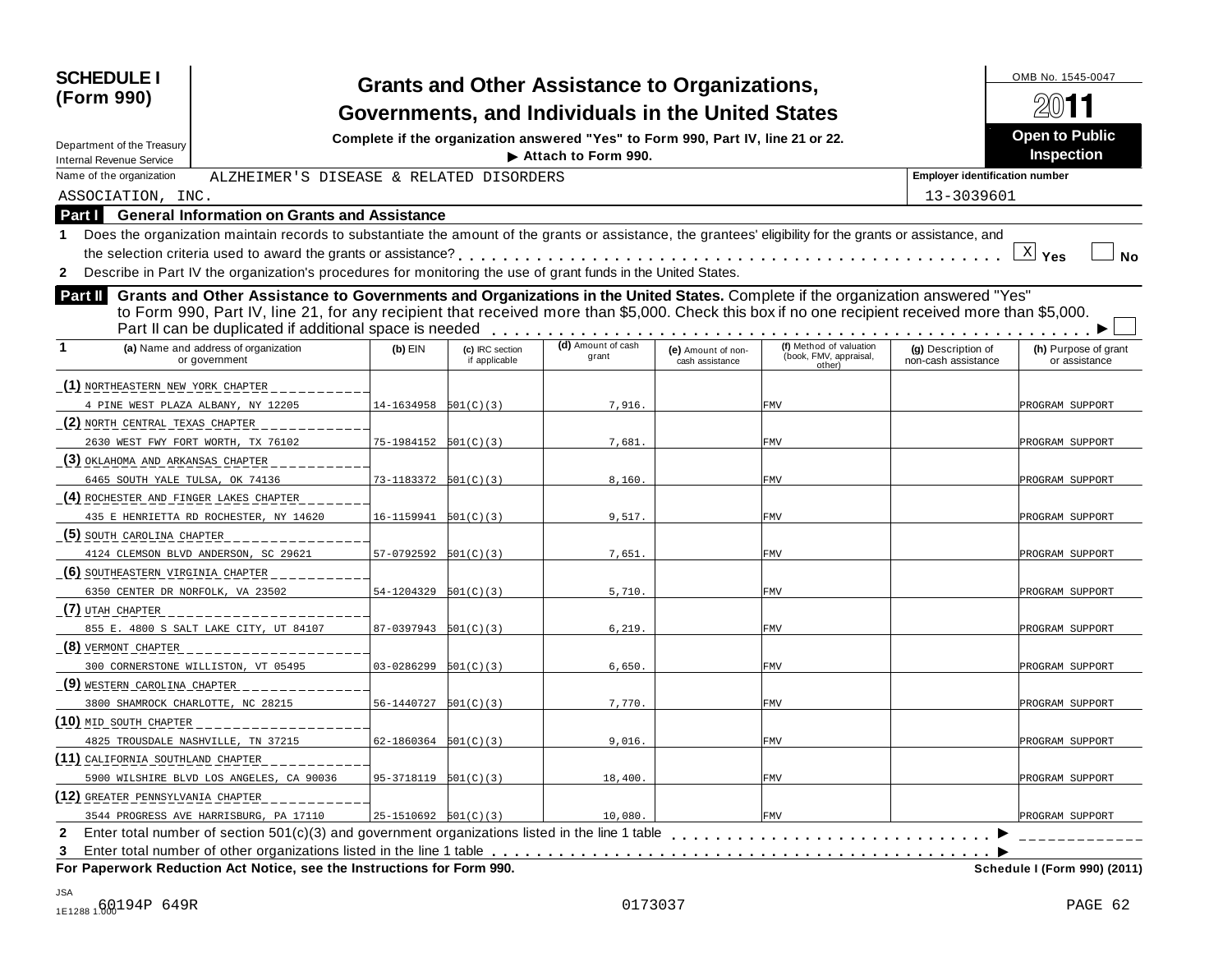| <b>SCHEDULE I</b><br>(Form 990)                                                                                                                                                                                                                                                                                                                                 |           |                                  | <b>Grants and Other Assistance to Organizations,</b><br>Governments, and Individuals in the United States<br>Complete if the organization answered "Yes" to Form 990, Part IV, line 21 or 22. |                                       |                                                             |                                           | OMB No. 1545-0047<br><b>Open to Public</b> |
|-----------------------------------------------------------------------------------------------------------------------------------------------------------------------------------------------------------------------------------------------------------------------------------------------------------------------------------------------------------------|-----------|----------------------------------|-----------------------------------------------------------------------------------------------------------------------------------------------------------------------------------------------|---------------------------------------|-------------------------------------------------------------|-------------------------------------------|--------------------------------------------|
| Department of the Treasury<br><b>Internal Revenue Service</b>                                                                                                                                                                                                                                                                                                   |           |                                  | Attach to Form 990.                                                                                                                                                                           |                                       |                                                             |                                           | <b>Inspection</b>                          |
| Name of the organization<br>ALZHEIMER'S DISEASE & RELATED DISORDERS                                                                                                                                                                                                                                                                                             |           |                                  |                                                                                                                                                                                               |                                       |                                                             | <b>Employer identification number</b>     |                                            |
| ASSOCIATION, INC.                                                                                                                                                                                                                                                                                                                                               |           |                                  |                                                                                                                                                                                               |                                       |                                                             | 13-3039601                                |                                            |
| <b>Part   General Information on Grants and Assistance</b>                                                                                                                                                                                                                                                                                                      |           |                                  |                                                                                                                                                                                               |                                       |                                                             |                                           |                                            |
| Does the organization maintain records to substantiate the amount of the grants or assistance, the grantees' eligibility for the grants or assistance, and<br>Describe in Part IV the organization's procedures for monitoring the use of grant funds in the United States.<br>$\mathbf{2}$                                                                     |           |                                  |                                                                                                                                                                                               |                                       |                                                             |                                           | $\mathbb{X}$ Yes<br>No                     |
| Grants and Other Assistance to Governments and Organizations in the United States. Complete if the organization answered "Yes"<br><b>Part II</b><br>to Form 990, Part IV, line 21, for any recipient that received more than \$5,000. Check this box if no one recipient received more than \$5,000.<br>Part II can be duplicated if additional space is needed |           |                                  |                                                                                                                                                                                               |                                       |                                                             |                                           |                                            |
| (a) Name and address of organization<br>1<br>or government                                                                                                                                                                                                                                                                                                      | $(b)$ EIN | (c) IRC section<br>if applicable | (d) Amount of cash<br>grant                                                                                                                                                                   | (e) Amount of non-<br>cash assistance | (f) Method of valuation<br>(book, FMV, appraisal,<br>other) | (g) Description of<br>non-cash assistance | (h) Purpose of grant<br>or assistance      |
| (1) WAKE FOREST UNIVERSITY                                                                                                                                                                                                                                                                                                                                      |           |                                  |                                                                                                                                                                                               |                                       |                                                             |                                           |                                            |
| MEDICAL CENTER BLVD WINSTON-SALEM, NC 27157 22-3849199 501(C)(3)                                                                                                                                                                                                                                                                                                |           |                                  | 362,821.                                                                                                                                                                                      |                                       | FMV                                                         |                                           | PROGRAM SUPPORT                            |
|                                                                                                                                                                                                                                                                                                                                                                 |           |                                  |                                                                                                                                                                                               |                                       |                                                             |                                           |                                            |
| _(3) __________________________                                                                                                                                                                                                                                                                                                                                 |           |                                  |                                                                                                                                                                                               |                                       |                                                             |                                           |                                            |
|                                                                                                                                                                                                                                                                                                                                                                 |           |                                  |                                                                                                                                                                                               |                                       |                                                             |                                           |                                            |
|                                                                                                                                                                                                                                                                                                                                                                 |           |                                  |                                                                                                                                                                                               |                                       |                                                             |                                           |                                            |
| (6)                                                                                                                                                                                                                                                                                                                                                             |           |                                  |                                                                                                                                                                                               |                                       |                                                             |                                           |                                            |
|                                                                                                                                                                                                                                                                                                                                                                 |           |                                  |                                                                                                                                                                                               |                                       |                                                             |                                           |                                            |
| (8)                                                                                                                                                                                                                                                                                                                                                             |           |                                  |                                                                                                                                                                                               |                                       |                                                             |                                           |                                            |
| (9)<br>_____________________                                                                                                                                                                                                                                                                                                                                    |           |                                  |                                                                                                                                                                                               |                                       |                                                             |                                           |                                            |
| (10)                                                                                                                                                                                                                                                                                                                                                            |           |                                  |                                                                                                                                                                                               |                                       |                                                             |                                           |                                            |
| (11)<br>_______________________                                                                                                                                                                                                                                                                                                                                 |           |                                  |                                                                                                                                                                                               |                                       |                                                             |                                           |                                            |
| (12)                                                                                                                                                                                                                                                                                                                                                            |           |                                  |                                                                                                                                                                                               |                                       |                                                             |                                           |                                            |
| Enter total number of section 501(c)(3) and government organizations listed in the line 1 table<br>$\mathbf{2}$<br>3<br>For Paperwork Reduction Act Notice, see the Instructions for Form 990.                                                                                                                                                                  |           |                                  |                                                                                                                                                                                               |                                       |                                                             |                                           | 105.<br>4.<br>Schedule I (Form 990) (2011) |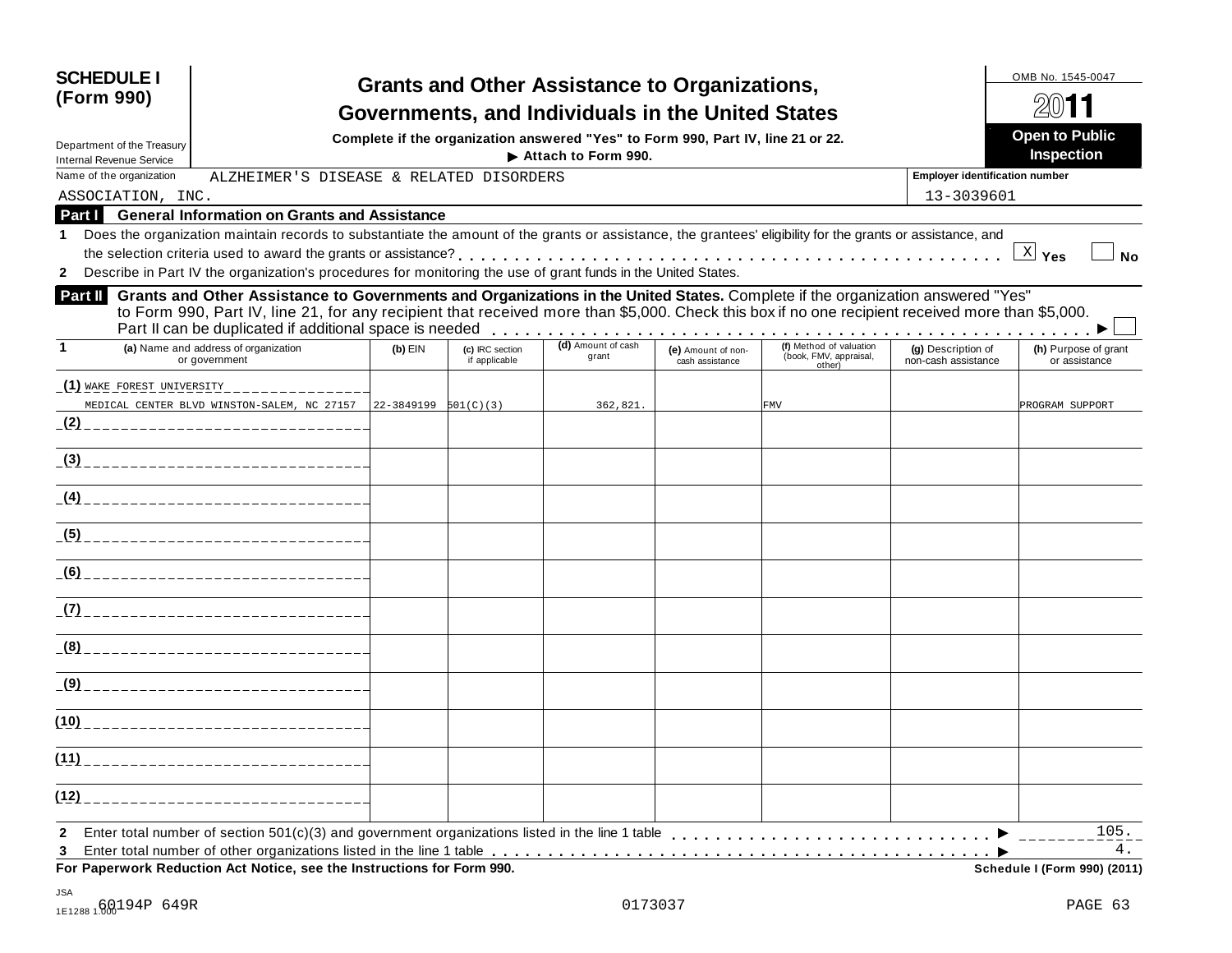| (a) Type of grant or assistance                                                                                                                      | (b) Number of<br>recipients | (c) Amount of<br>cash grant | (d) Amount of<br>non-cash assistance | (e) Method of valuation (book,<br>FMV, appraisal, other) | (f) Description of non-cash assistance |
|------------------------------------------------------------------------------------------------------------------------------------------------------|-----------------------------|-----------------------------|--------------------------------------|----------------------------------------------------------|----------------------------------------|
| $\mathbf 1$                                                                                                                                          |                             |                             |                                      |                                                          |                                        |
| $\overline{2}$                                                                                                                                       |                             |                             |                                      |                                                          |                                        |
| 3                                                                                                                                                    |                             |                             |                                      |                                                          |                                        |
| 4                                                                                                                                                    |                             |                             |                                      |                                                          |                                        |
| 5                                                                                                                                                    |                             |                             |                                      |                                                          |                                        |
| 6                                                                                                                                                    |                             |                             |                                      |                                                          |                                        |
| $\overline{7}$                                                                                                                                       |                             |                             |                                      |                                                          |                                        |
| Supplemental Information. Complete this part to provide the information required in Part I, line 2, and any other additional information.<br>Part IV |                             |                             |                                      |                                                          |                                        |
| PROCEDURE FOR MONITORING USE OF GRANT FUNDS INSIDE U.S.                                                                                              |                             |                             |                                      |                                                          |                                        |
| SCHEDULE I, PART I, LINE 2                                                                                                                           |                             |                             |                                      |                                                          |                                        |
| THE OVER-SIGHT OF THE SCIENTIFIC INTEGRITY OF THE ALZHEIMER'S ASSOCIATION                                                                            |                             |                             |                                      |                                                          |                                        |
| INTERNATIONAL RESEARCH GRANT PROGRAM IS THREE-FOLD. FIRST, THE                                                                                       |                             |                             |                                      |                                                          |                                        |
| ALZHEIMER'S ASSOCIATION VOLUNTARY MEDICAL & SCIENTIFIC ADVISORY COUNCIL                                                                              |                             |                             |                                      |                                                          |                                        |
| ENSURES DIVERSITY OF FUNDED AWARDS DURING THE GRANT REVIEW PROCESS AND                                                                               |                             |                             |                                      |                                                          |                                        |
|                                                                                                                                                      |                             |                             |                                      |                                                          |                                        |
|                                                                                                                                                      |                             |                             |                                      |                                                          |                                        |
| DEVELOPS FOCUSED REQUESTS FOR APPLICATIONS (RFAS) BASED ON IDENTIFIED<br>NEEDS IN THE ALZHEIMER RESEARCH COMMUNITY. SECOND, THE ALZHEIMER'S          |                             |                             |                                      |                                                          |                                        |
| ASSOCIATION IS ENGAGED IN A PORTFOLIO ANALYSIS OF OUR SCIENTIFIC AREAS OF                                                                            |                             |                             |                                      |                                                          |                                        |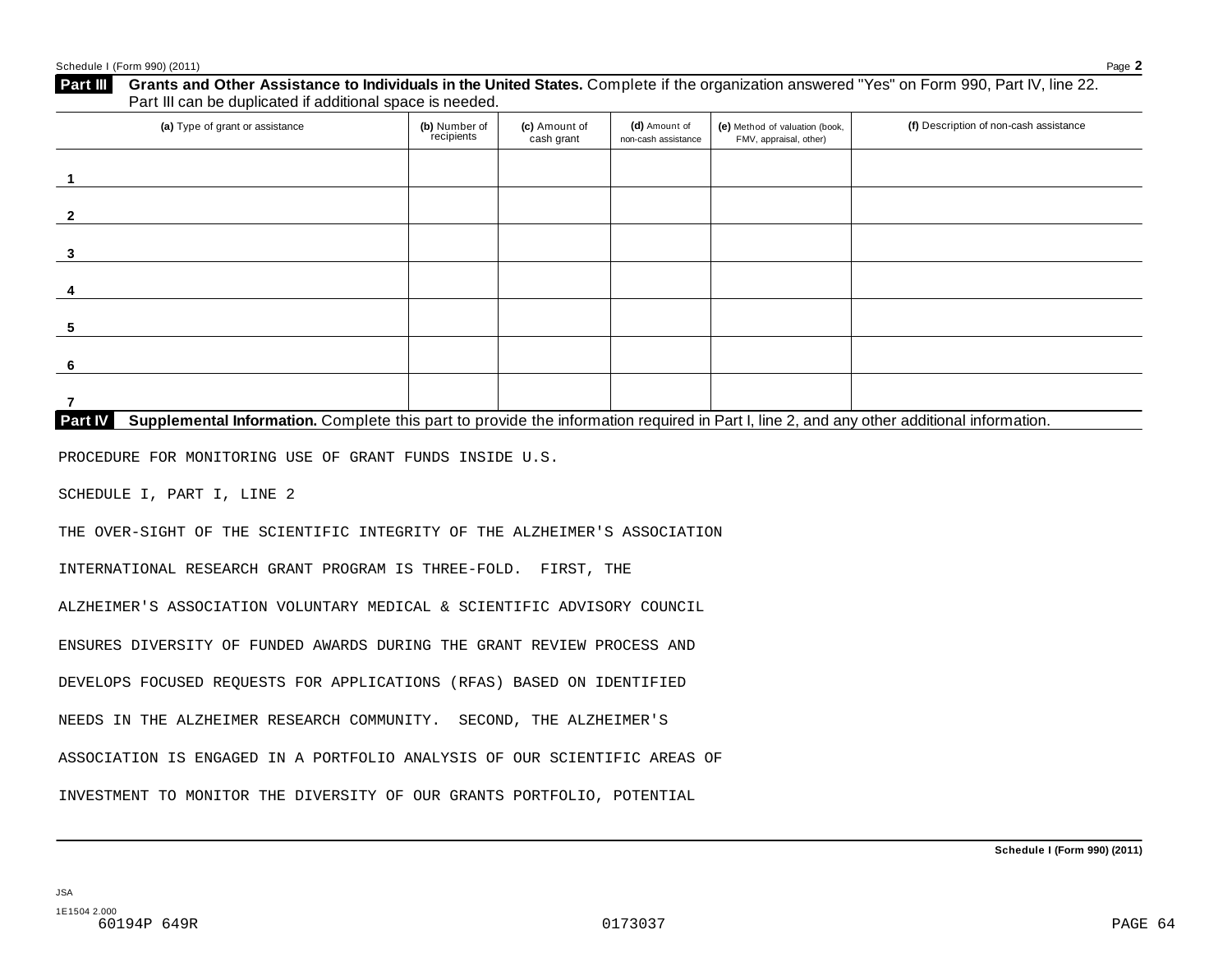| (a) Type of grant or assistance                                                                                                                             | (b) Number of<br>recipients | (c) Amount of<br>cash grant | (d) Amount of<br>non-cash assistance | (e) Method of valuation (book,<br>FMV, appraisal, other) | (f) Description of non-cash assistance |
|-------------------------------------------------------------------------------------------------------------------------------------------------------------|-----------------------------|-----------------------------|--------------------------------------|----------------------------------------------------------|----------------------------------------|
|                                                                                                                                                             |                             |                             |                                      |                                                          |                                        |
|                                                                                                                                                             |                             |                             |                                      |                                                          |                                        |
|                                                                                                                                                             |                             |                             |                                      |                                                          |                                        |
|                                                                                                                                                             |                             |                             |                                      |                                                          |                                        |
|                                                                                                                                                             |                             |                             |                                      |                                                          |                                        |
|                                                                                                                                                             |                             |                             |                                      |                                                          |                                        |
|                                                                                                                                                             |                             |                             |                                      |                                                          |                                        |
| <b>Part IV</b><br>Supplemental Information. Complete this part to provide the information required in Part I, line 2, and any other additional information. |                             |                             |                                      |                                                          |                                        |

GAPS IN RESEARCH FUNDING, AND POTENTIAL OVERLAP OF AREAS FUNDED. THE

ANALYSIS INFORMS FUTURE FUNDING DECISIONS AND AREAS OF RFA FOCUS. THIRD,

THERE IS A DETAILED PROCESS ONCE A GRANT IS AWARDED TO MONITOR PROGRAM

AND SCIENTIFIC AND FINANCIAL INTEGRITY.

THE ALZHEIMER'S ASSOCIATION MONITORS THE USE OF GRANT FUNDS BOTH INSIDE

AND OUTSIDE OF THE UNITED STATES AS FOLLOWS:

ALL AWARDEES ARE REQUIRED TO PROVIDE ANNUAL REPORTING TO THE ALZHEIMER'S

ASSOCIATION ON BOTH THE STATUS OF THE RESEARCH PROJECT AND FINANCIAL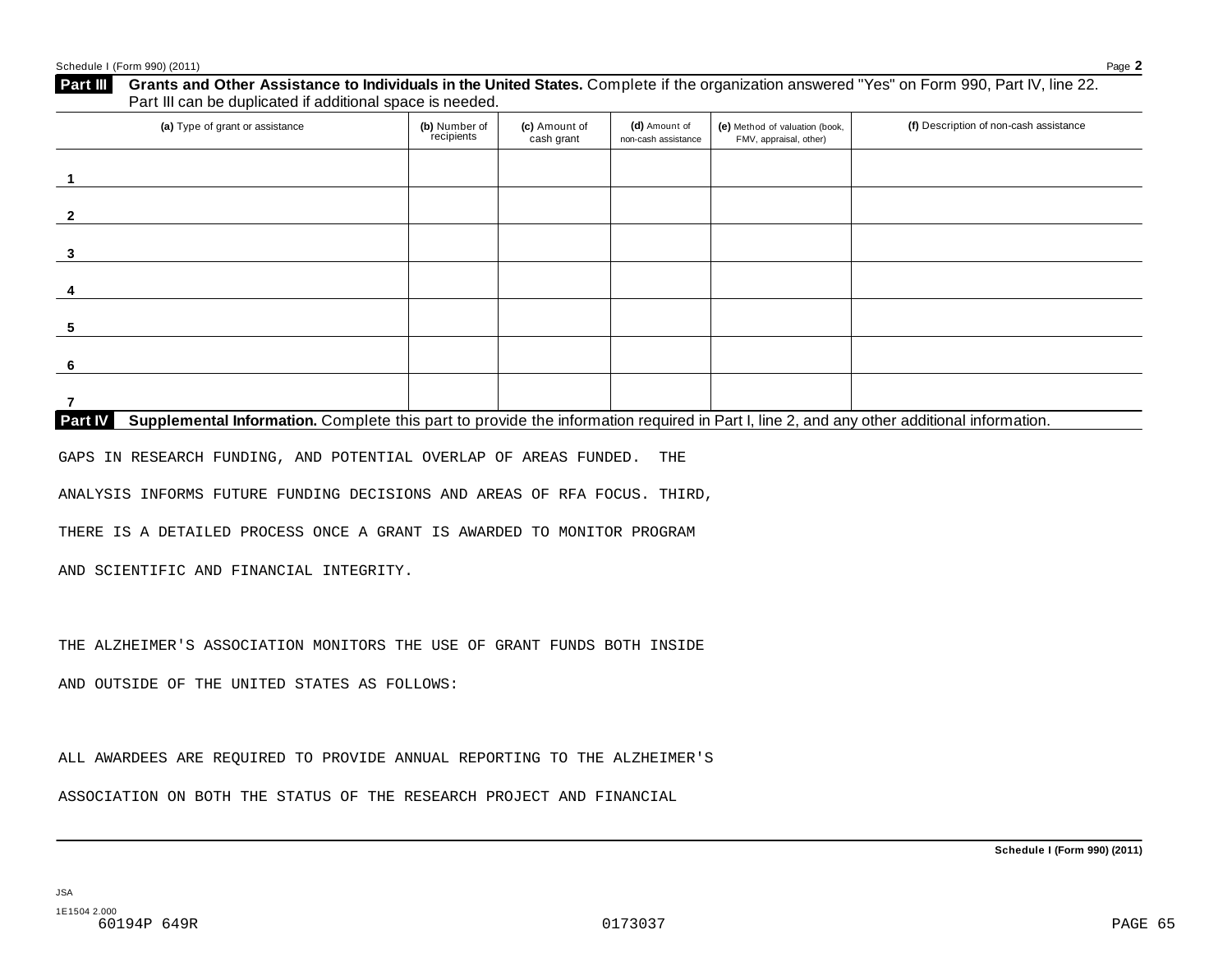| $\mathbf{1}$<br>$\overline{2}$<br>3<br>4<br>5<br>6                                                                                                   |  |
|------------------------------------------------------------------------------------------------------------------------------------------------------|--|
|                                                                                                                                                      |  |
|                                                                                                                                                      |  |
|                                                                                                                                                      |  |
|                                                                                                                                                      |  |
|                                                                                                                                                      |  |
|                                                                                                                                                      |  |
| $\overline{7}$                                                                                                                                       |  |
| Supplemental Information. Complete this part to provide the information required in Part I, line 2, and any other additional information.<br>Part IV |  |
| EXPENDITURES ASSOCIATED WITH THE AWARD. SIXTY DAYS PRIOR TO THE                                                                                      |  |
| ANNIVERSARY OF THE AWARD, AN ALZHEIMER'S ASSOCIATION POST-AWARD                                                                                      |  |
| SPECIALIST NOTIFIES ALL RESEARCHERS AND ALL DESIGNATED INSTITUTIONAL                                                                                 |  |
| FINANCIAL OFFICIALS WITH FISCAL RESPONSIBILITY FOR THE AWARD OF THE                                                                                  |  |
| REQUIRED REPORTS, WHICH INCLUDE AN INTERIM SCIENTIFIC REPORT, AND INTERIM                                                                            |  |
| FINANCIAL REPORT AND DOCUMENTATION OF ANY PUBLICATIONS AS A RESULT OF                                                                                |  |
| ASSOCIATION FUNDING. THE INSTITUTIONAL OFFICIAL WHO HAS FISCAL                                                                                       |  |
| RESPONSIBILITY FOR THE AWARD CANNOT BE THE PRIMARY INVESTIGATOR OF THE                                                                               |  |
| PROJECT. THE ALZHEIMER'S ASSOCIATION PROVIDES A TEMPLATE FOR THE INTERIM                                                                             |  |
| SCIENTIFIC REPORT AND A TEMPLATE FOR THE INTERIM FINANCIAL REPORT, BOTH                                                                              |  |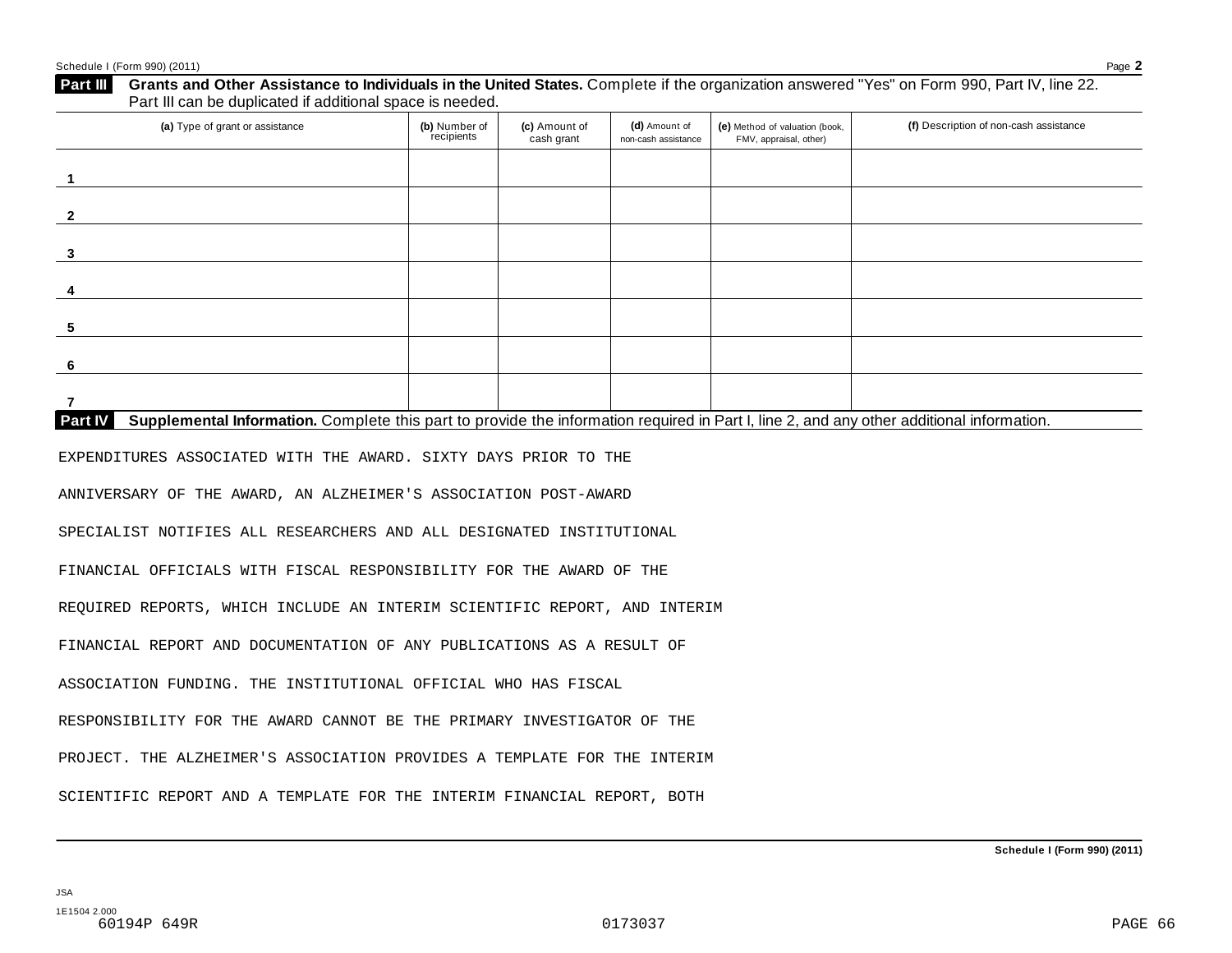| Schedule I (Form 990) (2011)                                                                                                                                                                                         |                             |                             |                                      |                                                          | Page 2                                 |
|----------------------------------------------------------------------------------------------------------------------------------------------------------------------------------------------------------------------|-----------------------------|-----------------------------|--------------------------------------|----------------------------------------------------------|----------------------------------------|
| Grants and Other Assistance to Individuals in the United States. Complete if the organization answered "Yes" on Form 990, Part IV, line 22.<br>Part III<br>Part III can be duplicated if additional space is needed. |                             |                             |                                      |                                                          |                                        |
| (a) Type of grant or assistance                                                                                                                                                                                      | (b) Number of<br>recipients | (c) Amount of<br>cash grant | (d) Amount of<br>non-cash assistance | (e) Method of valuation (book,<br>FMV, appraisal, other) | (f) Description of non-cash assistance |
| $\overline{1}$                                                                                                                                                                                                       |                             |                             |                                      |                                                          |                                        |
| $\mathbf{2}$                                                                                                                                                                                                         |                             |                             |                                      |                                                          |                                        |
| 3                                                                                                                                                                                                                    |                             |                             |                                      |                                                          |                                        |
|                                                                                                                                                                                                                      |                             |                             |                                      |                                                          |                                        |
| 5                                                                                                                                                                                                                    |                             |                             |                                      |                                                          |                                        |
| 6                                                                                                                                                                                                                    |                             |                             |                                      |                                                          |                                        |
| 7                                                                                                                                                                                                                    |                             |                             |                                      |                                                          |                                        |
| Supplemental Information. Complete this part to provide the information required in Part I, line 2, and any other additional information.<br>Part IV                                                                 |                             |                             |                                      |                                                          |                                        |
| OF WHICH ARE AVAILABLE FOR DOWNLOAD BY THE RESEARCHERS AS WELL AS THE                                                                                                                                                |                             |                             |                                      |                                                          |                                        |
| OFFICIAL WITH FISCAL RESPONSIBILITY FOR THE GRANT AT THE                                                                                                                                                             |                             |                             |                                      |                                                          |                                        |
| AWARDED INSTITUTION AT HTTPS://PROPOSALCENTRAL.ALTUM.COM/LOGIN.ASP.                                                                                                                                                  |                             |                             |                                      |                                                          |                                        |
|                                                                                                                                                                                                                      |                             |                             |                                      |                                                          |                                        |
| THE FINANCIAL REPORT MUST BE SIGNED BY THE INSTITUTIONAL OFFICIAL WITH                                                                                                                                               |                             |                             |                                      |                                                          |                                        |
| FISCAL RESPONSIBILITY, AND ALL REPORTS MUST BE UPLOADED BY THE AWARD                                                                                                                                                 |                             |                             |                                      |                                                          |                                        |
| RECIPIENT TO PROPOSALCENTRAL. AFTER RECEIPT, ALL FINANCIAL REPORTS ARE                                                                                                                                               |                             |                             |                                      |                                                          |                                        |
| REVIEWED BY AN ALZHEIMER'S ASSOCIATION POST-AWARD SPECIALIST FOR ACCURACY                                                                                                                                            |                             |                             |                                      |                                                          |                                        |

AND CONSISTENCY WITH THE AGREED UPON BUDGET. ANY SUBSEQUENT PAYMENTS TO

GRANT AWARDEES ARE GENERATED AFTER THEIR RECEIPT AND APPROVAL BY OUR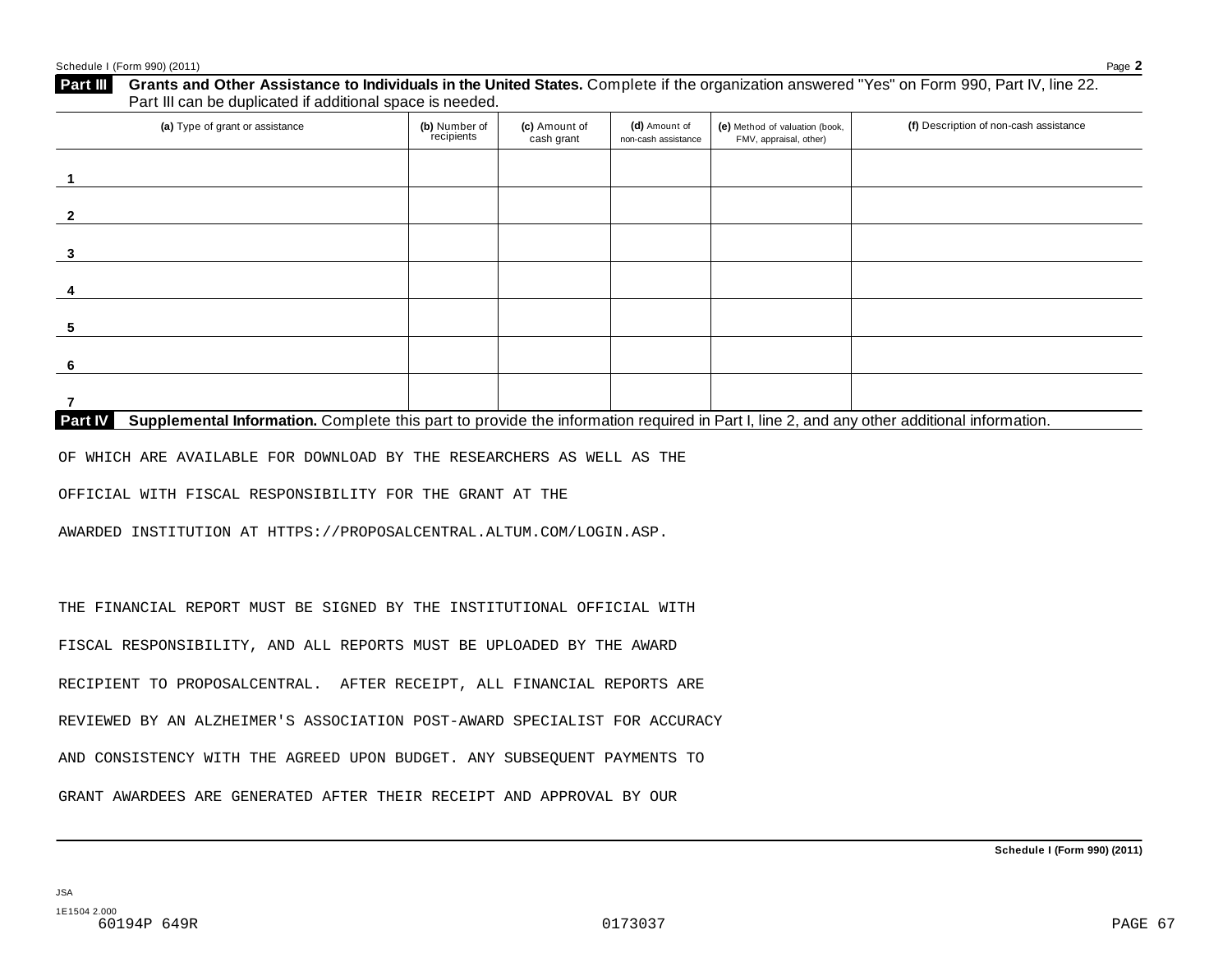| (a) Type of grant or assistance | (b) Number of<br>recipients | (c) Amount of<br>cash grant | (d) Amount of<br>non-cash assistance | (e) Method of valuation (book,<br>FMV, appraisal, other) | (f) Description of non-cash assistance |
|---------------------------------|-----------------------------|-----------------------------|--------------------------------------|----------------------------------------------------------|----------------------------------------|
|                                 |                             |                             |                                      |                                                          |                                        |
|                                 |                             |                             |                                      |                                                          |                                        |
|                                 |                             |                             |                                      |                                                          |                                        |
|                                 |                             |                             |                                      |                                                          |                                        |
|                                 |                             |                             |                                      |                                                          |                                        |
|                                 |                             |                             |                                      |                                                          |                                        |
|                                 |                             |                             |                                      |                                                          |                                        |

CHIEF MEDICAL SCIENCE OFFICER OR VICE PRESIDENT, MEDICAL AND SCIENTIFIC

RELATIONS.

AT THE CONCLUSION OF THE AWARD, ALL REPORTS/PUBLICATION(S) ARE DUE 90

DAYS AFTER THE AWARD EXPIRES AND MUST BE UPLOADED TO PROPOSALCENTRAL

ONLINE SYSTEM. THE FINANCIAL REPORT MUST BE SIGNED BY THE INSTITUTIONAL

OFFICIAL WHO HAS FISCAL RESPONSIBILITY FOR THE AWARD.

IN ADDITION, WE REQUEST, MONITOR, AND FOLLOW-UP TO ENSURE SUBMISSION

COMPLIANCE ON ALL AWARDED CONTRACTS, AND TO SECURE FINANCIAL REPORTING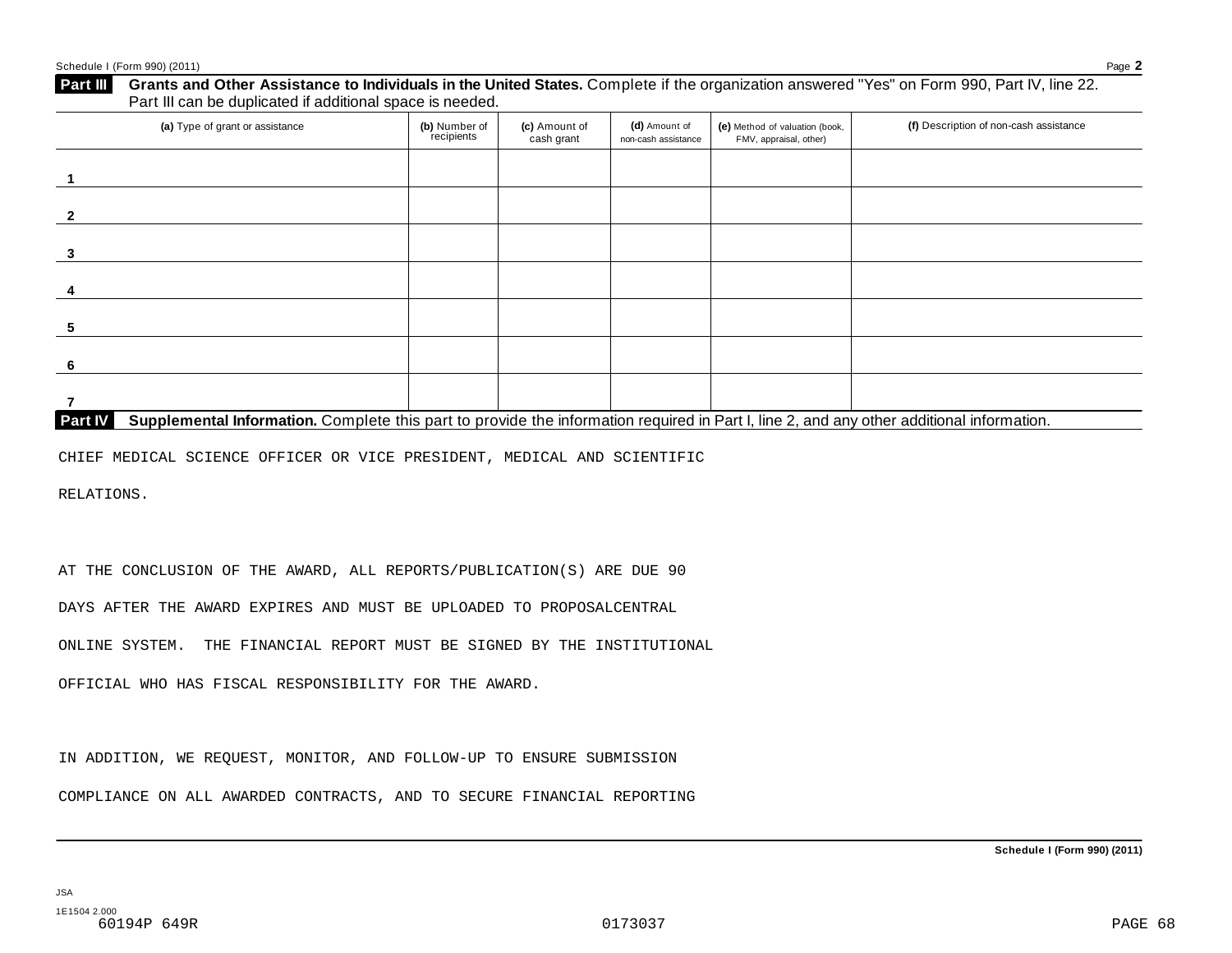| 4<br>5<br>6<br>$\overline{7}$<br>Part IV<br>Supplemental Information. Complete this part to provide the information required in Part I, line 2, and any other additional information.<br>REQUIREMENTS ARE MET. WE AUDIT ANNUAL AWARDEES FINANCIAL REPORTS TO<br>ENSURE ELIGIBILITY FOR CONTINUED FUNDING. DELINQUENT REPORT(S) MAY RESULT<br>IN THE WITHDRAWAL OF FUNDING. RESEARCHERS ARE INFORMED THAT DELINQUENT<br>REPORTING COULD LEAD TO WITHDRAWAL OF FUNDING WHEN THE REQUEST FOR ANNUAL<br>REPORT(S) IS SENT. IF FUNDING IS WITHDRAWN DUE TO DELINQUENT REPORTS, ANY<br>UNSPENT FUNDS MUST BE RETURNED TO THE ALZHEIMER'S ASSOCIATION.<br>THIS<br>RESEARCHER BECOMES INELIGIBLE TO APPLY FOR FUNDING FROM THE ALZHEIMER'S<br>ASSOCIATION. | (a) Type of grant or assistance | (b) Number of<br>recipients | (c) Amount of<br>cash grant | (d) Amount of<br>non-cash assistance | (e) Method of valuation (book,<br>FMV, appraisal, other) | (f) Description of non-cash assistance |
|----------------------------------------------------------------------------------------------------------------------------------------------------------------------------------------------------------------------------------------------------------------------------------------------------------------------------------------------------------------------------------------------------------------------------------------------------------------------------------------------------------------------------------------------------------------------------------------------------------------------------------------------------------------------------------------------------------------------------------------------------|---------------------------------|-----------------------------|-----------------------------|--------------------------------------|----------------------------------------------------------|----------------------------------------|
|                                                                                                                                                                                                                                                                                                                                                                                                                                                                                                                                                                                                                                                                                                                                                    | $\overline{1}$                  |                             |                             |                                      |                                                          |                                        |
|                                                                                                                                                                                                                                                                                                                                                                                                                                                                                                                                                                                                                                                                                                                                                    | $\overline{2}$                  |                             |                             |                                      |                                                          |                                        |
|                                                                                                                                                                                                                                                                                                                                                                                                                                                                                                                                                                                                                                                                                                                                                    | 3                               |                             |                             |                                      |                                                          |                                        |
|                                                                                                                                                                                                                                                                                                                                                                                                                                                                                                                                                                                                                                                                                                                                                    |                                 |                             |                             |                                      |                                                          |                                        |
|                                                                                                                                                                                                                                                                                                                                                                                                                                                                                                                                                                                                                                                                                                                                                    |                                 |                             |                             |                                      |                                                          |                                        |
|                                                                                                                                                                                                                                                                                                                                                                                                                                                                                                                                                                                                                                                                                                                                                    |                                 |                             |                             |                                      |                                                          |                                        |
|                                                                                                                                                                                                                                                                                                                                                                                                                                                                                                                                                                                                                                                                                                                                                    |                                 |                             |                             |                                      |                                                          |                                        |
|                                                                                                                                                                                                                                                                                                                                                                                                                                                                                                                                                                                                                                                                                                                                                    |                                 |                             |                             |                                      |                                                          |                                        |
|                                                                                                                                                                                                                                                                                                                                                                                                                                                                                                                                                                                                                                                                                                                                                    |                                 |                             |                             |                                      |                                                          |                                        |
|                                                                                                                                                                                                                                                                                                                                                                                                                                                                                                                                                                                                                                                                                                                                                    |                                 |                             |                             |                                      |                                                          |                                        |
|                                                                                                                                                                                                                                                                                                                                                                                                                                                                                                                                                                                                                                                                                                                                                    |                                 |                             |                             |                                      |                                                          |                                        |
|                                                                                                                                                                                                                                                                                                                                                                                                                                                                                                                                                                                                                                                                                                                                                    |                                 |                             |                             |                                      |                                                          |                                        |
|                                                                                                                                                                                                                                                                                                                                                                                                                                                                                                                                                                                                                                                                                                                                                    |                                 |                             |                             |                                      |                                                          |                                        |
|                                                                                                                                                                                                                                                                                                                                                                                                                                                                                                                                                                                                                                                                                                                                                    |                                 |                             |                             |                                      |                                                          |                                        |
|                                                                                                                                                                                                                                                                                                                                                                                                                                                                                                                                                                                                                                                                                                                                                    |                                 |                             |                             |                                      |                                                          |                                        |
|                                                                                                                                                                                                                                                                                                                                                                                                                                                                                                                                                                                                                                                                                                                                                    |                                 |                             |                             |                                      |                                                          |                                        |

FOREIGN INSTITUTIONS ARE REQUIRED TO SUBMIT ONE OF THE FOLLOWING AS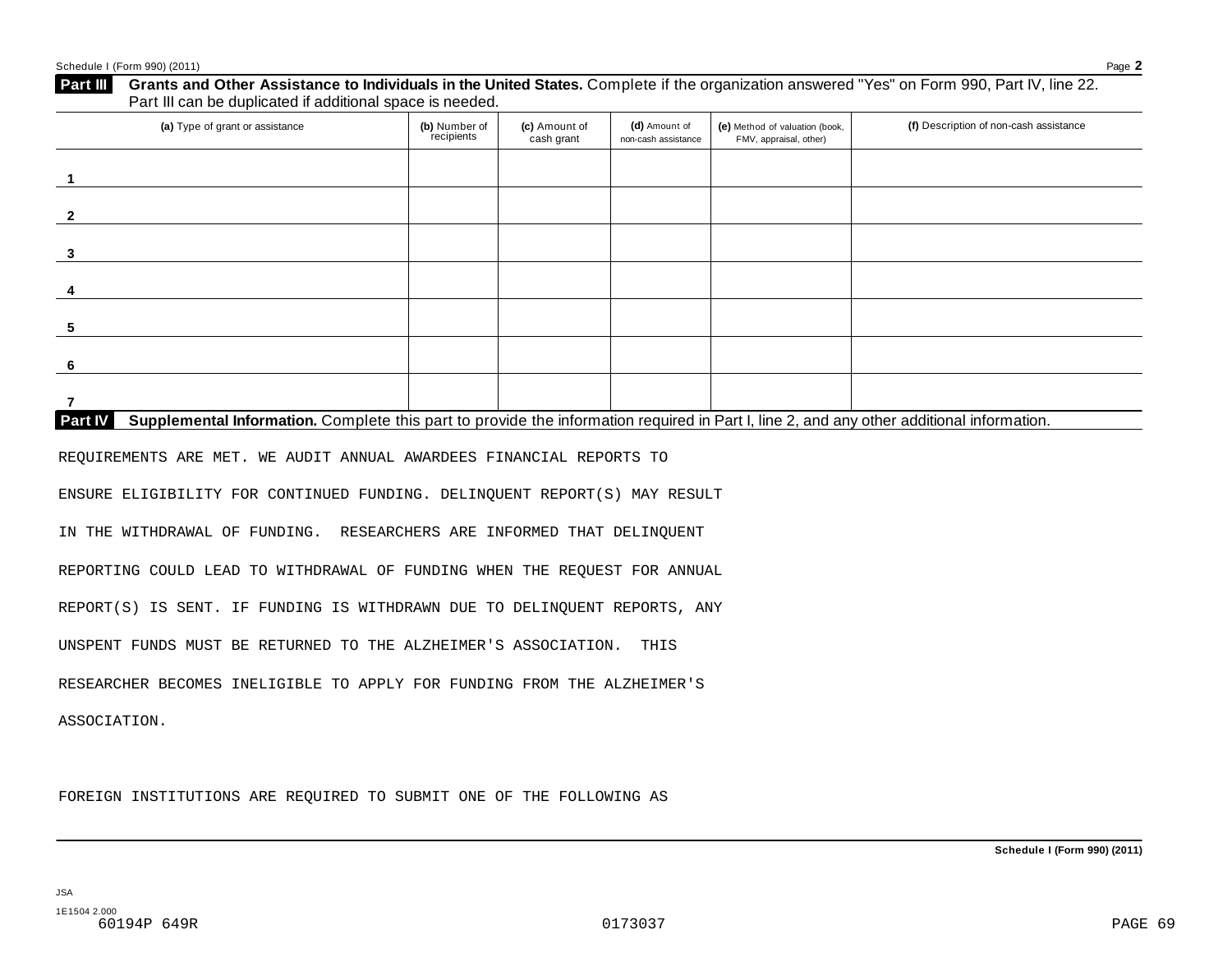| (a) Type of grant or assistance | (b) Number of<br>recipients | (c) Amount of<br>cash grant | (d) Amount of<br>non-cash assistance | (e) Method of valuation (book,<br>FMV, appraisal, other) | (f) Description of non-cash assistance |
|---------------------------------|-----------------------------|-----------------------------|--------------------------------------|----------------------------------------------------------|----------------------------------------|
|                                 |                             |                             |                                      |                                                          |                                        |
|                                 |                             |                             |                                      |                                                          |                                        |
|                                 |                             |                             |                                      |                                                          |                                        |
|                                 |                             |                             |                                      |                                                          |                                        |
|                                 |                             |                             |                                      |                                                          |                                        |
|                                 |                             |                             |                                      |                                                          |                                        |
|                                 |                             |                             |                                      |                                                          |                                        |

VERIFICATION OF NON-PROFIT STATUS:

\* ORGANIZATION'S CHARTER, BYLAWS AND OTHER GOVERNING DOCUMENTS

\* DOCUMENTATION OF NON-PROFIT DESIGNATION FROM ORGANIZATION'S GOVERNMENT

FOR-PROFIT ORGANIZATIONS ARE NOT ELIGIBLE TO APPLY TO THE ALZHEIMER'S

ASSOCIATION'S INTERNATIONAL RESEARCH GRANT PROGRAM.

ALL INSTITUTIONS ARE REQUIRED TO SUBMIT VERIFICATION OF THEIR NON-PROFIT

STATUS DATED WITHIN THE LAST FIVE YEARS (E.G., IRS TAX DETERMINATION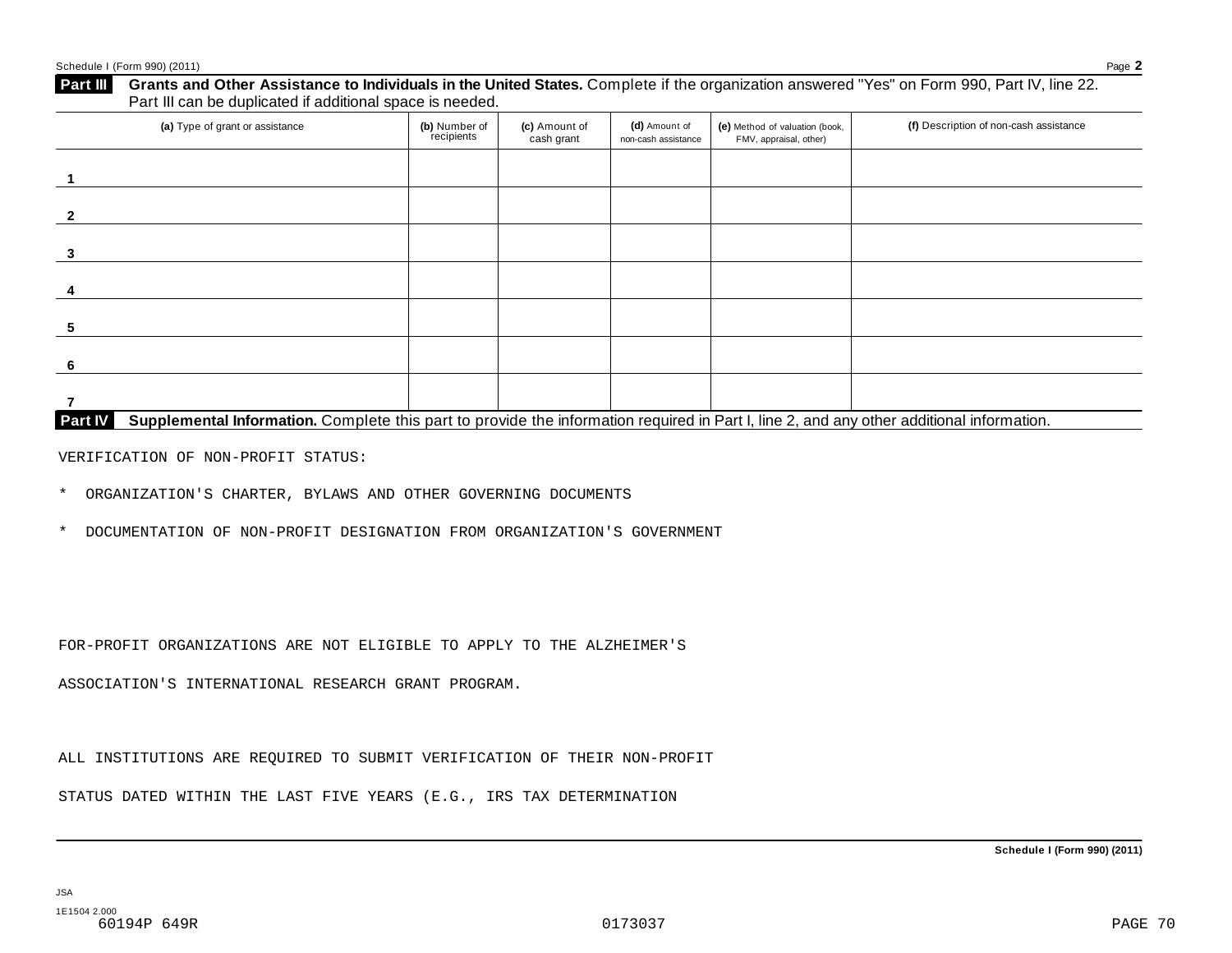| (a) Type of grant or assistance                                                                                                                                        | (b) Number of<br>recipients | (c) Amount of<br>cash grant | (d) Amount of<br>non-cash assistance | (e) Method of valuation (book,<br>FMV, appraisal, other) | (f) Description of non-cash assistance |
|------------------------------------------------------------------------------------------------------------------------------------------------------------------------|-----------------------------|-----------------------------|--------------------------------------|----------------------------------------------------------|----------------------------------------|
| $\mathbf{1}$                                                                                                                                                           |                             |                             |                                      |                                                          |                                        |
| $\overline{2}$                                                                                                                                                         |                             |                             |                                      |                                                          |                                        |
| 3                                                                                                                                                                      |                             |                             |                                      |                                                          |                                        |
| 4                                                                                                                                                                      |                             |                             |                                      |                                                          |                                        |
| 5                                                                                                                                                                      |                             |                             |                                      |                                                          |                                        |
|                                                                                                                                                                        |                             |                             |                                      |                                                          |                                        |
| 6                                                                                                                                                                      |                             |                             |                                      |                                                          |                                        |
| $\overline{7}$<br>Supplemental Information. Complete this part to provide the information required in Part I, line 2, and any other additional information.<br>Part IV |                             |                             |                                      |                                                          |                                        |
| LETTER).<br>IF THEIR DETERMINATION LETTER IS DATED PRIOR TO THIS FIVE YEAR                                                                                             |                             |                             |                                      |                                                          |                                        |
| PERIOD, THE INSTITUTION IS ASKED TO PROVIDE DOCUMENTATION FROM AN                                                                                                      |                             |                             |                                      |                                                          |                                        |
| AUTHORIZED ORGANIZATION INDIVIDUAL TO CONFIRM THERE HAS NOT BEEN A STATUS                                                                                              |                             |                             |                                      |                                                          |                                        |
| CHANGE FOR THE ORGANIZATION.                                                                                                                                           |                             |                             |                                      |                                                          |                                        |
|                                                                                                                                                                        |                             |                             |                                      |                                                          |                                        |
| THE ALZHEIMER'S ASSOCIATION MONITORS THE SCIENTIFIC ADVANCES OF THE                                                                                                    |                             |                             |                                      |                                                          |                                        |
|                                                                                                                                                                        |                             |                             |                                      |                                                          |                                        |
| ASSOCIATION'S GRANT AWARDEES BY MAINTAINING RECORDS OF PUBLICATIONS,                                                                                                   |                             |                             |                                      |                                                          |                                        |
| PRESENTATIONS, AND INTELLECTUAL PROPERTY THAT RESULTS FROM FUNDED                                                                                                      |                             |                             |                                      |                                                          |                                        |
| STUDIES. THE ASSOCIATION REQUIRES THE GRANT RECIPIENT TO NOTIFY US ON AN                                                                                               |                             |                             |                                      |                                                          |                                        |
|                                                                                                                                                                        |                             |                             |                                      |                                                          |                                        |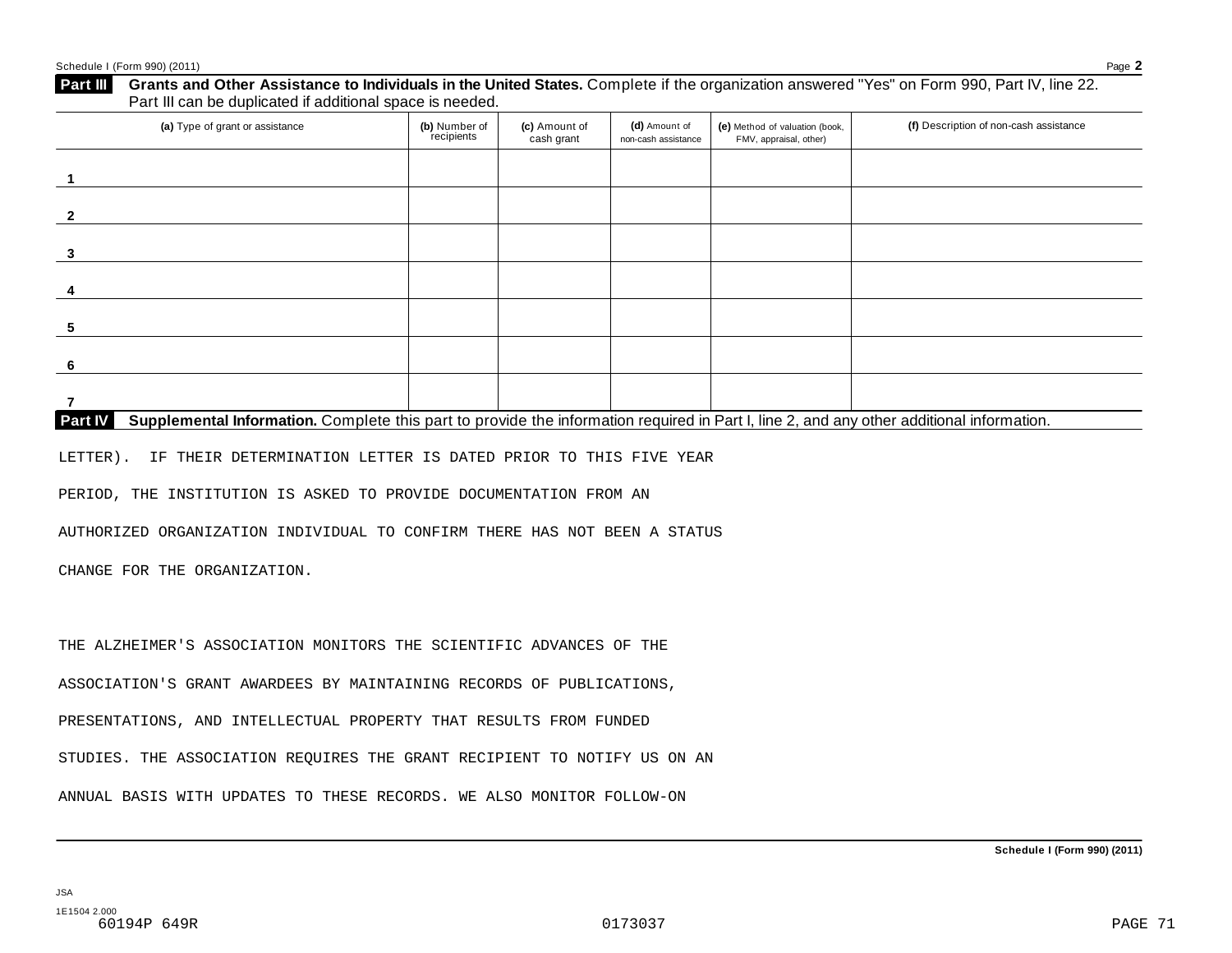| (a) Type of grant or assistance | (b) Number of<br>recipients | (c) Amount of<br>cash grant | (d) Amount of<br>non-cash assistance | (e) Method of valuation (book,<br>FMV, appraisal, other) | (f) Description of non-cash assistance |
|---------------------------------|-----------------------------|-----------------------------|--------------------------------------|----------------------------------------------------------|----------------------------------------|
|                                 |                             |                             |                                      |                                                          |                                        |
|                                 |                             |                             |                                      |                                                          |                                        |
|                                 |                             |                             |                                      |                                                          |                                        |
|                                 |                             |                             |                                      |                                                          |                                        |
|                                 |                             |                             |                                      |                                                          |                                        |
|                                 |                             |                             |                                      |                                                          |                                        |
|                                 |                             |                             |                                      |                                                          |                                        |

FUNDING FROM FEDERAL AGENCIES.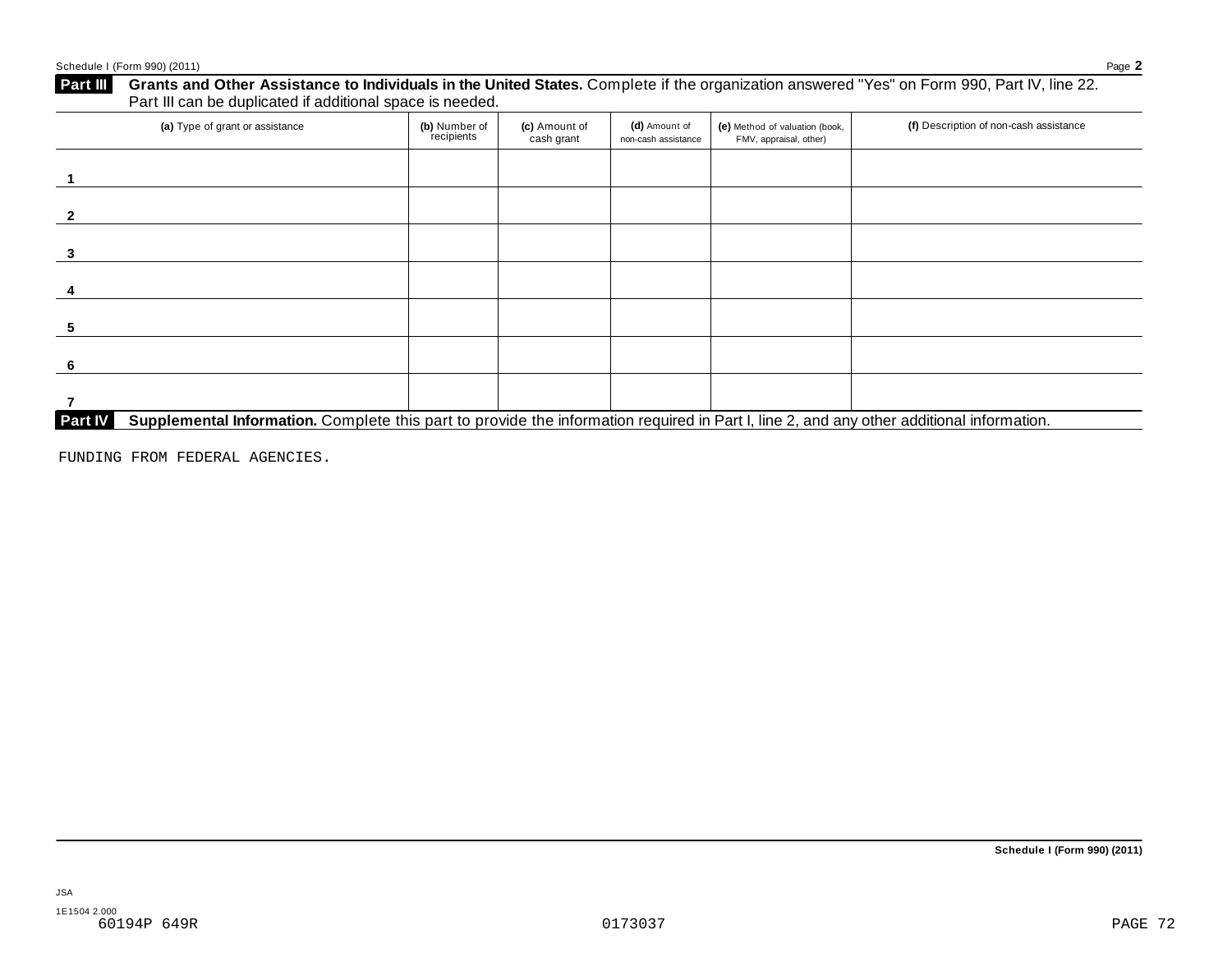| <b>Compensation Information</b><br><b>SCHEDULE J</b>                                |                                                 |                                                                                 |                                                                                                                      |                                       | OMB No. 1545-0047 |     |                       |  |  |
|-------------------------------------------------------------------------------------|-------------------------------------------------|---------------------------------------------------------------------------------|----------------------------------------------------------------------------------------------------------------------|---------------------------------------|-------------------|-----|-----------------------|--|--|
| For certain Officers, Directors, Trustees, Key Employees, and Highest<br>(Form 990) |                                                 | <b>Compensated Employees</b>                                                    |                                                                                                                      |                                       |                   |     |                       |  |  |
| Complete if the organization answered "Yes" to Form 990,                            |                                                 |                                                                                 |                                                                                                                      |                                       |                   |     |                       |  |  |
|                                                                                     | Part IV, line 23.<br>Department of the Treasury |                                                                                 |                                                                                                                      |                                       |                   |     | <b>Open to Public</b> |  |  |
| <b>Internal Revenue Service</b>                                                     |                                                 |                                                                                 | Attach to Form 990. $\blacktriangleright$ See separate instructions.                                                 |                                       | <b>Inspection</b> |     |                       |  |  |
|                                                                                     | Name of the organization                        | ALZHEIMER'S DISEASE & RELATED DISORDERS                                         |                                                                                                                      | <b>Employer identification number</b> |                   |     |                       |  |  |
|                                                                                     | ASSOCIATION, INC.                               |                                                                                 |                                                                                                                      | 13-3039601                            |                   |     |                       |  |  |
| Part I                                                                              |                                                 | <b>Questions Regarding Compensation</b>                                         |                                                                                                                      |                                       |                   | Yes | No                    |  |  |
|                                                                                     |                                                 |                                                                                 | 1a Check the appropriate box(es) if the organization provided any of the following to or for a person listed in Form |                                       |                   |     |                       |  |  |
|                                                                                     |                                                 |                                                                                 | 990, Part VII, Section A, line 1a. Complete Part III to provide any relevant information regarding these items.      |                                       |                   |     |                       |  |  |
|                                                                                     |                                                 | First-class or charter travel                                                   | Housing allowance or residence for personal use                                                                      |                                       |                   |     |                       |  |  |
| Χ                                                                                   | Travel for companions                           |                                                                                 | Payments for business use of personal residence                                                                      |                                       |                   |     |                       |  |  |
|                                                                                     |                                                 | Tax indemnification and gross-up payments                                       | Health or social club dues or initiation fees                                                                        |                                       |                   |     |                       |  |  |
|                                                                                     |                                                 | Discretionary spending account                                                  | Personal services (e.g., maid, chauffeur, chef)                                                                      |                                       |                   |     |                       |  |  |
|                                                                                     |                                                 |                                                                                 |                                                                                                                      |                                       |                   |     |                       |  |  |
| b                                                                                   |                                                 |                                                                                 | If any of the boxes on line 1a are checked, did the organization follow a written policy regarding payment           |                                       |                   |     |                       |  |  |
|                                                                                     |                                                 |                                                                                 | or reimbursement or provision of all of the expenses described above? If "No," complete Part III to                  |                                       | 1b                | Χ   |                       |  |  |
| 2                                                                                   |                                                 |                                                                                 | Did the organization require substantiation prior to reimbursing or allowing expenses incurred by all officers,      |                                       |                   |     |                       |  |  |
|                                                                                     |                                                 |                                                                                 | directors, trustees, and the CEO/Executive Director, regarding the items checked in line 1a?                         |                                       | $\mathbf{2}$      | Χ   |                       |  |  |
|                                                                                     |                                                 |                                                                                 |                                                                                                                      |                                       |                   |     |                       |  |  |
| 3                                                                                   |                                                 |                                                                                 | Indicate which, if any, of the following the filing organization used to establish the compensation of the           |                                       |                   |     |                       |  |  |
|                                                                                     |                                                 |                                                                                 | organization's CEO/Executive Director. Check all that apply. Do not check any boxes for methods used by a            |                                       |                   |     |                       |  |  |
|                                                                                     |                                                 |                                                                                 | related organization to establish compensation of the CEO/Executive Director. Explain in Part III.                   |                                       |                   |     |                       |  |  |
| Χ                                                                                   |                                                 | Compensation committee                                                          | Written employment contract                                                                                          |                                       |                   |     |                       |  |  |
| Χ                                                                                   |                                                 |                                                                                 | Χ                                                                                                                    |                                       |                   |     |                       |  |  |
| Χ                                                                                   |                                                 | Independent compensation consultant                                             | Compensation survey or study<br>$\mathbf X$                                                                          |                                       |                   |     |                       |  |  |
|                                                                                     |                                                 | Form 990 of other organizations                                                 | Approval by the board or compensation committee                                                                      |                                       |                   |     |                       |  |  |
| 4                                                                                   |                                                 |                                                                                 | During the year, did any person listed in Form 990, Part VII, Section A, line 1a, with respect to the filing         |                                       |                   |     |                       |  |  |
|                                                                                     |                                                 | organization or a related organization:                                         |                                                                                                                      |                                       |                   |     | Χ                     |  |  |
| a                                                                                   |                                                 |                                                                                 |                                                                                                                      |                                       | 4a                |     |                       |  |  |
| b                                                                                   |                                                 |                                                                                 |                                                                                                                      |                                       | 4b                | Χ   | Χ                     |  |  |
| c                                                                                   |                                                 |                                                                                 | Participate in, or receive payment from, an equity-based compensation arrangement?                                   |                                       | 4с                |     |                       |  |  |
|                                                                                     |                                                 |                                                                                 | If "Yes" to any of lines 4a-c, list the persons and provide the applicable amounts for each item in Part III.        |                                       |                   |     |                       |  |  |
|                                                                                     |                                                 |                                                                                 |                                                                                                                      |                                       |                   |     |                       |  |  |
|                                                                                     |                                                 | Only section $501(c)(3)$ and $501(c)(4)$ organizations must complete lines 5-9. |                                                                                                                      |                                       |                   |     |                       |  |  |
| 5                                                                                   |                                                 |                                                                                 | For persons listed in Form 990, Part VII, Section A, line 1a, did the organization pay or accrue any                 |                                       |                   |     |                       |  |  |
|                                                                                     |                                                 | compensation contingent on the revenues of:                                     |                                                                                                                      |                                       |                   |     |                       |  |  |
|                                                                                     |                                                 |                                                                                 |                                                                                                                      |                                       | 5a                |     | X                     |  |  |
| b                                                                                   |                                                 |                                                                                 |                                                                                                                      |                                       | 5 b               |     | Χ                     |  |  |
|                                                                                     |                                                 | If "Yes" to line 5a or 5b, describe in Part III.                                |                                                                                                                      |                                       |                   |     |                       |  |  |
| 6                                                                                   |                                                 |                                                                                 | For persons listed in Form 990, Part VII, Section A, line 1a, did the organization pay or accrue any                 |                                       |                   |     |                       |  |  |
|                                                                                     |                                                 | compensation contingent on the net earnings of:                                 |                                                                                                                      |                                       |                   |     |                       |  |  |
| a                                                                                   |                                                 |                                                                                 |                                                                                                                      |                                       | 6a                |     | Χ                     |  |  |
| b                                                                                   |                                                 |                                                                                 |                                                                                                                      |                                       | 6b                |     | $\mathbf X$           |  |  |
|                                                                                     |                                                 | If "Yes" to line 6a or 6b, describe in Part III.                                |                                                                                                                      |                                       |                   |     |                       |  |  |
| 7                                                                                   |                                                 |                                                                                 | For persons listed in Form 990, Part VII, Section A, line 1a, did the organization provide any non-fixed             |                                       |                   |     |                       |  |  |
|                                                                                     |                                                 |                                                                                 | payments not described in lines 5 and 6? If "Yes," describe in Part III [1] [1] [1] [1] [1] [1] [1] [1] [1] [1       |                                       | $\overline{7}$    |     | Χ                     |  |  |
| 8                                                                                   |                                                 |                                                                                 | Were any amounts reported in Form 990, Part VII, paid or accrued pursuant to a contract that was subject             |                                       |                   |     |                       |  |  |
|                                                                                     |                                                 |                                                                                 | to the initial contract exception described in Regulations section 53.4958-4(a)(3)? If "Yes," describe               |                                       |                   |     |                       |  |  |
|                                                                                     |                                                 |                                                                                 |                                                                                                                      |                                       | 8                 |     | Χ                     |  |  |
| 9                                                                                   |                                                 |                                                                                 | If "Yes" to line 8, did the organization also follow the rebuttable presumption procedure described in               |                                       |                   |     |                       |  |  |
|                                                                                     |                                                 |                                                                                 |                                                                                                                      |                                       | 9                 |     |                       |  |  |
|                                                                                     |                                                 | For Paperwork Reduction Act Notice, see the Instructions for Form 990.          |                                                                                                                      | Schedule J (Form 990) 2011            |                   |     |                       |  |  |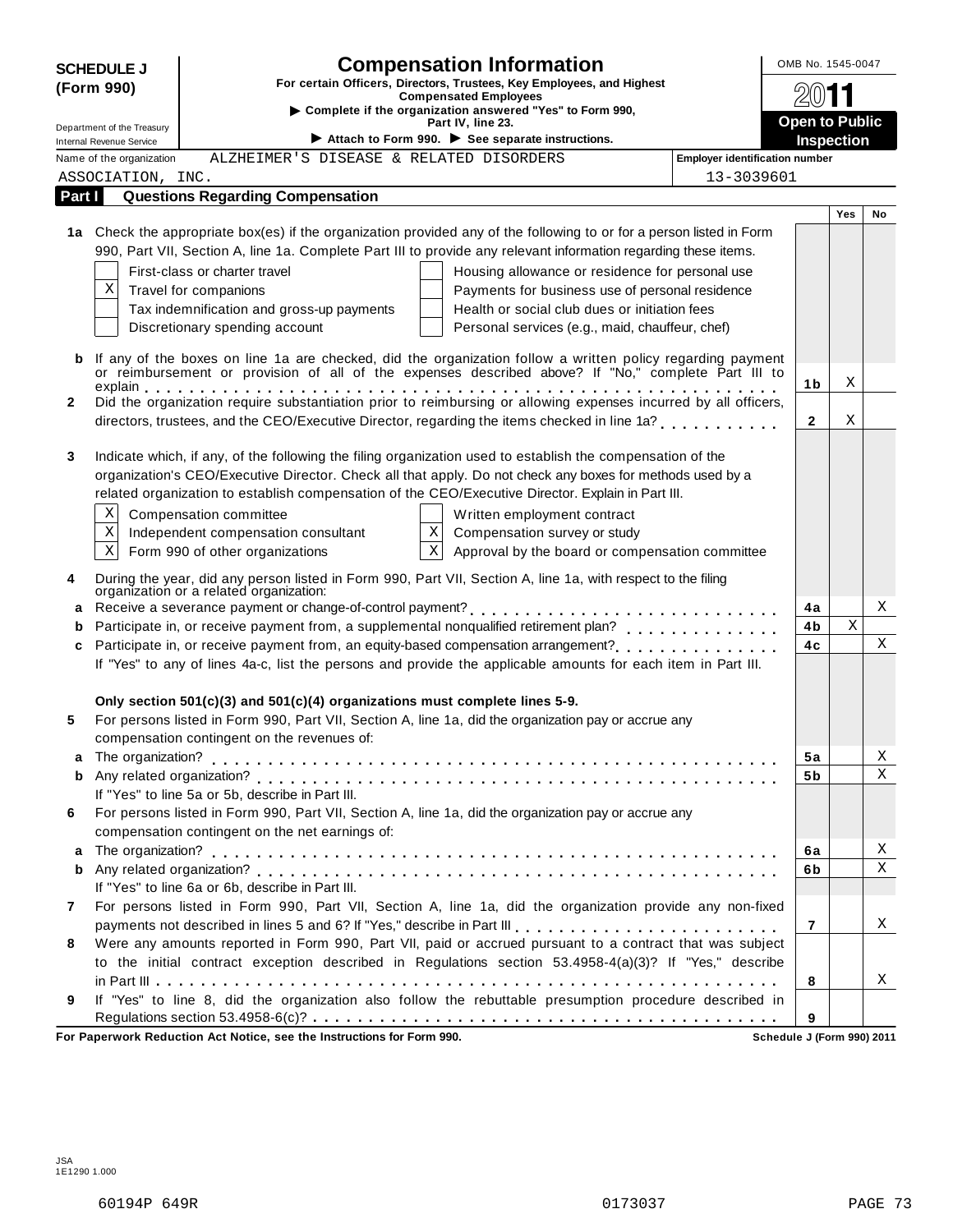### **Part II Officers, Directors, Trustees, Key Employees, and Highest Compensated Employees.** Use duplicate copies ifadditional space is needed.

For each individual whose compensation must be reported in Schedule J, report compensation from the organization on row (i) and from related organizations, described in the instructions, on row (ii). Do not list any individuals that are not listed on Form 990, Part VII.

Note. The sum of columns (B)(i)-(iii) for each listed individual must equal the total amount of Form 990, Part VII, Section A, line 1a, applicable column (D) and (E) amounts for that individual.

| (A) Name           |              |                          | (B) Breakdown of W-2 and/or 1099-MISC compensation |                                           | (C) Retirement and             | (D) Nontaxable | (E) Total of columns | (F) Compensation                          |
|--------------------|--------------|--------------------------|----------------------------------------------------|-------------------------------------------|--------------------------------|----------------|----------------------|-------------------------------------------|
|                    |              | (i) Base<br>compensation | (ii) Bonus & incentive<br>compensation             | (iii) Other<br>reportable<br>compensation | other deferred<br>compensation | benefits       | $(B)(i)-(D)$         | reported as deferred in<br>prior Form 990 |
|                    | (i)          | 489,391.                 | 85,000                                             | 717                                       | 393,218.                       | 21,748.        | 990,074              |                                           |
| 1 HARRY JOHNS      | (ii)         | 6,750.                   |                                                    |                                           |                                |                | 6,750                |                                           |
|                    | (i)          | 250,221.                 | 76,658.                                            | 1,627                                     | 60,283.                        | 29,950.        | 418,739              |                                           |
| 2 RICHARD HOVLAND  | (ii)         | 658.                     |                                                    |                                           |                                |                | 658                  |                                           |
|                    | (i)          | 302,974.                 | 88,920                                             | 308                                       | 82,784.                        | 18,282.        | 493,268              |                                           |
| 3 ANGELA GEIGER    | (ii)         |                          |                                                    |                                           |                                |                |                      |                                           |
|                    | (i)          | 252,334.                 | 76,045.                                            | 2,912                                     | 26,950.                        | 22,664.        | 380,905.             |                                           |
| 4 WILLIAM THIES    | (ii)         |                          |                                                    |                                           |                                |                |                      |                                           |
|                    | (i)          | 243,083.                 | 62,138.                                            | 246                                       | 26,950.                        | 28,856.        | 361, 273.            |                                           |
| 5 ROBERT EGGE      | (ii)         | 5,242                    |                                                    |                                           |                                |                | 5,242.               |                                           |
|                    | (i)          | 202,395.                 | 50,891                                             | 817                                       | 24,848.                        | 7,791.         | 286,742.             |                                           |
| 6 SCOTT GARDNER    | (iii)        |                          |                                                    |                                           |                                |                |                      |                                           |
|                    | (i)          | 175,300                  | 8,737.                                             | 631                                       | 20,470.                        | 2,870.         | 208,008              |                                           |
| 7 PAULA PELISSERO  | (iii)        |                          |                                                    |                                           |                                |                |                      |                                           |
| 8 MATTHEW BAUMGART | (i)<br>(ii)  | 175,300                  | 8,737.                                             | 631                                       | 20,470.                        | 2,870.         | 208,008.             |                                           |
| 9                  | (i)<br>(ii)  |                          |                                                    |                                           |                                |                |                      |                                           |
| 10                 | (i)<br>(iii) |                          |                                                    |                                           |                                |                |                      |                                           |
| 11                 | (i)<br>(ii)  |                          |                                                    |                                           |                                |                |                      |                                           |
| 12                 | (i)<br>(i)   |                          |                                                    |                                           |                                |                |                      |                                           |
|                    | (i)<br>(ii)  |                          |                                                    |                                           |                                |                |                      |                                           |
| 13<br>14           | (i)<br>(ii)  |                          |                                                    |                                           |                                |                |                      |                                           |
| 15                 | (i)<br>(ii)  |                          |                                                    |                                           |                                |                |                      |                                           |
| 16                 | (i)<br>(ii)  |                          |                                                    |                                           |                                |                |                      |                                           |

**Schedule J (Form 990) 2011**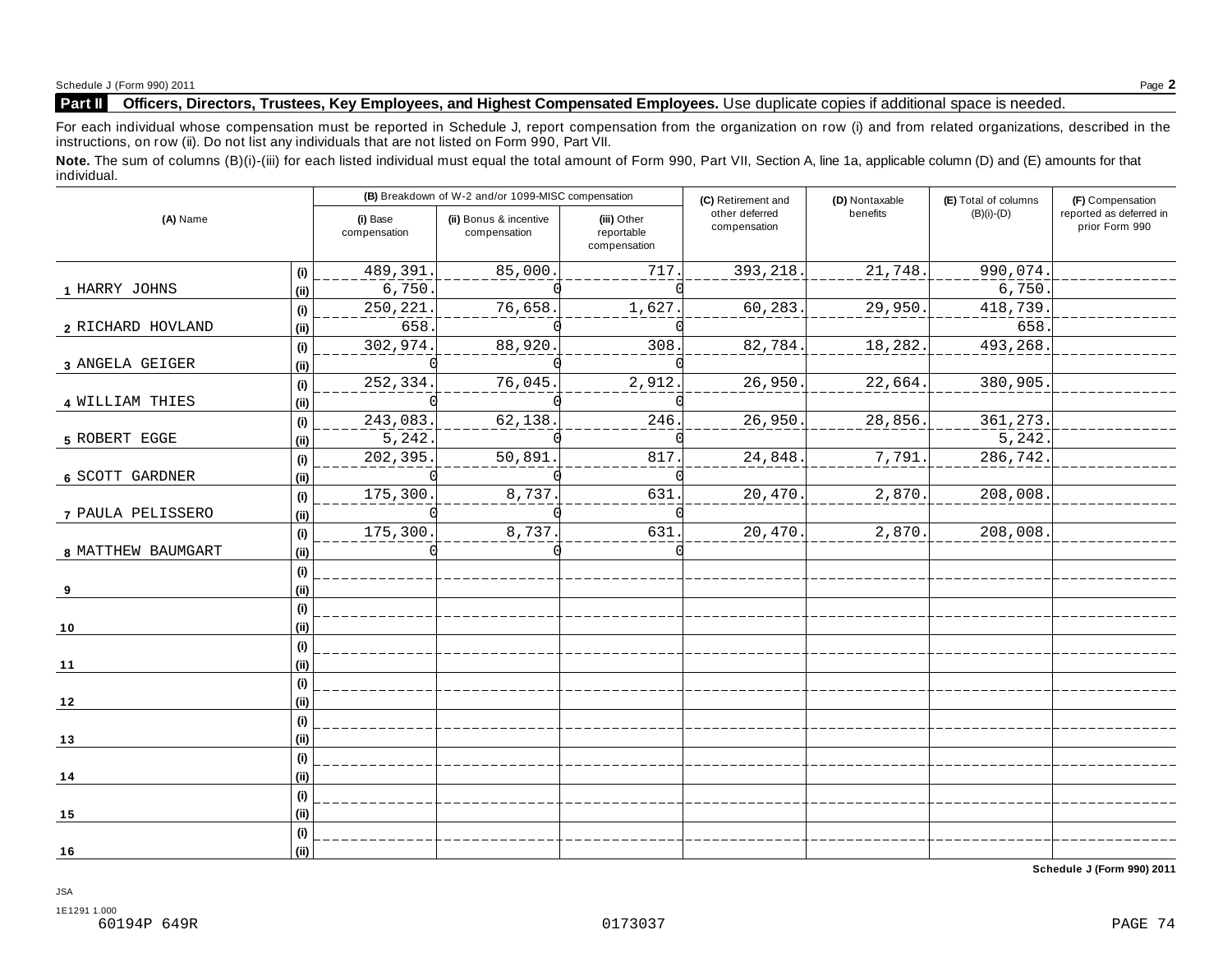Schedule J (Form 990) 2011 Page **3**

#### **Part III Supplemental Information**

Complete this part to provide the information, explanation, or descriptions required for Part I, lines 1a, 1b, 3, 4a, 4b, 4c, 5a, 5b, 6a, 6b, 7, and 8, and for Part II. Also complete this part for any additional information.

TRAVEL FOR COMPANIONS

SCHEDULE J, PART I, LINE 1A

THREE BOARD MEMBERS HAVE EARLY ON-SET ALZHEIMER'S DISEASE AND TRAVELED TO

BOARD MEETINGS WITH A COMPANION FOR SAFETY PURPOSES. COMPANION'S TRAVEL

EXPENSE WAS REIMBURSED.

#### SUPPLEMENTAL NONQUALIFIED RETIREMENT PLAN

SCHEDULE J, PART I, LINE 4B

HARRY JOHNS PARTICIPATES IN A 457(F) PLAN. THE AMOUNTS ACCRUED ARE

INCLUDED ON SCHEDULE J AS DEFERRED COMPENSATION. THE AMOUNT FOR 2011 IS

\$224,768.

RICHARD HOVLAND, ANGELA GEIGER, AND HARRY JOHNS PARTICIPATE IN A 457(B) PLAN. THE AMOUNT ACCRUED IS INCLUDED ON SCHEDULE J AS DEFERRED COMPENSATION. HARRY JOHNS WAS THE ONLY INDIVIDUAL IN 2011 WITH AN AMOUNT ACCRUED. HIS AMOUNT IN 2011 WAS \$16,500.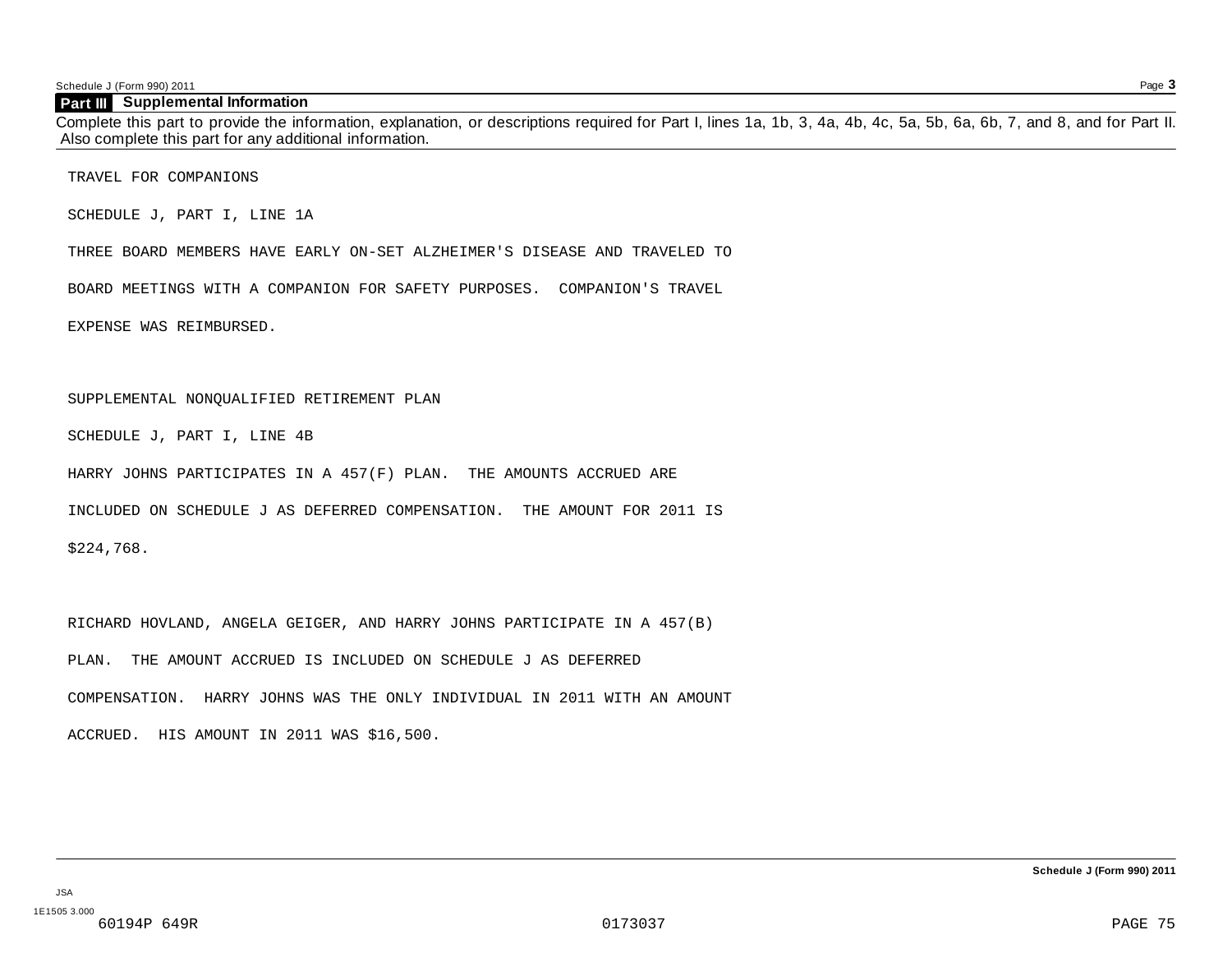Schedule J (Form 990) 2011 Page **3**

#### **Part III Supplemental Information**

Complete this part to provide the information, explanation, or descriptions required for Part I, lines 1a, 1b, 3, 4a, 4b, 4c, 5a, 5b, 6a, 6b, 7, and 8, and for Part II. Also complete this part for any additional information.

SUPPLEMENTAL COMPENSATION INFORMATION

SCHEDULE J, PART II, COLUMN (C)

HARRY JOHNS - INCENTIVE COMPENSATION OF \$85,500 (PART II B(II)) IS BASED

ON PERFORMANCE MEASURES DEVELOPED, REVIEWED AND APPROVED BY THE

COMPENSATION COMMITTEE OF THE ALZHEIMER'S ASSOCIATION BOARD OF DIRECTORS

IN CONSULTATION WITH THE ASSOCIATION'S INDEPENDENT COMPENSATION

CONSULTANTS AND REPRESENTS ACHIEVEMENT OF GOALS FOR FISCAL YEAR 2010.

THIS INCENTIVE COMPENSATION WAS EARNED IN FISCAL YEAR 2010, HOWEVER, NOT

PAID UNTIL CALENDAR YEAR 2011 AS A RESULT OF FISCAL YEAR TIMING.

RETIREMENT AND OTHER DEFERRED COMPENSATION OF \$393,218 (PART II (C )) IS COMPRISED OF BOTH EMPLOYEE AND EMPLOYER FUNDING TO THE 401K RETIREMENT PLAN AND EMPLOYER ACCRUAL TO A SUPPLEMENTAL RETIREMENT ACCOUNT. THIS ANNUAL CONTRIBUTION IS SUBJECT TO MULTIPLE YEAR VESTING REQUIREMENTS THROUGH JUNE 30, 2012. THE LATTER HAS NOT BEEN PAID TO THE EXECUTIVE AND WILL NOT BE PAID UNTIL A LATER DATE IN 2012, AND WILL APPEAR IN THE 2012 RETURN. NONTAXABLE BENEFITS OF \$21,748 (PART II(D)) INCLUDE EMPLOYER CONTRIBUTION TO MEDICAL, DENTAL, SHORT- AND LONG-TERM DISABILITY AND

BASIC LIFE PROVISION.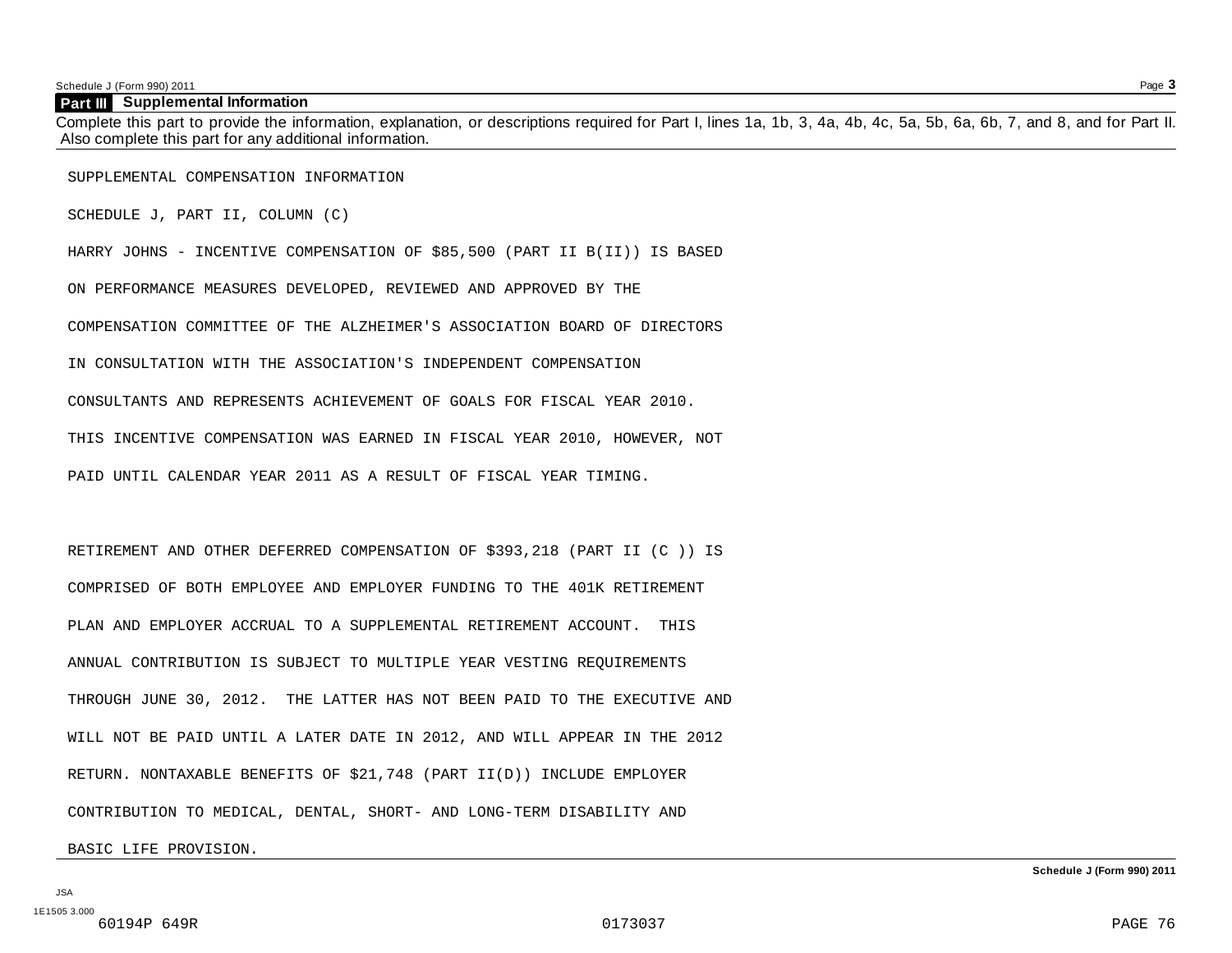Schedule J (Form 990) 2011 Page **3**

#### **Part III Supplemental Information**

Complete this part to provide the information, explanation, or descriptions required for Part I, lines 1a, 1b, 3, 4a, 4b, 4c, 5a, 5b, 6a, 6b, 7, and 8, and for Part II. Also complete this part for any additional information.

DEFERRED COMPENSATION FOR ANGELA GEIGER INCLUDES EMPLOYER FUNDING TO 401K

RETIREMENT PLAN AND A RETENTION INCENTIVE ACCRUED BUT NOT PAID AT

DECEMBER 31, 2011. MS. GEIGER'S DEFERRED COMPENSATION IS TIED TO SPECIFIC

MULTI-YEAR VESTING REQUIREMENTS THROUGH JUNE 30, 2012.

DEFERRED COMPENSATION FOR RICHARD HOVLAND INCLUDES EMPLOYER FUNDING TO RETIREMENT PLAN AND A RETENTION INCENTIVE ACCRUED BUT NOT PAID AT DECEMBER 31, 2011. MR. HOVLAND'S DEFERRED COMPENSATION IS TIED TO SPECIFIC MULTI-YEAR VESTING REQUIREMENTS THROUGH JANUARY 30, 2013.

DEFERRED COMPENSATION FOR ROBERT EGGE AND WILLIAM THIES INCLUDE EMPLOYER

FUNDING TO 401K RETIREMENT PLAN.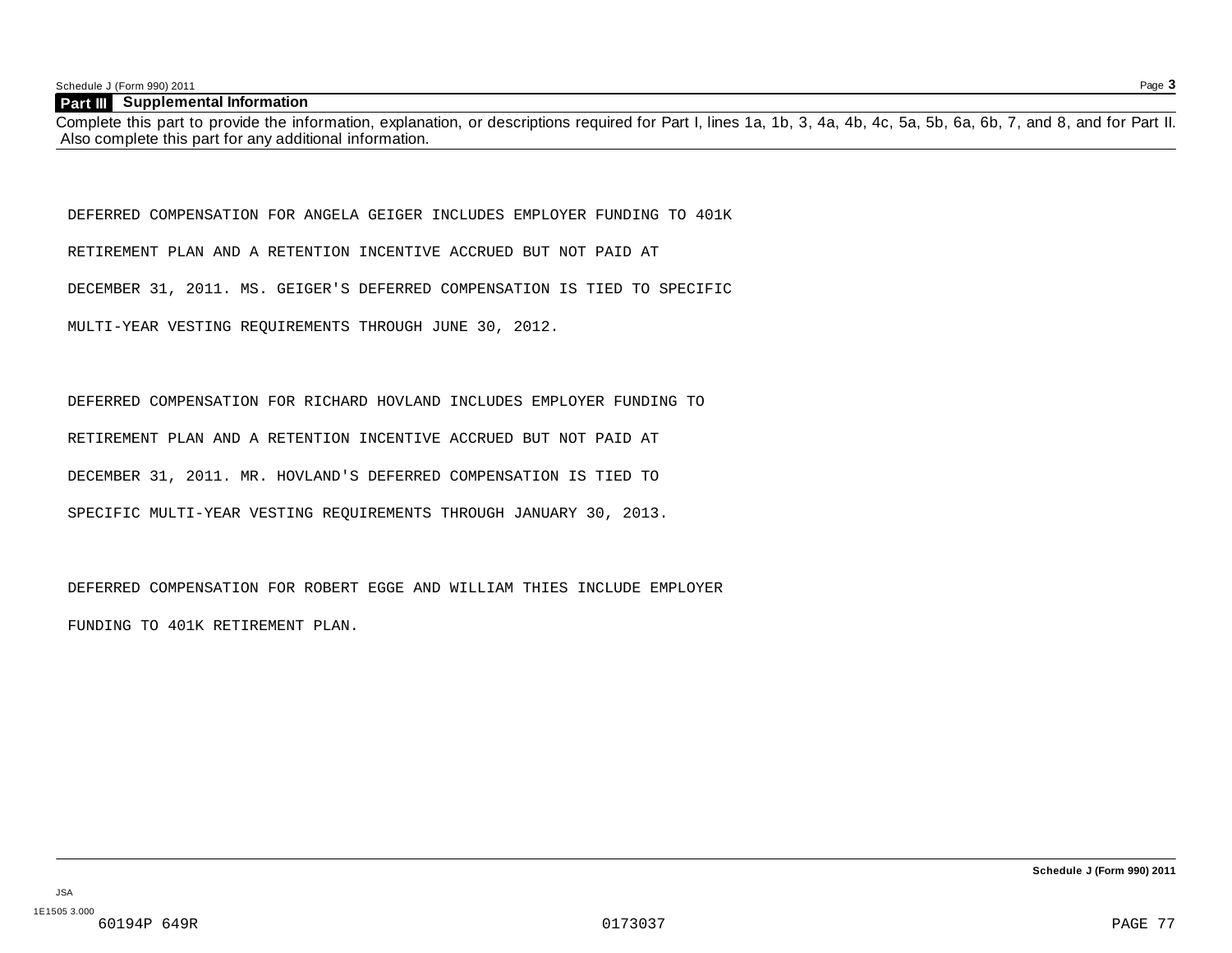# SCHEDULE M<br>
(Form 990) **Domestion Contributions**<br>  $\begin{array}{r} \hline \text{ComB No. 1545-0047} \\ \hline \text{ComB No. 1545-0047} \\ \hline \end{array}$ <br>  $\begin{array}{r} \hline \text{ComB No. 1545-0047} \\ \hline \text{ComB No. 1545-0047} \\ \hline \end{array}$ Department of the Treasury Internal Revenue Service **Open To Public**

**990, Part IV, lines 29 or 30.**<br>
► Attach to Form 990.<br>
& RELATED DISORDERS Employer identification number Name of the organization ALZHEIMER'S DISEASE & RELATED DISORDERS **Fundal Proprover identification number** 

**Part I Types of Property** ASSOCIATION, INC. 13-3039601

| <b>raill</b> | ι γροσοπιτισροπιγ                                                                                                  |                               |                                                        |                                                                                    |                                                              |
|--------------|--------------------------------------------------------------------------------------------------------------------|-------------------------------|--------------------------------------------------------|------------------------------------------------------------------------------------|--------------------------------------------------------------|
|              |                                                                                                                    | (a)<br>Check if<br>applicable | (b)<br>Number of contributions or<br>items contributed | (c)<br>Noncash contribution<br>amounts reported on<br>Form 990, Part VIII, line 1g | (d)<br>Method of determining<br>noncash contribution amounts |
| 1            | Art - Works of art.                                                                                                |                               |                                                        |                                                                                    |                                                              |
| $\mathbf{2}$ | Art - Historical treasures                                                                                         |                               |                                                        |                                                                                    |                                                              |
| 3            | Art - Fractional interests                                                                                         |                               |                                                        |                                                                                    |                                                              |
| 4            | Books and publications <b>contains</b>                                                                             |                               |                                                        |                                                                                    |                                                              |
| 5            | Clothing and household                                                                                             |                               |                                                        |                                                                                    |                                                              |
|              | goods                                                                                                              |                               |                                                        |                                                                                    |                                                              |
| 6            | Cars and other vehicles                                                                                            | X                             | 569.                                                   | 292,027.                                                                           | COST/SELLING PRICE                                           |
| 7            | Boats and planes experience and planes                                                                             |                               |                                                        |                                                                                    |                                                              |
| 8            | Intellectual property <b>Algebra</b>                                                                               |                               |                                                        |                                                                                    |                                                              |
| 9            | Securities - Publicly traded                                                                                       | $\mathbf X$                   | 105.                                                   | 1,848,325.                                                                         | COST/SELLING PRICE                                           |
| 10           | Securities - Closely held stock                                                                                    |                               |                                                        |                                                                                    |                                                              |
| 11           | Securities - Partnership, LLC,                                                                                     |                               |                                                        |                                                                                    |                                                              |
|              | or trust interests                                                                                                 |                               |                                                        |                                                                                    |                                                              |
| 12           | Securities - Miscellaneous                                                                                         |                               |                                                        |                                                                                    |                                                              |
| 13           | Qualified conservation                                                                                             |                               |                                                        |                                                                                    |                                                              |
|              | contribution - Historic                                                                                            |                               |                                                        |                                                                                    |                                                              |
|              | structures                                                                                                         |                               |                                                        |                                                                                    |                                                              |
| 14           | Qualified conservation                                                                                             |                               |                                                        |                                                                                    |                                                              |
|              | contribution - Other <b>Contribution</b>                                                                           |                               |                                                        |                                                                                    |                                                              |
| 15           | Real estate - Residential                                                                                          |                               |                                                        |                                                                                    |                                                              |
| 16           | Real estate - Commercial                                                                                           |                               |                                                        |                                                                                    |                                                              |
| 17           | Real estate - Other <b>All and The Real estate</b> - Other                                                         |                               |                                                        |                                                                                    |                                                              |
| 18           | Collectibles.                                                                                                      |                               |                                                        |                                                                                    |                                                              |
| 19           | Food inventory                                                                                                     |                               |                                                        |                                                                                    |                                                              |
| 20           | Drugs and medical supplies                                                                                         |                               |                                                        |                                                                                    |                                                              |
| 21           | Taxidermy                                                                                                          |                               |                                                        |                                                                                    |                                                              |
| 22           | Historical artifacts <b>All Accords</b>                                                                            |                               |                                                        |                                                                                    |                                                              |
| 23           | Scientific specimens <b>contains</b>                                                                               |                               |                                                        |                                                                                    |                                                              |
| 24           | Archeological artifacts                                                                                            |                               |                                                        |                                                                                    |                                                              |
| 25           |                                                                                                                    | X                             | 118.                                                   | 310,643.                                                                           | FAIR MARKET VALUE                                            |
| 26           | Other $\blacktriangleright$ (_______________)                                                                      |                               |                                                        |                                                                                    |                                                              |
| 27           | Other $\blacktriangleright$ (________________)                                                                     |                               |                                                        |                                                                                    |                                                              |
| 28           | Other $\blacktriangleright$ (_______________)                                                                      |                               |                                                        |                                                                                    |                                                              |
| 29           | Number of Forms 8283 received by the organization during the tax year for contributions for                        |                               |                                                        |                                                                                    |                                                              |
|              | which the organization completed Form 8283, Part IV, Donee Acknowledgement                                         |                               |                                                        |                                                                                    | 29                                                           |
|              |                                                                                                                    |                               |                                                        |                                                                                    | Yes<br>No                                                    |
|              | 30a During the year, did the organization receive by contribution any property reported in Part I, lines 1-28 that |                               |                                                        |                                                                                    |                                                              |
|              | it must hold for at least three years from the date of the initial contribution, and which is not required to be   |                               |                                                        |                                                                                    |                                                              |
|              |                                                                                                                    |                               |                                                        |                                                                                    | Χ<br>30a                                                     |
|              | <b>b</b> If "Yes," describe the arrangement in Part II.                                                            |                               |                                                        |                                                                                    |                                                              |
| 31           | Does the organization have a gift acceptance policy that requires the review of any non-standard                   |                               |                                                        |                                                                                    |                                                              |
|              |                                                                                                                    |                               |                                                        |                                                                                    | Χ<br>31                                                      |
|              | 32a Does the organization hire or use third parties or related organizations to solicit, process, or sell noncash  |                               |                                                        |                                                                                    |                                                              |
|              |                                                                                                                    |                               |                                                        |                                                                                    | Χ<br>32a                                                     |
|              | <b>b</b> If "Yes," describe in Part II.                                                                            |                               |                                                        |                                                                                    |                                                              |
| 33           | If the organization did not report an amount in column (c) for a type of property for which column (a) is checked, |                               |                                                        |                                                                                    |                                                              |
|              | describe in Part II.                                                                                               |                               |                                                        |                                                                                    |                                                              |
|              | For Paperwork Reduction Act Notice, see the Instructions for Form 990.                                             |                               |                                                        |                                                                                    | Schedule M (Form 990) (2011)                                 |

JSA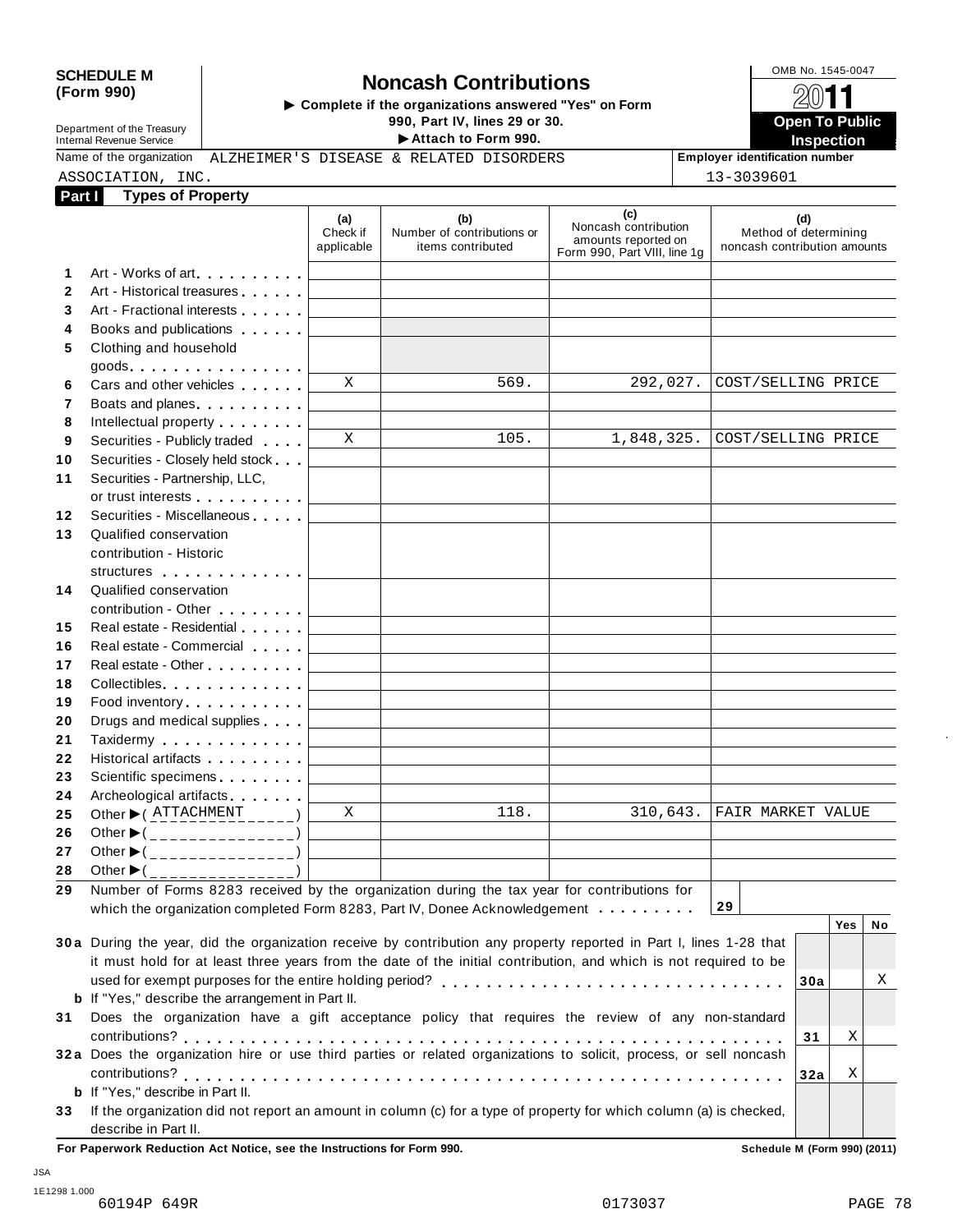THIRD PARTY ASSISTANCE OF NONCASH CONTRIBUTIONS SCHEDULE M, PART I, LINE 25 AND LINE 32B LINE 25: THE ALZHEIMER'S ASSOCIATION RECEIVES VARIOUS NONCASH CONTRIBUTIONS FOR THEIR FUNDRAISING EVENTS. THESE ITEMS INCLUDE SPORTING TICKETS, JEWELRY, CONCERT TICKETS, DINNERS AND VARIOUS OTHER PACKAGES.

LINE 32B: A THIRD PARTY BROKER RECEIVES DIRECTLY, SELLS AND REMITS PROCEEDS FROM STOCK GIFTS.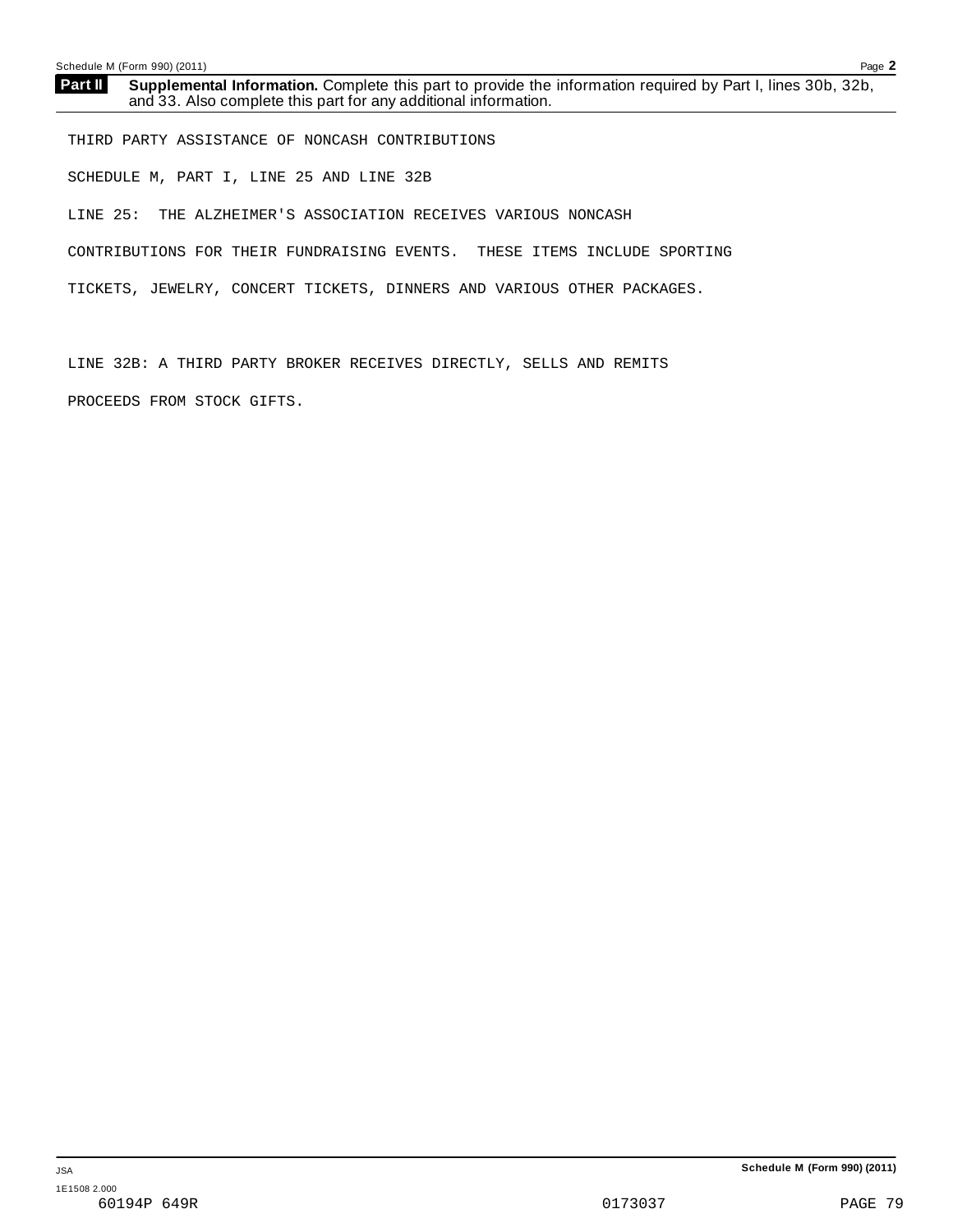**(Form 990 or 990-EZ)**

## SCHEDULE O Supplemental Information to Form 990 or 990-EZ

**Complete to provide information for responses to specific questions on Form 990 or 990-EZ or to provide any additional information.** Fraction of **Formation** of **Formation Construction Proposes to specific questions on**<br>
1990-EZ or to provide any additional information.<br>
Attach to Form 990 or 990-EZ.<br> **Attach to Form 990 or 990-EZ.** sury<br>
ation Internation ALZHEIMER'S DISEASE & RELATED DISORDERS

**Open to Public Inspection**

Department of the Treasury Internal Revenue Service Name of the organizatio

ASSOCIATION, INC. 13-3039601

OTHER PROGRAM SERVICES

FORM 990, PART III, LINE 4D

ADVOCACY - AS ALZHEIMER'S DISEASE THREATENS TO BANKRUPT FAMILIES, BUSINESSES AND OUR HEALTHCARE SYSTEM, SCIENTISTS ARE COMING CLOSE TO FINDING BETTER TREATMENTS THAT COULD DRASTICALLY ALTER THE COURSE OF THE DISEASE. THE ALZHEIMER'S ASSOCIATION ADVOCATES FOR PUBLIC POLICIES AIMED AT ADVANCING RESEARCH TOWARD BETTER THERAPIES, DETECTION, METHODS OF PREVENTION AND ULTIMATELY A CURE, AS WELL AS FOR HEALTH AND LONG-TERM COVERAGE TO ENSURE HIGH QUALITY COST EFFECTIVE CARE FOR PEOPLE WITH ALZHEIMER'S AND THEIR FAMILIES. WE ALSO ADVOCATE FOR BETTER CARE FOR PEOPLE AND FAMILIES ALREADY FACING ALZHEIMER'S. MORE THAN 400,000 GRASS ROOTS ADVOCATES SPEAK UP FOR THE NEEDS AND RIGHTS OF PEOPLE WITH ALZHEIMER'S AND THEIR FAMILIES, AND HELP ENCOURAGE CONGRESS TO INCREASE FUNDING FOR RESEARCH AND CARE. POLICY ACTIVITIES ALSO INCLUDE COLLABORATING WITH OTHER ORGANIZATIONS TO IMPROVE QUALITY CARE AND RAISE AWARENESS OF KEY ISSUES.

REVENUES: NONE EXPENSES: \$ 5,448,079 GRANTS: \$ 593,227

PATIENT AND FAMILY SERVICES - THE ALZHEIMER'S ASSOCIATION\* PROVIDES AN ARRAY OF INFORMATION AND SUPPORT SERVICES DESIGNED SPECIFICALLY FOR INDIVIDUALS WITH ALZHEIMER'S DISEASE, THEIR FAMILIES, FRIENDS AND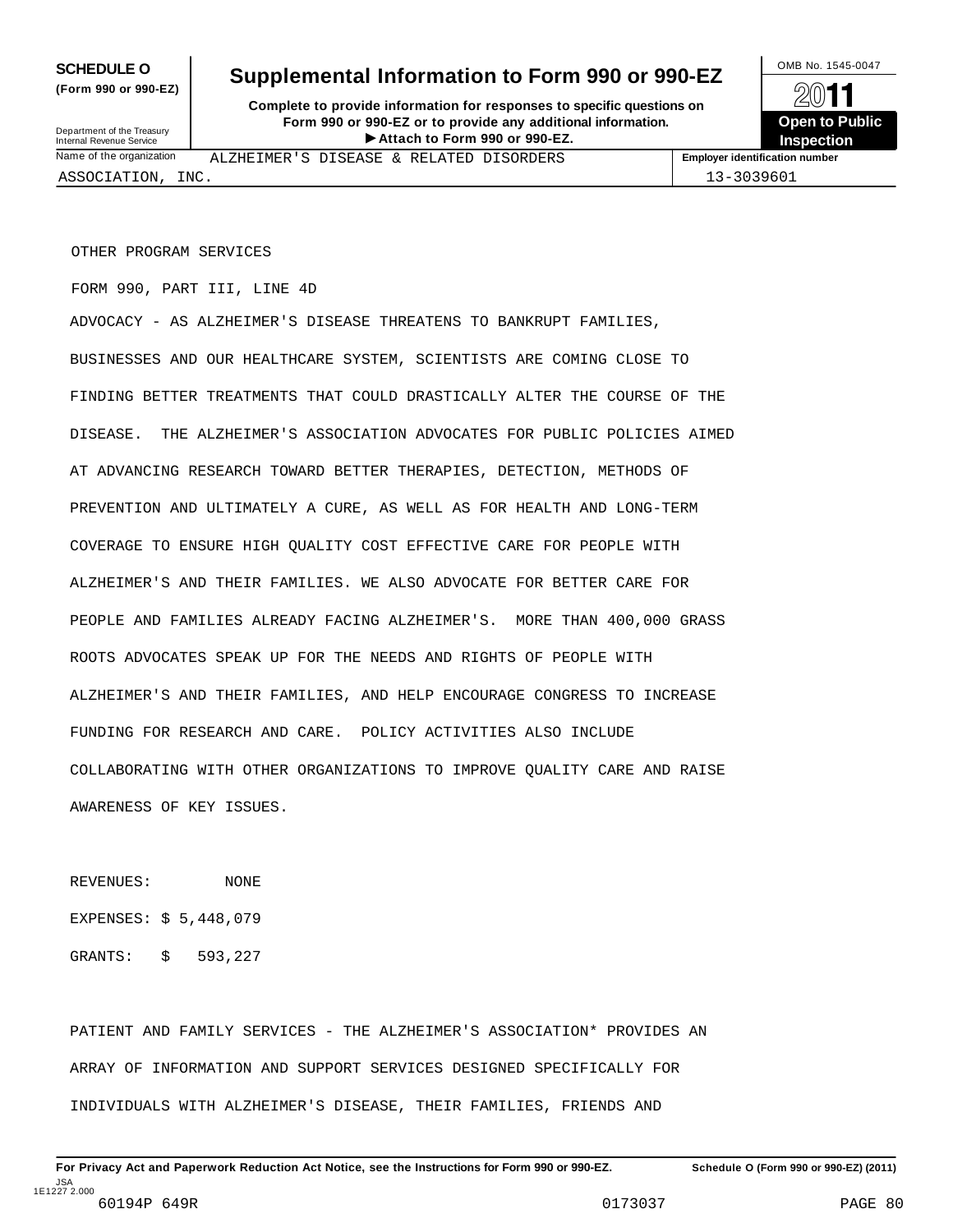CAREGIVERS. IN ORDER TO MEET THE DIVERSE NEEDS OF INDIVIDUALS AFFECTED BY ALZHEIMER'S DISEASE, THE ASSOCIATION'S PROGRAMS AND SERVICES ARE OFFERED IN PERSON, BY PHONE AND ONLINE. THROUGH OUR PROGRAMS AND SERVICES, THE ASSOCIATION SERVES OVER 700,000 INDIVIDUALS IN PERSON OR BY TELEPHONE, AND MILLIONS MORE OVER THE WEB EACH YEAR. ONLINE NATIONWIDE AND IN MORE THAN 80 AFFILIATED CHAPTERS THROUGHOUT THE COUNTRY, CONSTITUENTS CAN ATTEND EDUCATION PROGRAMS AND SUPPORT GROUPS, ENROLL IN SUPPORT PROGRAMS AND PRODUCTS TO REDUCE THE RISKS ASSOCIATED WITH WANDERING, A DANGEROUS AND POTENTIALLY FATAL SYMPTOM OF ALZHEIMER'S DISEASE, RECEIVE PERSONALIZED CARE CONSULTATION AND ENGAGE IN EARLY STAGE PROGRAMS.

THE ASSOCIATION HAS BEEN A LEADER IN PROVIDING SUPPORT PROGRAMS AND PRODUCTS TO REDUCE THE RISKS ASSOCIATED WITH WANDERING, A DANGEROUS AND POTENTIALLY FATAL SYMPTOM OF ALZHEIMER'S DISEASE, FOR THE APPROXIMATELY 6 OF 10 PERSONS WITH DEMENTIA AT RISK FOR WANDERING. THROUGH THE MEDICALERT\* + ALZHEIMER'S ASSOCIATION SAFE RETURN PROGRAM\* AND COMFORT ZONE.

IN 2012, THE ALZHEIMER'S ASSOCIATION LAUNCHED TWO FREE RESOURCES FOR FAMILIES IMPACTED BY ALZHEIMER'S DISEASE. ALZHEIMER'S ASSOCIATION ALZHEIMER'S NAVIGATOR\* IS AN ONLINE TOOL TO HELP CAREGIVERS AND PEOPLE WITH DEMENTIA EVALUATE THEIR NEEDS, IDENTIFY ACTION STEPS AND CONNECT WITH LOCAL PROGRAMS AND SERVICES. DEVELOPED WITH THE FEEDBACK OF PEOPLE LIVING WITH ALZHEIMER'S AND CAREGIVERS, ALZHEIMER NAVIGATOR\* ALSO ALLOWS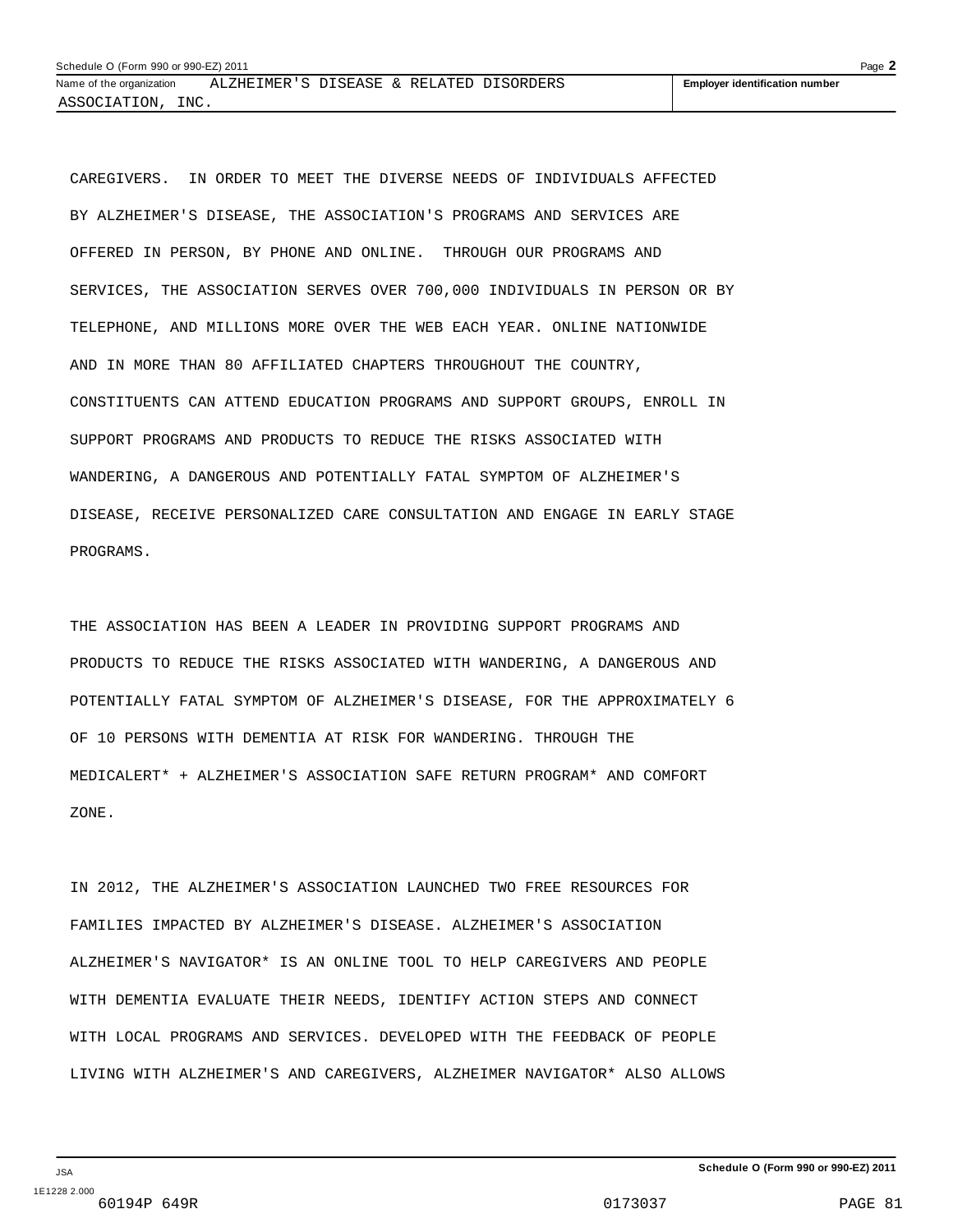USERS TO REASSESS NEEDS AND ADJUST CARE PLANS AS THE DISEASE PROGRESSES. ALZCONNECTED\*, POWERED BY ALZHEIMER'S ASSOCIATION, IS THE FIRST SOCIAL NETWORKING COMMUNITY DESIGNED FOR PEOPLE LIVING WITH ALZHEIMER'S AND THEIR CAREGIVERS. IT OFFERS A PLACE WHERE THOSE IMPACTED BY ALZHEIMER'S CAN CONNECT TO OTHERS, FIND SUPPORT AND SHARE TIPS AND STRATEGIES FOR LIVING WITH DISEASE.

THROUGH THE ASSOCIATION'S 24/7/365 HELPLINE, INDIVIDUALS WITH ALZHEIMER'S AND THEIR FAMILIES CAN TALK TO A SPECIALIST TO RECEIVE INFORMATION AND BASIC EDUCATION ABOUT THE DISEASE AND FOR MORE COMPLICATED OR URGENT SITUATIONS, CONSTITUENTS CAN SPEAK TO A MASTERS LEVEL TRAINED COUNSELOR, ANY TIME, DAY OR NIGHT. THE HELPLINE HANDLES OVER 260,000 CALLS PER YEAR.

THE ASSOCIATION'S WEBSITE (ALZ.ORG) RECEIVES AN AVERAGE OF 1.4 MILLION VISITS EACH MONTH. ONLINE PROGRAMS INCLUDE: SELF-SERVICE EDUCATION PROGRAMS, AN ONLINE COMMUNITY, AN INTERACTIVE BRAIN TOUR (AVAILABLE IN 14 LANGUAGES), ACCESS TO COMPREHENSIVE DISEASE INFORMATION, PORTALS IN SPANISH, CHINESE, AND VIETNAMESE, A VIRTUAL LIBRARY, AND A SAFETY CENTER.

THROUGH THE ASSOCIATION'S EARLY STAGE INITIATIVE, INDIVIDUALS IN THE EARLY STAGES OF THE DISEASE CAN PARTICIPATE IN EDUCATION PROGRAMS, SUPPORT GROUPS AND ENGAGEMENT PROGRAMS. ADDITIONALLY, THE ASSOCIATION CONVENES AN EARLY STAGE ADVISORY GROUP WHOSE MEMBERS WORK TO RAISE AWARENESS, ADVOCATE FOR THE CAUSE AND PROVIDE GUIDANCE AND REVIEW OF OUR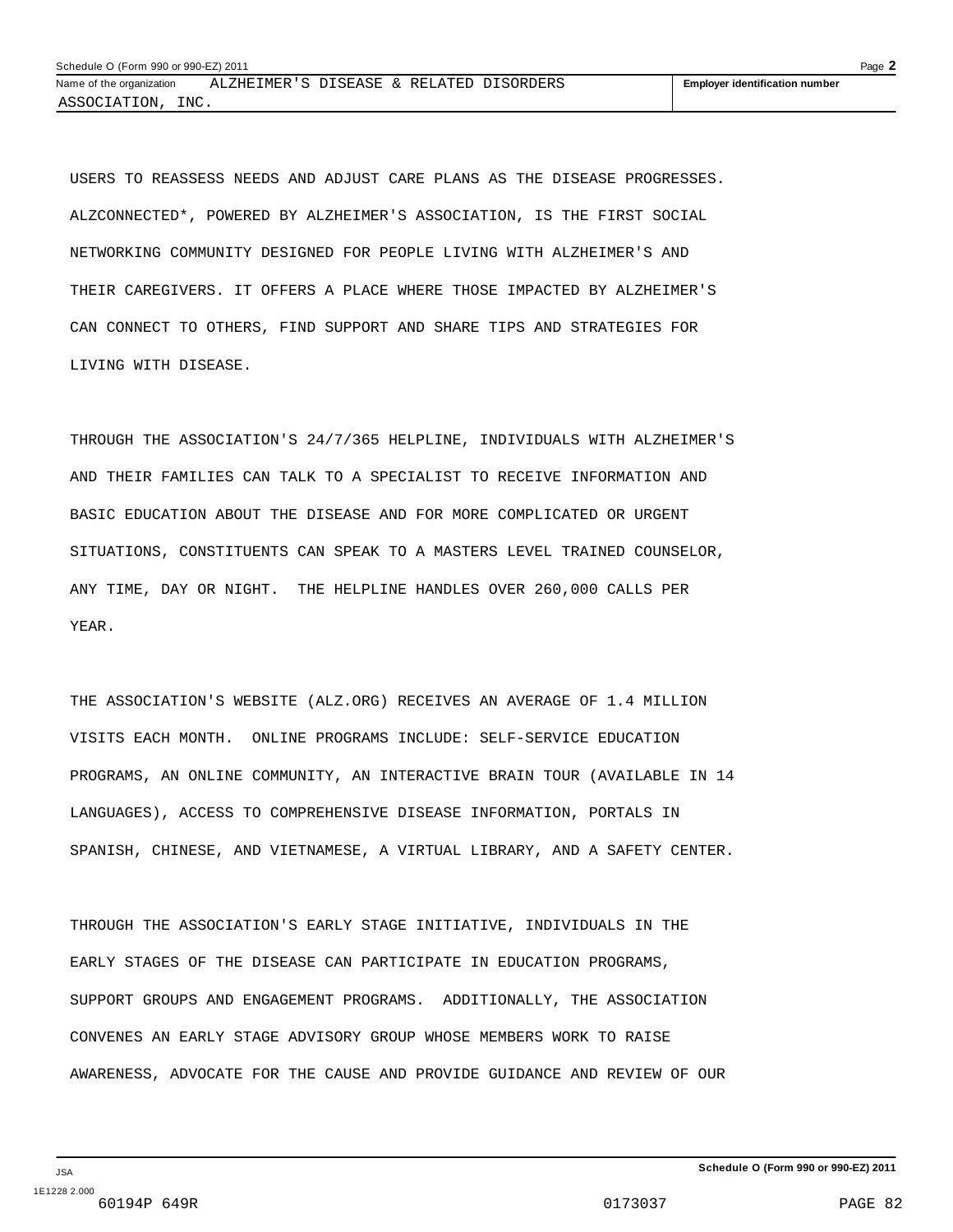PROGRAMS AND SERVICES.

THE PROGRAMS AND SERVICES OF THE ALZHEIMER'S ASSOCIATION ARE DESIGNED TO PROVIDE EDUCATION, INFORMATION AND SUPPORT AND TO HELP INDIVIDUALS WITH ALZHEIMER'S AND THEIR FAMILIES NAVIGATE THE LONG AND COMPLICATED JOURNEY THROUGH ALZHEIMER'S DISEASE.

\*THESE ARE NAMES THAT ARE TRADEMARKS TO ALZHEIMER'S ASSOCIATION.

REVENUES: \$ 377,779

EXPENSES: \$ 10,937,786

GRANTS: \$ 446,797

#### GOVERNING BODY

FORM 990, PART VI, LINE 1A

THE BOARD OF DIRECTORS OF THE ALZHEIMER'S ASSOCIATION IS THE ORGANIZATION'S GOVERNING BODY. THE BOARD HAS DELEGATED AUTHORITY TO ITS STANDING AND OTHER BUSINESS COMMITTEES AS DESCRIBED IN ARTICLE VIII OF THE ORGANIZATIONAL BYLAWS. IN ADDITION TO DESCRIBING THE RESPONSIBILITIES OF EACH COMMITTEE, THE ALZHEIMER'S ASSOCIATION BYLAWS DESCRIBE THE PROCESS BY WHICH COMMITTEES OF THE BOARD OF DIRECTORS ARE CREATED AND MEMBERS ARE APPOINTED. THE FOLLOWING EXCERPT FROM THE ASSOCIATION BYLAWS DISCUSS COMMITTEES OF THE BOARD OF DIRECTORS.

COMMITTEES OF DIRECTORS: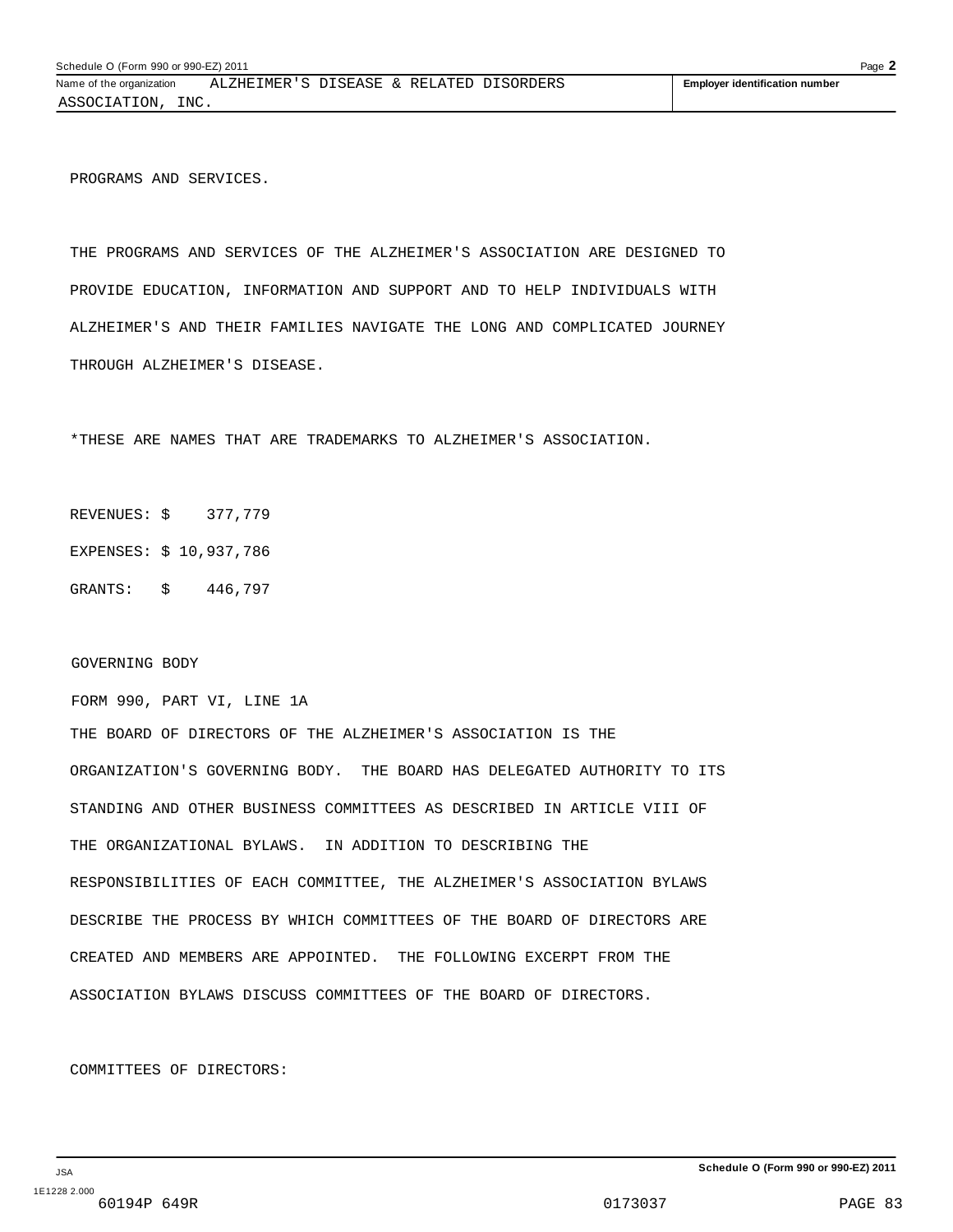THE BOARD OF DIRECTORS SHALL HAVE THE FOLLOWING STANDING COMMITTEES: EXECUTIVE, FINANCE, GOVERNANCE AND NOMINATING, COMPENSATION AND AUDIT.

EXECUTIVE COMMITTEE:

THE EXECUTIVE COMMITTEE SHALL SUPERVISE THE AFFAIRS OF THE ASSOCIATION AND REGULATE ITS INTERNAL ECONOMY, APPROVE EXPENDITURES AND COMMITMENTS ACCORDING TO POLICIES PRESCRIBED BY THE BOARD OF DIRECTORS, ACT FOR AND CARRY OUT THE ESTABLISHED POLICIES OF THE ASSOCIATION AS DEFINED BY THE BOARD OF DIRECTORS, INCLUDING THE POLICIES AND PROCEDURES, REPORT TO THE BOARD OF DIRECTORS AT EACH MEETING OF THE BOARD OF DIRECTORS AND HAVE SUCH OTHER ADDITIONAL POWERS AS MAY BE BY LAW OR RESOLUTION OF THE BOARD OF DIRECTORS PROVIDED. THE EXECUTIVE COMMITTEE SHALL HAVE AND MAY EXERCISE ALL AUTHORITY OF THE BOARD OF DIRECTORS IN THE MANAGEMENT OF THE ASSOCIATION, SUBJECT TO THE LIMITATIONS CONTAINED IN THE DELAWARE CORPORATION LAW. THE COMMITTEE'S RESPONSIBILITIES SHALL INCLUDE, BUT NOT BE LIMITED TO, INITIATING LONG-RANGE PLANNING, ENVIRONMENTAL SCANNING AND PERFORMANCE EVALUATION; INITIATING THE BOARD'S ANNUAL STRATEGIC PRIORITIES FOR APPROVAL BY THE BOARD; ASSISTING THE CHAIR IN DEVELOPING CHARGES TO THE COMMITTEES; IDENTIFYING PROGRAMMATIC AND FINANCIAL INDICATORS OF ASSOCIATION PERFORMANCE; CONDUCTING THE REVIEW, PERFORMANCE EVALUATION AND SUCCESSION PLANNING FOR THE PRESIDENT AND CEO; MAKING BY-LAW RECOMMENDATION TO THE BOARD; REVIEWING THE ACTIVITIES OF THE MEDICAL AND SCIENTIFIC ADVISORY COUNCIL AND NATIONAL ADVISORY COUNCIL; AND IDENTIFYING SIGNIFICANT ISSUES AS THAT TERM IS DEFINED IN ARTICLE X

JSA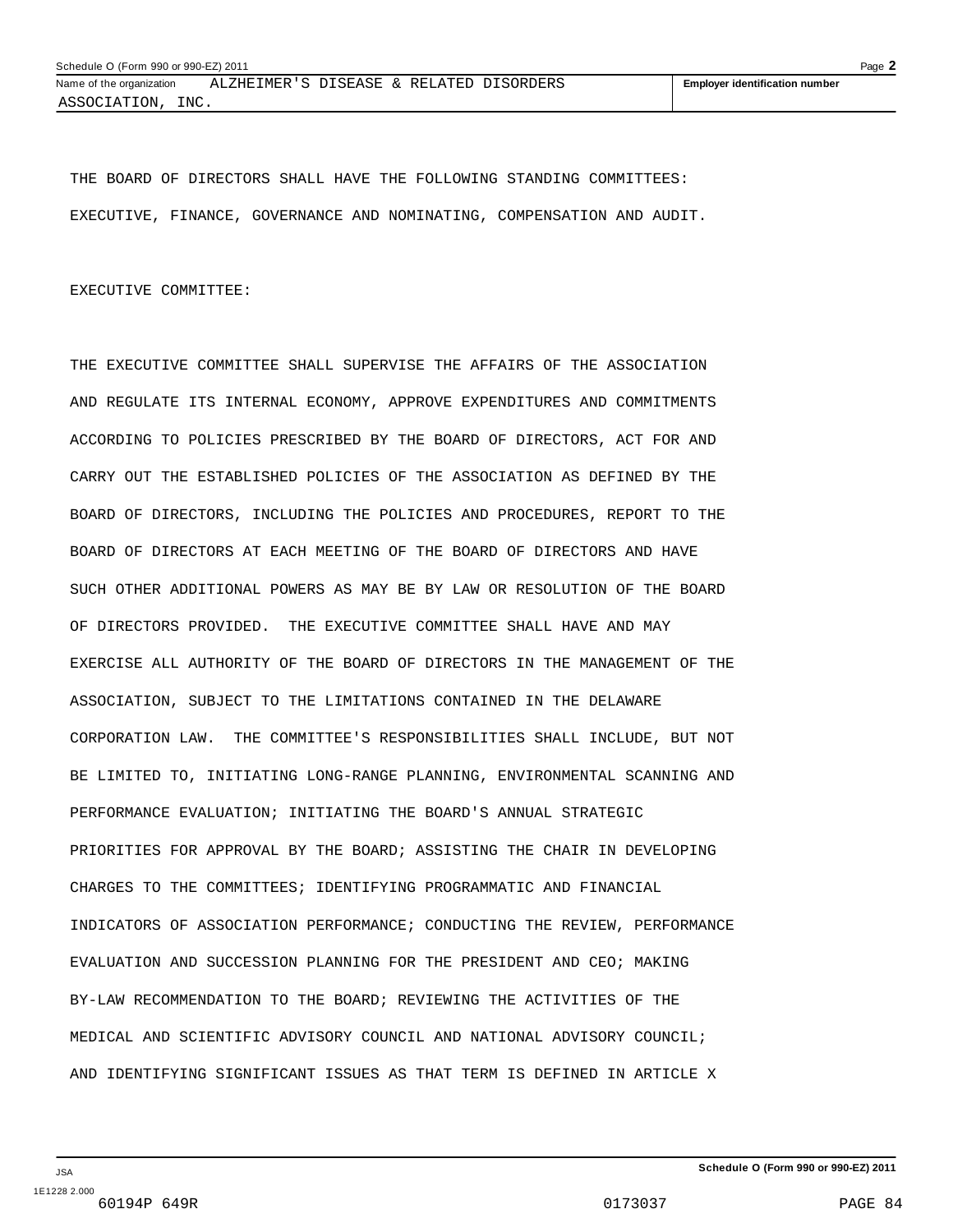HEREAFTER WHICH REQUIRE CONSIDERATION BY THE ASSOCIATION ASSEMBLY AS DESCRIBED IN THE SAME ARTICLE AND RECEIVING, ON BEHALF OF THE BOARD, THE ASSOCIATION ASSEMBLY'S SUGGESTIONS AND RECOMMENDATIONS FOR BOARD CONSIDERATION OR ACTION. AT EACH OF ITS ANNUAL MEETINGS, THE BOARD OF DIRECTORS BY DULY ADOPTED RESOLUTION SHALL ELECT AN EXECUTIVE COMMITTEE CONSISTING OF NOT LESS THAN ELEVEN OR MORE THAN FIFTEEN DIRECTORS. THE CHAIR, CHAIR ELECT, VICE CHAIRS, SECRETARY, TREASURER, CHAIRS OF THE STANDING COMMITTEES, AND CHAIRS OF THE FOLLOWING COMMITTEES: CHAPTER RELATIONS, DEVELOPMENT, PROGRAM, AND PUBLIC POLICY, SHALL BE MEMBERS OF THE EXECUTIVE COMMITTEE. THE CHAIR OF THE BOARD OF DIRECTORS SHALL BE THE CHAIR OF THE EXECUTIVE COMMITTEE. THE EXECUTIVE COMMITTEE MAY HOLD REGULAR MEETINGS MONTHLY OR AS IT MAY OTHERWISE DETERMINE, AT SUCH PLACE AND AT SUCH TIMES AND UPON SUCH NOTICE AS IT MAY DETERMINE. SPECIAL MEETINGS OF THE EXECUTIVE COMMITTEE MAY BE CALLED AT ANY TIME BY THE CHAIR OR BY ANY THREE OF ITS MEMBERS, BY NOTICE DELIVERED PERSONALLY OR BY MAIL, TELEPHONE, ELECTRONIC MAIL OR FACSIMILE AT LEAST SEVEN DAYS PRIOR TO THE MEETING. A MAJORITY OF THE CURRENTLY SERVING MEMBERS OF THE EXECUTIVE COMMITTEE SHALL CONSTITUTE A QUORUM FOR ALL PURPOSES.

#### FINANCE COMMITTEE:

THE FINANCE COMMITTEE SHALL CONSIST OF AT LEAST FIVE DIRECTORS AND SHALL BE CHAIRED BY THE TREASURER. THE FINANCE COMMITTEE SHALL OVERSEE AND REVIEW ALL FINANCIAL REPORTS, ACCOUNTING ACTIVITIES AND INVESTMENT DECISIONS OF THE ASSOCIATION AND ALSO SHALL PREPARE A PROJECTED BUDGET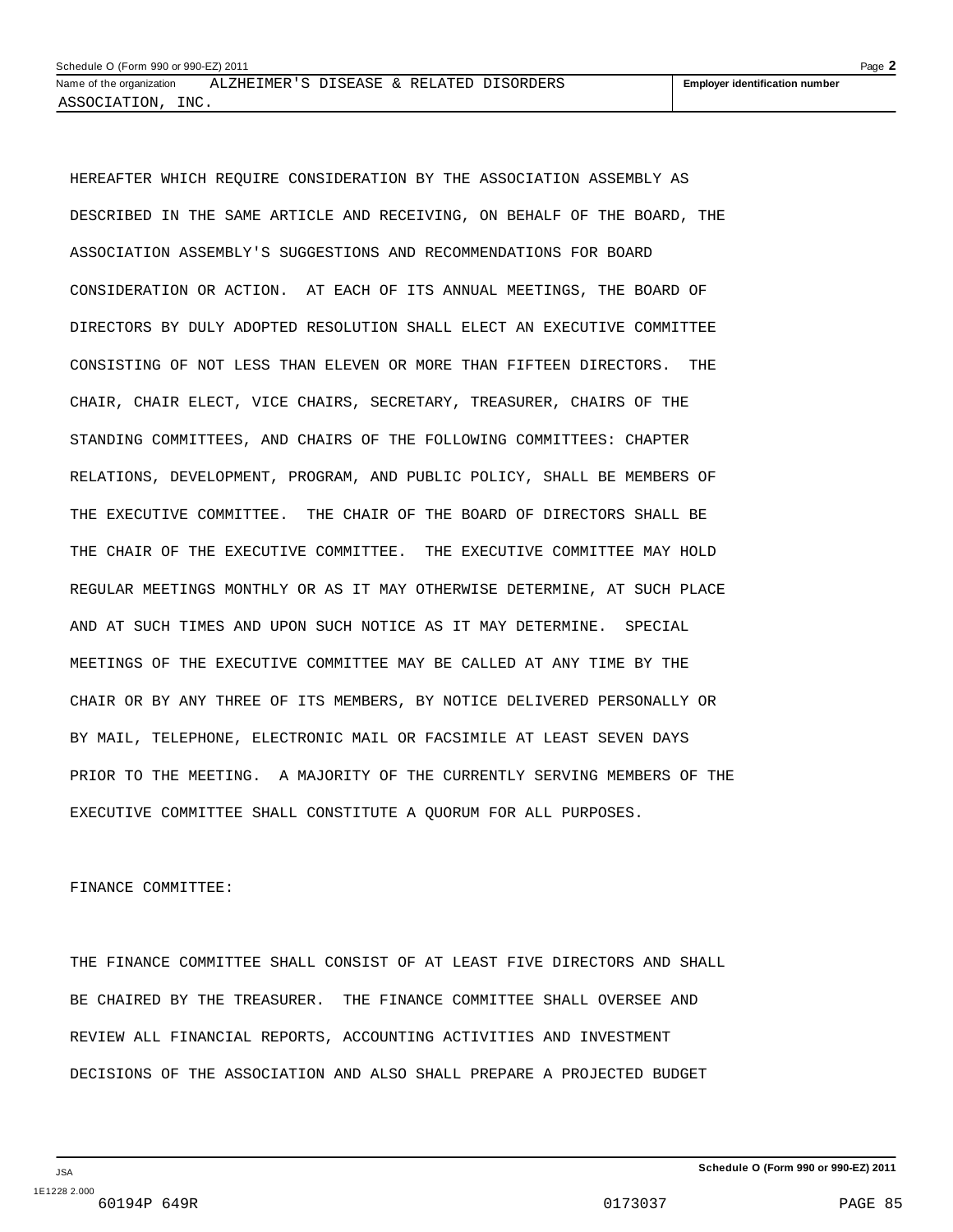FOR EACH FISCAL YEAR TO BE PRESENTED TO THE BOARD OF DIRECTORS FOR APPROVAL.

#### GOVERNANCE AND NOMINATING COMMITTEE:

AT EACH OF ITS ANNUAL MEETINGS, THE BOARD OF DIRECTORS BY DULY ADOPTED RESOLUTION SHALL ELECT A GOVERNANCE AND NOMINATING COMMITTEE CONSISTING OF NOT LESS THAN NINE NOR MORE THAN FIFTEEN INDIVIDUALS CURRENTLY SERVING AS A DIRECTOR. AT LEAST ONE-THIRD OF THE GOVERNANCE AND NOMINATING COMMITTEE SHALL BE DIRECTORS HAVING CHAPTER EXPERIENCE. THE GOVERNANCE AND NOMINATING COMMITTEE SHALL ASSIST THE BOARD IN ENSURING THE SUCCESSFUL GOVERNANCE OF THE ASSOCIATION THROUGH BOARD ASSESSMENT, RECRUITMENT, NOMINATIONS, ORIENTATION AND DEVELOPMENT. THE GOVERNANCE AND NOMINATING COMMITTEE SHALL NOMINATE CANDIDATES FOR DIRECTORS, OFFICERS AND MEMBERS OF THE EXECUTIVE COMMITTEE. THE GOVERNANCE AND NOMINATING COMMITTEE MAY NOMINATE CANDIDATES FOR DIRECTOR EMERITUS, HONORARY DIRECTOR AND THE NATIONAL ADVISORY COUNCIL AND APPROVE AND PRESENT TO THE BOARD FOR APPROVAL THE CANDIDATES FOR MSAC MEMBERSHIP. THE COMMITTEE ALSO ADVISES THE CHAIR ON THE SELECTION OF VICE CHAIRS, COMMITTEE CHAIRS AND COMMITTEE VICE CHAIRS.

COMPENSATION COMMITTEE:

A COMPENSATION COMMITTEE WHICH SHALL RECOMMEND SALARY AND BENEFITS FOR THE PRESIDENT AND CEO AND SENIOR OFFICERS OF THE ASSOCIATION; ENSURE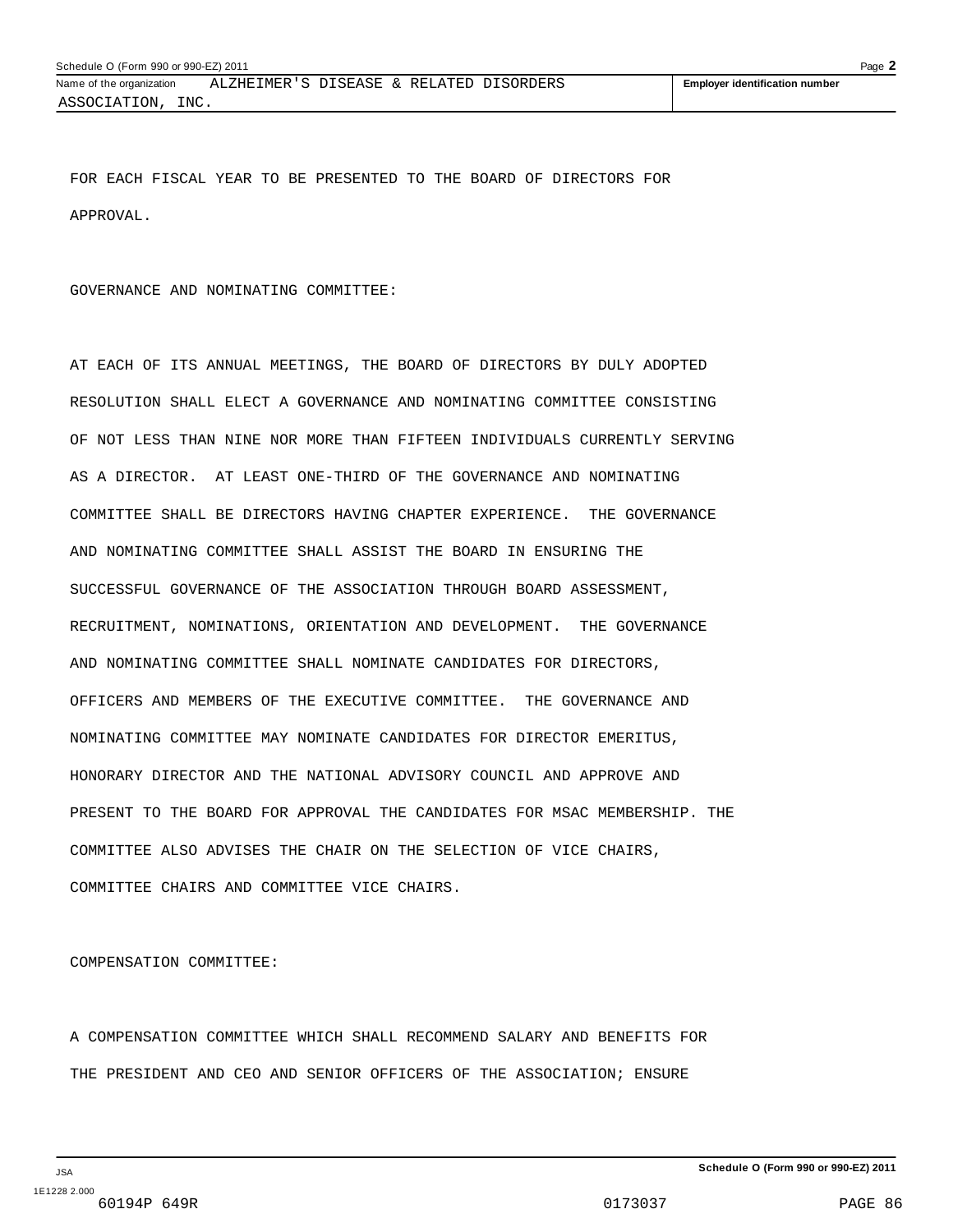SUCCESSION PLANS ARE IN PLACE FOR KEY POSITIONS IN THE ASSOCIATION AND PROVIDE OVERSIGHT ON THE RETIREMENT PROGRAMS OFFERED BY THE ASSOCIATION TO ITS EMPLOYEES.

AUDIT COMMITTEE:

THE AUDIT COMMITTEE IS A COMMITTEE OF THE BOARD OF DIRECTORS, REPORTS DIRECTLY TO THE BOARD AND ACTS UNDER A WRITTEN CHARTER ADOPTED AND APPROVED BY THE BOARD OF DIRECTORS. THE AUDIT COMMITTEE SHALL OVERSEE THE ACTIVITIES OF ANY INTERNAL AUDITOR OF THE ASSOCIATION. THE AUDIT COMMITTEE SHALL SEE THAT AN ANNUAL AUDIT IS PREPARED BY AN INDEPENDENT FIRM OF CERTIFIED PUBLIC ACCOUNTANTS RECOMMENDED BY THE AUDIT COMMITTEE TO THE BOARD OF DIRECTORS. THE AUDIT COMMITTEE SHALL REVIEW THE ASSOCIATION'S EXTERNAL AUDIT REPORTS AND ANNUAL REPORTS AND SUBMIT TO THE BOARD OF DIRECTORS. THE AUDIT COMMITTEE SHALL REVIEW AND APPROVE THE FORM 990. THE AUDIT COMMITTEE SHALL HAVE AT LEAST FIVE MEMBERS, ALL OF WHOM ARE MEMBERS OF THE BOARD OF DIRECTORS AND ARE FINANCIALLY LITERATE, DEFINED AS HAVING THE ABILITY TO READ AND UNDERSTAND FUNDAMENTAL FINANCIAL STATEMENTS. AT LEAST ONE MEMBER OF THE AUDIT COMMITTEE SHALL MEET THE DEFINED REQUIREMENT OF "FINANCIAL EXPERT". THE MAJORITY OF THE MEMBERS OF THE AUDIT COMMITTEE MAY NOT CONCURRENTLY SERVE ON THE FINANCE COMMITTEE. THE TREASURER AND CHAIR OF THE FINANCE COMMITTEE MAY NOT SERVE CONCURRENTLY ON THE AUDIT COMMITTEE; HOWEVER, THE TREASURER AND THE CHAIR OF THE FINANCE COMMITTEE MAY BE AN EX OFFICIO OF THE AUDIT COMMITTEE MEANING THAT HE OR SHE HAS A VOICE BUT NO VOTE.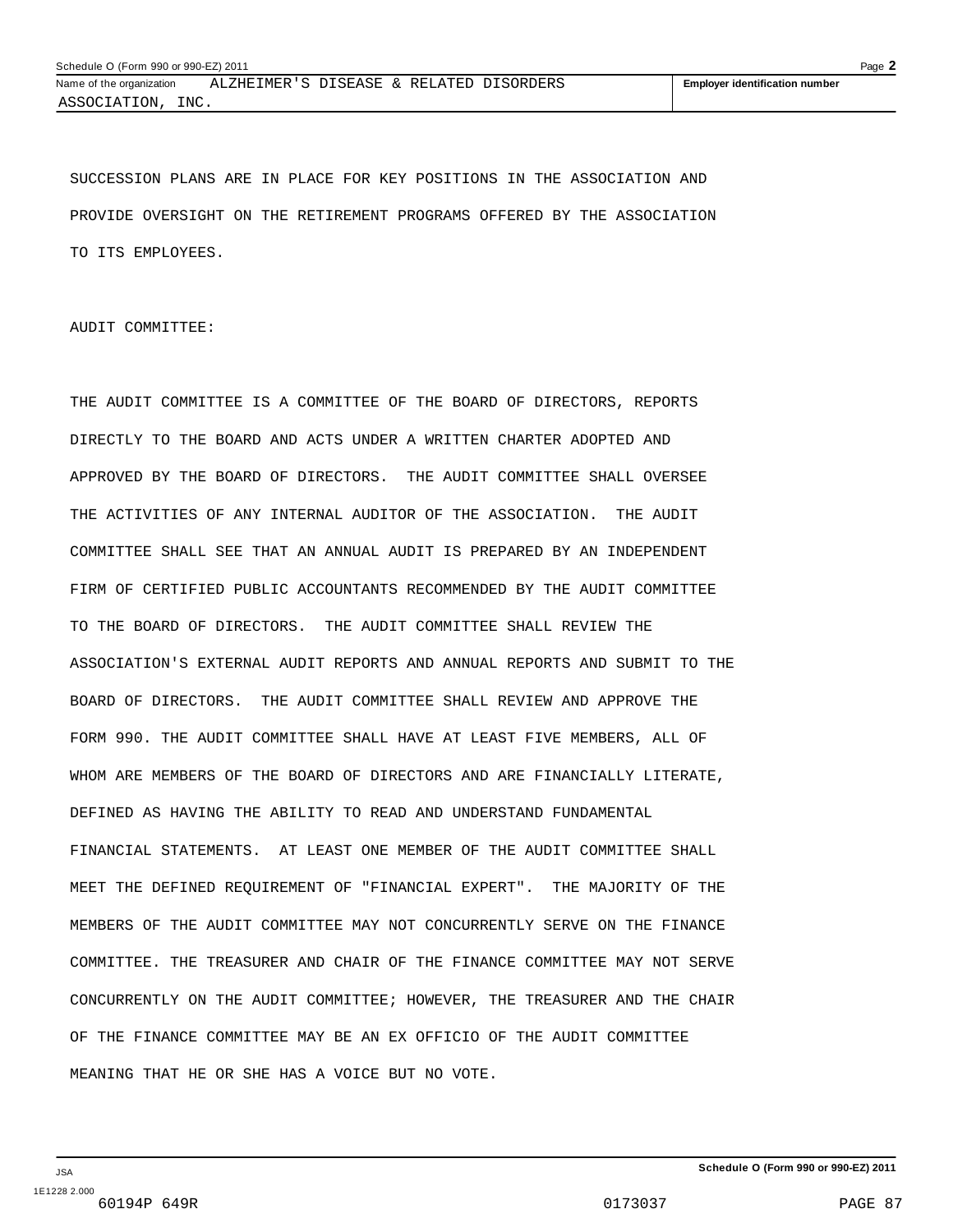OTHER COMMITTEES:

IN ADDITION TO THE STANDING COMMITTEES, OTHER COMMITTEES MAY BE DESIGNATED BY RESOLUTION ADOPTED BY A MAJORITY OF THE DIRECTORS PRESENT AT ANY MEETING. OTHER COMMITTEES SHALL INCLUDE, BUT NOT BE LIMITED TO, THE FOLLOWING BUSINESS COMMITTEES:

A. A CHAPTER RELATIONS COMMITTEE WHICH SHALL RECOMMEND AND MONITOR CONSISTENT, PREDICTABLE AND ACCOUNTABLE BOARD POLICY IN AFFILIATE RELATIONS.

B. A DEVELOPMENT COMMITTEE WHICH SHALL ADVISE THE BOARD ON PHILANTHROPIC GIVING TO THE ASSOCIATION AND RECOMMEND FUNDRAISING POLICIES.

C. A PROGRAM COMMITTEE WHICH SHALL RECOMMEND FOR BOARD CONSIDERATION AND APPROVAL POLICY ISSUES RELATED TO MARKET AND NEEDS ASSESSMENT, PROGRAMS AND SERVICES, QUALITY AND STANDARDS AND RELATED MATTERS.

D. A PUBLIC POLICY COMMITTEE WHICH PROVIDES GUIDANCE TO THE BOARD ON ADVOCACY STRATEGIES, FEDERAL, STATE AND LOCAL PUBLIC POLICY ISSUES INCLUDING RESEARCH FUNDING, HEALTH CARE, LONG TERM CARE, AND PUBLICLY FUNDED CARE AND SUPPORT PROGRAMS.

E. A DIVERSITY & INCLUSIVENESS COMMITTEE WHICH SHALL HELP ENSURE THAT THE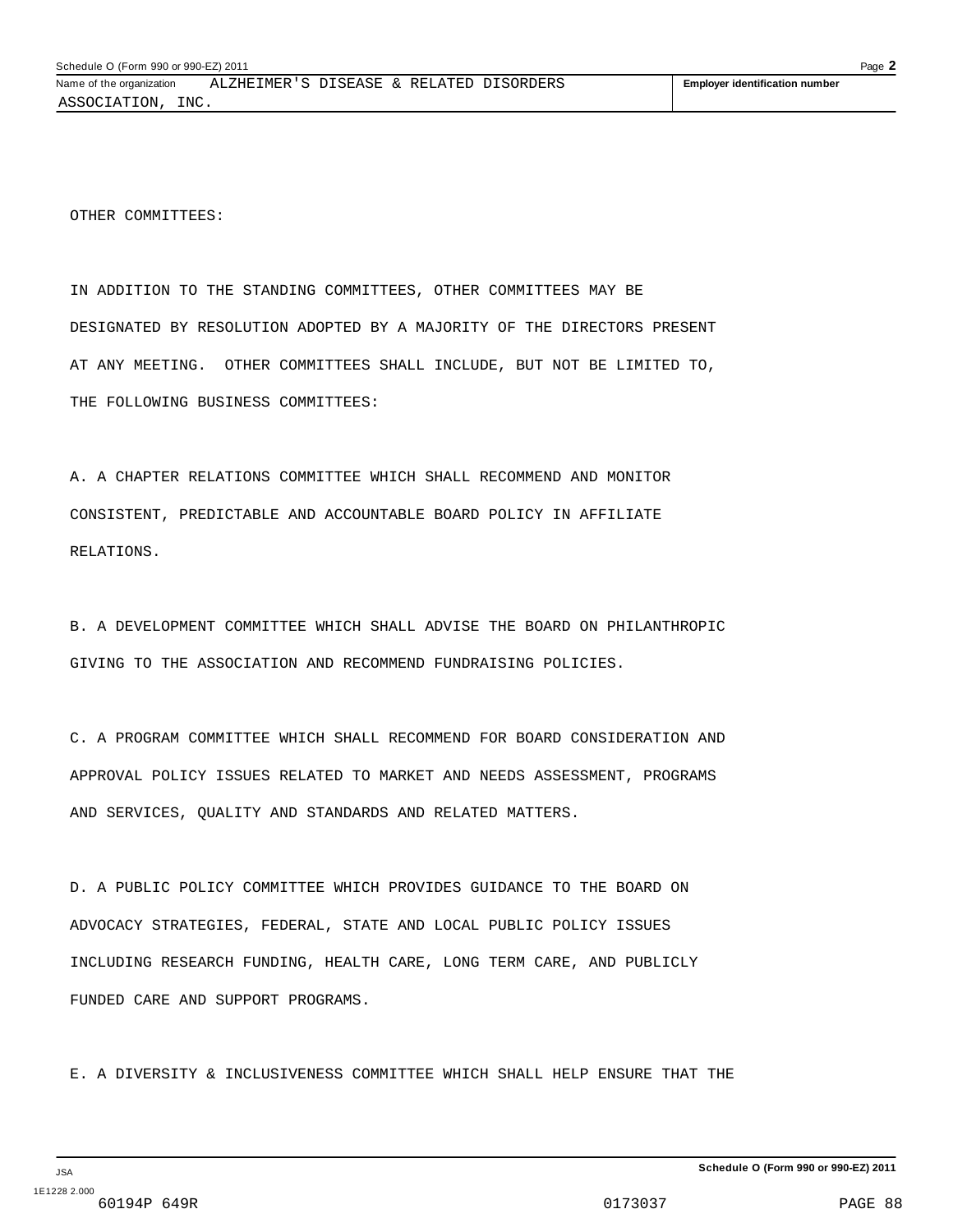ALZHEIMER'S ASSOCIATION SERVES AND REFLECTS DIVERSE COMMUNITIES, SHALL WORK WITH THE NATIONAL BOARD AND OTHER COMMITTEES TO FOSTER DIVERSITY AND INCLUSION WITH RESPECT TO THE ASSOCIATION STRATEGIC PLAN AND SHALL REPORT ON PROGRESS THE ASSOCIATION AND BOARD ARE MAKING ON ACHIEVING THE ASSOCIATION'S DIVERSITY AND INCLUSIVENESS STRATEGIC GOALS.

#### FORM 990 REVIEW PROCESS

FORM 990, PART VI, LINE 11B

THE ORGANIZATION UNDERGOES A THOROUGH REVIEW PROCESS BEFORE FILING THE RETURN. THE AUDIT COMMITTEE DISCUSSES AND REVIEWS THE FORM BEFORE IT GOES TO THE OFFICERS AND FULL BOARD OF DIRECTORS. ALL OFFICERS AND THE FULL BOARD OF DIRECTORS ARE PROVIDED A COPY FOR THEIR REVIEW AND HAVE THE OPPORTUNITY TO COMMENT BEFORE THE FORM IS FILED.

CONFLICT OF INTEREST POLICY MONITORING & ENFORCEMENT FORM 990, PART VI, LINE 12C THE ALZHEIMER'S ASSOCIATION CONFLICT OF INTEREST POLICY IS DESCRIBED IN ARTICLE XIII, SECTION 2 OF THE ORGANIZATIONAL BYLAWS.

THE RESPONSIBILITY FOR DISCLOSING ANY KNOWN OR REASONABLY FORESEEN ACTUAL OR POTENTIAL CONFLICTS OF INTEREST SHALL BE UPON THE INTERESTED PARTY WHOSE INTERESTS ARE OR MAY APPEAR TO BE IN CONFLICT WITH THE ASSOCIATION. ALL INTERESTED PARTIES ARE REQUIRED TO FILE WITH THE ASSOCIATION A DISCLOSURE STATEMENT PRIOR TO SUCH INDIVIDUAL COMMENCING HIS OR HER SERVICE WITH THE ASSOCIATION AND THEREAFTER SHALL FILE WITH THE ASSOCIATION AN UPDATED DISCLOSURE STATEMENT AS MAY BE REQUIRED FROM TIME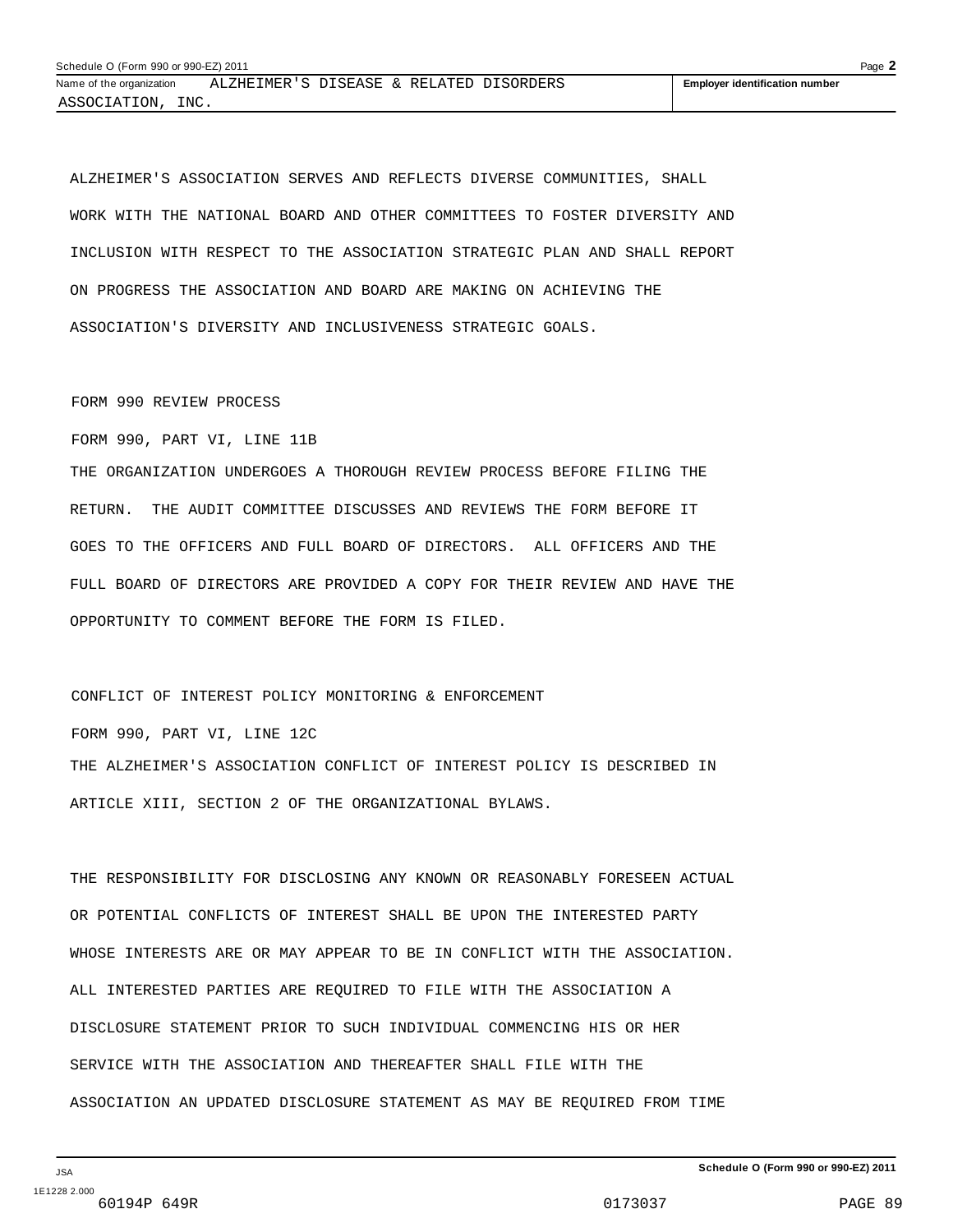TO TIME BY THE BOARD OF DIRECTORS OR ITS COMMITTEE DESIGNEE AND IN NO EVENT LESS OFTEN THAN ANNUALLY. AS CITED FROM ARTICLE XVIII, SECTION 2 OF THE BYLAWS, INTERESTED PERSONS OR CHAPTERS SHALL DISCLOSE ANY CONFLICT AND SHALL NOT VOTE ON A MATTER AND FURTHER SHALL RETIRE FROM THE ROOM IN WHICH THE BOARD OF COMMITTEE IS MEETING AND SHALL NOT PARTICIPATE IN ANY DELIBERATION OR DECISION REGARDING THE MATTER UNDER CONSIDERATION. THE MINUTES SHALL REFLECT THAT THE CONFLICT OF INTEREST WAS DISCLOSED AND THE INTERESTED PERSON OR CHAPTER REPRESENTATIVE WAS NOT PRESENT DURING ANY DISCUSSION OF THE MATTER AND DID NOT VOTE ON THE MATTER IN PERSON OR BY PROXY. WHEN ANY SUCH CONFLICT OF INTEREST IS RELEVANT TO A MATTER REQUIRING ACTION BY THE BOARD OF DIRECTORS OR ANY COMMITTEE OF THE BOARD, THE INTERESTED PERSON OR CHAPTER SHALL DISCLOSE SUCH CONFLICT TO THE BOARD OF DIRECTORS OR SUCH COMMITTEE AND SHALL NOT VOTE ON THE MATTER. FURTHER THE INTERESTED PERSON OR REPRESENTATIVE FROM A CHAPTER HAVING A CONFLICT SHALL RETIRE FROM THE ROOM IN WHICH THE BOARD OR THE COMMITTEE IS MEETING AND SHALL NOT PARTICIPATE IN ANY DELIBERATION OR DECISION REGARDING THE MATTER UNDER CONSIDERATION. WHEN THERE IS A DOUBT AS TO WHETHER A CONFLICT OF INTEREST EXISTS, THE MATTER SHALL BE RESOLVED BY A VOTE OF THE BOARD OF DIRECTORS OR THE COMMITTEE, AS THE CASE MAY BE, EXCLUDING THE INTERESTED PERSON OR REPRESENTATIVE FROM A CHAPTER CONCERNING WHOM THE DOUBT HAS ARISEN. THE GOVERNANCE AND NOMINATING COMMITTEE OF THE BOARD OF DIRECTORS SHALL REPORT TO THE BOARD OF DIRECTORS FROM TIME TO TIME ON THE IMPLEMENTATION OF THESE GUIDELINES AND THE STATUS OF ANY POLICY DEVELOPMENTS REGARDING COMPENSATION AND CONFLICTS OF INTEREST. FURTHER, THE GOVERNANCE AND NOMINATING COMMITTEE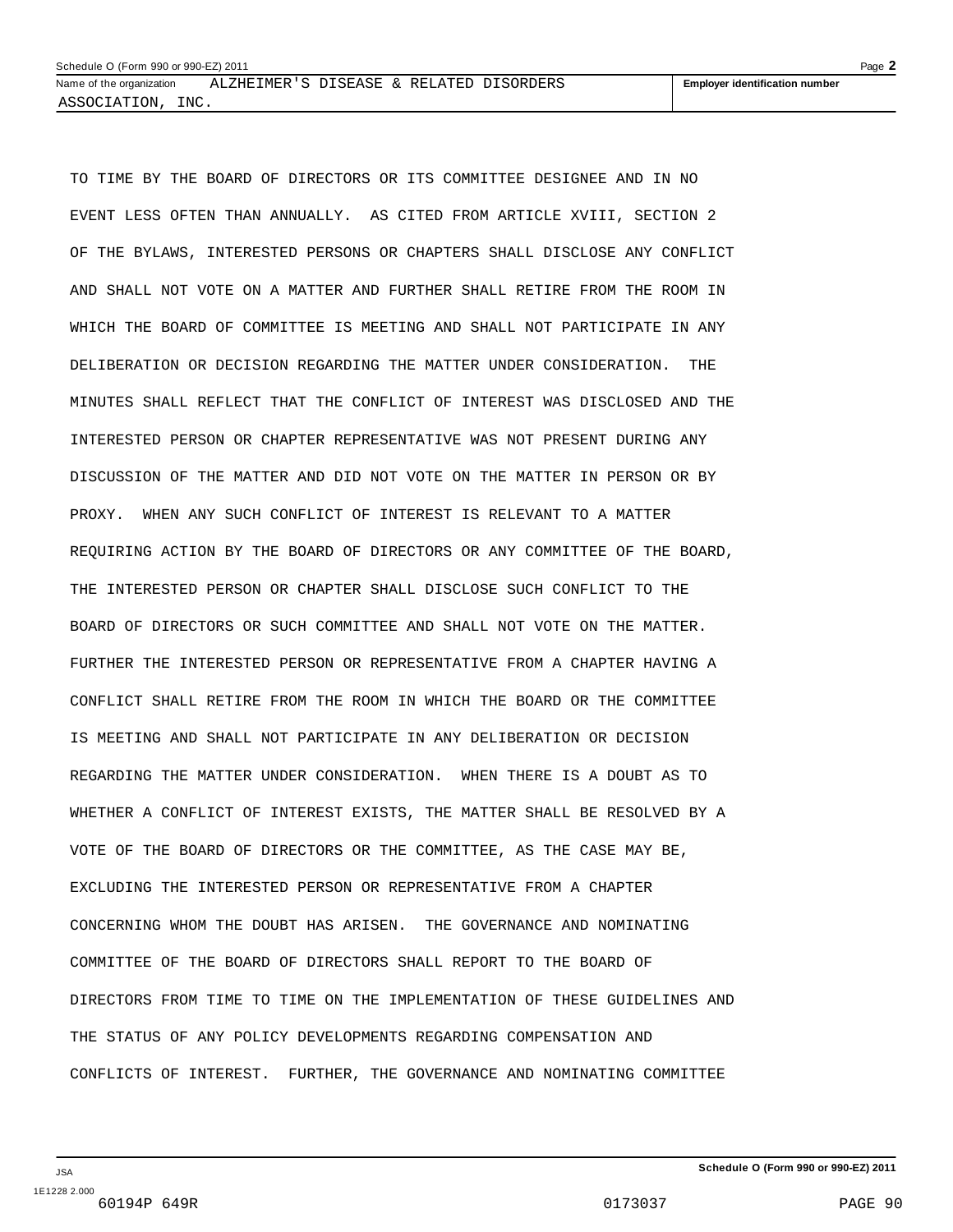SHALL REPORT TO THE BOARD AS SOON AS REASONABLE AFTER HAVING BEEN ALERTED TO SPECIFIC INSTANCES WHEN THESE GUIDELINES HAVE NOT BEEN FOLLOWED OR ANY OTHER ISSUE REGARDING COMPENSATION OR CONFLICT OF INTEREST IS DETERMINED TO EXIST.

COPIES OF THE ALZHEIMER'S ASSOCIATION BYLAWS, INCLUDING THE CONFLICT OF INTEREST POLICY, ARE PROVIDED TO ALL BOARD OF DIRECTORS NO LESS THAN ANNUALLY. BOARD DIRECTOR DISCLOSURE STATEMENTS ARE SUBMITTED NO LESS THAN ANNUALLY. POTENTIAL CONFLICTS DISCLOSED BY BOARD DIRECTORS OR CANDIDATES FOR ELECTION TO THE BOARD ARE REVIEWED BY THE GOVERNANCE AND NOMINATING COMMITTEE, WHICH REPORTS NO LESS THAN ANNUALLY ON ITS REVIEW TO THE FULL BOARD. AS DOCUMENTED IN THE MEETING MINUTES, AT THE START OF EACH MEETING OF THE BOARD OF DIRECTORS AS WELL AS EACH MEETING OF THE EXECUTIVE COMMITTEE, THE AGENDA IS REVIEWED AND ALL DIRECTORS IN ATTENDANCE ARE REMINDED OF THE CONFLICT OF INTEREST POLICY AND ADVISED TO DISCLOSE ANY POTENTIAL CONFLICTS SHOULD THEY EXIST OR ARISE.

#### PROCESS FOR DETERMINING COMPENSATION

FORM 990, PART VI, LINE 15A & 15B

COMPENSATION IS ESTABLISHED FOR THE CEO BY THE COMPENSATION COMMITTEE AND THE EXECUTIVE COMMITTEE AFTER A THOROUGH SALARY/MARKET REVIEW CONDUCTED BY OUTSIDE COMPENSATION CONSULTANTS. FOR THE CEO AND FOR THE SENIOR MANAGEMENT TEAM THIS REVIEW WAS LAST DONE IN 2011.

EACH YEAR THE COMPENSATION COMMITTEE EVALUATES THE CEO'S PERFORMANCE THROUGH A ROBUST ASSESSMENT PROCESS WHICH INCLUDES 360 FEEDBACK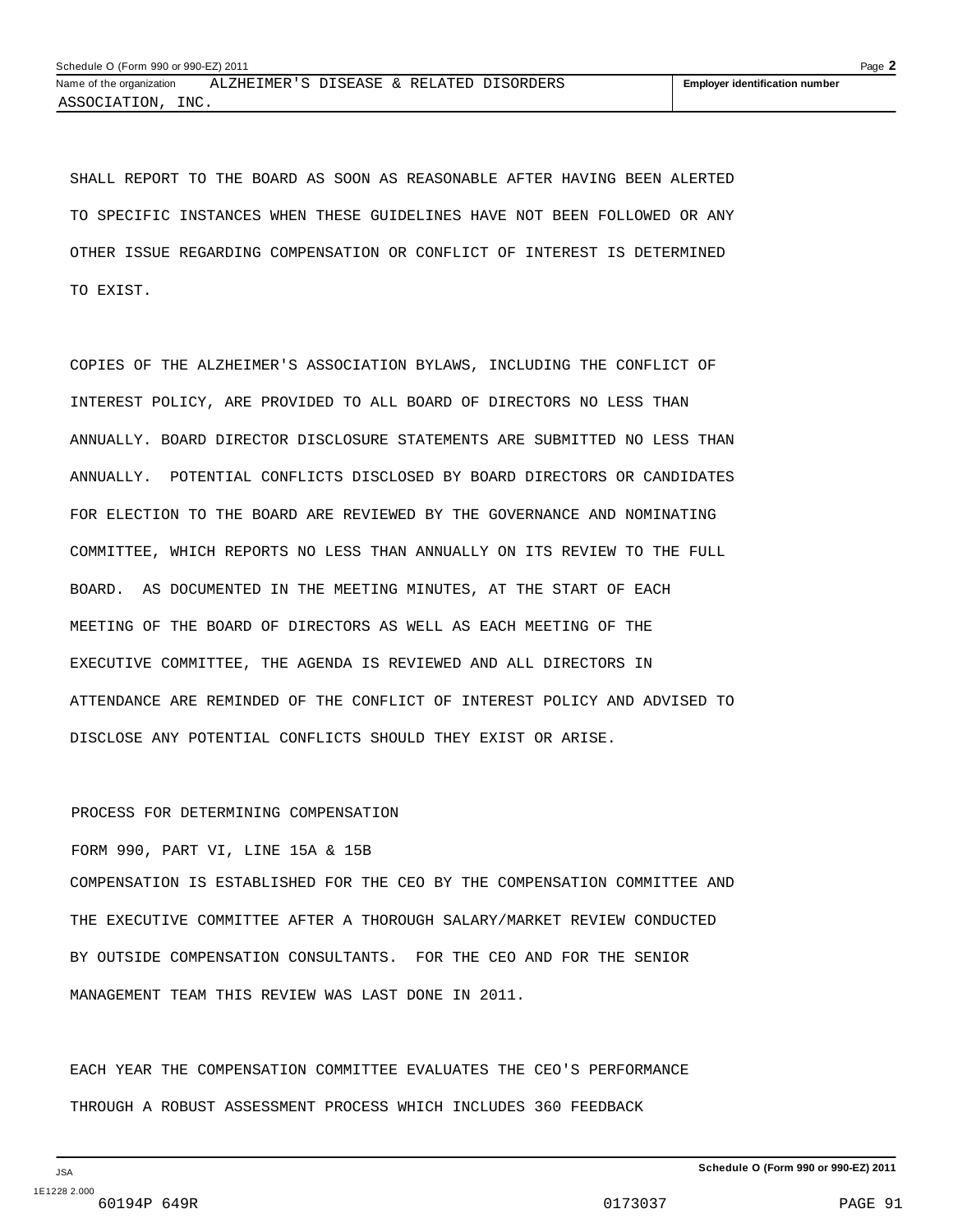COLLECTION, INTERVIEWS AND PERFORMANCE EVALUATION COMPARING RESULTS TO GOALS. THE COMMITTEE AND CHAIRMAN OF THE BOARD USE THIS DATA TO DETERMINE INCENTIVE COMPENSATION ELIGIBILITY. THE SENIOR STAFF HAS A COMPREHENSIVE PERFORMANCE EVALUATION AND COMPENSATION REVIEW DONE AT THE END OF EACH FISCAL YEAR. THIS INCLUDES A SELF-ASSESSMENT, 360 REVIEW AND EVALUATION BY THE CEO. SALARY IS BENCHMARKED EVERY TWO YEARS. FOR THIS YEAR THE SALARIES AND TOTAL COMPENSATION PACKAGES OF THE SENIOR STAFF WERE BENCHMARKED BY AONHEWITT. COMPENSATION IS CONTEMPORANEOUSLY DOCUMENTED IN THE COMPENSATION COMMITTEE MINUTES.

#### GOVERNING DOCUMENTS

FORM 990, PART VI, SECTION C, LINE 19 FORM 990 IS MADE AVAILABLE TO THE GENERAL PUBLIC BY POSTING ON OUR ORGANIZATION'S WEBSITE AND UPON REQUEST. THE ORGANIZATION'S AUDITED FINANCIAL STATEMENTS ARE MADE AVAILABLE TO THE GENERAL PUBLIC BY POSTING ON OUR ORGANIZATION'S WEBSITE AND UPON REQUEST. THE ORGANIZATION'S CONFLICT OF INTEREST POLICY IS AVAILABLE TO THE GENERAL PUBLIC UPON REQUEST.

OTHER CHANGE IN NET ASSETS OR FUND BALANCES PART XI, LINE 5 UNREALIZED LOSS  $\zeta(1,099,120)$ CHANGE IN PERPETUAL TRUST (207,602) CHANGE IN SPLIT INTEREST (580,738) ACQUISITION OF DISSOLVED CHAPTERS 481,427 DONATED NONCASH CONTRIBUTIONS (310,643)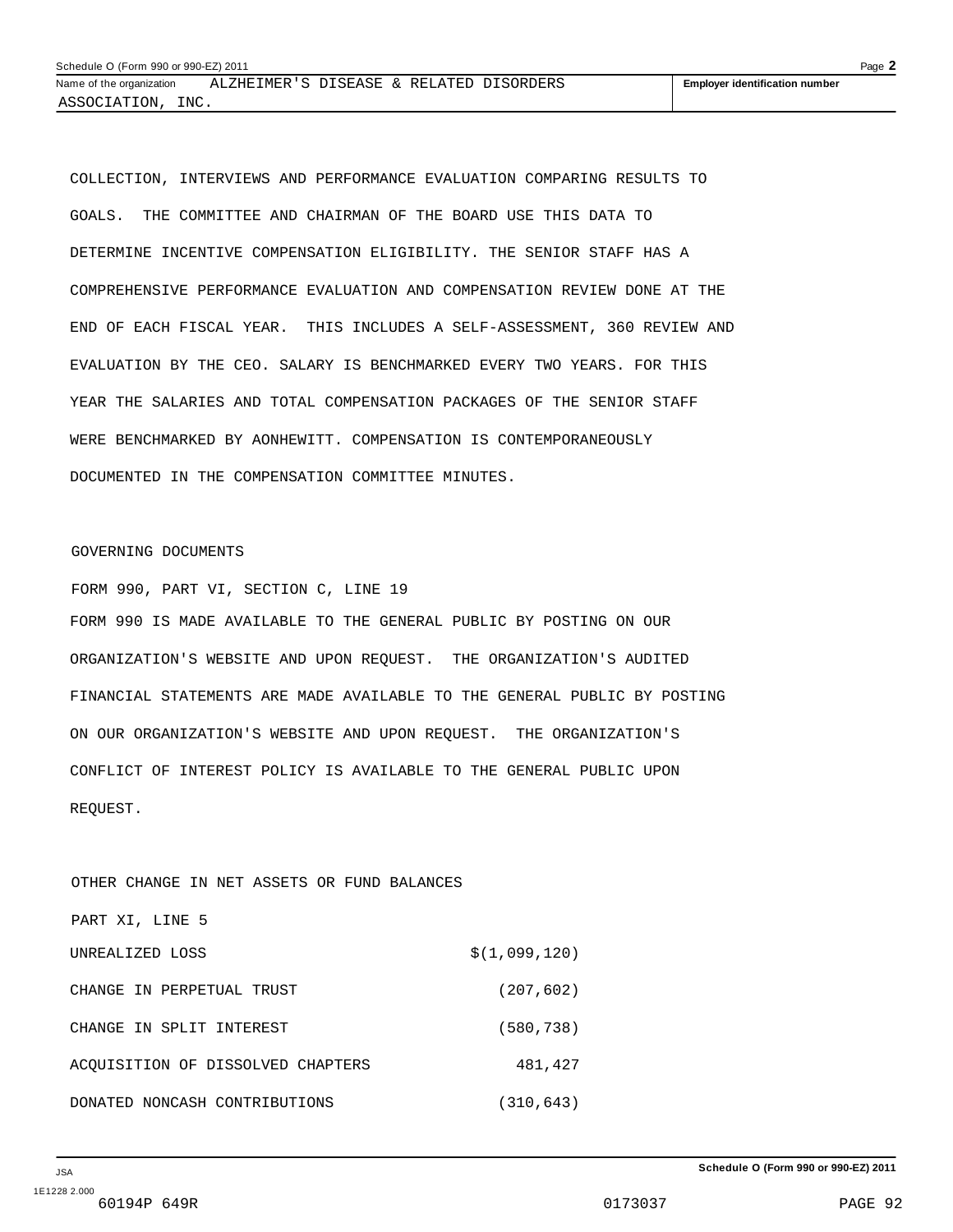ASSOCIATION, INC.

| BAD DEBT                 | (1,011,370)     |
|--------------------------|-----------------|
| MISCELLANEOUS ADJUSTMENT | ь               |
| TOTAL                    | \$(2, 728, 040) |

#### SCHEDULE B

FORM 990, SCHEDULE B/PART IV, LINE 2

THE ORGANIZATION HAS CHECKED "NO" TO FORM 990, PART IV, LINE 2 AS IT IS REQUIRED TO COMPLETE SCHEDULE B, BUT THE ORGANIZATION QUALIFIES FOR THE SPECIAL RULE OF MEETING THE 33 1/3% AND IS ONLY REQUIRED TO REPORT CONTRIBUTIONS GREATER THAN 2% OF TOTAL CONTRIBUTIONS. THERE ARE NO CONTRIBUTORS THAT ARE REQUIRED TO BE REPORTED ON SCHEDULE B FOR THIS REPORTING PERIOD.

#### FORM 990, PART III, LINE 1 - ORGANIZATION'S MISSION

THE ALZHEIMER'S ASSOCIATION IS THE LEADING VOLUNTARY HEALTH ORGANIZATION IN ALZHEIMER RESEARCH, CARE, AND SUPPORT. OUR MISSION IS TO ELIMINATE ALZHEIMER'S DISEASE THROUGH THE ADVANCEMENT OF RESEARCH; TO PROVIDE AND ENHANCE CARE AND SUPPORT FOR ALL AFFECTED; AND TO REDUCE THE RISK OF DEMENTIA THROUGH THE PROMOTION OF BRAIN HEALTH. OUR VISION IS A WORLD WITHOUT ALZHEIMER'S DISEASE.

THE ALZHEIMER'S ASSOCIATION IS A VALUED RESOURCE FOR CAREGIVERS AND THOSE LIVING WITH THE DISEASE, OFFERING INFORMATION, EDUCATION AND SUPPORT. WE ARE A NATIONWIDE NETWORK WITH MORE THAN 80 AFFILIATED CHAPTERS WORKING TOGETHER TO ACCOMPLISH OUR MISSION. OUR NATIONAL OFFICE IS HEADQUARTERED IN CHICAGO, AND WE HAVE A PUBLIC POLICY OFFICE IN WASHINGTON, D.C. THE ALZHEIMER'S ASSOCIATION PROVIDES 24/7

ATTACHMENT 1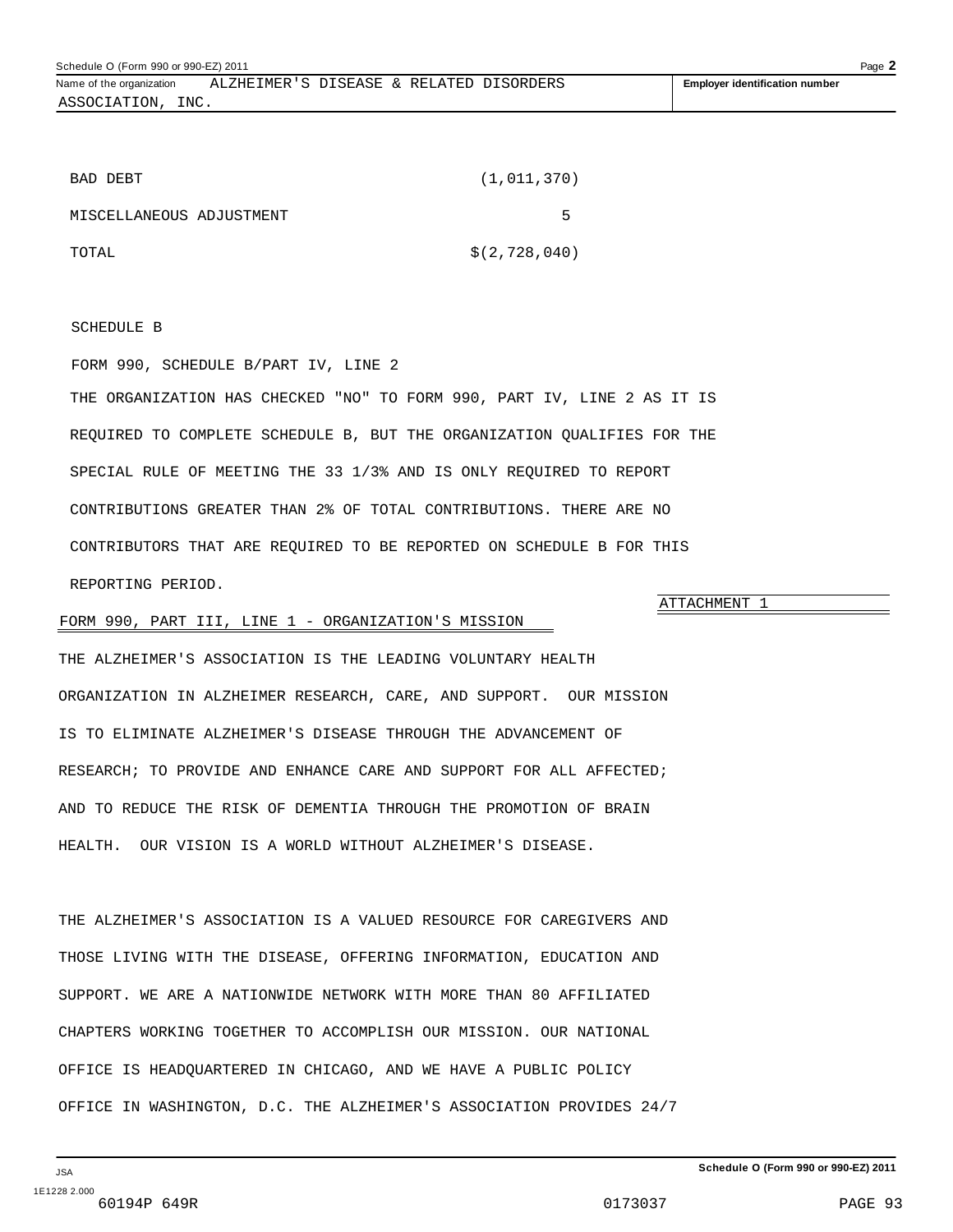#### Schedule O (Form 990 or 990-EZ) 2011 Page **2**

Name of the organization **ALZHEIMER'S DISEASE & RELATED DISORDERS Fig. 1 Employer identification number** ASSOCIATION, INC.

ATTACHMENT 1 (CONT'D)

#### FORM 990, PART III, LINE 1 - ORGANIZATION'S MISSION

CONSTITUENT SUPPORT THROUGH OUR HELPLINE 365 DAYS A YEAR (1.800.272.3900) AND AN AWARD-WINNING WEB SITE, ALZ.ORG.

WE ARE THE LARGEST NONPROFIT FUNDER OF ALZHEIMER'S DISEASE RESEARCH. SINCE AWARDING OUR FIRST GRANTS IN 1982, THE ASSOCIATION HAS COMMITTED OVER \$300 MILLION TO MORE THAN 2,100 BEST-OF-FIELD GRANT PROPOSALS. AS A LEADER IN THE FIELD, WE FOSTER A NETWORK FOR THE SCIENTIFIC COMMUNITY BY HOSTING THE LARGEST INTERNATIONAL CONFERENCE FOCUSING ON RESEARCH IN THE WORLD.

IN ADDITION, WE ADVOCATE FOR THE NEEDS AND RIGHTS OF PEOPLE WITH ALZHEIMER'S AND THEIR FAMILIES. WE SPEAK UP TO HELP ENCOURAGE CONGRESS TO TAKE ACTION IN THE FIGHT AGAINST THIS DISEASE AND HOST AN ANNUAL ADVOCACY FORUM IN WASHINGTON, D.C.

AWARENESS OF THE ASSOCIATION AND EDUCATION ABOUT ALZHEIMER'S DISEASE ARE KEY TO ACCELERATING PROGRESS. WE STRIVE TO MAKE MORE PEOPLE AWARE OF THE SERVICES AVAILABLE FOR THOSE FACING THIS DISEASE AND THE BENEFITS OF EARLY DETECTION. MORE THAN 5 MILLION ALZHEIMER'S ASSOCIATION 'CHAMPIONS' SIGN UP TO EDUCATE, ADVOCATE, DONATE, AND PARTICIPATE TO MOVE THIS CAUSE FORWARD.

A DONOR-SUPPORTED ORGANIZATION, THE ALZHEIMER'S ASSOCIATION ALLOCATES ITS FUNDS IN AN ETHICAL AND RESPONSIBLE MANNER THAT EXCEEDS THE RIGOROUS STANDARDS OF AMERICA'S MOST EXPERIENCED CHARITY EVALUATOR, THE BETTER BUSINESS BUREAU WISE GIVING ALLIANCE.

**Schedule O (Form 990 or 990-EZ) 2011**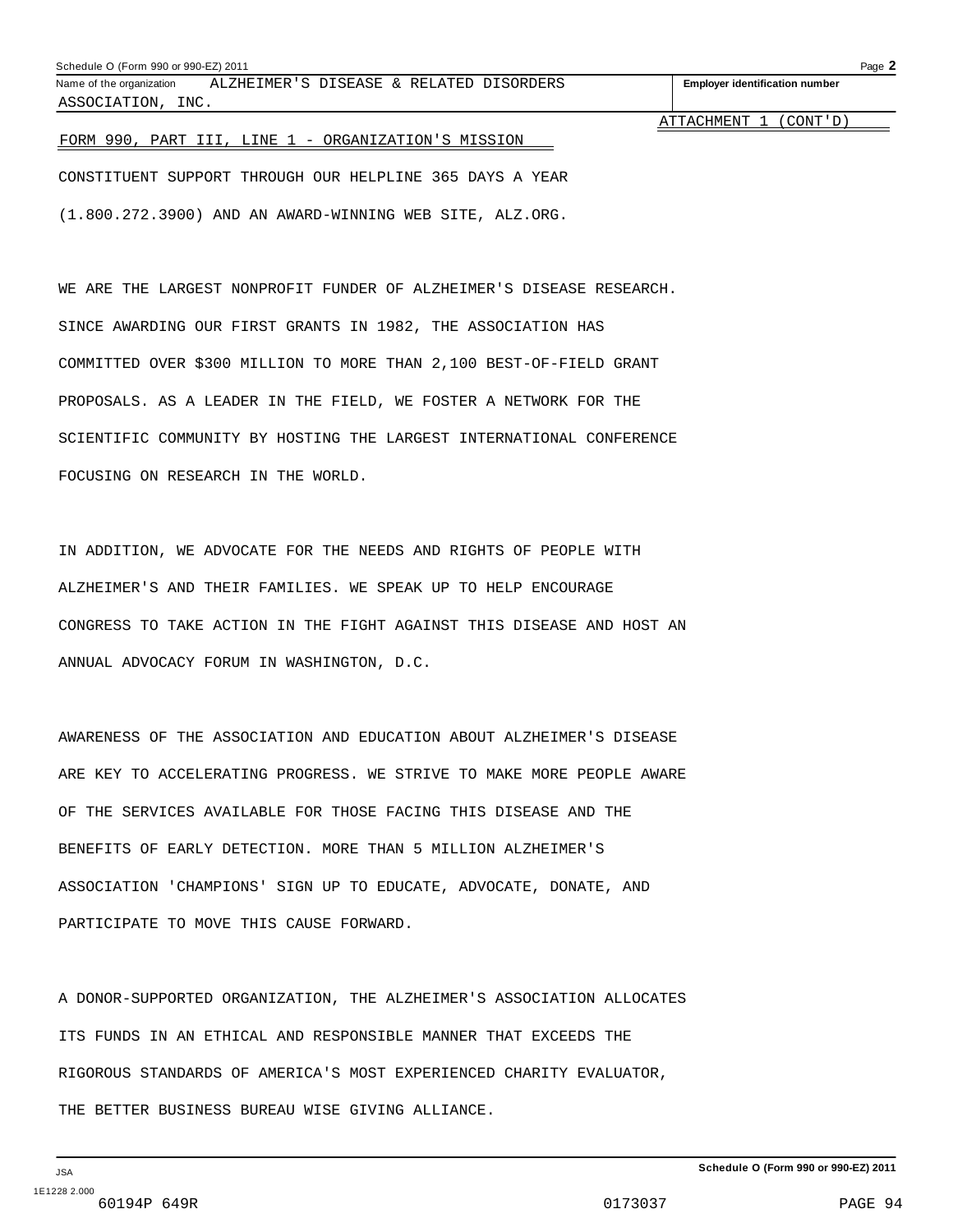ATTACHMENT 2

#### FORM 990, PART III - PROGRAM SERVICE, LINE 4A

PUBLIC AWARENESS AND EDUCATION - ALZHEIMER'S IS A PROGRESSIVE, DEGENERATIVE AND ULTIMATELY FATAL DISEASE. TOO FEW AMERICANS UNDERSTAND THAT THE LOOMING EPIDEMIC OF ALZHEIMER'S WILL HAVE A GRAVE ECONOMIC IMPACT ON THE U.S. ECONOMY AND AS MANY AS 16 MILLION FAMILIES BY MID-CENTURY. ALREADY MILLIONS OF AMERICANS AND THEIR FAMILIES ARE STRUGGLING WITH THIS DISEASE WITHOUT ENOUGH INFORMATION AND SUPPORT.

THE ALZHEIMER'S ASSOCIATION HAS INVESTED IN EDUCATION CAMPAIGNS AND INITIATIVES TO INCREASE KNOWLEDGE ABOUT ALZHEIMER'S DISEASE AND AWARENESS OF THE ALZHEIMER'S ASSOCIATION AS THE LEADER IN THE FIGHT AGAINST IT. KEY MESSAGES INCLUDE THE IMPORTANCE OF EARLY DETECTION, RESOURCES FOR PEOPLE WITH ALZHEIMER'S AND THEIR FAMILIES, AND THE SOCIETAL IMPACT OF THE DISEASE. WE ALSO ENGAGE MILLIONS OF PEOPLE AS CHAMPIONS TO EDUCATE THEIR COMMUNITIES AND WORKPLACES.

ATTACHMENT 3

#### FORM 990, PART III - PROGRAM SERVICE, LINE 4B

RESEARCH - THE ALZHEIMER'S ASSOCIATION IMPLEMENTS AN AGGRESSIVE RESEARCH AND SCIENCE PROGRAM STRATEGICALLY DESIGNED TO ACCELERATE PROGRESS BY FOSTERING INNOVATION, IDENTIFYING AND FILLING CRITICAL KNOWLEDGE GAPS, DEVELOPING AND DISSEMINATING TOOLS, AND NURTURING TALENT.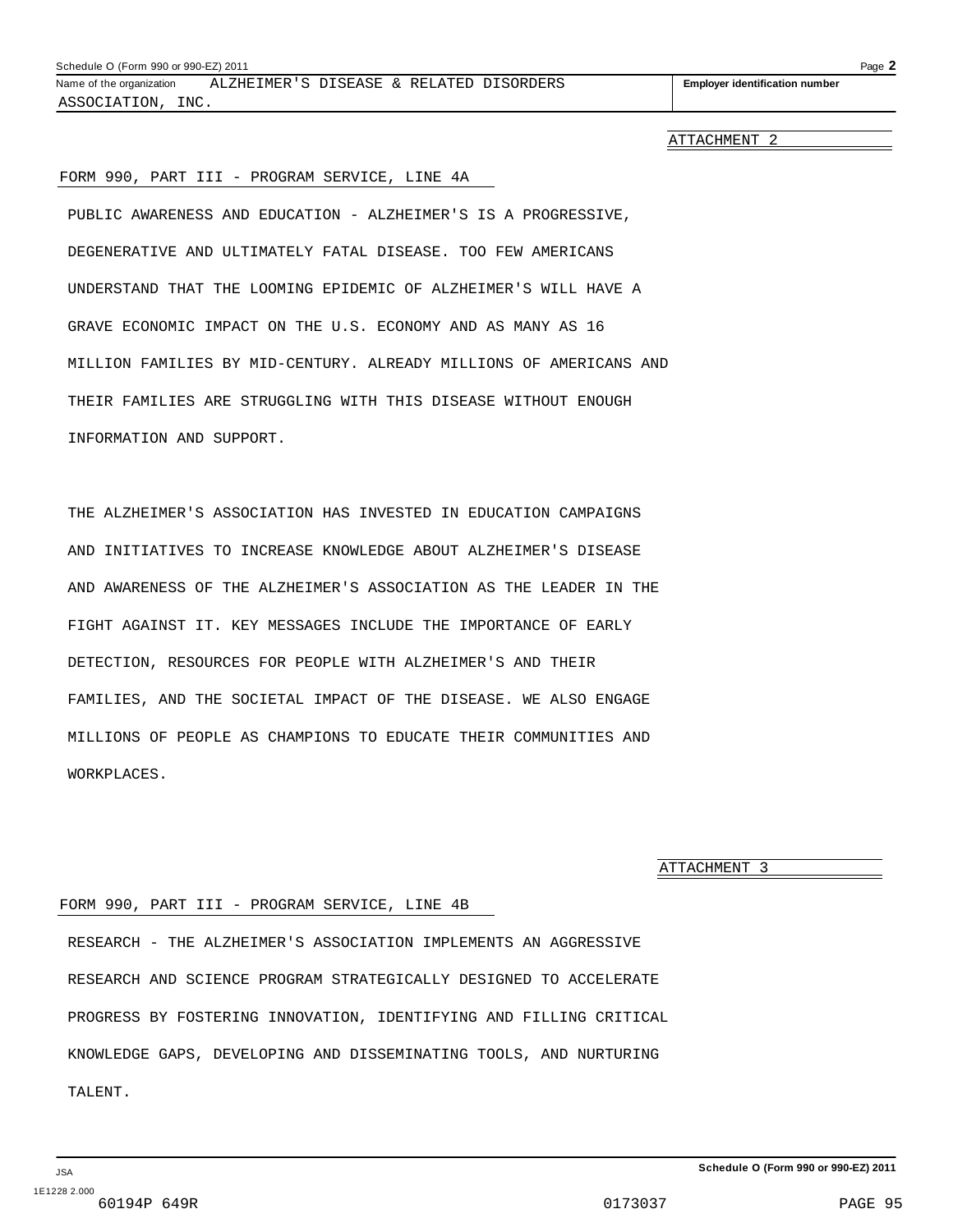ATTACHMENT 3 (CONT'D)

THE ALZHEIMER'S ASSOCIATION HAS BEEN A CATALYST AND CONVENER FOR MORE THAN 30 YEARS. WHETHER FUNDING INNOVATIVE GRANTS TO HELP FURTHER TREATMENTS AND DISCOVERY, HOSTING THE ALZHEIMER'S ASSOCIATION INTERNATIONAL CONFERENCE (AAIC\*), THE WORLD'S LARGEST GATHERING OF ALZHEIMER'S RESEARCHERS OR LEADING THE WORLDWIDE ALZHEIMER'S DISEASE NEUROIMAGING INITIATIVE (WW-ADNI) TO ACCELERATE ADVANCES IN IMAGING, THE ALZHEIMER'S ASSOCIATION SEEKS TO FUND BEST-IN-CLASS RESEARCH. WE WORK WITH COLLABORATORS AROUND THE GLOBE FROM ALL SECTORS TO HASTEN THIS PROGRESS.

\* THESE ARE NAMES THAT ARE TRADEMARKS TO ALZHEIMER'S ASSOCIATION

FORM 990, PART VI, LINE 17 - STATES

AL,AK,AZ,AR,CA,CO,CT,DE, DC,FL,GA,IL,IA,KS,KY,ME,MD,MA,MI, MN,MS,MO,NH,NJ,NM,NY,NC,ND,OH,OK,OR,PA, RI,SC,SD,TN,UT,VA,WA,WV,WI,

ATTACHMENT 5

ATTACHMENT 4

#### FORM 990, PART VII, COLUMN B - ESTIMATED AVERAGE PER WEEK

| NAME AND TITLE                                               | HOURS DEVOTED FOR RELATED ORGANIZATION |  |
|--------------------------------------------------------------|----------------------------------------|--|
| HARRY JOHNS<br>PRESIDENT & CEO<br>RICHARD HOVLAND<br>COO/CFO | .10<br>.02                             |  |
|                                                              |                                        |  |

**Schedule O (Form 990 or 990-EZ) 2011**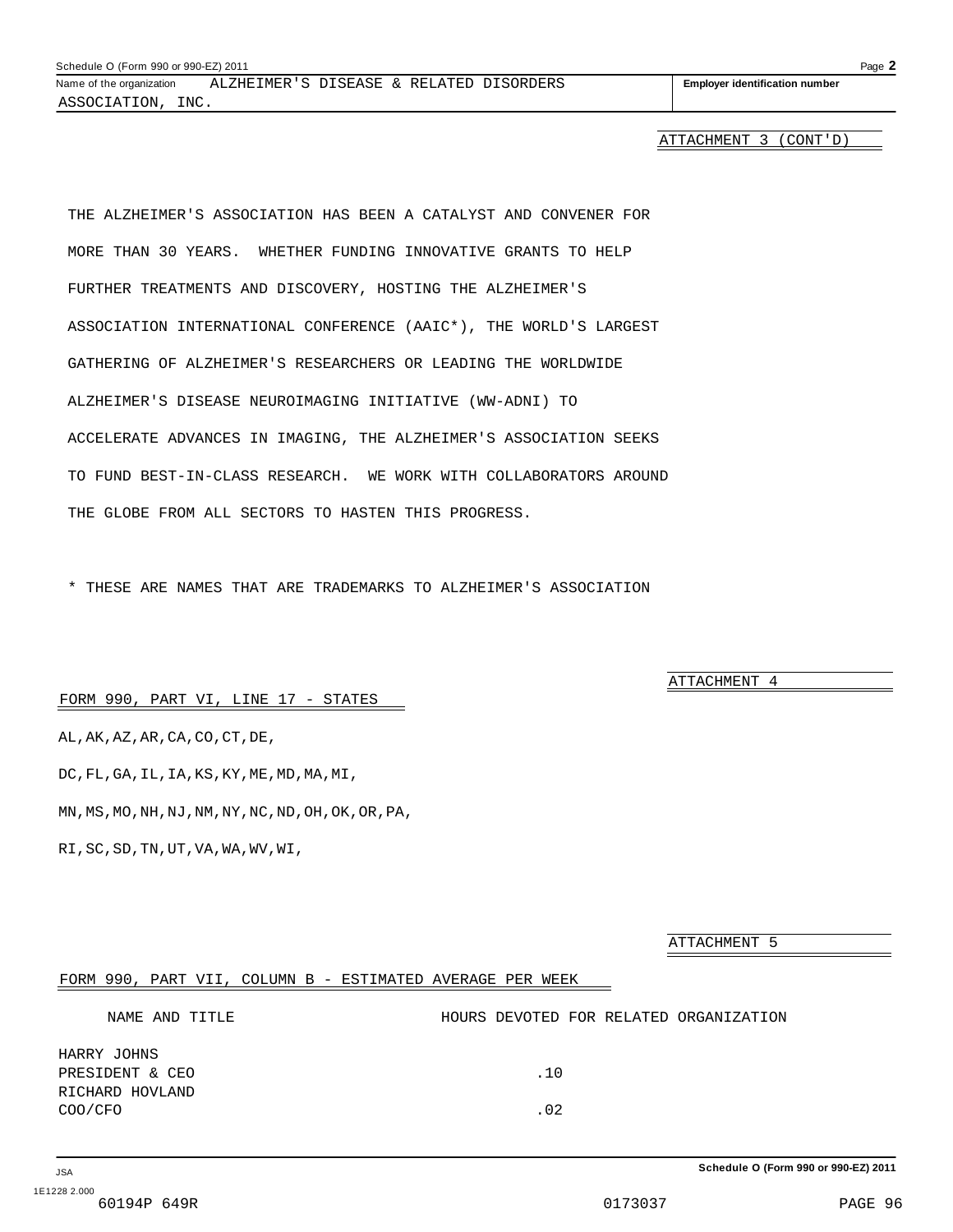| Schedule O (Form 990 or 990-EZ) 2011 |                                         |                                       | Page 2                |
|--------------------------------------|-----------------------------------------|---------------------------------------|-----------------------|
| Name of the organization             | ALZHEIMER'S DISEASE & RELATED DISORDERS | <b>Employer identification number</b> |                       |
| ASSOCIATION, INC.                    |                                         |                                       |                       |
|                                      |                                         |                                       | ATTACHMENT 5 (CONT'D) |
| ROBERT EGGE<br>VP - PUBLIC POLICY    |                                         | .20                                   |                       |

ATTACHMENT 6

## 990, PART VII- COMPENSATION OF THE FIVE HIGHEST PAID IND. CONTRACTORS

| NAME AND ADDRESS                                                            |                    | DESCRIPTION OF SERVICES | COMPENSATION |
|-----------------------------------------------------------------------------|--------------------|-------------------------|--------------|
| T G MADISON<br>TOWER PLACE 3340 PEACHTREE RD., ST 2850<br>ATLANTA, GA 30326 |                    | CONSULTANT              | 9,549,999.   |
| ALANIZ<br>BOX # 799 425 N. IRIS STREET<br>MT PLEASANT, IA 52641             |                    | PRINTING/LETTER SHOP    | 5, 219, 093. |
| INFOCISION<br>325 SPRINGSIDE DR.<br>AKRON, OH 44333                         |                    | TELE MARKETING          | 2,763,166.   |
| THOMPSON HABIB DENISON<br>80 HAYDEN AVENUE STE #300<br>LEXINGTON, MA 02421  |                    | CONSULTANT              | 1,622,844.   |
| RR DONNELLY<br>P.O. BOX 93514<br>CHICAGO, IL 60673-3514                     |                    | PRINTING                | 1,581,025.   |
|                                                                             | TOTAL COMPENSATION |                         | 20,736,127.  |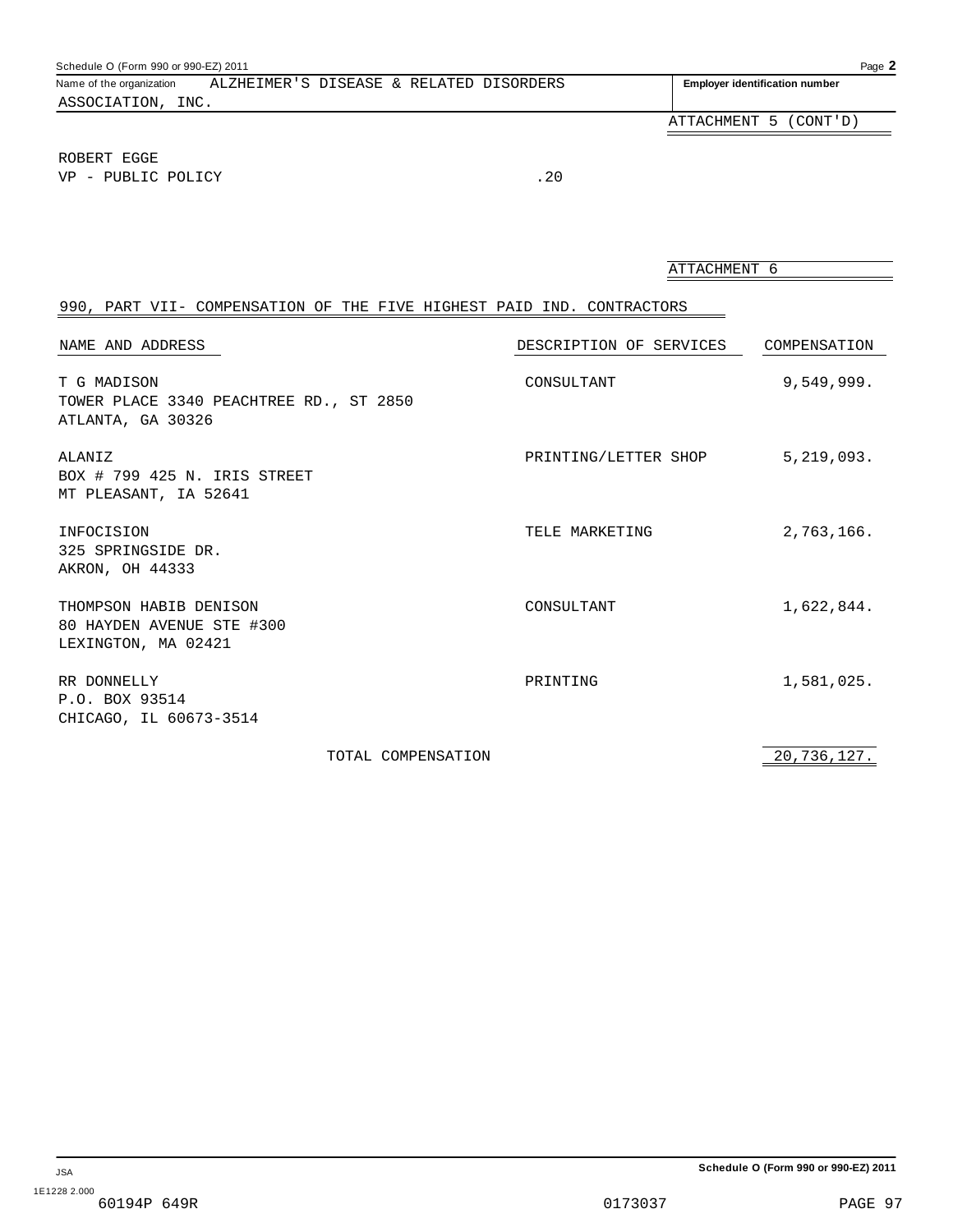| Schedule O (Form 990 or 990-EZ) 2011                             | Page 2                                |
|------------------------------------------------------------------|---------------------------------------|
| Name of the organization ALZHEIMER'S DISEASE & RELATED DISORDERS | <b>Employer identification number</b> |
| ASSOCIATION, INC.                                                |                                       |
|                                                                  | ATTACHMENT 7                          |
| FORM 990, PART VIII - GROSS SALES AND COST OF GOODS SOLD         |                                       |
|                                                                  |                                       |
| GROSS SALES LESS RETURNS AND ALLOWANCES                          | 925,744.                              |
|                                                                  |                                       |
| INVENTORY AT BEGINNING OF YEAR                                   | 328,464.                              |
|                                                                  |                                       |
|                                                                  | 343,080.                              |
|                                                                  |                                       |
|                                                                  |                                       |
|                                                                  |                                       |
|                                                                  |                                       |
|                                                                  | 671,544.                              |
|                                                                  |                                       |
|                                                                  | 135,491.                              |
|                                                                  |                                       |
|                                                                  | 536,053.                              |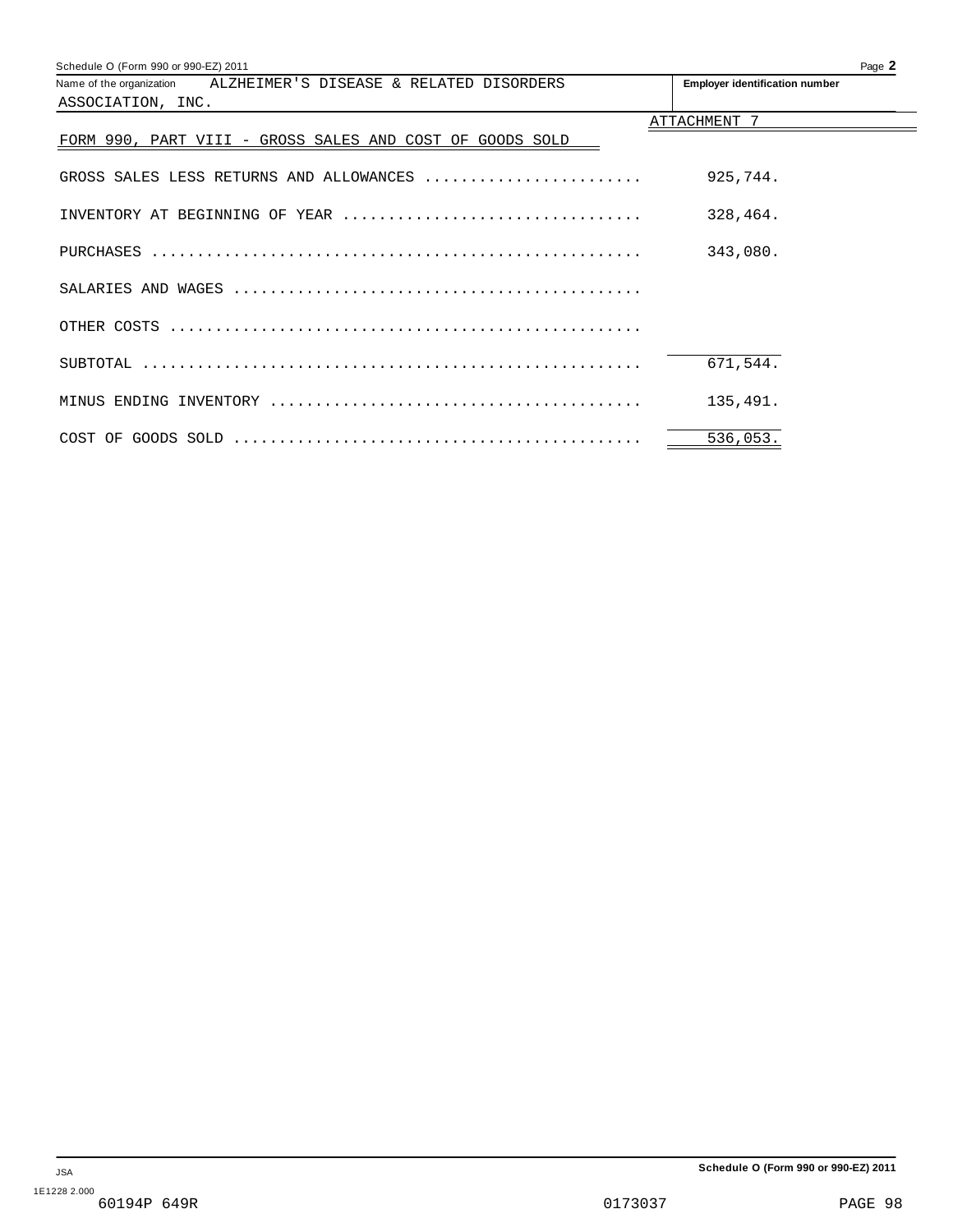# **OMB No. 1545-0047 Related Organizations and Unrelated Partnerships COMB No. 1545-0047 COMB No. 1545-0047**

|                            |                                                                                              |                            | 74Y I I                               |
|----------------------------|----------------------------------------------------------------------------------------------|----------------------------|---------------------------------------|
| Department of the Treasury | Omplete if the organization answered "Yes" to Form 990, Part IV, line 33, 34, 35, 36, or 37. | Open to Public             |                                       |
| Internal Revenue Service   | Attach to Form 990.                                                                          | See separate instructions. | Inspection                            |
| Name of the organization   | ALZHEIMER'S DISEASE & RELATED DISORDERS                                                      |                            | <b>Employer identification number</b> |
| ASSOCIATION, INC.          |                                                                                              |                            | 13-3039601                            |

#### **Part I Identification of Disregarded Entities** (Complete if the organization answered "Yes" to Form 990, Part IV, line 33.)

| (a)<br>Name, address, and EIN of disregarded entity                                                                          | (b)<br>Primary activity | (c)<br>Legal domicile (state<br>or foreign country) | (d)<br>Total income | (e)<br>End-of-year assets | (f)<br>Direct controlling<br>entity |
|------------------------------------------------------------------------------------------------------------------------------|-------------------------|-----------------------------------------------------|---------------------|---------------------------|-------------------------------------|
| (1)<br><u> 1990 - Paul La Calendario de la calendario de la calendario de la calendario de la calendario de la calendari</u> |                         |                                                     |                     |                           |                                     |
| (2)                                                                                                                          |                         |                                                     |                     |                           |                                     |
| (3)                                                                                                                          |                         |                                                     |                     |                           |                                     |
| (4)                                                                                                                          |                         |                                                     |                     |                           |                                     |
| (5)                                                                                                                          |                         |                                                     |                     |                           |                                     |
| (6)                                                                                                                          |                         |                                                     |                     |                           |                                     |

# **Part II** ldentification of Related Tax-Exempt Organizations (Complete if the organization answered "Yes" to Form 990, Part IV, line 34 because it had<br>one or more related tax-exempt organizations during the tax year.)

| (a)<br>Name, address, and EIN of related organization   | (b)<br>Primary activity | (c)<br>Legal domicile (state<br>or foreign country) | (d)<br>Exempt Code section | (e)<br>Public charity status<br>(if section $501(c)(3)$ ) | (f)<br>Direct controlling<br>entity | (g)<br>Section 512(b)(13)<br>controlled<br>entity? |    |
|---------------------------------------------------------|-------------------------|-----------------------------------------------------|----------------------------|-----------------------------------------------------------|-------------------------------------|----------------------------------------------------|----|
|                                                         |                         |                                                     |                            |                                                           |                                     | Yes                                                | No |
| (1) ALZHEIMER'S IMPACT MOVEMENT (AIM)<br>27-1961435     |                         |                                                     |                            |                                                           |                                     |                                                    |    |
| 225 NORTH MICHIGAN AVE, SUITE<br>CHICAGO, IL 60601-7633 | SOC. WELFARE            | IL                                                  | 501(C)(4)                  | N/A                                                       | ALZ. ASSOC.                         | X                                                  |    |
| (2)                                                     |                         |                                                     |                            |                                                           |                                     |                                                    |    |
| (3)                                                     |                         |                                                     |                            |                                                           |                                     |                                                    |    |
| (4)                                                     |                         |                                                     |                            |                                                           |                                     |                                                    |    |
| (5)                                                     |                         |                                                     |                            |                                                           |                                     |                                                    |    |
| (6)                                                     |                         |                                                     |                            |                                                           |                                     |                                                    |    |
| (7)                                                     |                         |                                                     |                            |                                                           |                                     |                                                    |    |

**For Paperwork Reduction Act Notice, see the Instructions for Form 990. Schedule R (Form 990) 2011**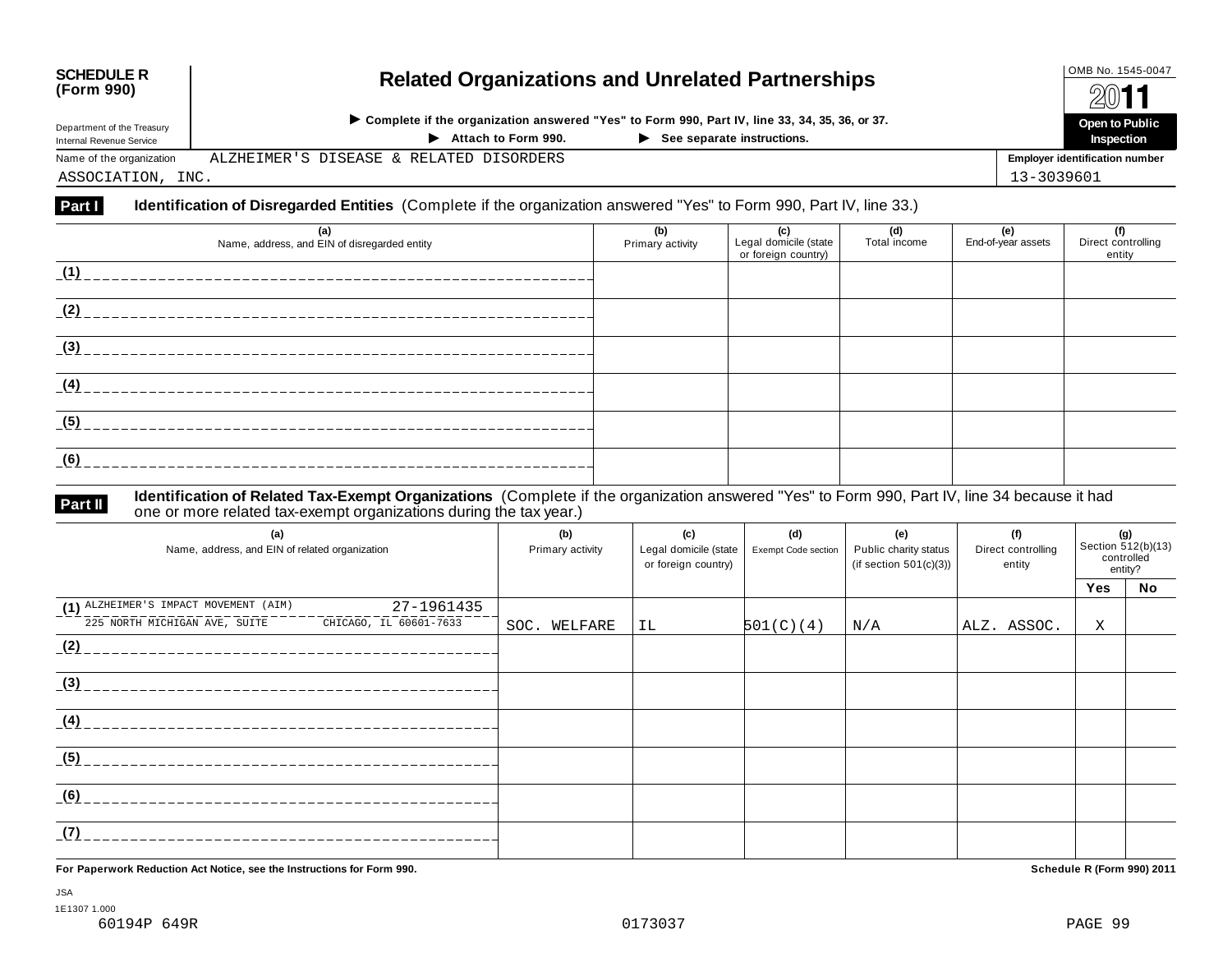Schedule R (Form 990) 2011 Page **2**

| Part III | Identification of Related Organizations Taxable as a Partnership (Complete if the organization answered "Yes" to Form 990, Part IV, line 34<br>because it had one or more related organizations treated as a partnership during the tax vear.) |     |      |                              |                    |                                          |           |     |  |
|----------|------------------------------------------------------------------------------------------------------------------------------------------------------------------------------------------------------------------------------------------------|-----|------|------------------------------|--------------------|------------------------------------------|-----------|-----|--|
|          | Alexander and device the search EDAI                                                                                                                                                                                                           | (b) | ---- | Police and a construction of | <b>Prodominant</b> | المحتمد فمالح والمحافظ المحافظة المحافظة | 0.4311101 | (j) |  |

| (a)<br>Name, address, and EIN<br>οf<br>related organization | (W)<br>Primary activity | $\mathbf{v}$<br>Legal<br>domicile<br>(state or<br>foreign<br>country) | (u)<br>Direct controlling<br>entity | Predominant<br>income (related,<br>unrelated,<br>excluded from<br>tax under<br>sections 512-514) | w<br>19)<br>vv.<br>w<br>Share of end-of-year<br>Share of total<br>Disproportionate<br>income<br>assets<br>allocations?<br>of |  | Code V-UBI<br>amount in box 20<br>Schedule K-1<br>(Form 1065) | UJ.<br>General or<br>managing<br>partner? |  | (N)<br>Percentage<br>ownership |  |
|-------------------------------------------------------------|-------------------------|-----------------------------------------------------------------------|-------------------------------------|--------------------------------------------------------------------------------------------------|------------------------------------------------------------------------------------------------------------------------------|--|---------------------------------------------------------------|-------------------------------------------|--|--------------------------------|--|
|                                                             |                         |                                                                       |                                     |                                                                                                  |                                                                                                                              |  | Yes No                                                        |                                           |  | Yes   No                       |  |
| (1)                                                         |                         |                                                                       |                                     |                                                                                                  |                                                                                                                              |  |                                                               |                                           |  |                                |  |
| (2)                                                         |                         |                                                                       |                                     |                                                                                                  |                                                                                                                              |  |                                                               |                                           |  |                                |  |
| (3)                                                         |                         |                                                                       |                                     |                                                                                                  |                                                                                                                              |  |                                                               |                                           |  |                                |  |
| (4)                                                         |                         |                                                                       |                                     |                                                                                                  |                                                                                                                              |  |                                                               |                                           |  |                                |  |
| (5)                                                         |                         |                                                                       |                                     |                                                                                                  |                                                                                                                              |  |                                                               |                                           |  |                                |  |
| (6)                                                         |                         |                                                                       |                                     |                                                                                                  |                                                                                                                              |  |                                                               |                                           |  |                                |  |
| (7)<br>----------                                           |                         |                                                                       |                                     |                                                                                                  |                                                                                                                              |  |                                                               |                                           |  |                                |  |

# Part IV Identification of Related Organizations Taxable as a Corporation or Trust (Complete if the organization answered "Yes" to Form 990, Part IV,<br>line 34 because it had one or more related organizations treated as a cor

| (a)<br>Name, address, and EIN of related organization | (b)<br>Primary activity | (c)<br>Legal domicile<br>(state or<br>foreign country) | (d)<br>Direct controlling<br>entity | (e)<br>Type of entity<br>(C corp, S corp,<br>or trust) | (f)<br>Share of total<br>income | (g)<br>Share of<br>end-of-year assets | (h)<br>Percentage<br>ownership |
|-------------------------------------------------------|-------------------------|--------------------------------------------------------|-------------------------------------|--------------------------------------------------------|---------------------------------|---------------------------------------|--------------------------------|
| (1)                                                   |                         |                                                        |                                     |                                                        |                                 |                                       |                                |
| (2)                                                   |                         |                                                        |                                     |                                                        |                                 |                                       |                                |
| (3)                                                   |                         |                                                        |                                     |                                                        |                                 |                                       |                                |
| (4)                                                   |                         |                                                        |                                     |                                                        |                                 |                                       |                                |
| (5)                                                   |                         |                                                        |                                     |                                                        |                                 |                                       |                                |
| (6)                                                   |                         |                                                        |                                     |                                                        |                                 |                                       |                                |
| (7)                                                   |                         |                                                        |                                     |                                                        |                                 |                                       |                                |

**Schedule R (Form 990) 2011**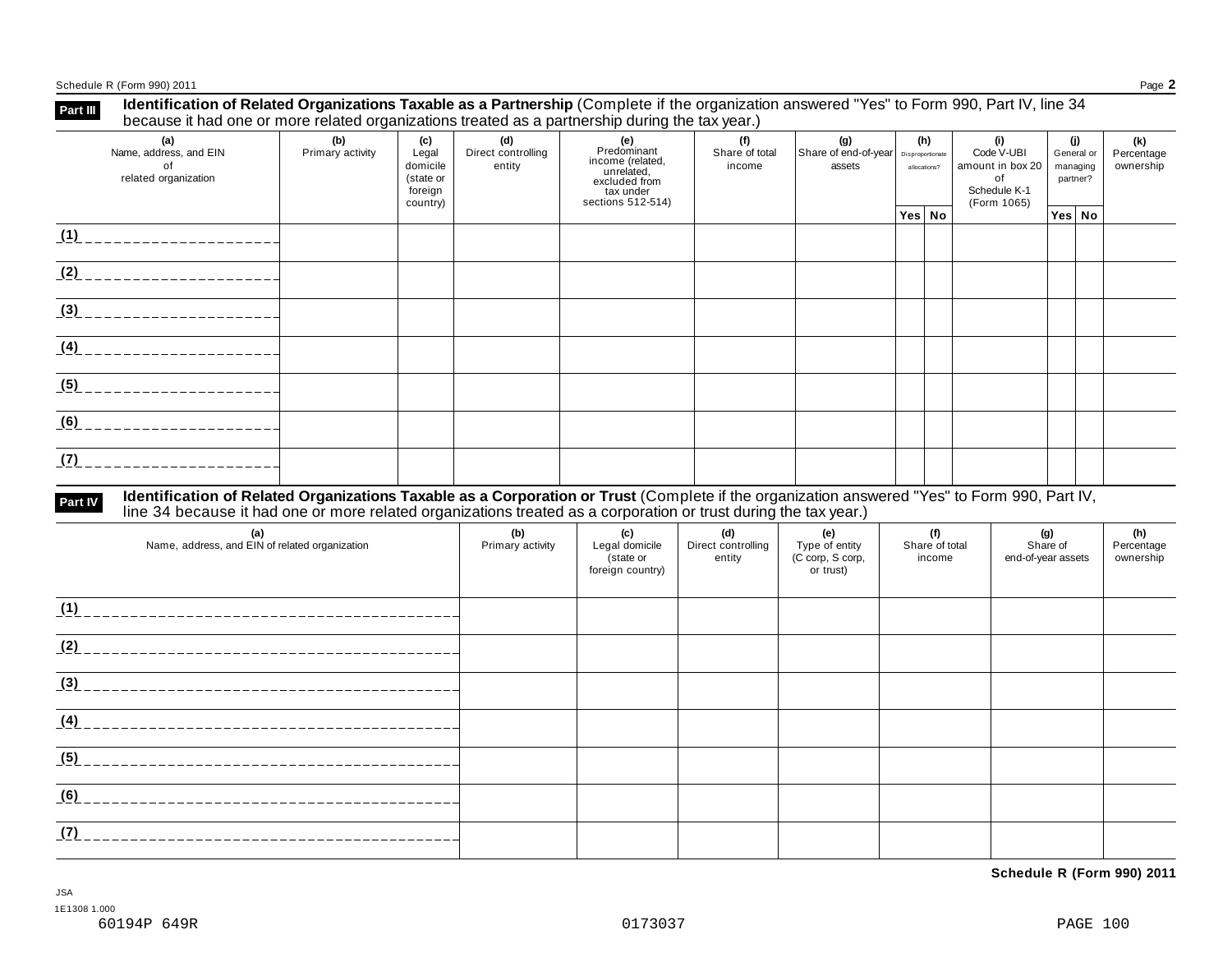## **Part V Transactions With Related Organizations** (Complete if the organization answered "Yes" to Form 990, Part IV, line 34, 35, 35a, or 36.)

|              | Note. Complete line 1 if any entity is listed in Parts II, III, or IV of this schedule.                                                                                      |                            |                        |                                          | Yes   No    |              |
|--------------|------------------------------------------------------------------------------------------------------------------------------------------------------------------------------|----------------------------|------------------------|------------------------------------------|-------------|--------------|
|              | During the tax year, did the organization engage in any of the following transactions with one or more related organizations listed in Parts II-IV?                          |                            |                        |                                          |             |              |
| a            |                                                                                                                                                                              |                            |                        | 1a                                       |             | X            |
| b            |                                                                                                                                                                              |                            |                        | 1 <sub>b</sub>                           | $\mathbf X$ |              |
| c            |                                                                                                                                                                              |                            |                        | 1 <sub>c</sub>                           |             | $\mathbf{X}$ |
| d            |                                                                                                                                                                              |                            |                        | 1d                                       |             | $\,$ X       |
| e            |                                                                                                                                                                              |                            |                        | 1е.                                      |             | $\mathbf x$  |
|              |                                                                                                                                                                              |                            |                        |                                          |             |              |
| f            |                                                                                                                                                                              |                            |                        | 1f                                       |             | X            |
| q            |                                                                                                                                                                              |                            |                        | 1g                                       |             | $\mathbf x$  |
| h            |                                                                                                                                                                              |                            |                        | 1 h                                      |             | $\mathbf{X}$ |
|              |                                                                                                                                                                              |                            |                        | 1i                                       |             | $\mathbf X$  |
|              |                                                                                                                                                                              |                            |                        |                                          |             |              |
|              |                                                                                                                                                                              |                            |                        | 1j                                       |             | X            |
| k            |                                                                                                                                                                              |                            |                        | 1 k                                      |             | $\mathbf{X}$ |
| $\mathbf{L}$ |                                                                                                                                                                              |                            |                        | 11                                       |             | $\mathbf{x}$ |
|              |                                                                                                                                                                              |                            |                        | 1 <sub>m</sub>                           | X           |              |
|              |                                                                                                                                                                              |                            |                        | 1n                                       | X           |              |
|              |                                                                                                                                                                              |                            |                        |                                          |             |              |
|              |                                                                                                                                                                              |                            |                        | 1o                                       |             | X            |
| p            | Reimbursement paid by related organization(s) for expenses                                                                                                                   |                            |                        | 1 <sub>p</sub>                           |             | $\mathbf x$  |
|              |                                                                                                                                                                              |                            |                        |                                          |             |              |
| q            |                                                                                                                                                                              |                            |                        | 1 q                                      |             | X            |
|              |                                                                                                                                                                              |                            |                        | 1r                                       |             | $\mathbf{X}$ |
| $\mathbf{2}$ | If the answer to any of the above is "Yes," see the instructions for information on who must complete this line, including covered relationships and transaction thresholds. |                            |                        |                                          |             |              |
|              | (a)                                                                                                                                                                          | (b)                        | (c)                    | (d)                                      |             |              |
|              | Name of other organization                                                                                                                                                   | Transaction<br>$type(a-r)$ | Amount involved        | Method of determining<br>amount involved |             |              |
|              |                                                                                                                                                                              |                            |                        |                                          |             |              |
|              |                                                                                                                                                                              |                            |                        |                                          |             |              |
| (1)          | ALZHEIMER'S IMPACT MOVEMENT                                                                                                                                                  | $\mathbf{B}$               | 589,830.<br><b>FMV</b> |                                          |             |              |
|              |                                                                                                                                                                              |                            |                        |                                          |             |              |
| (2)          | ALZHEIMER'S IMPACT MOVEMENT                                                                                                                                                  | $_{\rm N}$                 | 97,148.<br><b>FMV</b>  |                                          |             |              |
|              |                                                                                                                                                                              |                            |                        |                                          |             |              |
| (3)          |                                                                                                                                                                              |                            |                        |                                          |             |              |
|              |                                                                                                                                                                              |                            |                        |                                          |             |              |
| (4)          |                                                                                                                                                                              |                            |                        |                                          |             |              |
|              |                                                                                                                                                                              |                            |                        |                                          |             |              |
| (5)          |                                                                                                                                                                              |                            |                        |                                          |             |              |
|              |                                                                                                                                                                              |                            |                        |                                          |             |              |
| (6)          |                                                                                                                                                                              |                            |                        |                                          |             |              |
| <b>JSA</b>   |                                                                                                                                                                              |                            |                        | Schedule R (Form 990) 2011               |             |              |

1E1309 1.000<br>60194P 649R 60194P 649R 0173037 PAGE 101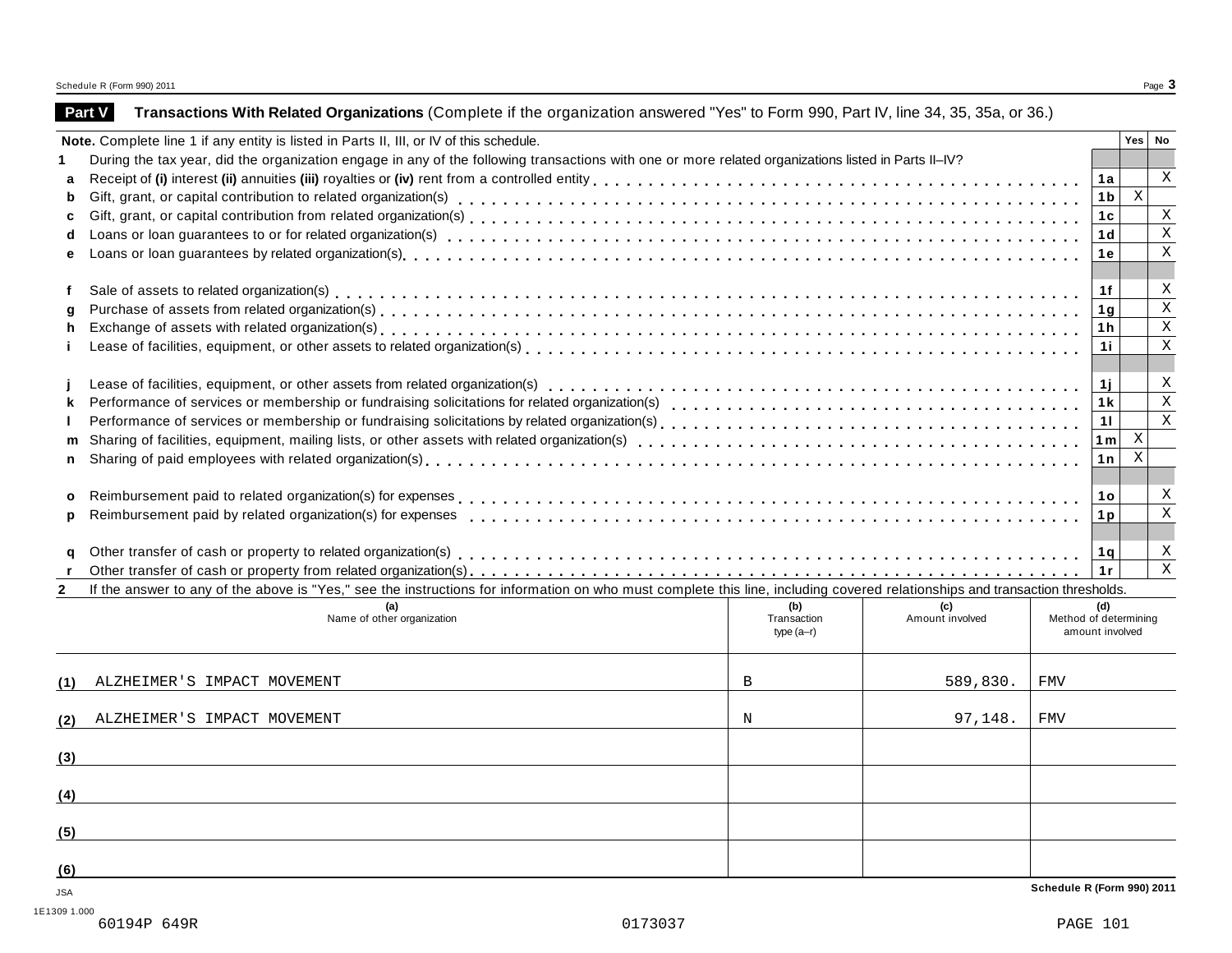## **Part VI Unrelated Organizations Taxable as a Partnership** (Complete if the organization answered "Yes" on Form 990, Part IV, line 37.)

Provide the following information for each entity taxed as a partnership through which the organization conducted more than five percent of its activities (measured by total assets or gross revenue) that was not a related organization. See instructions regarding exclusion for certain investment partnerships.

| (a)<br>Name, address, and EIN of entity | (c)<br>(b)<br>Legal domicile<br>Primary activity<br>(state or foreign<br>country) |  | (d)<br>Predominant<br>income (related,<br>unrelated, excluded<br>from tax under | (e)<br>Are all partners<br>section<br>501(c)(3)<br>organizations? |               | (f)<br>Share of<br>total income | (g)<br>Share of<br>end-of-year<br>assets | (h)<br>Disproportionate<br>allocations? |    | (i)<br>Code V-UBI<br>amount in box 20<br>of Schedule K-1<br>(Form 1065) | (j)<br>General or<br>managing<br>partner? |    | (k)<br>Percentage<br>ownership |
|-----------------------------------------|-----------------------------------------------------------------------------------|--|---------------------------------------------------------------------------------|-------------------------------------------------------------------|---------------|---------------------------------|------------------------------------------|-----------------------------------------|----|-------------------------------------------------------------------------|-------------------------------------------|----|--------------------------------|
|                                         |                                                                                   |  | section 512-514)                                                                |                                                                   | $Yes \mid No$ |                                 |                                          | Yes                                     | No |                                                                         | Yes                                       | No |                                |
| (1)                                     |                                                                                   |  |                                                                                 |                                                                   |               |                                 |                                          |                                         |    |                                                                         |                                           |    |                                |
| $(2)$ ______________________            |                                                                                   |  |                                                                                 |                                                                   |               |                                 |                                          |                                         |    |                                                                         |                                           |    |                                |
| (3)                                     |                                                                                   |  |                                                                                 |                                                                   |               |                                 |                                          |                                         |    |                                                                         |                                           |    |                                |
| <u>(4) ________________________</u>     |                                                                                   |  |                                                                                 |                                                                   |               |                                 |                                          |                                         |    |                                                                         |                                           |    |                                |
| (5)                                     |                                                                                   |  |                                                                                 |                                                                   |               |                                 |                                          |                                         |    |                                                                         |                                           |    |                                |
|                                         |                                                                                   |  |                                                                                 |                                                                   |               |                                 |                                          |                                         |    |                                                                         |                                           |    |                                |
| (7)                                     |                                                                                   |  |                                                                                 |                                                                   |               |                                 |                                          |                                         |    |                                                                         |                                           |    |                                |
| (8) ____________________________        |                                                                                   |  |                                                                                 |                                                                   |               |                                 |                                          |                                         |    |                                                                         |                                           |    |                                |
| (9)                                     |                                                                                   |  |                                                                                 |                                                                   |               |                                 |                                          |                                         |    |                                                                         |                                           |    |                                |
| (10)                                    |                                                                                   |  |                                                                                 |                                                                   |               |                                 |                                          |                                         |    |                                                                         |                                           |    |                                |
| (11)                                    |                                                                                   |  |                                                                                 |                                                                   |               |                                 |                                          |                                         |    |                                                                         |                                           |    |                                |
| (12)                                    |                                                                                   |  |                                                                                 |                                                                   |               |                                 |                                          |                                         |    |                                                                         |                                           |    |                                |
| (13)                                    |                                                                                   |  |                                                                                 |                                                                   |               |                                 |                                          |                                         |    |                                                                         |                                           |    |                                |
| (14)                                    |                                                                                   |  |                                                                                 |                                                                   |               |                                 |                                          |                                         |    |                                                                         |                                           |    |                                |
| (15)<br>___________________             |                                                                                   |  |                                                                                 |                                                                   |               |                                 |                                          |                                         |    |                                                                         |                                           |    |                                |
| (16)<br>__________________              |                                                                                   |  |                                                                                 |                                                                   |               |                                 |                                          |                                         |    |                                                                         |                                           |    |                                |

**Schedule R (Form 990) 2011**